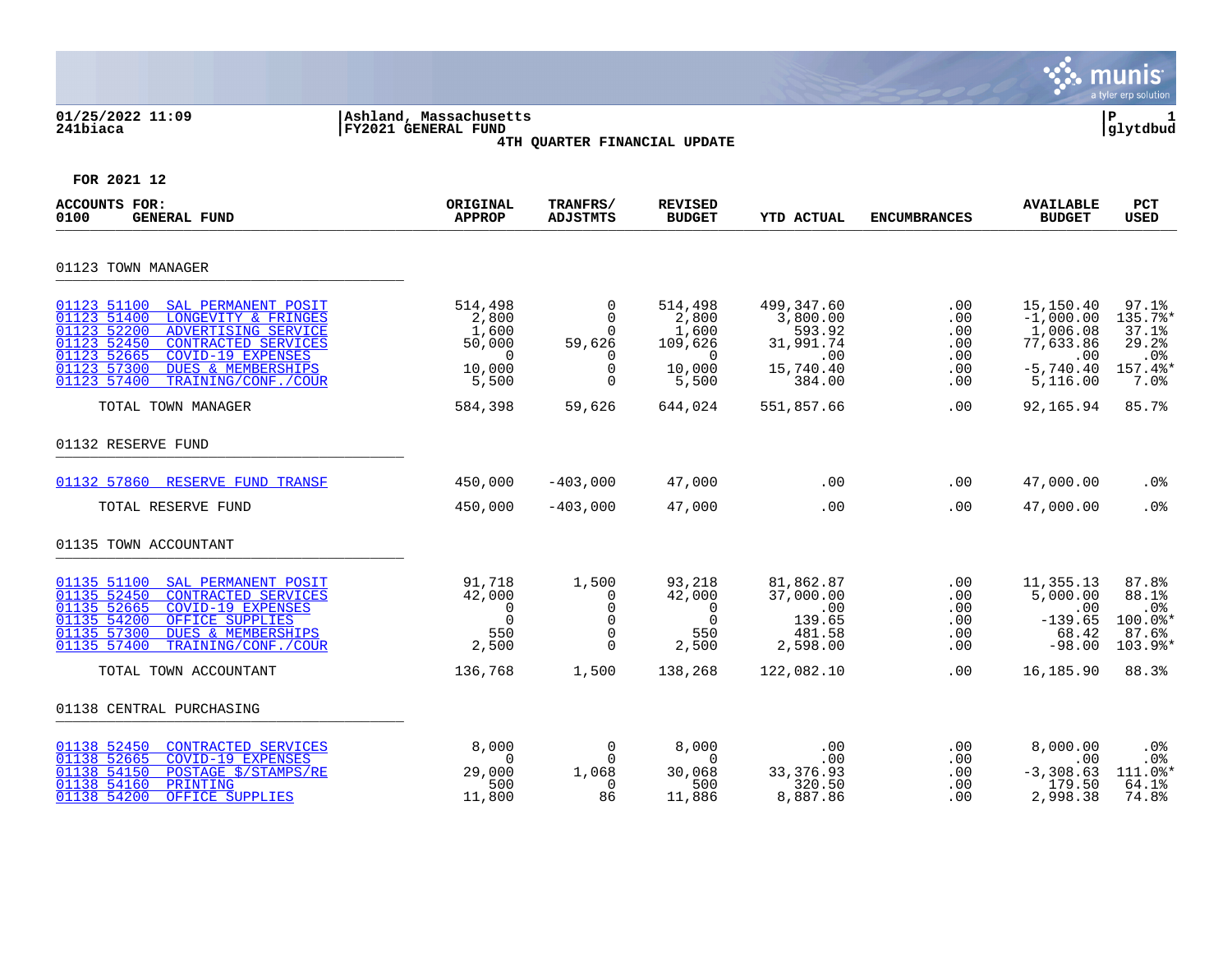# **01/25/2022 11:09 |Ashland, Massachusetts |P 2 241biaca |FY2021 GENERAL FUND |glytdbud**



**4TH QUARTER FINANCIAL UPDATE**

| <b>ACCOUNTS FOR:</b><br>0100<br><b>GENERAL FUND</b>                                                                                                                                                                                                                                                                                                                                    | ORIGINAL<br><b>APPROP</b>                                                                  | <b>TRANFRS/</b><br><b>ADJSTMTS</b>                                                              | <b>REVISED</b><br><b>BUDGET</b>                                                                  | YTD ACTUAL                                                                                        | <b>ENCUMBRANCES</b>                                                      | <b>AVAILABLE</b><br><b>BUDGET</b>                                                                            | <b>PCT</b><br>USED                                                                    |
|----------------------------------------------------------------------------------------------------------------------------------------------------------------------------------------------------------------------------------------------------------------------------------------------------------------------------------------------------------------------------------------|--------------------------------------------------------------------------------------------|-------------------------------------------------------------------------------------------------|--------------------------------------------------------------------------------------------------|---------------------------------------------------------------------------------------------------|--------------------------------------------------------------------------|--------------------------------------------------------------------------------------------------------------|---------------------------------------------------------------------------------------|
| 01138 58420<br>OFFICE EOUIPMENT                                                                                                                                                                                                                                                                                                                                                        | 1,000                                                                                      | 10,000                                                                                          | 11,000                                                                                           | 18,642.96                                                                                         | .00                                                                      | $-7,642.96$                                                                                                  | 169.5%*                                                                               |
| TOTAL CENTRAL PURCHASING                                                                                                                                                                                                                                                                                                                                                               | 50,300                                                                                     | 11,155                                                                                          | 61,455                                                                                           | 61,228.25                                                                                         | .00                                                                      | 226.29                                                                                                       | 99.6%                                                                                 |
| 01139 TELECOMMUNICATIONS                                                                                                                                                                                                                                                                                                                                                               |                                                                                            |                                                                                                 |                                                                                                  |                                                                                                   |                                                                          |                                                                                                              |                                                                                       |
| 01139 53410<br>TELEPHONE EXPENSE                                                                                                                                                                                                                                                                                                                                                       | 80,250                                                                                     | 1,100                                                                                           | 81,350                                                                                           | 62,815.76                                                                                         | .00                                                                      | 18,534.01                                                                                                    | $77.2$ $%$                                                                            |
| TOTAL TELECOMMUNICATIONS                                                                                                                                                                                                                                                                                                                                                               | 80,250                                                                                     | 1,100                                                                                           | 81,350                                                                                           | 62,815.76                                                                                         | .00                                                                      | 18,534.01                                                                                                    | $77.2$ $%$                                                                            |
| 01141 ASSESSORS OFFICE                                                                                                                                                                                                                                                                                                                                                                 |                                                                                            |                                                                                                 |                                                                                                  |                                                                                                   |                                                                          |                                                                                                              |                                                                                       |
| 01141 51100<br>SAL PERMANENT POSIT<br>01141 51400<br>LONGEVITY & FRINGES<br>01141 52420<br><b>COMPUTER/SFTWR MAIN</b><br>01141 52450<br><b>CONTRACTED SERVICES</b><br>01141 52665<br><b>COVID-19 EXPENSES</b><br>01141 57300<br><b>DUES &amp; MEMBERSHIPS</b><br>01141 57400<br>TRAINING/CONF./COUR                                                                                    | 183,846<br>4,000<br>11,666<br>20,500<br>$\Omega$<br>300<br>2,400                           | $\mathbf 0$<br>$\Omega$<br>$\Omega$<br>13,325<br>0<br>$\Omega$<br>25                            | 183,846<br>4,000<br>11,666<br>33,825<br>$\overline{0}$<br>300<br>2,425                           | 183,960.51<br>4,000.00<br>11,665.00<br>25,595.00<br>.00<br>300.00<br>501.51                       | .00<br>.00.<br>.00<br>.00<br>.00<br>.00.<br>.00                          | $-114.51$<br>.00<br>1.00<br>8,230.00<br>.00<br>.00<br>1,923.49                                               | $100.1$ %*<br>$100.0$ <sup>8</sup><br>100.0%<br>75.7%<br>.0%<br>100.0%<br>20.7%       |
| TOTAL ASSESSORS OFFICE                                                                                                                                                                                                                                                                                                                                                                 | 222,712                                                                                    | 13,350                                                                                          | 236,062                                                                                          | 226,022.02                                                                                        | .00                                                                      | 10,039.98                                                                                                    | 95.7%                                                                                 |
| 01145 TREASURER                                                                                                                                                                                                                                                                                                                                                                        |                                                                                            |                                                                                                 |                                                                                                  |                                                                                                   |                                                                          |                                                                                                              |                                                                                       |
| 01145 51100<br>SAL PERMANENT POSIT<br>01145 51400<br>LONGEVITY & FRINGES<br>01145 52200<br>ADVERTISING SERVICE<br>01145 52300<br>NOTE & BOND FEES<br>01145 52665<br><b>COVID-19 EXPENSES</b><br>01145 53190<br>LEGAL SERVICES<br>01145 54000<br><b>SUPPLIES</b><br>01145 57010<br><b>INTREST ON REFUNDS</b><br>01145 57300<br>DUES & MEMBERSHIPS<br>01145 57400<br>TRAINING/CONF./COUR | 162,621<br>1,100<br>1,000<br>4,900<br>$\Omega$<br>11,850<br>1,500<br>1,500<br>460<br>2,000 | 5,000<br>$\Omega$<br>0<br>0<br>$\Omega$<br>$\mathbf 0$<br>$\Omega$<br>0<br>$\Omega$<br>$\Omega$ | 167,621<br>1,100<br>1,000<br>4,900<br>$\overline{0}$<br>11,850<br>1,500<br>1,500<br>460<br>2,000 | 166,030.34<br>1,550.00<br>821.76<br>200.00<br>.00<br>5,253.00<br>293.79<br>.00<br>200.00<br>80.00 | .00<br>.00.<br>.00<br>.00<br>.00<br>.00<br>.00<br>.00<br>$.00 \,$<br>.00 | 1,590.66<br>$-450.00$<br>178.24<br>4,700.00<br>.00<br>6,597.00<br>1,206.21<br>1,500.00<br>260.00<br>1,920.00 | 99.1%<br>140.9%*<br>82.2%<br>4.1%<br>.0%<br>44.3%<br>19.6%<br>$.0\%$<br>43.5%<br>4.0% |
| TOTAL TREASURER                                                                                                                                                                                                                                                                                                                                                                        | 186,931                                                                                    | 5,000                                                                                           | 191,931                                                                                          | 174,428.89                                                                                        | $.00 \,$                                                                 | 17,502.11                                                                                                    | 90.9%                                                                                 |
| 01151 TOWN COUNSEL                                                                                                                                                                                                                                                                                                                                                                     |                                                                                            |                                                                                                 |                                                                                                  |                                                                                                   |                                                                          |                                                                                                              |                                                                                       |
| 01151 52665<br>COVID-19 EXPENSES                                                                                                                                                                                                                                                                                                                                                       | 0                                                                                          | 0                                                                                               | 0                                                                                                | $.00 \,$                                                                                          | $.00 \,$                                                                 | .00                                                                                                          | $.0\%$                                                                                |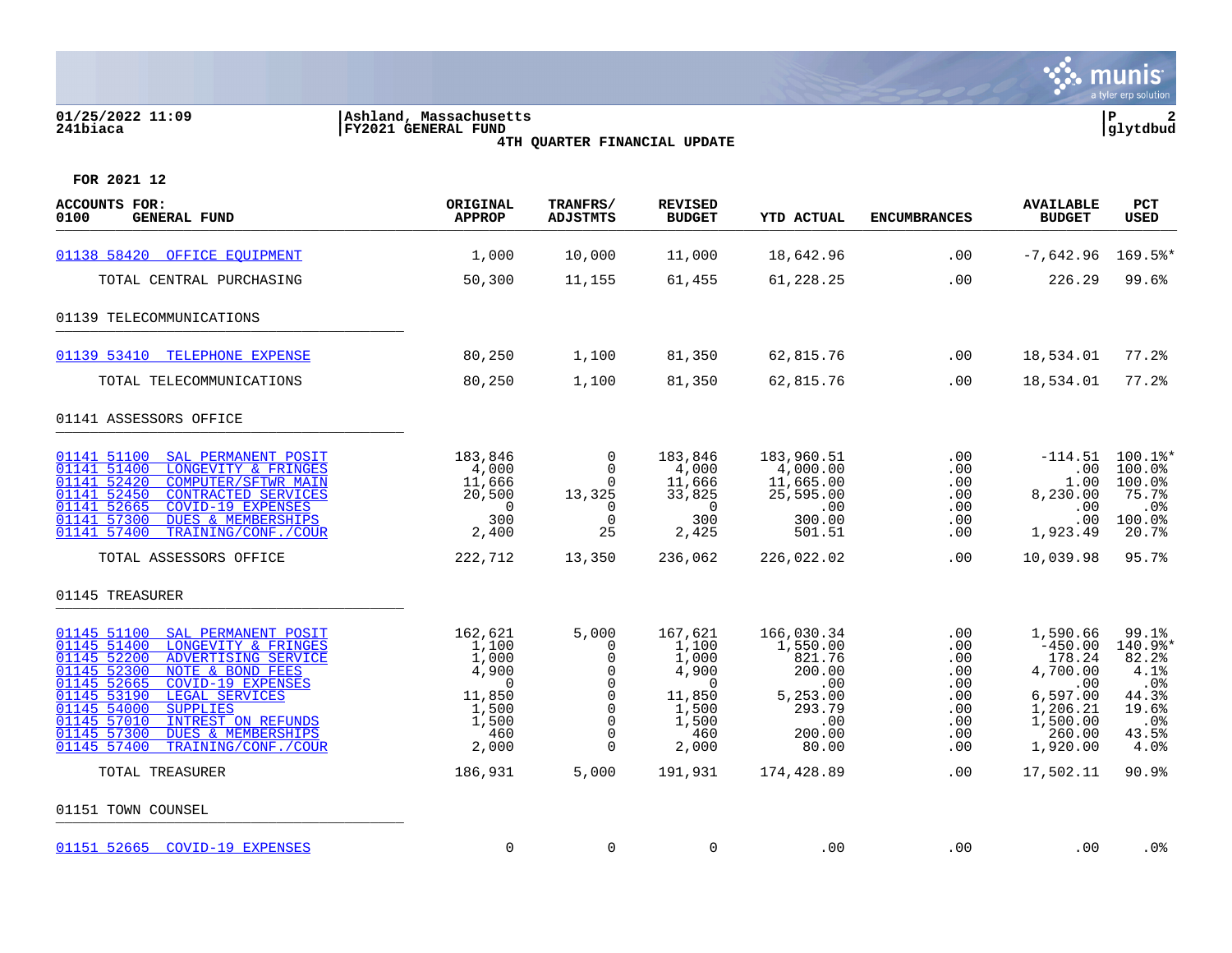

# **01/25/2022 11:09 |Ashland, Massachusetts |P 3 241biaca |FY2021 GENERAL FUND |glytdbud**



**4TH QUARTER FINANCIAL UPDATE**

**FOR 2021 12**

| <b>AVAILABLE</b><br>PCT<br><b>USED</b>                                                                                                                                                              |
|-----------------------------------------------------------------------------------------------------------------------------------------------------------------------------------------------------|
| 86.4%<br>33,603.54                                                                                                                                                                                  |
| 86.4%<br>33,603.54                                                                                                                                                                                  |
|                                                                                                                                                                                                     |
| 97.3%<br>10,766.77<br>97.8%<br>100.00<br>99.2%<br>1,663.87<br>$-689.33$ 1826.8%*<br>2,854.99<br>61.9%<br>97.6%<br>14,696.30                                                                         |
|                                                                                                                                                                                                     |
| $-5.64$ 100.0 $*$<br>.00<br>$100.0$ <sup>8</sup><br>100.0%<br>.00<br>$-1, 269.62$<br>114.1%*<br>.0%<br>.00<br>33.4%<br>1,664.00<br>$-398.40$<br>$100.0$ *<br>250.00<br>.0%<br>80.00<br>86.7%<br>.9% |
| 98.7%                                                                                                                                                                                               |
|                                                                                                                                                                                                     |
| 59.6%<br>172.8%*<br>$.0\%$<br>83.1%<br>.0%<br>90.1%                                                                                                                                                 |
| 1,685.00<br>2,005.34<br>14,659.50<br>$-10, 191.50$<br>.00<br>940.05<br>150.00<br>5,558.05                                                                                                           |

01163 BOARD OF REGISTRARS \_\_\_\_\_\_\_\_\_\_\_\_\_\_\_\_\_\_\_\_\_\_\_\_\_\_\_\_\_\_\_\_\_\_\_\_\_\_\_\_\_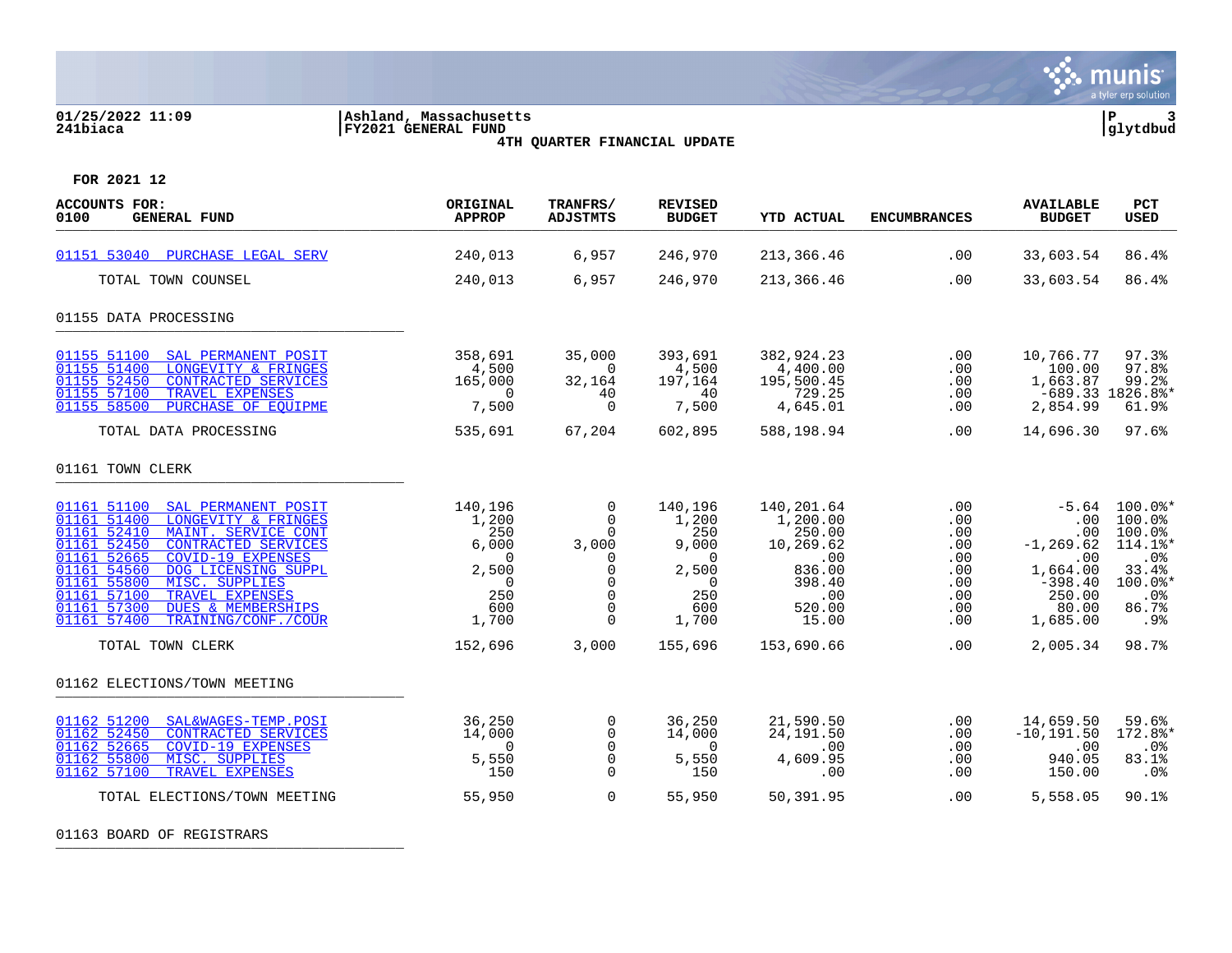

# **01/25/2022 11:09 |Ashland, Massachusetts |P 4 241biaca |FY2021 GENERAL FUND |glytdbud 4TH QUARTER FINANCIAL UPDATE**



| <b>ACCOUNTS FOR:</b><br>0100<br><b>GENERAL FUND</b>                                                                                                                                                                                                                                                                      | ORIGINAL<br><b>APPROP</b>                                         | TRANFRS/<br><b>ADJSTMTS</b>                                                | <b>REVISED</b><br><b>BUDGET</b>                                   | <b>YTD ACTUAL</b>                                                            | <b>ENCUMBRANCES</b>                                                      | <b>AVAILABLE</b><br><b>BUDGET</b>                                                   | <b>PCT</b><br>USED                                                                                      |
|--------------------------------------------------------------------------------------------------------------------------------------------------------------------------------------------------------------------------------------------------------------------------------------------------------------------------|-------------------------------------------------------------------|----------------------------------------------------------------------------|-------------------------------------------------------------------|------------------------------------------------------------------------------|--------------------------------------------------------------------------|-------------------------------------------------------------------------------------|---------------------------------------------------------------------------------------------------------|
| 01163 52450<br><b>CONTRACTED SERVICES</b><br>01163 55800<br>MISC. SUPPLIES                                                                                                                                                                                                                                               | 7,590<br>650                                                      | 0<br>$\Omega$                                                              | 7,590<br>650                                                      | 8,240.00<br>.00                                                              | .00<br>.00                                                               | $-650.00$<br>650.00                                                                 | 108.6%*<br>. 0 %                                                                                        |
| TOTAL BOARD OF REGISTRARS                                                                                                                                                                                                                                                                                                | 8,240                                                             | $\mathbf 0$                                                                | 8,240                                                             | 8,240.00                                                                     | .00                                                                      | .00                                                                                 | 100.0%                                                                                                  |
| 01171 CONSERVATION COMMISSION                                                                                                                                                                                                                                                                                            |                                                                   |                                                                            |                                                                   |                                                                              |                                                                          |                                                                                     |                                                                                                         |
| 01171 51100<br>SAL PERMANENT POSIT<br>01171 51400<br>LONGEVITY & FRINGES<br>01171 52200<br>ADVERTISING SERVICE<br>01171 52450<br>CONTRACTED SERVICES<br>01171 57100<br>TRAVEL EXPENSES<br>01171 57300<br><b>DUES &amp; MEMBERSHIPS</b><br>01171 57400<br>TRAINING/CONF./COUR                                             | 68,985<br>$\mathbf 0$<br>$\Omega$<br>350<br>300<br>665<br>500     | $\mathbf 0$<br>$\mathbf 0$<br>47<br>50<br>$-47$<br>$\overline{0}$<br>$-50$ | 68,985<br>$\overline{0}$<br>47<br>400<br>253<br>665<br>450        | 69,084.29<br>1,000.00<br>47.36<br>300.00<br>.00<br>.00<br>265.00             | $.00 \,$<br>.00<br>.00<br>.00<br>$.00 \,$<br>.00<br>.00                  | $-99.29$<br>$-1,000.00$<br>.00<br>100.00<br>252.64<br>665.00<br>185.00              | $100.1$ %*<br>$100.0$ *<br>100.0%<br>75.0%<br>.0%<br>.0%<br>58.9%                                       |
| TOTAL CONSERVATION COMMISSION                                                                                                                                                                                                                                                                                            | 70,800                                                            | 0                                                                          | 70,800                                                            | 70,696.65                                                                    | .00                                                                      | 103.35                                                                              | 99.9%                                                                                                   |
| 01172 OPEN SPACE COMMITTEE                                                                                                                                                                                                                                                                                               |                                                                   |                                                                            |                                                                   |                                                                              |                                                                          |                                                                                     |                                                                                                         |
| 01172 55800 MISC. SUPPLIES<br>01172 57300<br><b>DUES &amp; MEMBERSHIPS</b>                                                                                                                                                                                                                                               | 400<br>50                                                         | 29<br>50                                                                   | 429<br>100                                                        | 29.15<br>50.00                                                               | .00<br>.00                                                               | 400.00<br>50.00                                                                     | 6.8%<br>50.0%                                                                                           |
| TOTAL OPEN SPACE COMMITTEE                                                                                                                                                                                                                                                                                               | 450                                                               | 79                                                                         | 529                                                               | 79.15                                                                        | .00                                                                      | 450.00                                                                              | 15.0%                                                                                                   |
| 01175 PLANNING BOARD                                                                                                                                                                                                                                                                                                     |                                                                   |                                                                            |                                                                   |                                                                              |                                                                          |                                                                                     |                                                                                                         |
| 01175 51100<br>SAL PERMANENT POSIT<br>01175 52200<br>ADVERTISING SERVICE<br>01175 52450<br><b>CONTRACTED SERVICES</b><br>01175 54110<br>MAPPING/BLUE PRINT<br>01175 54600<br>REFERENCE BOOKS/MAT<br>01175 57100<br>TRAVEL EXPENSES<br>01175 57300<br><b>DUES &amp; MEMBERSHIPS</b><br>01175 57400<br>TRAINING/CONF./COUR | 154,400<br>1,400<br>15,000<br>750<br>400<br>600<br>1,200<br>2,000 | 0<br>0<br>0<br>0<br>$\mathbf 0$<br>0<br>$\Omega$<br>0                      | 154,400<br>1,400<br>15,000<br>750<br>400<br>600<br>1,200<br>2,000 | 154,627.55<br>.00<br>12,243.27<br>.00<br>276.00<br>.00<br>462.00<br>1,070.00 | $.00 \,$<br>.00<br>.00<br>.00<br>.00<br>$.00 \,$<br>$.00 \,$<br>$.00 \,$ | $-227.55$<br>1,400.00<br>2,756.73<br>750.00<br>124.00<br>600.00<br>738.00<br>930.00 | $100.1$ %*<br>.0 <sub>8</sub><br>81.6%<br>.0 <sub>8</sub><br>69.0%<br>.0 <sub>8</sub><br>38.5%<br>53.5% |
| TOTAL PLANNING BOARD                                                                                                                                                                                                                                                                                                     | 175,750                                                           | $\Omega$                                                                   | 175,750                                                           | 168,678.82                                                                   | $.00 \,$                                                                 | 7,071.18                                                                            | 96.0%                                                                                                   |
| 01180 HUMAN RESOURCES                                                                                                                                                                                                                                                                                                    |                                                                   |                                                                            |                                                                   |                                                                              |                                                                          |                                                                                     |                                                                                                         |
| 01180 51100 SAL PERMANENT POSIT                                                                                                                                                                                                                                                                                          | 217,480                                                           | 3,000                                                                      | 220,480                                                           | 218,115.09                                                                   | .00                                                                      | 2,364.91                                                                            | 98.9%                                                                                                   |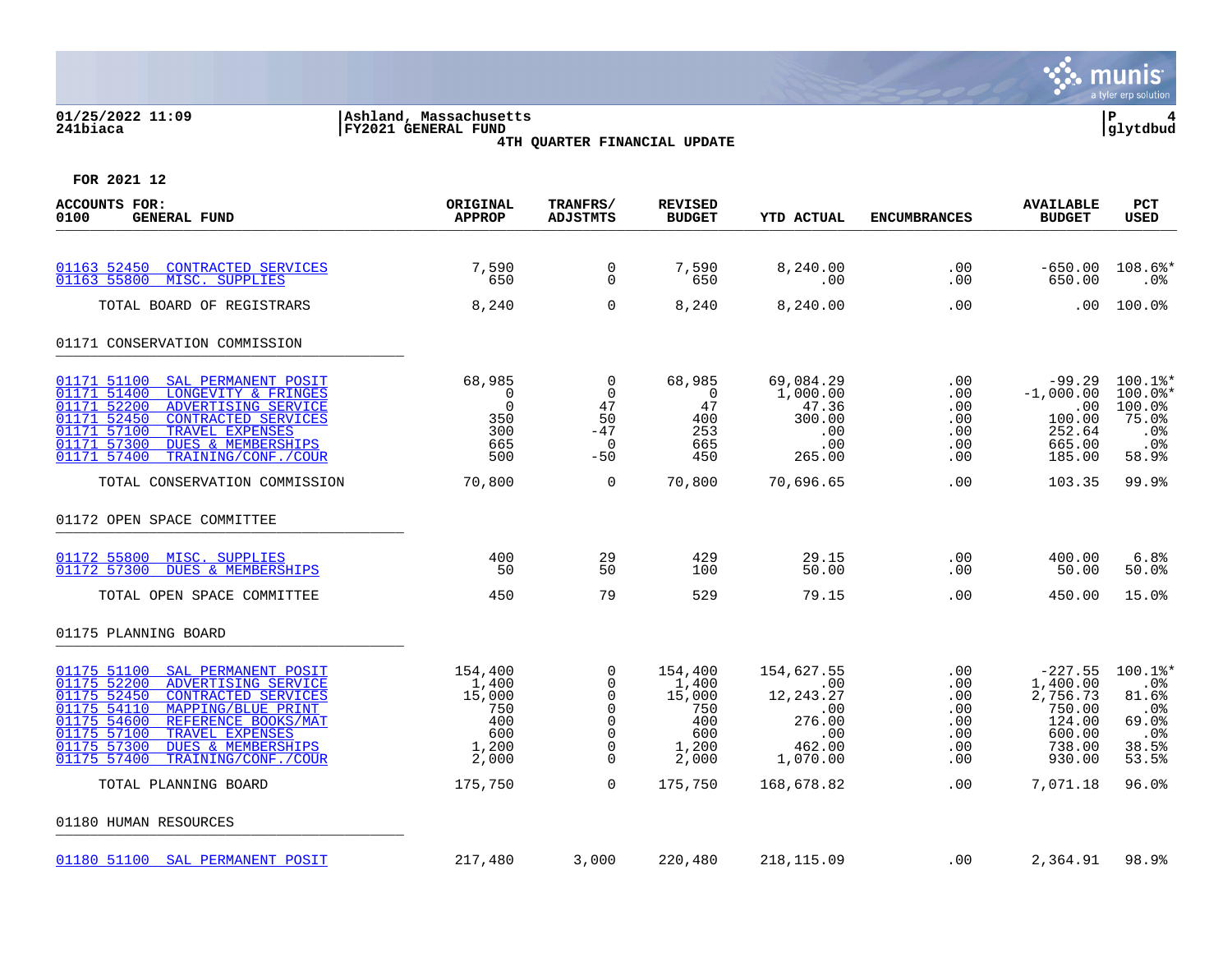

### **01/25/2022 11:09 |Ashland, Massachusetts |P 5 241biaca |FY2021 GENERAL FUND |glytdbud 4TH QUARTER FINANCIAL UPDATE**



| <b>ACCOUNTS FOR:</b><br>0100<br><b>GENERAL FUND</b>                                                                                                                                                                                                                                                                                                                                                                                                     | ORIGINAL<br><b>APPROP</b>                                                                                                 | TRANFRS/<br><b>ADJSTMTS</b>                                                                                                               | <b>REVISED</b><br><b>BUDGET</b>                                                                                                        | <b>YTD ACTUAL</b>                                                                                                                               | <b>ENCUMBRANCES</b>                                                                             | <b>AVAILABLE</b><br><b>BUDGET</b>                                                                                                                                                  | <b>PCT</b><br><b>USED</b>                                                                                          |
|---------------------------------------------------------------------------------------------------------------------------------------------------------------------------------------------------------------------------------------------------------------------------------------------------------------------------------------------------------------------------------------------------------------------------------------------------------|---------------------------------------------------------------------------------------------------------------------------|-------------------------------------------------------------------------------------------------------------------------------------------|----------------------------------------------------------------------------------------------------------------------------------------|-------------------------------------------------------------------------------------------------------------------------------------------------|-------------------------------------------------------------------------------------------------|------------------------------------------------------------------------------------------------------------------------------------------------------------------------------------|--------------------------------------------------------------------------------------------------------------------|
| 01180 51400 LONGEVITY & FRINGES<br>01180 52200<br>ADVERTISING SERVICE<br>01180 52665<br><b>COVID-19 EXPENSES</b><br>01180 57100<br>TRAVEL EXPENSES<br>01180 57300<br><b>DUES &amp; MEMBERSHIPS</b><br>01180 57400<br>TRAINING/CONF./COUR<br>01180 58590<br>MISCELLANEOUS EXPEN                                                                                                                                                                          | 2,500<br>1,500<br>$\overline{0}$<br>500<br>1,000<br>2,000<br>3,000                                                        | $\mathbf 0$<br>0<br>$\mathbf 0$<br>$\overline{0}$<br>$\mathbf 0$<br>$\Omega$<br>$\Omega$                                                  | 2,500<br>1,500<br>$\sim$ 0<br>500<br>1,000<br>2,000<br>3,000                                                                           | 2,500.00<br>1,500.00<br>.00<br>500.00<br>1,365.00<br>2,567.74<br>2,902.41                                                                       | .00<br>.00<br>.00<br>.00<br>.00<br>.00<br>.00                                                   | .00<br>.00<br>.00<br>.00<br>$-365.00$<br>$-567.74$<br>97.59                                                                                                                        | 100.0%<br>100.0%<br>.0%<br>100.0%<br>136.5%*<br>128.4%*<br>96.7%                                                   |
| TOTAL HUMAN RESOURCES                                                                                                                                                                                                                                                                                                                                                                                                                                   | 227,980                                                                                                                   | 3,000                                                                                                                                     | 230,980                                                                                                                                | 229,450.24                                                                                                                                      | .00                                                                                             | 1,529.76                                                                                                                                                                           | 99.3%                                                                                                              |
| 01192 PUBLIC BLDGS&PROP MAINT                                                                                                                                                                                                                                                                                                                                                                                                                           |                                                                                                                           |                                                                                                                                           |                                                                                                                                        |                                                                                                                                                 |                                                                                                 |                                                                                                                                                                                    |                                                                                                                    |
| 01192 51130 PERMANENT POS.<br>01192 51400<br>LONGEVITY & FRINGES<br>01192 52000<br>PURCHASE OF SERVICE<br>01192 52100<br>UTILITIES EXPENSES<br>01192 52450<br>CONTRACTED SERVICES<br>01192 52665<br><b>COVID-19 EXPENSES</b><br>01192 54300<br>MAINTENANCE SUPPLIE<br>01192 54400<br>AUTO PARTS & SUPPLI<br>01192 54900<br>MISC. OTHER SUPPLIE<br>01192 55800<br>MISC. SUPPLIES<br>01192 57100<br>TRAVEL EXPENSES<br>01192 57400<br>TRAINING/CONF./COUR | 161,512<br>1,375<br>$\overline{0}$<br>222,000<br>90,000<br>$\Omega$<br>35,000<br>1,800<br>$\Omega$<br>1,200<br>250<br>500 | 35,000<br>$\overline{0}$<br>$\Omega$<br>9,689<br>119,363<br>0<br>103<br>$\mathbf 0$<br>$\Omega$<br>$\mathbf 0$<br>$\Omega$<br>$\Omega$    | 196,512<br>1,375<br>$\overline{0}$<br>231,689<br>209,363<br>$\overline{0}$<br>35,103<br>1,800<br>$\overline{0}$<br>1,200<br>250<br>500 | 142,103.16<br>1,500.00<br>599.00<br>210,818.36<br>174, 267.35<br>$\sim 00$<br>22,271.01<br>546.40<br>106.17<br>2,886.62<br>.00<br>.00           | $.00 \,$<br>.00<br>.00<br>.00<br>2,500.00<br>.00<br>3,000.00<br>.00<br>.00<br>.00<br>.00<br>.00 | 54,408.84<br>$-125.00$<br>$-599.00$<br>20,870.61<br>32,595.97<br>.00<br>9,831.54<br>1,253.60<br>$-106.17$<br>$-1,686.62$<br>250.00<br>500.00                                       | 72.3%<br>$109.1$ %*<br>100.0%*<br>91.0%<br>84.4%<br>$.0\%$<br>72.0%<br>30.4%<br>$100.0$ *<br>240.6%*<br>.0%<br>.0% |
| TOTAL PUBLIC BLDGS&PROP MAINT                                                                                                                                                                                                                                                                                                                                                                                                                           | 513,637                                                                                                                   | 164,155                                                                                                                                   | 677.792                                                                                                                                | 555,098.07                                                                                                                                      | 5,500.00                                                                                        | 117,193.77                                                                                                                                                                         | 82.7%                                                                                                              |
| 01210 POLICE DEPT.                                                                                                                                                                                                                                                                                                                                                                                                                                      |                                                                                                                           |                                                                                                                                           |                                                                                                                                        |                                                                                                                                                 |                                                                                                 |                                                                                                                                                                                    |                                                                                                                    |
| 01210 51110 SAL ADMINISTRATIVE<br>01210 51130<br>PERMANENT POS.<br>01210 51140<br>SALARIES ANIMAL CON<br>01210 51310<br>OT VACATION<br>01210 51320<br>OT SICK/PERSONAL<br>01210 51330<br>OT REGULAR<br>01210 51340<br>OT COURT<br>01210 51400<br>LONGEVITY & FRINGES<br>01210 51410<br>SHIFT DIFFERENTIAL<br>01210 51420<br>HOLIDAY PAY<br>01210 51430<br>O I C (POLICE)                                                                                | 2,419,027<br>$6.27,02$<br>0<br>80,000<br>105,872<br>99.100<br>20,672<br>25,100<br>39,890<br>122,158<br>4,673              | 0<br>$-53,500$<br>$\Omega$<br>$\overline{0}$<br>$\mathbf 0$<br>$\Omega$<br>$\mathbf 0$<br>$\Omega$<br>$\mathbf 0$<br>$\Omega$<br>$\Omega$ | 2,419,027<br>$-53,500$<br>$\overline{0}$<br>80,000<br>105,872<br>99,123<br>20,672<br>25,100<br>39,890<br>122,158<br>4,673              | 3,737.06<br>1,989,965.09<br>59,639.12<br>72,574.41<br>130,524.40<br>167,330.42<br>3,629.43<br>21,688.51<br>37, 144. 14<br>82,106.84<br>3,901.79 | $.00 \,$<br>.00<br>.00<br>.00<br>.00<br>.00<br>.00<br>.00<br>.00<br>.00                         | 2,415,289.94<br>$.00 - 2,043,465.09 - 3719.6$ <sup>*</sup><br>-59,639.12<br>7,425.59<br>$-24,652.40$<br>$-68, 207.42$<br>17,042.57<br>3, 411.49<br>2,745.86<br>40,051.16<br>771.21 | .2%<br>$100.0$ $*$<br>90.7%<br>123.3%*<br>168.8%*<br>17.6%<br>86.4%<br>93.1%<br>67.2%<br>83.5%                     |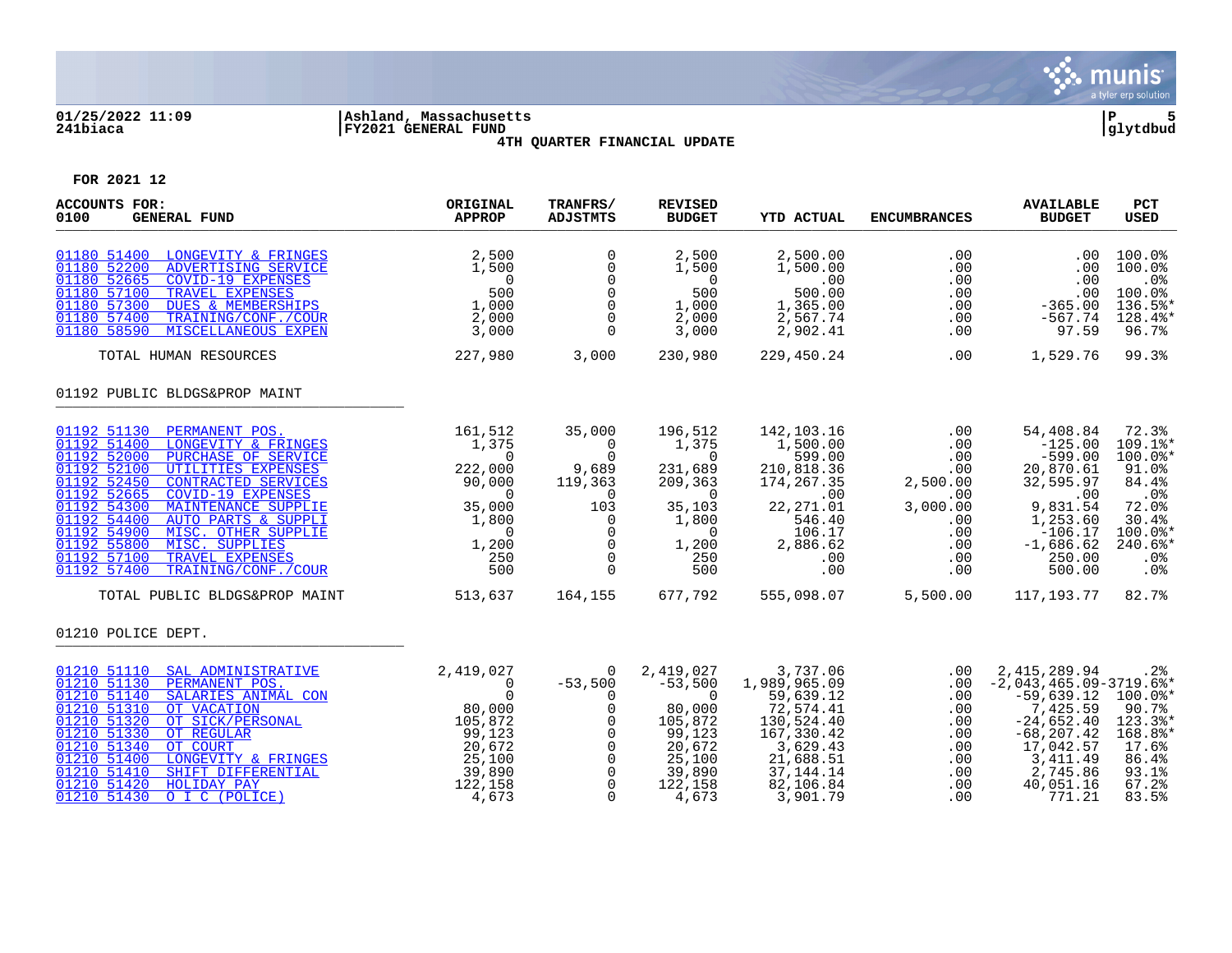

# **01/25/2022 11:09 |Ashland, Massachusetts |P 6 241biaca |FY2021 GENERAL FUND |glytdbud**



**4TH QUARTER FINANCIAL UPDATE**

| <b>ACCOUNTS FOR:</b><br>0100<br><b>GENERAL FUND</b> | ORIGINAL<br>APPROP | TRANFRS/<br><b>ADJSTMTS</b>                                                                                                                                                                                                                                                                                                                  | <b>REVISED</b><br><b>BUDGET</b>                                                                                                                                                                                                                                                    | <b>YTD ACTUAL</b>                                                                                                                                                                                                                                                                                           | <b>ENCUMBRANCES</b>                                                                                                                                                                                                                                                                                                                                    | <b>AVAILABLE</b><br><b>BUDGET</b>                                                                                                                                                                                                                                                                                            | PCT<br><b>USED</b>                                                                                                                                                                                                                              |
|-----------------------------------------------------|--------------------|----------------------------------------------------------------------------------------------------------------------------------------------------------------------------------------------------------------------------------------------------------------------------------------------------------------------------------------------|------------------------------------------------------------------------------------------------------------------------------------------------------------------------------------------------------------------------------------------------------------------------------------|-------------------------------------------------------------------------------------------------------------------------------------------------------------------------------------------------------------------------------------------------------------------------------------------------------------|--------------------------------------------------------------------------------------------------------------------------------------------------------------------------------------------------------------------------------------------------------------------------------------------------------------------------------------------------------|------------------------------------------------------------------------------------------------------------------------------------------------------------------------------------------------------------------------------------------------------------------------------------------------------------------------------|-------------------------------------------------------------------------------------------------------------------------------------------------------------------------------------------------------------------------------------------------|
|                                                     |                    | $\begin{array}{c} 0 \\ 0 \\ 0 \\ 0 \\ 0 \\ 0 \\ 90 \\ 9 \end{array}$<br>$\begin{matrix} 0 \\ 0 \end{matrix}$<br>10,039<br>$\overline{0}$<br>$\mathsf{O}$<br>$\overline{0}$<br>$\overline{0}$<br>$\Omega$<br>10,245<br>$\overline{0}$<br>$\frac{0}{16}$<br>$-10,000$<br>$\Omega$                                                              | 238,750<br>107,002<br>61,725<br>34,525<br>$\sim$ 0<br>30,684<br>9,550<br>27,306<br>32,766<br>$\sim$ 0<br>10,500<br>5,039<br>$5, 0.5$<br>$1, 500$<br>2,111<br>35,445<br>24,791<br>14,650<br>2,650<br>2,900<br>$2,900$<br>$1,200$<br>$27,600$<br>$2,216$<br>9,330<br>18,750<br>2,000 | 189,901.78<br>106,349.36<br>48,894.31<br>51,686.88<br>.00<br>25,286.87<br>3,998.39<br>25,385.47<br>27,613.36<br>242.58<br>7,103.13<br>3,349.01<br>586.99<br>4,925.10<br>46,193.97<br>30,477.01<br>9,405.90<br>1,296.61<br>1,906.39<br>2,288.55<br>28,800.00<br>391.67<br>11,384.67<br>15,630.13<br>4,126.45 | $\begin{array}{cccc} & . & 00 & . & 00 & . & 00 & . & 00 & . & 00 & . & 00 & . & 00 & . & 00 & . & 00 & . & 00 & . & 00 & . & 00 & . & 00 & . & 00 & . & 00 & . & 00 & . & 00 & . & 00 & . & 00 & . & 00 & . & 00 & . & 00 & . & 00 & . & 00 & . & 00 & . & 00 & . & 00 & . & 00 & . & 00 & . & 00 & . & 00 & . & 00 & . & 00 & . & 00 & . & 00 & . &$ | 48,848.22<br>652.64<br>12,830.69<br>$-17, 161.88$<br>.00<br>5,396.93<br>5,551.61<br>1,920.53<br>5,153.09<br>$-242.58$<br>3,396.87<br>1,689.99<br>913.01<br>$-2,814.10$<br>$-10,748.97$<br>$-5,686.01$<br>5,244.10<br>1,353.39<br>993.61<br>$-1,088.55$<br>$-1, 200.00$<br>1,824.33<br>$-2,054.67$<br>3,119.87<br>$-2,126.45$ | 79.5%<br>99.4%<br>79.2%<br>149.7%*<br>.0%<br>82.4%<br>41.9%<br>93.0%<br>84.3%<br>100.0%*<br>67.6%<br>66.5%<br>39.1%<br>233.3%*<br>130.3%*<br>122.9%*<br>64.2%<br>48.9%<br>65.7%<br>190.7%*<br>104.3%*<br>17.7%<br>122.0%*<br>83.4%<br>$206.3$ * |
| TOTAL POLICE DEPT.                                  | 3,608,296          |                                                                                                                                                                                                                                                                                                                                              | $-42,291$ 3,566,005                                                                                                                                                                                                                                                                | 3, 219, 465. 79                                                                                                                                                                                                                                                                                             | .00                                                                                                                                                                                                                                                                                                                                                    | 346,539.46                                                                                                                                                                                                                                                                                                                   | 90.3%                                                                                                                                                                                                                                           |
| 01220 FIRE DEPARTMENT                               |                    |                                                                                                                                                                                                                                                                                                                                              |                                                                                                                                                                                                                                                                                    |                                                                                                                                                                                                                                                                                                             |                                                                                                                                                                                                                                                                                                                                                        |                                                                                                                                                                                                                                                                                                                              |                                                                                                                                                                                                                                                 |
| 01220 43920 REPORT REQUESTS                         | $\overline{0}$     | 1,198,252<br>$\begin{bmatrix} 1 & 1 & 0 & 0 & 0 \\ 0 & 0 & 0 & 0 \\ 0 & 0 & 0 & 0 \\ 0 & 0 & 0 & 0 \\ 0 & 0 & 0 & 0 \\ 0 & 0 & 0 & 0 \\ 0 & 0 & 0 & 0 \\ 0 & 0 & 0 & 0 \\ 0 & 0 & 0 & 0 \\ 0 & 0 & 0 & 0 \\ 0 & 0 & 0 & 0 \\ 0 & 0 & 0 & 0 \\ 0 & 0 & 0 & 0 \\ 0 & 0 & 0 & 0 \\ 0 & 0 & 0 & 0 \\ 0 & 0 & 0 & 0 \\ 0 & 0 & 0 & 0 \\ 0 & 0 & $ | 9,840<br>1,000<br>1,000<br>1,000<br>1,000<br>1,000<br>1,000<br>1,000<br>128,713                                                                                                                                                                                                    | $-1, 198, 252$ $0$ $-55.00$<br>00<br>1, 198, 252 1, 197, 058. 28<br>281.00<br>$\begin{array}{c} 0.00 \ 150.00 \ 0.00 \ 0.0 \end{array}$<br>.00<br>00 .<br>00 .<br>90 ,747 .84                                                                                                                               | .00<br>.00<br>.00<br>.00<br>.00<br>.00<br>.00<br>.00<br>.00<br>.00<br>.00                                                                                                                                                                                                                                                                              | .00<br>55.00<br>.00<br>1,193.72<br>9,559.00<br>1,000.00<br>1,000.00<br>850.00<br>1,000.00<br>1,000.00<br>1,000.00<br>1,000.00<br>37,965.16                                                                                                                                                                                   | 100.0%<br>.0%<br>99.9%<br>2.9%<br>.0%<br>$.0\%$<br>15.0%<br>$.0\%$<br>.0%<br>.0%<br>$.0\%$<br>70.5%                                                                                                                                             |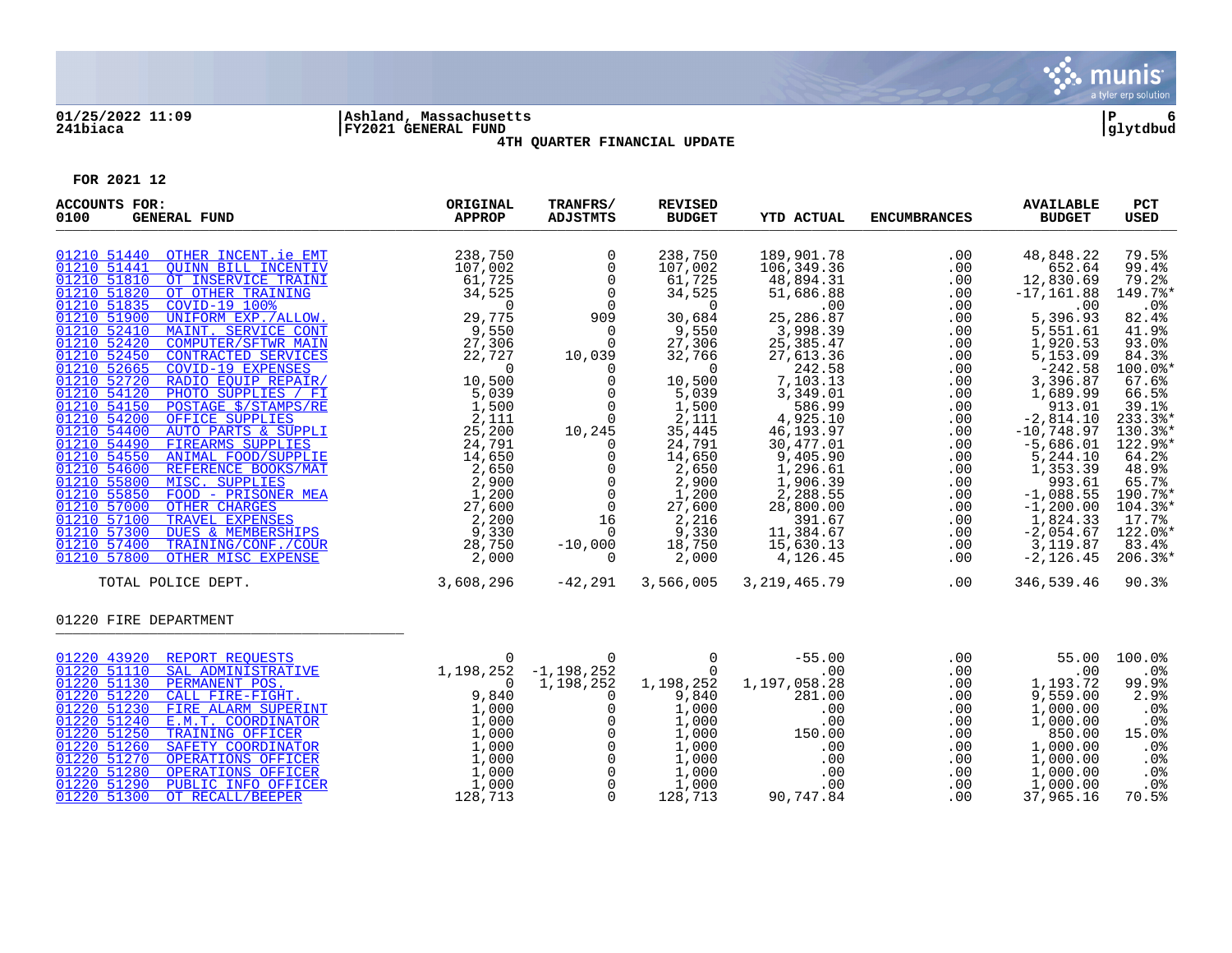

# **01/25/2022 11:09 |Ashland, Massachusetts |P 7 241biaca |FY2021 GENERAL FUND |glytdbud**



**4TH QUARTER FINANCIAL UPDATE**

| <b>ACCOUNTS FOR:</b><br><b>GENERAL FUND</b><br>0100                                                                                                                                                                                                                                                                                                                                                                                                                                                                                                                                                                                                                                                                                                                                                                                                                                                                                                                                  | ORIGINAL<br>APPROP                                                                                                                                                                                                                                                                                                                                                                                                                                                                                                                                                                                      | TRANFRS/<br><b>ADJSTMTS</b>                                                                                                                                                                                                                                                                                                                                     | <b>REVISED</b><br><b>BUDGET</b>                                                                                                                                                                                                                                                                            | <b>YTD ACTUAL</b>                                                                                                                                                                                                                                                                                                                          | <b>ENCUMBRANCES</b>                                                                                                                                                                                     | <b>AVAILABLE</b><br><b>BUDGET</b>                                                                                                                                                                                                                                                                                                                              | PCT<br>USED                                                                                                                                                                                                                                                                              |
|--------------------------------------------------------------------------------------------------------------------------------------------------------------------------------------------------------------------------------------------------------------------------------------------------------------------------------------------------------------------------------------------------------------------------------------------------------------------------------------------------------------------------------------------------------------------------------------------------------------------------------------------------------------------------------------------------------------------------------------------------------------------------------------------------------------------------------------------------------------------------------------------------------------------------------------------------------------------------------------|---------------------------------------------------------------------------------------------------------------------------------------------------------------------------------------------------------------------------------------------------------------------------------------------------------------------------------------------------------------------------------------------------------------------------------------------------------------------------------------------------------------------------------------------------------------------------------------------------------|-----------------------------------------------------------------------------------------------------------------------------------------------------------------------------------------------------------------------------------------------------------------------------------------------------------------------------------------------------------------|------------------------------------------------------------------------------------------------------------------------------------------------------------------------------------------------------------------------------------------------------------------------------------------------------------|--------------------------------------------------------------------------------------------------------------------------------------------------------------------------------------------------------------------------------------------------------------------------------------------------------------------------------------------|---------------------------------------------------------------------------------------------------------------------------------------------------------------------------------------------------------|----------------------------------------------------------------------------------------------------------------------------------------------------------------------------------------------------------------------------------------------------------------------------------------------------------------------------------------------------------------|------------------------------------------------------------------------------------------------------------------------------------------------------------------------------------------------------------------------------------------------------------------------------------------|
| 01220 51310 OT VACATION<br>01220 51320 OT SICK/PERSONAL<br>01220 51400<br>LONGEVITY & FRINGES<br>01220 51420 HOLIDAY PAY<br>01220 51440<br>OTHER INCENT. ie EMT<br>01220 51445 SICK INCENTIVE<br>01220 51450 EDUCATION INCENTIVE<br>01220 51460 TRAINING INCENTIVE<br>01220 51835 COVID-19 100%<br>01220 51900 UNIFORM EXP./ALLOW.<br>01220 52410<br>MAINT. SERVICE CONT<br>01220 52420<br><b>COMPUTER/SFTWR MAIN</b><br>01220 52450<br>CONTRACTED SERVICES<br>01220 52665<br><b>COVID-19 EXPENSES</b><br>01220 52710<br>OFFICE EQUIP LEASE<br>01220 52720<br>RADIO EQUIP REPAIR/<br>01220 54120<br>PHOTO SUPPLIES / FI<br>POSTAGE \$/STAMPS/RE<br>01220 54150<br>01220 54200 OFFICE SUPPLIES<br>01220 54220<br>FIRE EOUIPMENT/MAIN<br>01220 54230 FIRE ELARM EQUIP/MA<br>01220 54230 FIRE ELARM EQUIP/MA<br>01220 54300 MAINTENANCE SUPPLIE<br>01220 54600 REFERENCE BOOKS/MAT<br>01220 55600 MISC. SUPPLIE<br>20,900<br>01220 55600 MISC. SUPPLIES<br>20,000<br>01220 57300 DUES & | 188,742<br>$100, 607$<br>$21, 500$<br>$77, 627$<br>$\begin{tabular}{ll} \hline \multicolumn{2}{c} {\bf EMT} & \multicolumn{2}{c} {\bf 77,627} \\ \hline \multicolumn{2}{c} {\bf EMT} & \multicolumn{2}{c} {\bf 173,978} \\ \hline {\bf TIVE} & \multicolumn{2}{c} {\bf 10,596} \\ \hline \hline \textbf{IVE} & \multicolumn{2}{c} {\bf 97,747} \\ \hline \textbf{LOW.} & \multicolumn{2}{c} {\bf 26,800} \\ \textbf{MATN} & \multicolumn{2}{c} {\bf 27,747} \\ \hline \end{tabular}$<br>$\begin{array}{r} 24,400\ 46,000\ 9 \ 2,900\ 5,5000\ 5,5000\ 1,2335\ 55,000\ 15,000\ 3,000\ 3,000\ \end{array}$ | 0<br>$\mathsf{O}$<br>$\overline{0}$<br>$\mathsf{O}$<br>$\mathsf{O}$<br>$\mathsf{O}$<br>$\mathsf 0$<br>$\overline{0}$<br>0<br>$\overline{0}$<br>0<br>$\overline{0}$<br>$\mathsf 0$<br>$\mathsf{O}$<br>$\mathsf{O}$<br>$\overline{0}$<br>$\overline{0}$<br>$\overline{0}$<br>$\mathsf 0$<br>3,085<br>$\mathsf{O}$<br>$\mathsf{O}$<br>$\frac{1}{2}$<br>$\mathsf 0$ | 188,742<br>100,607<br>21,500<br>77,627<br>173,978<br>$\overline{0}$<br>10,596<br>97,747<br>$\overline{0}$<br>26,800<br>24,400<br>2,500<br>46,000<br>$\overline{0}$<br>2,900<br>5,500<br>500<br>500<br>1, 235<br>55,000<br>18,085<br>3,000<br>1,000<br>20,900<br>2,000<br>2,000<br>2,000<br>3,000<br>35,000 | 208,543.87<br>79,358.80<br>21, 257.57<br>79,413.82<br>170,693.00<br>9,000.00<br>9,029.21<br>89,683.18<br>.00<br>28,973.93<br>29,052.06<br>1,711.45<br>60,500.46<br>45.00<br>45.24<br>84.50<br>85.75<br>186.62<br>2,275.07<br>48,739.40<br>17,243.90<br>766.77<br>.00<br>29,836.49<br>1,568.43<br>2,002.60<br>896.67<br>148.00<br>33,587.36 | .00<br>.00<br>.00<br>.00<br>.00<br>.00<br>.00<br>.00<br>.00<br>.00<br>.00<br>.00<br>.00<br>.00<br>.00<br>.00<br>.00<br>.00<br>.00<br>.00<br>.00<br>.00<br>.00<br>.00<br>.00<br>.00<br>.00<br>.00<br>.00 | $-19,801.87$<br>21,248.20<br>242.43<br>$-1,786.82$<br>3,285.00<br>$-9,000.00$<br>1,566.79<br>8,063.82<br>.00<br>$-2, 173.93$<br>$-4,652.06$<br>788.55<br>$-14,500.46$<br>.00<br>2,854.76<br>5,415.50<br>414.25<br>$313.38$<br>-1,040.07<br>6, 260.60<br>841.10<br>2,233.23<br>1,000.00<br>$-8,936.49$<br>431.57<br>$-2.60$<br>1,103.33<br>2,852.00<br>1,412.64 | 110.5%*<br>78.9%<br>98.9%<br>102.3%*<br>98.1%<br>100.0%*<br>85.2%<br>91.8%<br>.0 <sup>8</sup><br>108.1%*<br>$119.1$ *<br>68.5%<br>131.5%*<br>.0%<br>1.6%<br>1.5%<br>17.2%<br>37.3%<br>184.2%*<br>88.6%<br>95.3%<br>25.6%<br>.0%<br>142.8%*<br>78.4%<br>100.1%*<br>44.8%<br>4.9%<br>96.0% |
| TOTAL FIRE DEPARTMENT                                                                                                                                                                                                                                                                                                                                                                                                                                                                                                                                                                                                                                                                                                                                                                                                                                                                                                                                                                | 2,265,437                                                                                                                                                                                                                                                                                                                                                                                                                                                                                                                                                                                               | $\overline{0}$<br>3,085                                                                                                                                                                                                                                                                                                                                         | 1,600<br>2,268,522                                                                                                                                                                                                                                                                                         | 1,600.00<br>2,214,466.27                                                                                                                                                                                                                                                                                                                   | .00<br>$.00 \,$                                                                                                                                                                                         | .00<br>54,055.73                                                                                                                                                                                                                                                                                                                                               | 100.0%<br>97.6%                                                                                                                                                                                                                                                                          |
| 01241 INSPECTION SERVICES DEP                                                                                                                                                                                                                                                                                                                                                                                                                                                                                                                                                                                                                                                                                                                                                                                                                                                                                                                                                        |                                                                                                                                                                                                                                                                                                                                                                                                                                                                                                                                                                                                         |                                                                                                                                                                                                                                                                                                                                                                 |                                                                                                                                                                                                                                                                                                            |                                                                                                                                                                                                                                                                                                                                            |                                                                                                                                                                                                         |                                                                                                                                                                                                                                                                                                                                                                |                                                                                                                                                                                                                                                                                          |
| 01241 51110 SAL ADMINISTRATIVE<br>01241 51130 PERMANENT POS.<br>01241 51190 OTHER SALARIES<br>01241 51400 LONGEVITY & FRINGES<br>01241 52450<br>CONTRACTED SERVICES<br>01241 54200<br>OFFICE SUPPLIES<br>01241 54400<br>AUTO PARTS & SUPPLI                                                                                                                                                                                                                                                                                                                                                                                                                                                                                                                                                                                                                                                                                                                                          | 110,089<br><u>NGES</u><br>T <sub>15</sub> ,000<br>T <sub>15</sub> ,000<br>75,000<br>2,400<br>2,400<br>500<br>500<br>341                                                                                                                                                                                                                                                                                                                                                                                                                                                                                 | $-110,089$<br>130,089<br>$\overline{0}$<br>$\overline{0}$<br>$\overline{0}$<br>$\overline{0}$<br>0                                                                                                                                                                                                                                                              | $\sim$ 0<br>130,089<br>75,000<br>2,400<br>$\overline{0}$<br>500<br>341                                                                                                                                                                                                                                     | .00<br>130,760.16<br>64,601.50<br>2,400.00<br>390.00<br>398.62<br>411.00                                                                                                                                                                                                                                                                   | .00<br>.00<br>.00<br>.00<br>.00<br>$.00 \,$<br>.00                                                                                                                                                      | .00<br>$-671.16$ 100.5%*<br>10,398.50<br>$-390.00$<br>101.38<br>$-70.00$                                                                                                                                                                                                                                                                                       | .0 <sub>8</sub><br>86.1%<br>.00 100.08<br>100.0%*<br>79.7%<br>120.5%*                                                                                                                                                                                                                    |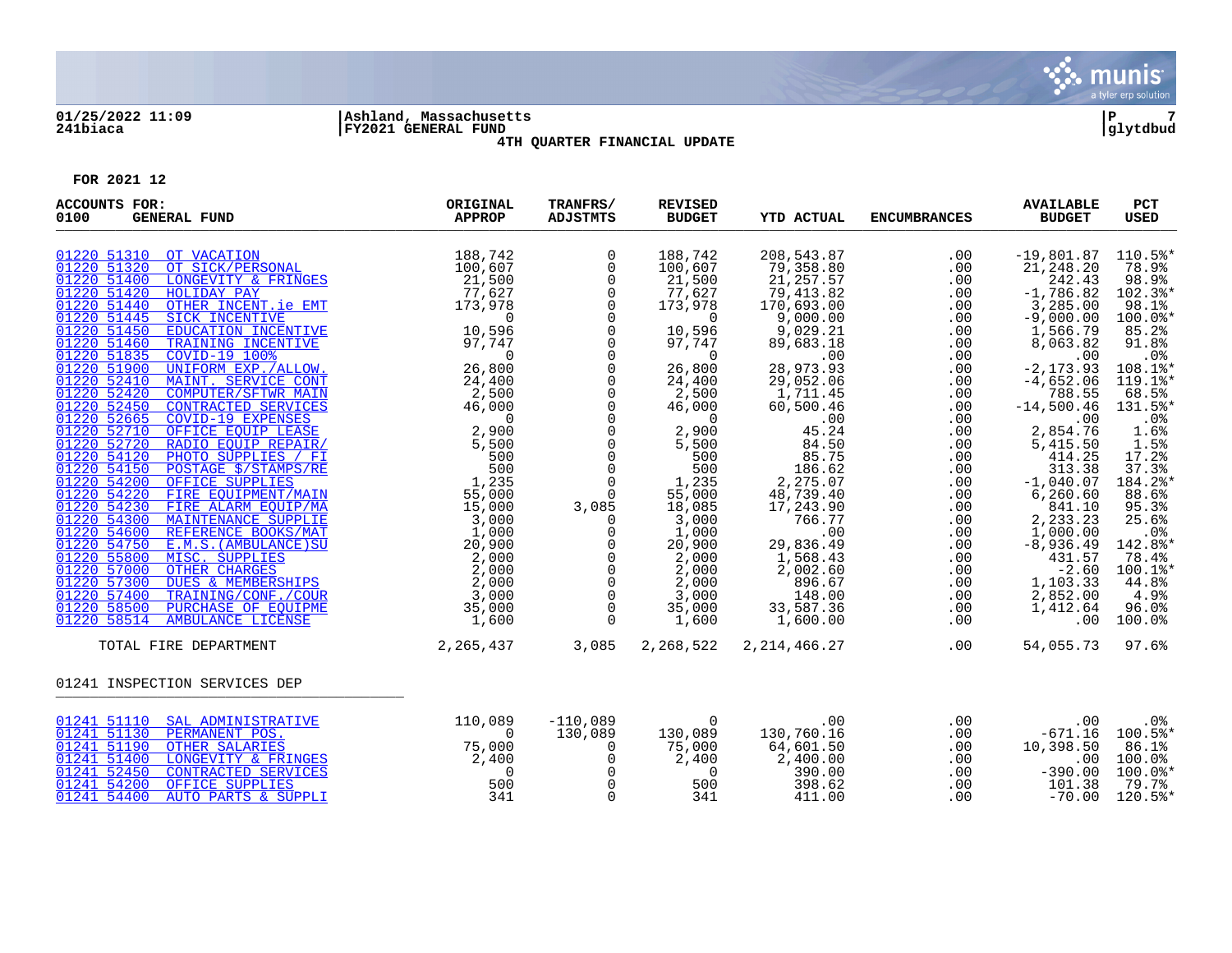

### **01/25/2022 11:09 |Ashland, Massachusetts |P 8 241biaca |FY2021 GENERAL FUND |glytdbud 4TH QUARTER FINANCIAL UPDATE**

| <b>ACCOUNTS FOR:</b><br>0100<br><b>GENERAL FUND</b>                                                                                                        | ORIGINAL<br><b>APPROP</b>  | TRANFRS/<br><b>ADJSTMTS</b>                     | <b>REVISED</b><br><b>BUDGET</b> | <b>YTD ACTUAL</b>                | <b>ENCUMBRANCES</b>      | <b>AVAILABLE</b><br><b>BUDGET</b>         | PCT<br>USED                          |
|------------------------------------------------------------------------------------------------------------------------------------------------------------|----------------------------|-------------------------------------------------|---------------------------------|----------------------------------|--------------------------|-------------------------------------------|--------------------------------------|
| 01241 54600<br>REFERENCE BOOKS/MAT<br>01241 57100<br>TRAVEL EXPENSES<br>01241 57300<br><b>DUES &amp; MEMBERSHIPS</b><br>01241 57400<br>TRAINING/CONF./COUR | 250<br>500<br>500<br>1,500 | $\Omega$<br>$\mathbf 0$<br>$\Omega$<br>$\Omega$ | 250<br>500<br>500<br>1,500      | 427.99<br>.00<br>195.00<br>95.00 | .00<br>.00<br>.00<br>.00 | $-177.99$<br>500.00<br>305.00<br>1,405.00 | $171.2$ *<br>$.0\%$<br>39.0%<br>6.3% |
| TOTAL INSPECTION SERVICES DEP                                                                                                                              | 191,080                    | 20,000                                          | 211,080                         | 199,679.27                       | .00                      | 11,400.73                                 | 94.6%                                |
| 01292 ANIMAL CONTROL                                                                                                                                       |                            |                                                 |                                 |                                  |                          |                                           |                                      |
| 01292 52100 UTILITIES EXPENSES                                                                                                                             | 0                          | 0                                               | 0                               | 202.58                           | .00                      |                                           | $-202.58$ 100.0%*                    |
| TOTAL ANIMAL CONTROL                                                                                                                                       | $\mathbf 0$                | $\mathbf 0$                                     | $\mathbf 0$                     | 202.58                           | .00                      | $-202.58$ 100.0%                          |                                      |
| 0130001 S/C-SALARY-SECRETARY                                                                                                                               |                            |                                                 |                                 |                                  |                          |                                           |                                      |
| 0130001 51110 S/C-SALARY-SECRET                                                                                                                            | 5,000                      | $\overline{0}$                                  | 5,000                           | 7,415.10                         | .00                      | $-2,415.10$ 148.3%*                       |                                      |
| TOTAL S/C-SALARY-SECRETARY                                                                                                                                 | 5,000                      | $\mathbf{0}$                                    | 5,000                           | 7,415.10                         | .00                      | $-2,415.10$ 148.3%                        |                                      |
| 0130002 S/C LEGAL COUNSEL                                                                                                                                  |                            |                                                 |                                 |                                  |                          |                                           |                                      |
| 0130002 53900 S/C LEGAL COUNSEL                                                                                                                            | 25,000                     | $\mathsf{O}$                                    | 25,000                          | 24,322.60                        | .00                      | 677.40                                    | 97.3%                                |
| TOTAL S/C LEGAL COUNSEL                                                                                                                                    | 25,000                     | $\mathbf 0$                                     | 25,000                          | 24,322.60                        | .00                      | 677.40                                    | 97.3%                                |
| 0130003 S/C LEGAL NOTICES/BIDS ETC                                                                                                                         |                            |                                                 |                                 |                                  |                          |                                           |                                      |
| 0130003 54100 S/C LEGAL NOTICES                                                                                                                            | 1,000                      | $\overline{0}$                                  | 1,000                           | 1,493.62                         | .00                      |                                           | $-493.62$ 149.4%*                    |
| TOTAL S/C LEGAL NOTICES/BIDS ETC                                                                                                                           | 1,000                      | $\mathbf{0}$                                    | 1,000                           | 1,493.62                         | .00                      | $-493.62$ 149.4%                          |                                      |
| 0130004 S/C DUES & MEMBERSHIPS                                                                                                                             |                            |                                                 |                                 |                                  |                          |                                           |                                      |
| 0130004 57300 S/C DUES & MEMBER                                                                                                                            | 16,000                     | $\overline{0}$                                  | 16,000                          | 15,492.87                        | .00                      | 507.13                                    | 96.8%                                |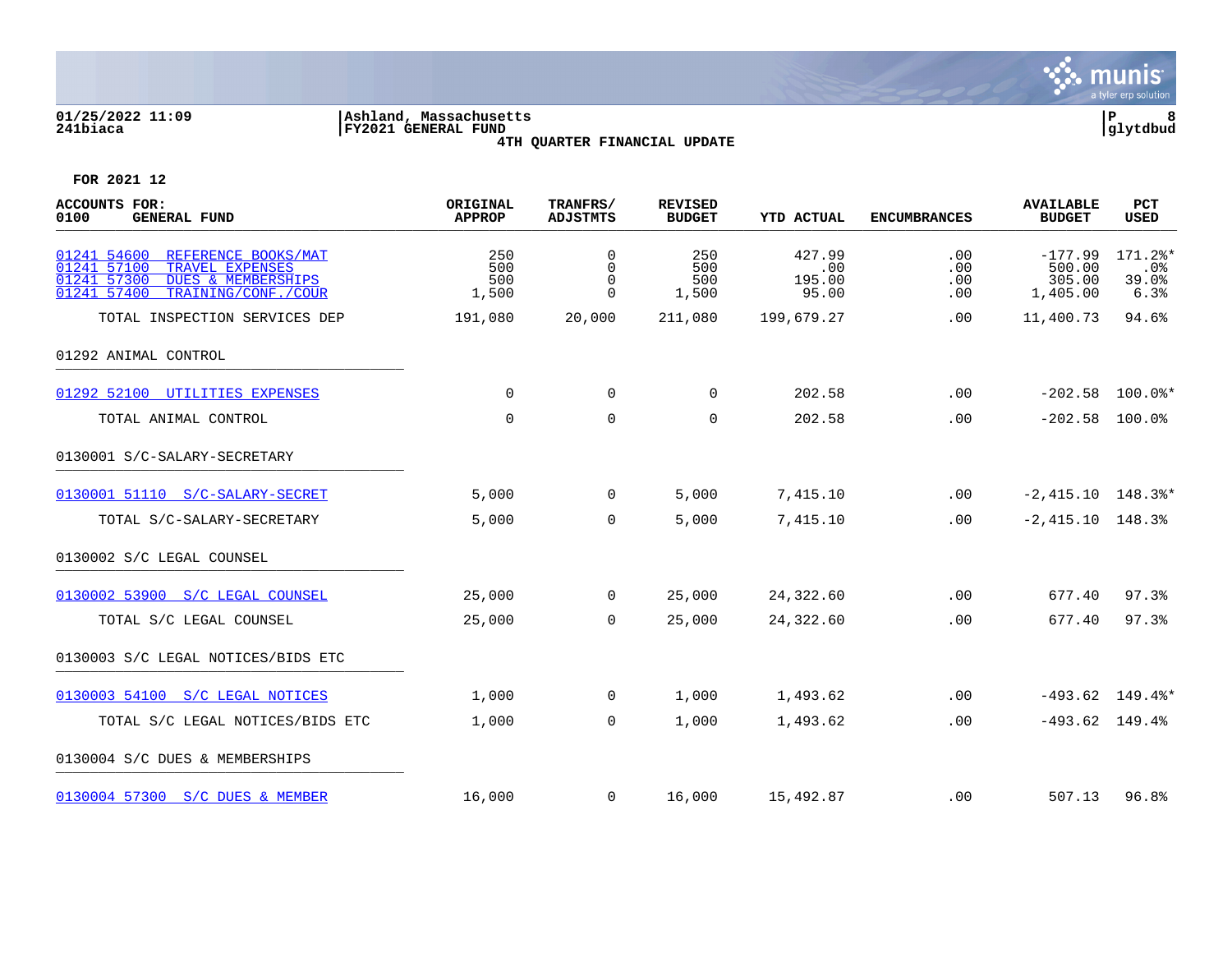#### **01/25/2022 11:09 |Ashland, Massachusetts |P 9 241biaca |FY2021 GENERAL FUND |glytdbud 4TH QUARTER FINANCIAL UPDATE**



| <b>ACCOUNTS FOR:</b><br>0100<br><b>GENERAL FUND</b> | ORIGINAL<br><b>APPROP</b> | TRANFRS/<br><b>ADJSTMTS</b> | <b>REVISED</b><br><b>BUDGET</b> | <b>YTD ACTUAL</b> | <b>ENCUMBRANCES</b> | <b>AVAILABLE</b><br><b>BUDGET</b> | <b>PCT</b><br>USED |
|-----------------------------------------------------|---------------------------|-----------------------------|---------------------------------|-------------------|---------------------|-----------------------------------|--------------------|
| TOTAL S/C DUES & MEMBERSHIPS                        | 16,000                    | $\mathbf 0$                 | 16,000                          | 15,492.87         | .00                 | 507.13                            | 96.8%              |
| 0130005 S/C IN-STATE TRAVEL EXPENSES                |                           |                             |                                 |                   |                     |                                   |                    |
| 0130005 57110 S/C IN-STATE TRAV                     | 3,500                     | $\mathbf 0$                 | 3,500                           | .00               | $.00 \,$            | 3,500.00                          | $.0\%$             |
| TOTAL S/C IN-STATE TRAVEL EXPENSES                  | 3,500                     | 0                           | 3,500                           | .00               | .00                 | 3,500.00                          | .0%                |
| 0130007 C/O SALARY SUPERINTENDENT                   |                           |                             |                                 |                   |                     |                                   |                    |
| 0130007 51110 C/O SALARY SUPERI                     | 195,755                   | $\mathbf 0$                 | 195,755                         | 232,888.75        | .00                 | $-37, 133.75$ 119.0%*             |                    |
| TOTAL C/O SALARY SUPERINTENDENT                     | 195,755                   | $\Omega$                    | 195,755                         | 232,888.75        | $.00 \,$            | $-37, 133.75$ 119.0%              |                    |
| 0130009 C/O SALARY ADMIN ASST TO SUPT               |                           |                             |                                 |                   |                     |                                   |                    |
| 0130009 51110 C/O SALARY ADMIN                      | 74,106                    | $\overline{0}$              | 74,106                          | 76,023.66         | .00                 | $-1,917.66$ 102.6%*               |                    |
| TOTAL C/O SALARY ADMIN ASST TO SUPT                 | 74,106                    | $\Omega$                    | 74,106                          | 76,023.66         | .00.                | $-1,917.66$ 102.6%                |                    |
| 0130010 C/O SALARY/BOOKKEEPER/PAYROLL               |                           |                             |                                 |                   |                     |                                   |                    |
| 0130010 51110 C/O SALARY/BOOKKE                     | 52,275                    | $\mathbf{0}$                | 52,275                          | 61,343.10         | .00                 | $-9,068.10$ 117.3%*               |                    |
| TOTAL C/O SALARY/BOOKKEEPER/PAYROLL                 | 52,275                    | $\overline{0}$              | 52,275                          | 61,343.10         | .00                 | $-9,068.10$ 117.3%                |                    |
| 0130011 C/O SALARY ASST SUP FIN & OP                |                           |                             |                                 |                   |                     |                                   |                    |
| 0130011 51110 C/O SALARY ASST S                     | 215,929                   | $\mathbf{0}$                | 215,929                         | 196,590.30        | .00                 | 19,338.70                         | 91.0%              |
| TOTAL C/O SALARY ASST SUP FIN & OP                  | 215,929                   | $\overline{0}$              | 215,929                         | 196,590.30        | .00                 | 19,338.70                         | 91.0%              |
| 0130012 C/O SALARY/BOOKKEEPER/ACC PAY               |                           |                             |                                 |                   |                     |                                   |                    |
| 0130012 51110 C/O SALARY/BOOKKE                     | 79,874                    | $\mathbf{0}$                | 79,874                          | .00               | $.00 \,$            | 79,874.00                         | . 0%               |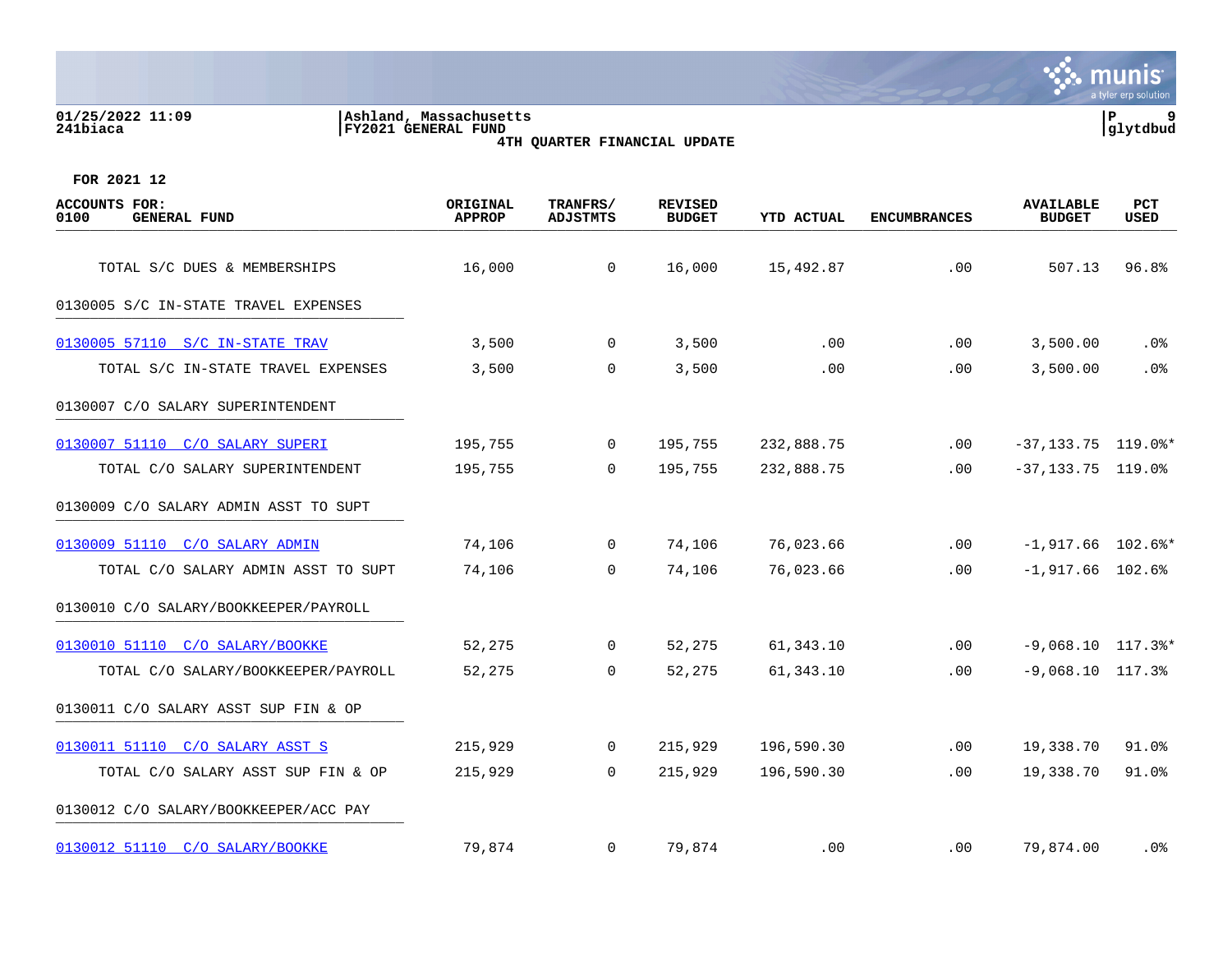| 01/25/2022 11:09<br>241biaca                        | Ashland, Massachusetts<br>FY2021 GENERAL FUND | 4TH QUARTER FINANCIAL UPDATE |                                 |            |                     |                                   |                   |
|-----------------------------------------------------|-----------------------------------------------|------------------------------|---------------------------------|------------|---------------------|-----------------------------------|-------------------|
| FOR 2021 12                                         |                                               |                              |                                 |            |                     |                                   |                   |
| <b>ACCOUNTS FOR:</b><br><b>GENERAL FUND</b><br>0100 | ORIGINAL<br><b>APPROP</b>                     | TRANFRS/<br><b>ADJSTMTS</b>  | <b>REVISED</b><br><b>BUDGET</b> | YTD ACTUAL | <b>ENCUMBRANCES</b> | <b>AVAILABLE</b><br><b>BUDGET</b> | PCT<br>USED       |
| TOTAL C/O SALARY/BOOKKEEPER/ACC PAY                 | 79,874                                        | $\mathbf 0$                  | 79,874                          | .00        | .00                 | 79,874.00                         | .0 <sup>8</sup>   |
| 0130014 C/0 OFFICE SUPPLIES                         |                                               |                              |                                 |            |                     |                                   |                   |
| 0130014 54100 C/O OFFICE SUPPLI                     | 10,000                                        | 0                            | 10,000                          | 10,263.73  | .00                 |                                   | $-263.73$ 102.6%* |
| TOTAL C/0 OFFICE SUPPLIES                           | 10,000                                        | $\mathbf 0$                  | 10,000                          | 10,263.73  | .00                 |                                   | $-263.73$ 102.6%  |
| 0130015 C/O SUPT TRAVEL & EXPENSE                   |                                               |                              |                                 |            |                     |                                   |                   |
| 0130015 57110 C/O SUPT TRAVEL &                     | 5,000                                         | 0                            | 5,000                           | 669.21     | .00                 | 4,330.79                          | 13.4%             |
| TOTAL C/O SUPT TRAVEL & EXPENSE                     | 5,000                                         | $\mathbf 0$                  | 5,000                           | 669.21     | .00                 | 4,330.79                          | 13.4%             |
| 0130016 C/O FIN ASST SUPER TRAV & EXP               |                                               |                              |                                 |            |                     |                                   |                   |
| 0130016 57110 C/O FINANCE A/SUP                     | 2,000                                         | 0                            | 2,000                           | 611.60     | .00                 | 1,388.40                          | 30.6%             |
| TOTAL C/O FIN ASST SUPER TRAV & EXP                 | 2,000                                         | 0                            | 2,000                           | 611.60     | .00                 | 1,388.40                          | 30.6%             |
| 0130018 W/S SALARY PRINCIPAL                        |                                               |                              |                                 |            |                     |                                   |                   |
| 0130018 51170 W/S SALARY PRINCI                     | 114,444                                       | 0                            | 114,444                         | 116,140.77 | .00                 | $-1,696.77$ 101.5%*               |                   |
| TOTAL W/S SALARY PRINCIPAL                          | 114,444                                       | 0                            | 114,444                         | 116,140.77 | .00                 | $-1,696.77$ 101.5%                |                   |
| 0130019 K SALARY SECRETARY                          |                                               |                              |                                 |            |                     |                                   |                   |
| 0130019 51170 K SALARY SECRETAR                     | 0                                             | 0                            | 0                               | 1,595.47   | .00                 | $-1,595.47$ 100.0%*               |                   |
| TOTAL K SALARY SECRETARY                            | $\mathbf 0$                                   | $\mathbf 0$                  | 0                               | 1,595.47   | .00                 | $-1,595.47$ 100.0%                |                   |
| 0130020 W/S SALARY SECRETARY                        |                                               |                              |                                 |            |                     |                                   |                   |

[0130020 51170 W/S SALARY SECRET](https://yvwlndash063.tylertech.com/sites/mu0241/LIVE/_layouts/15/DashboardMunisV6.3/PassThru.aspx?-E=GbtpLfgq7NbxTw6ce1Bt%2BBI/4fMHw3aBURpFunX4cO/Kf5hF/XV4AHHOU%2BhhebqK&) 39,417 0 99,417 104,955.16 .00 -5,538.16 105.6%\*

**Society MUNIS**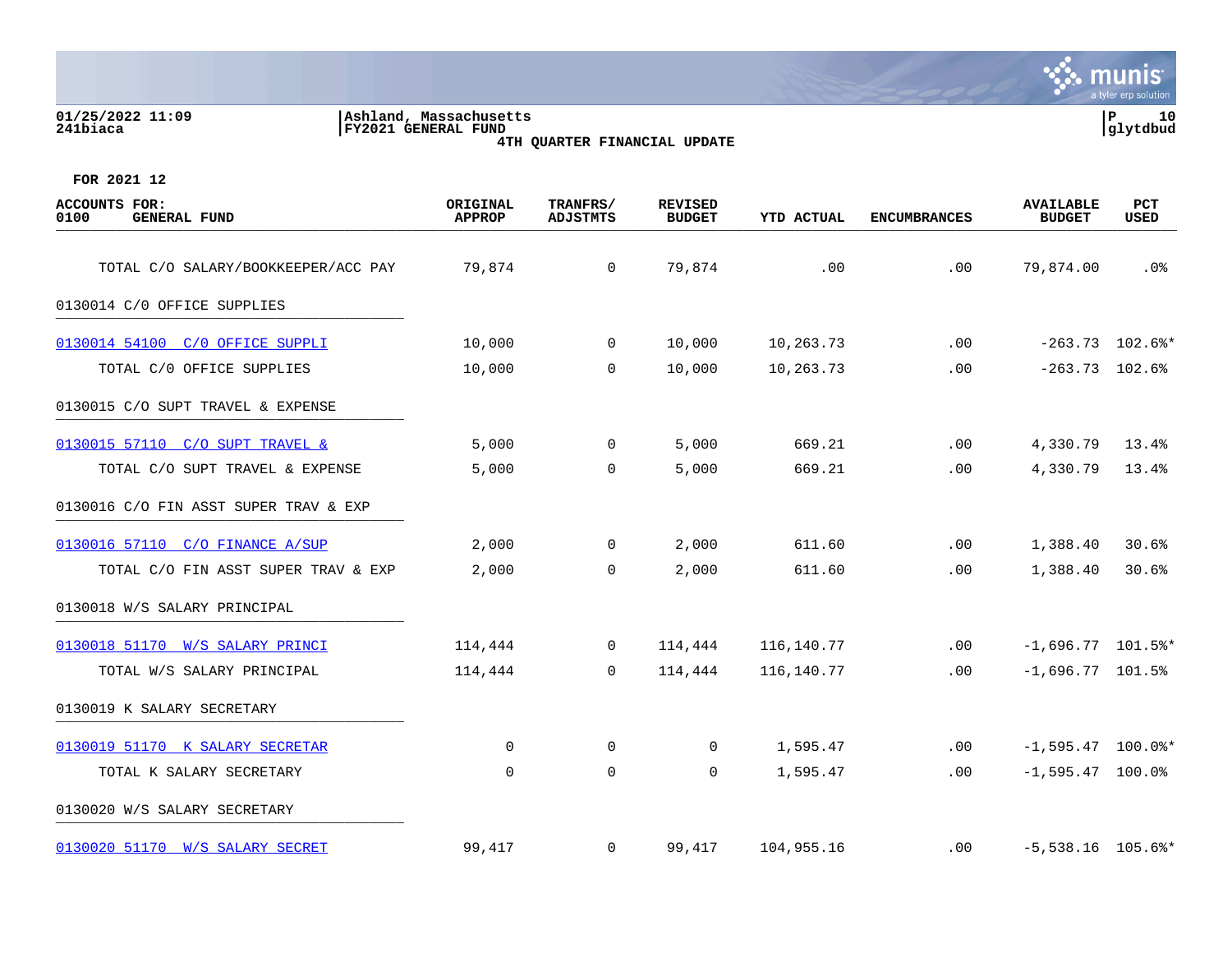| 01/25/2022 11:09<br>241biaca                        | Ashland, Massachusetts<br>FY2021 GENERAL FUND | 4TH QUARTER FINANCIAL UPDATE |                                 |            |                     |                                   | ${\bf P}$<br>11<br>glytdbud |
|-----------------------------------------------------|-----------------------------------------------|------------------------------|---------------------------------|------------|---------------------|-----------------------------------|-----------------------------|
| FOR 2021 12                                         |                                               |                              |                                 |            |                     |                                   |                             |
| <b>ACCOUNTS FOR:</b><br><b>GENERAL FUND</b><br>0100 | ORIGINAL<br><b>APPROP</b>                     | TRANFRS/<br><b>ADJSTMTS</b>  | <b>REVISED</b><br><b>BUDGET</b> | YTD ACTUAL | <b>ENCUMBRANCES</b> | <b>AVAILABLE</b><br><b>BUDGET</b> | PCT<br><b>USED</b>          |
| TOTAL W/S SALARY SECRETARY                          | 99,417                                        | $\mathsf{O}$                 | 99,417                          | 104,955.16 | .00                 | $-5,538.16$ 105.6%                |                             |
| 0130021 PS DUES & MEMBERSHIPS                       |                                               |                              |                                 |            |                     |                                   |                             |
| 0130021 57300 PS DUES & MEMBERS                     | 0                                             | 0                            | 0                               | 300.00     | .00                 |                                   | $-300.00$ $100.0$ *         |
| TOTAL PS DUES & MEMBERSHIPS                         | $\mathbf 0$                                   | $\mathbf 0$                  | 0                               | 300.00     | .00                 |                                   | $-300.00$ $100.0$           |
| 0130023 W/S OFFICE SUPPLIES                         |                                               |                              |                                 |            |                     |                                   |                             |
| 0130023 54100 W/S OFFICE SUPPLI                     | 5,103                                         | $\mathbf 0$                  | 5,103                           | 2,396.77   | .00                 | 2,706.23                          | 47.0%                       |
| TOTAL W/S OFFICE SUPPLIES                           | 5,103                                         | 0                            | 5,103                           | 2,396.77   | .00                 | 2,706.23                          | 47.0%                       |
| 0130026 DM/S SALARY PRINCIPAL                       |                                               |                              |                                 |            |                     |                                   |                             |
| 0130026 51170 DM/S SALARY PRINC                     | 121,575                                       | $\mathbf 0$                  | 121,575                         | 108,000.10 | .00                 | 13,574.90                         | 88.8%                       |
| TOTAL DM/S SALARY PRINCIPAL                         | 121,575                                       | $\mathbf 0$                  | 121,575                         | 108,000.10 | .00                 | 13,574.90                         | 88.8%                       |
| 0130027 DM/S SALARY ASST PRINCIPAL                  |                                               |                              |                                 |            |                     |                                   |                             |
| 0130027 51170 DM/S SALARY ASST                      | 97,650                                        | 0                            | 97,650                          | 71,923.06  | .00                 | 25,726.94                         | 73.7%                       |
| TOTAL DM/S SALARY ASST PRINCIPAL                    | 97,650                                        | $\mathbf 0$                  | 97,650                          | 71,923.06  | .00                 | 25,726.94                         | 73.7%                       |
| 0130028 DM/S SALARY SECRETARY                       |                                               |                              |                                 |            |                     |                                   |                             |
| 0130028 51170 DM/S SALARY SECRE                     | 57,255                                        | 0                            | 57,255                          | 58,648.99  | .00                 | $-1,393.99$ $102.4$ <sup>*</sup>  |                             |
| TOTAL DM/S SALARY SECRETARY                         | 57,255                                        | 0                            | 57,255                          | 58,648.99  | .00                 | $-1,393.99$ $102.4%$              |                             |

0130029 DM/S OFFICE SUPPLIES

[0130029 54100 DMS OFFICE SUPPLI](https://yvwlndash063.tylertech.com/sites/mu0241/LIVE/_layouts/15/DashboardMunisV6.3/PassThru.aspx?-E=0/r8%2B/qOYLrfPWbK5br%2Bd39bsX3Zm%2BAykIpKebdK/PS10NjH68LzHoTKLHF7MEDf&) 3,500 0 3,500 3,136.43 .00 363.57 89.6%

**∵ munis** 

a tyler erp solutior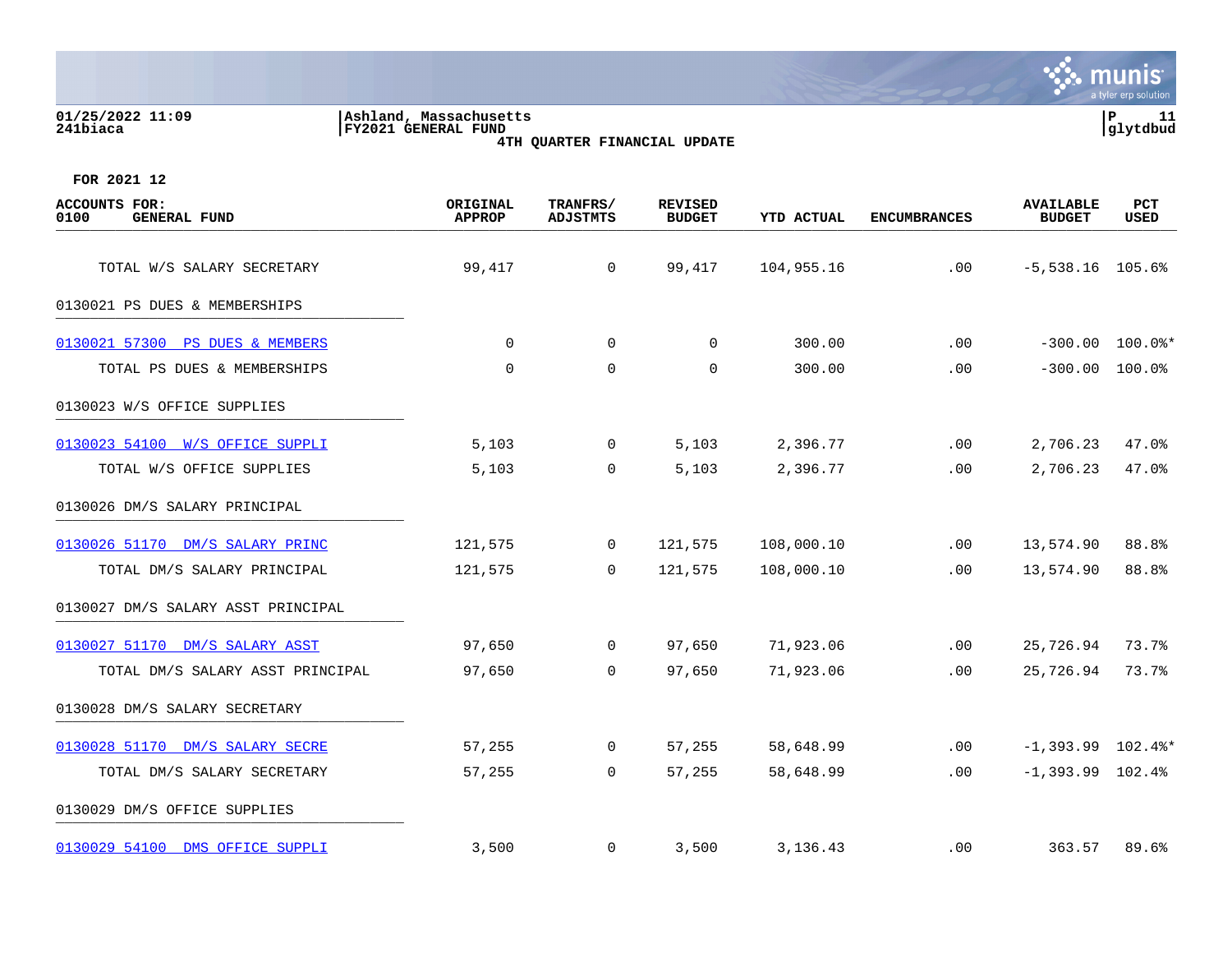#### **01/25/2022 11:09 |Ashland, Massachusetts |P 12 241biaca |FY2021 GENERAL FUND |glytdbud 4TH QUARTER FINANCIAL UPDATE**



| <b>ACCOUNTS FOR:</b><br>0100<br><b>GENERAL FUND</b> | ORIGINAL<br><b>APPROP</b> | TRANFRS/<br><b>ADJSTMTS</b> | <b>REVISED</b><br><b>BUDGET</b> | <b>YTD ACTUAL</b> | <b>ENCUMBRANCES</b> | <b>AVAILABLE</b><br><b>BUDGET</b> | PCT<br>USED |
|-----------------------------------------------------|---------------------------|-----------------------------|---------------------------------|-------------------|---------------------|-----------------------------------|-------------|
| TOTAL DM/S OFFICE SUPPLIES                          | 3,500                     | $\overline{0}$              | 3,500                           | 3,136.43          | .00                 | 363.57                            | 89.6%       |
| 0130030 DM/S TRAVEL EXPENSE                         |                           |                             |                                 |                   |                     |                                   |             |
| 0130030 57170 DMS TRAVEL EXPENS                     | 1,000                     | $\mathbf 0$                 | 1,000                           | .00               | .00                 | 1,000.00                          | $.0\%$      |
| TOTAL DM/S TRAVEL EXPENSE                           | 1,000                     | 0                           | 1,000                           | .00               | .00                 | 1,000.00                          | .0%         |
| 0130031 H/S SALARY PRINCIPAL                        |                           |                             |                                 |                   |                     |                                   |             |
| 0130031 51170 H/S SALARY PRINCI                     | 136,248                   | $\mathbf 0$                 | 136,248                         | 138,268.01        | .00                 | $-2,020.01$ 101.5%*               |             |
| TOTAL H/S SALARY PRINCIPAL                          | 136,248                   | $\overline{0}$              | 136,248                         | 138,268.01        | .00                 | $-2,020.01$ 101.5%                |             |
| 0130032 H/S SALARY SECRETARY                        |                           |                             |                                 |                   |                     |                                   |             |
| 0130032 51170 H/S SALARY SECRET                     | 57,455                    | $\overline{0}$              | 57,455                          | 57,303.52         | .00                 | 151.48                            | 99.7%       |
| TOTAL H/S SALARY SECRETARY                          | 57,455                    | $\overline{0}$              | 57,455                          | 57,303.52         | .00                 | 151.48                            | 99.7%       |
| 0130034 H/S OFFICE SUPPLIES                         |                           |                             |                                 |                   |                     |                                   |             |
| 0130034 54100 HS OFFICE SUPPLIE                     | 6,000                     | $\mathbf{0}$                | 6,000                           | 474.17            | .00                 | 5,525.83                          | 7.9%        |
| TOTAL H/S OFFICE SUPPLIES                           | 6,000                     | 0                           | 6,000                           | 474.17            | .00                 | 5,525.83                          | 7.9%        |
| 0130035 H/S GRADUATION EXPENSE                      |                           |                             |                                 |                   |                     |                                   |             |
| 0130035 55100 H/S GRADUATION EX                     | 12,850                    | $\mathbf 0$                 | 12,850                          | 16,317.68         | .00                 | $-3,467.68$ 127.0 $*$             |             |
| TOTAL H/S GRADUATION EXPENSE                        | 12,850                    | $\mathsf{O}$                | 12,850                          | 16,317.68         | .00                 | $-3,467.68$ 127.0%                |             |
| 0130036 H/S ADM/OFFICE TRAVEL & EXP                 |                           |                             |                                 |                   |                     |                                   |             |
| 0130036 57170 H/S ADM/OFFICE TR                     | 6,140                     | $\mathbf{0}$                | 6,140                           | 2,999.88          | $-24.88$            | 3,165.00                          | 48.5%       |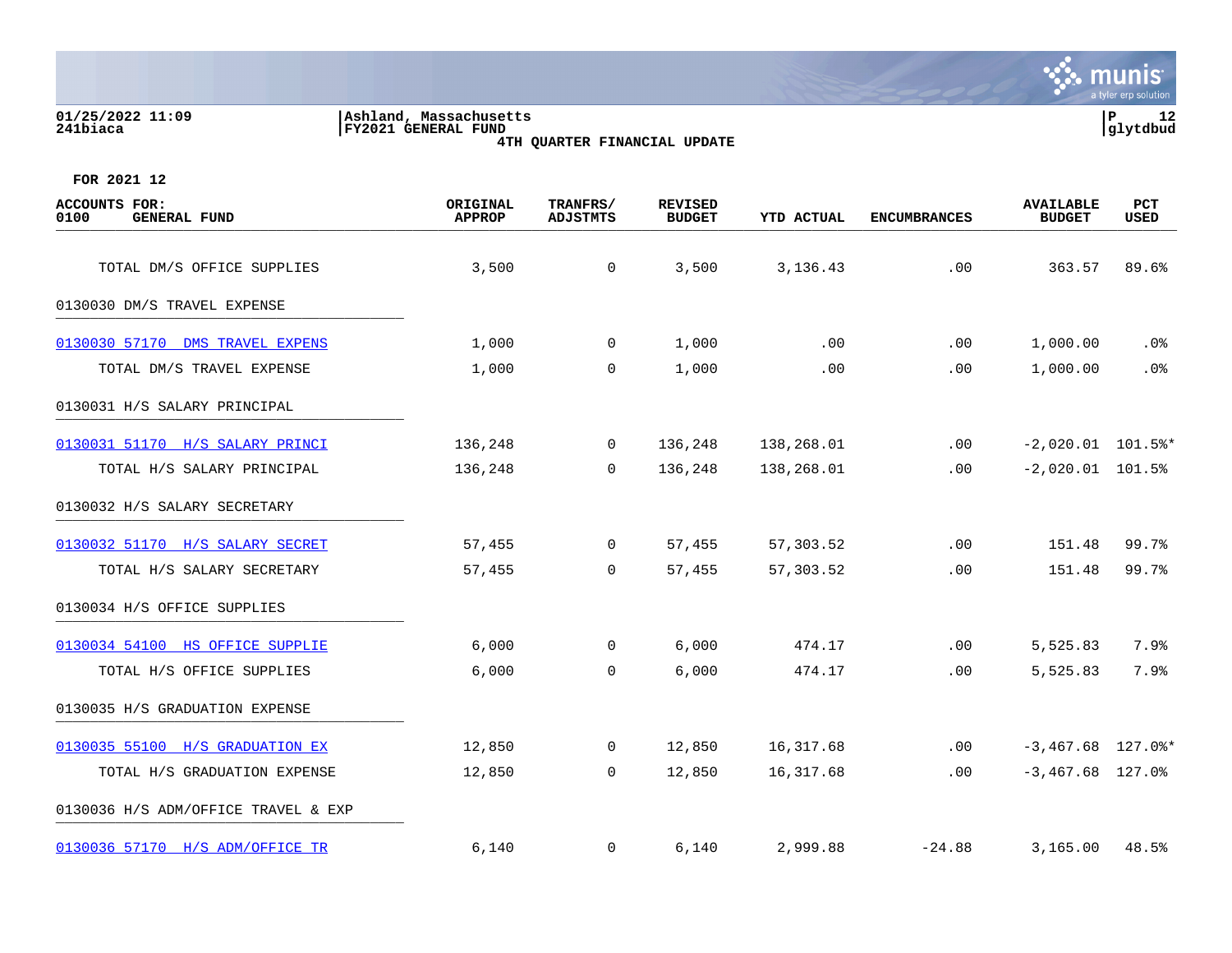| 01/25/2022 11:09<br>241biaca                        | Ashland, Massachusetts<br>FY2021 GENERAL FUND | 4TH QUARTER FINANCIAL UPDATE |                                 |                   |                     |                                   | P<br>13<br> glytdbud           |
|-----------------------------------------------------|-----------------------------------------------|------------------------------|---------------------------------|-------------------|---------------------|-----------------------------------|--------------------------------|
| FOR 2021 12                                         |                                               |                              |                                 |                   |                     |                                   |                                |
| <b>ACCOUNTS FOR:</b><br>0100<br><b>GENERAL FUND</b> | ORIGINAL<br><b>APPROP</b>                     | TRANFRS/<br><b>ADJSTMTS</b>  | <b>REVISED</b><br><b>BUDGET</b> | <b>YTD ACTUAL</b> | <b>ENCUMBRANCES</b> | <b>AVAILABLE</b><br><b>BUDGET</b> | PCT<br>USED                    |
| TOTAL H/S ADM/OFFICE TRAVEL & EXP                   | 6,140                                         | 0                            | 6,140                           | 2,999.88          | $-24.88$            | 3,165.00                          | 48.5%                          |
| 0130037 H/S ASST SECRETARY                          |                                               |                              |                                 |                   |                     |                                   |                                |
| 0130037 51170 H/S ASST SECRETAR                     | 24,079                                        | 0                            | 24,079                          | 25,052.36         | .00                 |                                   | $-973.36$ 104.0%*              |
| TOTAL H/S ASST SECRETARY                            | 24,079                                        | 0                            | 24,079                          | 25,052.36         | .00                 |                                   | $-973.36$ 104.0%               |
| 0130038 W/S EXTRACURRICULAR SALARIES                |                                               |                              |                                 |                   |                     |                                   |                                |
| 0130038 51190 W/S EXTRACURRICUL                     | 2,000                                         | 0                            | 2,000                           | .00               | .00                 | 2,000.00                          | $.0\%$                         |
| TOTAL W/S EXTRACURRICULAR SALARIES                  | 2,000                                         | 0                            | 2,000                           | .00               | .00                 | 2,000.00                          | .0 <sub>8</sub>                |
| 0130039 K INSTR SUPPL/UNDISTRIBUTED                 |                                               |                              |                                 |                   |                     |                                   |                                |
| 0130039 55100 K IS/UNDISTRIBUTE                     | 3,430                                         | 0                            | 3,430                           | 2,313.86          | .00                 | 1,116.14                          | 67.5%                          |
| TOTAL K INSTR SUPPL/UNDISTRIBUTED                   | 3,430                                         | 0                            | 3,430                           | 2,313.86          | .00                 | 1,116.14                          | 67.5%                          |
| 0130040 W/S INSTR SUPPLIES/UNDISTRIBUT              |                                               |                              |                                 |                   |                     |                                   |                                |
| 0130040 55100 W/S IS/UNDISTRIBU                     | 17,100                                        | 0                            | 17,100                          | 43, 255.37        | $-30.80$            | $-26, 124.57$ 252.8%*             |                                |
| TOTAL W/S INSTR SUPPLIES/UNDISTRIBUT                | 17,100                                        | 0                            | 17,100                          | 43, 255.37        | $-30.80$            | $-26, 124.57$ 252.8%              |                                |
| 0130045 DM/S INSTRUCT SUPPL/UNDISTRIB               |                                               |                              |                                 |                   |                     |                                   |                                |
| 0130045 55100 DMS IS/UNDISTRIB                      | 21,400                                        | 0                            | 21,400                          | 27,032.93         | .00                 |                                   | $-5,632.93$ 126.3%*            |
| TOTAL DM/S INSTRUCT SUPPL/UNDISTRIB                 | 21,400                                        | 0                            | 21,400                          | 27,032.93         | .00                 | $-5,632.93$ 126.3%                |                                |
| 0130046 DM/S INSTRU SUPPLIES/ART                    |                                               |                              |                                 |                   |                     |                                   |                                |
| 0130046 55100 DM/S IS/ART                           | 1,500                                         | 0                            | 1,500                           | 2,214.93          | .00                 |                                   | $-714.93$ $147.7$ <sup>*</sup> |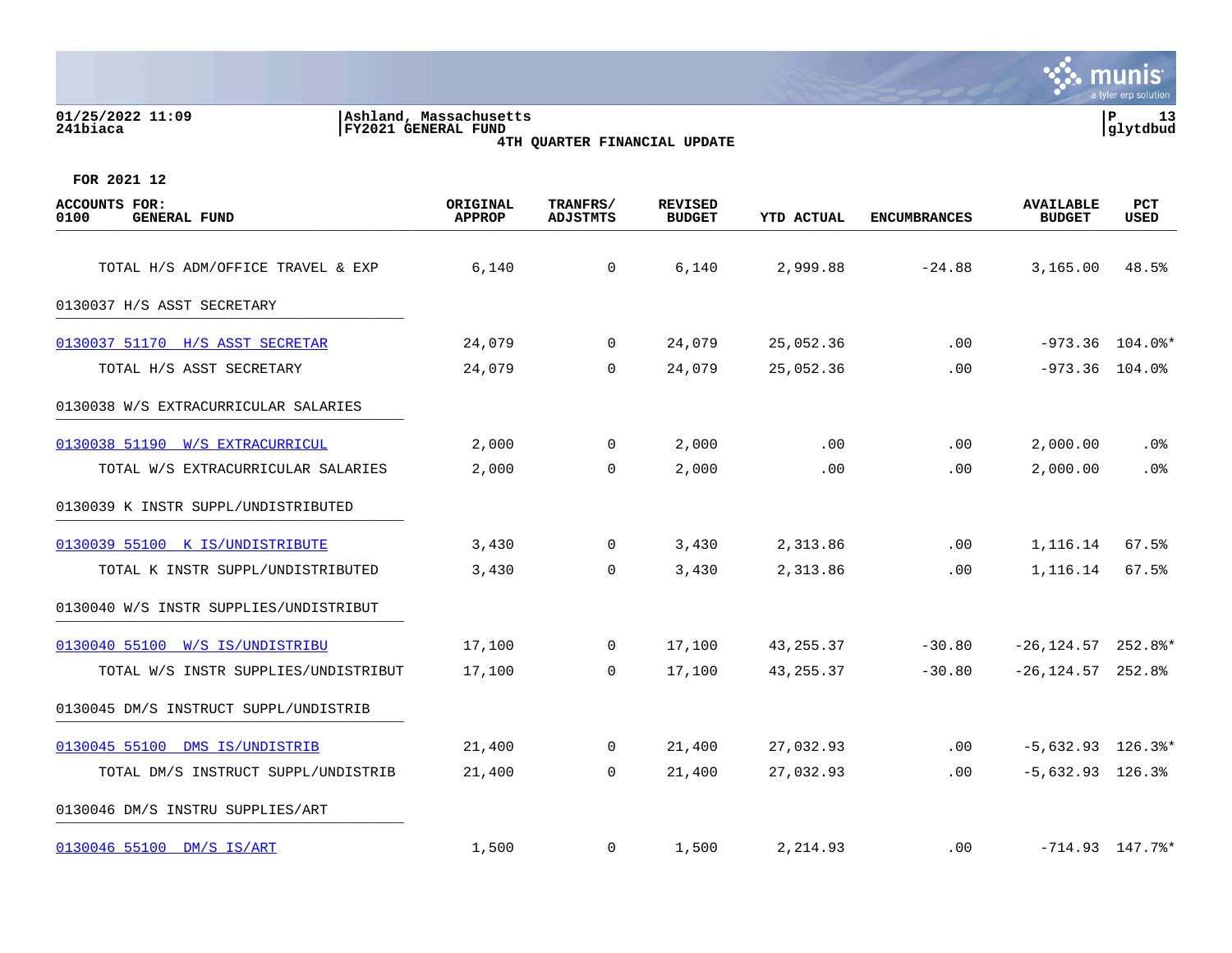#### **01/25/2022 11:09 |Ashland, Massachusetts |P 14 241biaca |FY2021 GENERAL FUND |glytdbud 4TH QUARTER FINANCIAL UPDATE**



| <b>ACCOUNTS FOR:</b><br><b>GENERAL FUND</b><br>0100 | ORIGINAL<br><b>APPROP</b> | TRANFRS/<br><b>ADJSTMTS</b> | <b>REVISED</b><br><b>BUDGET</b> | <b>YTD ACTUAL</b> | <b>ENCUMBRANCES</b> | <b>AVAILABLE</b><br><b>BUDGET</b> | PCT<br>USED       |
|-----------------------------------------------------|---------------------------|-----------------------------|---------------------------------|-------------------|---------------------|-----------------------------------|-------------------|
| TOTAL DM/S INSTRU SUPPLIES/ART                      | 1,500                     | $\overline{0}$              | 1,500                           | 2,214.93          | .00                 | $-714.93$ $147.7$ <sup>8</sup>    |                   |
|                                                     |                           |                             |                                 |                   |                     |                                   |                   |
| 0130048 DM/S INSTR SUPPL/COMPUTER                   |                           |                             |                                 |                   |                     |                                   |                   |
| 0130048 55100 DMS IS/COMPUTER                       | 1,500                     | $\overline{0}$              | 1,500                           | 1,321.59          | .00                 | 178.41                            | 88.1%             |
| TOTAL DM/S INSTR SUPPL/COMPUTER                     | 1,500                     | $\mathbf 0$                 | 1,500                           | 1,321.59          | .00                 | 178.41                            | 88.1%             |
| 0130049 DM/S INSTR SUPPL/5TH GR                     |                           |                             |                                 |                   |                     |                                   |                   |
| 0130049 55100 DMS IS/5TH GR                         | 2,000                     | $\mathbf 0$                 | 2,000                           | 2,106.01          | .00                 |                                   | $-106.01$ 105.3%* |
| TOTAL DM/S INSTR SUPPL/5TH GR                       | 2,000                     | $\overline{0}$              | 2,000                           | 2,106.01          | .00                 | $-106.01$ 105.3%                  |                   |
| 0130055 DM/S INSTR SUPPL/MUSIC INSTRUM              |                           |                             |                                 |                   |                     |                                   |                   |
| 0130055 55100 DMS IS/MUSIC INST                     | 1,000                     | $\overline{0}$              | 1,000                           | 2,428.75          | .00                 | $-1,428.75$ 242.9%*               |                   |
| TOTAL DM/S INSTR SUPPL/MUSIC INSTRUM                | 1,000                     | $\Omega$                    | 1,000                           | 2,428.75          | $.00 \,$            | $-1,428.75$ 242.9%                |                   |
| 0130056 DM/S INSTR SUPPL/MUSIC-CHORUS               |                           |                             |                                 |                   |                     |                                   |                   |
| 0130056 55100 DMS IS/MUS-CHORUS                     | 200                       | $\Omega$                    | 200                             | 68.95             | .00                 | 131.05                            | 34.5%             |
| TOTAL DM/S INSTR SUPPL/MUSIC-CHORUS                 | 200                       | $\mathbf 0$                 | 200                             | 68.95             | .00                 | 131.05                            | 34.5%             |
| 0130057 DM/S INSTR SUPPL/PHYSICAL EDUC              |                           |                             |                                 |                   |                     |                                   |                   |
| 0130057 55100 DMS IS/PHYS ED                        | 1,000                     | $\mathbf 0$                 | 1,000                           | 822.36            | .00                 | 177.64                            | 82.2%             |
| TOTAL DM/S INSTR SUPPL/PHYSICAL EDUC                | 1,000                     | $\overline{0}$              | 1,000                           | 822.36            | .00                 | 177.64                            | 82.2%             |
| 0130058 DM/S INSTR SUPPL/REMEDIAL READ              |                           |                             |                                 |                   |                     |                                   |                   |
| 0130058 55100 DMS IS/REMEDIAL R                     | 1,000                     | $\mathbf{0}$                | 1,000                           | 7,981.20          | $.00 \,$            | $-6,981.20$ 798.1%*               |                   |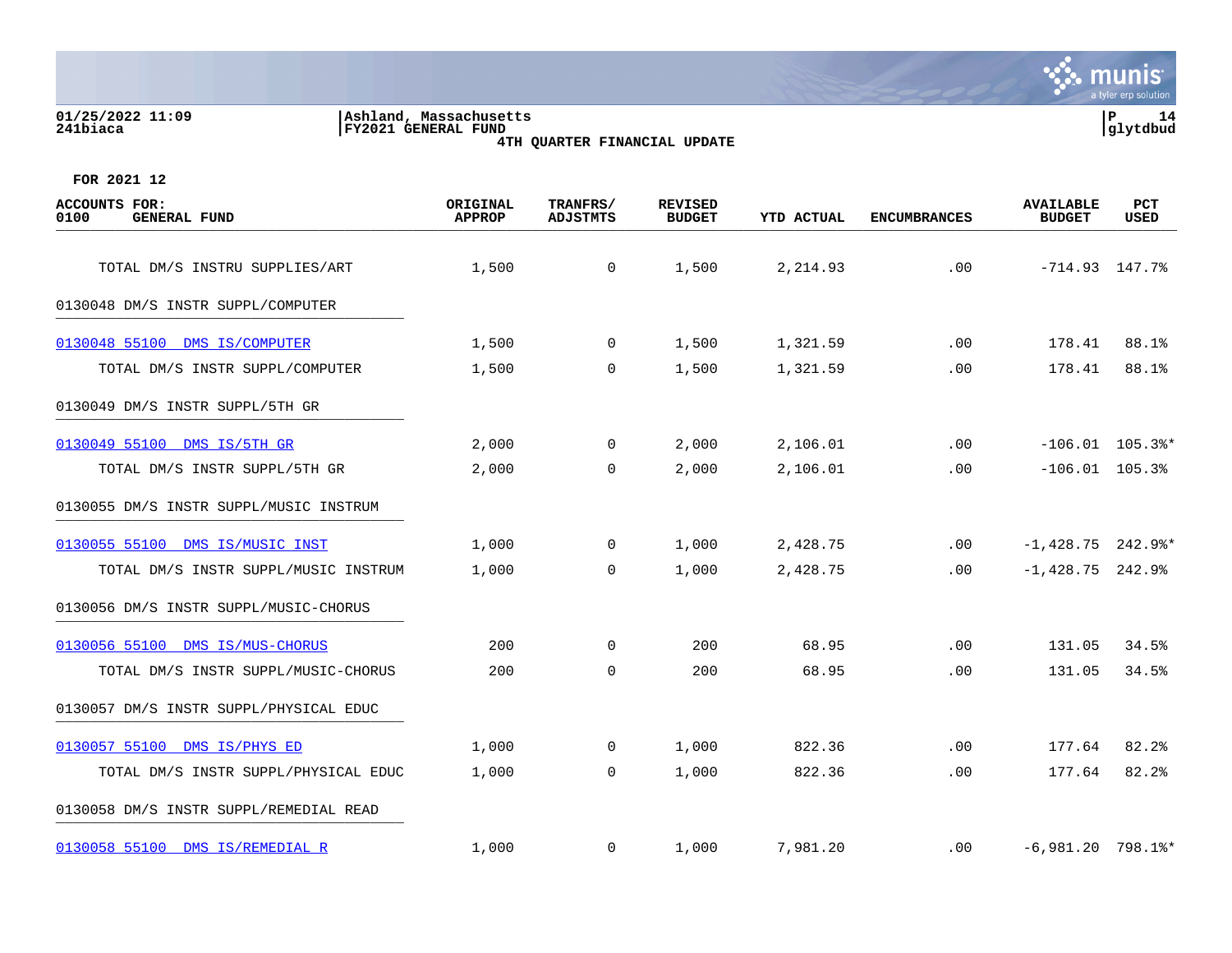#### **01/25/2022 11:09 |Ashland, Massachusetts |P 15 241biaca |FY2021 GENERAL FUND |glytdbud 4TH QUARTER FINANCIAL UPDATE**



| <b>ACCOUNTS FOR:</b><br>0100<br><b>GENERAL FUND</b> | ORIGINAL<br><b>APPROP</b> | TRANFRS/<br><b>ADJSTMTS</b> | <b>REVISED</b><br><b>BUDGET</b> | <b>YTD ACTUAL</b> | <b>ENCUMBRANCES</b> | <b>AVAILABLE</b><br><b>BUDGET</b> | PCT<br>USED       |
|-----------------------------------------------------|---------------------------|-----------------------------|---------------------------------|-------------------|---------------------|-----------------------------------|-------------------|
| TOTAL DM/S INSTR SUPPL/REMEDIAL READ                | 1,000                     | $\overline{0}$              | 1,000                           | 7,981.20          | .00                 | $-6,981.20$ 798.1%                |                   |
|                                                     |                           |                             |                                 |                   |                     |                                   |                   |
| 0130060 DM/S INSTR SUPPL/LANGUAGE ARTS              |                           |                             |                                 |                   |                     |                                   |                   |
| 0130060 55100 DMS IS/LANG ARTS                      | 8,000                     | $\overline{0}$              | 8,000                           | 5,930.95          | .00                 | 2,069.05                          | 74.1%             |
| TOTAL DM/S INSTR SUPPL/LANGUAGE ARTS                | 8,000                     | $\mathbf 0$                 | 8,000                           | 5,930.95          | .00                 | 2,069.05                          | 74.1%             |
| 0130061 H/S INST SUPPL/UNDISTRIBUT                  |                           |                             |                                 |                   |                     |                                   |                   |
| 0130061 55100 H/S IS/UNDISTRIBU                     | 14,400                    | $\mathbf 0$                 | 14,400                          | 15,392.49         | .00                 |                                   | $-992.49$ 106.9%* |
| TOTAL H/S INST SUPPL/UNDISTRIBUT                    | 14,400                    | $\overline{0}$              | 14,400                          | 15,392.49         | .00                 | $-992.49$ 106.9%                  |                   |
| 0130062 H/S IS/ART                                  |                           |                             |                                 |                   |                     |                                   |                   |
| 0130062 55100 H/S IS/ART                            | 4,000                     | $\overline{0}$              | 4,000                           | 5,521.10          | .00                 | $-1,521.10$ 138.0%*               |                   |
| TOTAL H/S IS/ART                                    | 4,000                     | $\overline{0}$              | 4,000                           | 5,521.10          | .00                 | $-1,521.10$ 138.0%                |                   |
| 0130064 H/S IS/ENGLISH                              |                           |                             |                                 |                   |                     |                                   |                   |
| 0130064 55100 H/S IS/ENGLISH                        | 1,000                     | $\Omega$                    | 1,000                           | 375.92            | .00                 | 624.08                            | 37.6%             |
| TOTAL H/S IS/ENGLISH                                | 1,000                     | $\mathbf 0$                 | 1,000                           | 375.92            | .00                 | 624.08                            | 37.6%             |
| 0130066 H/S IS/WORLD LANGUAGE                       |                           |                             |                                 |                   |                     |                                   |                   |
| 0130066 55100 H/S IS/WORLD LANG                     | 1,000                     | $\mathbf 0$                 | 1,000                           | .00               | .00                 | 1,000.00                          | $.0\%$            |
| TOTAL H/S IS/WORLD LANGUAGE                         | 1,000                     | $\mathbf 0$                 | 1,000                           | .00               | .00                 | 1,000.00                          | .0%               |
| 0130067 H/S IS/INDUST TECH                          |                           |                             |                                 |                   |                     |                                   |                   |
| 0130067 55100 H/S IS/INDUST TEC                     | 2,000                     | 0                           | 2,000                           | 4,504.69          | $.00 \,$            | $-2,504.69$ 225.2%*               |                   |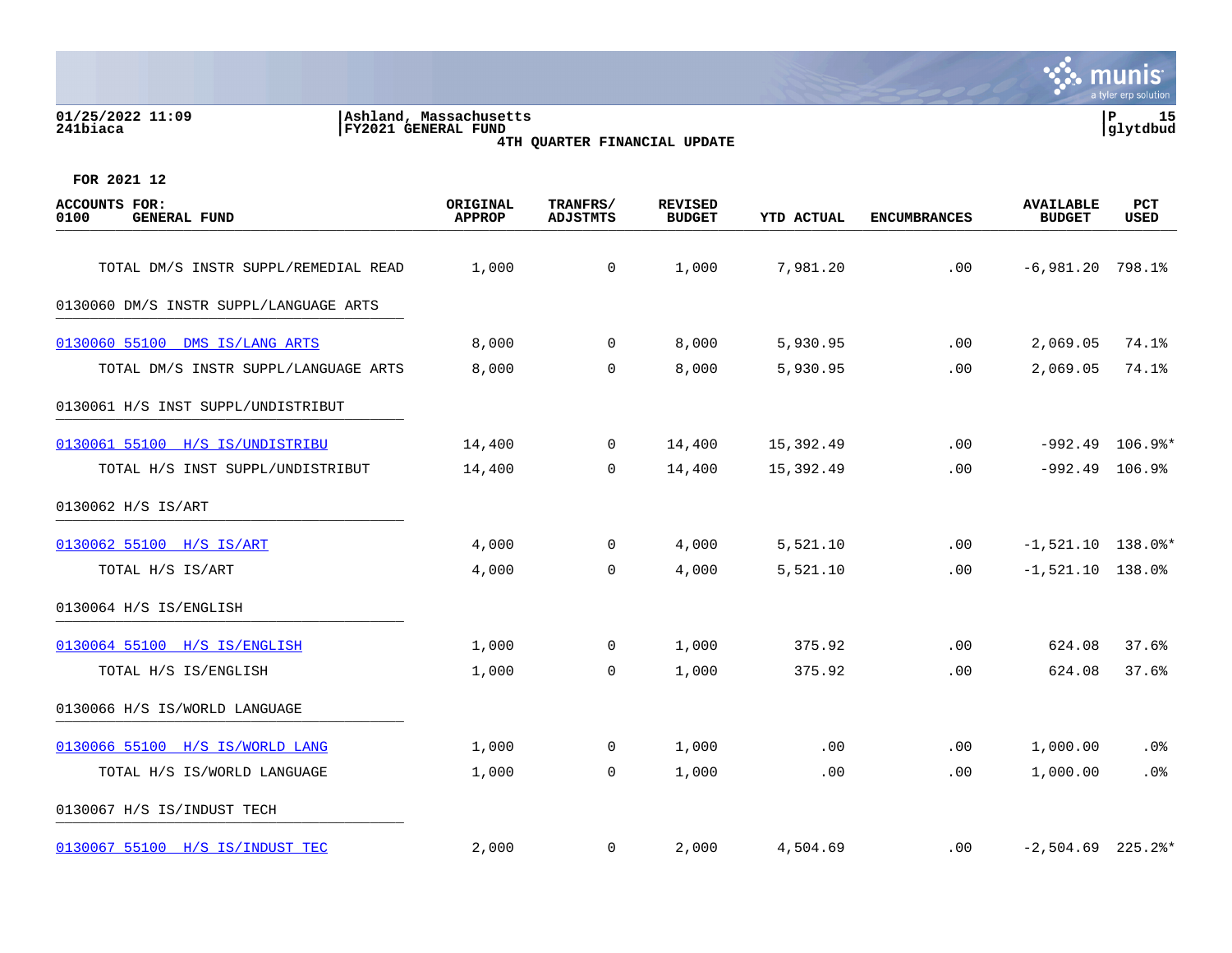| 01/25/2022 11:09<br>241biaca                 | Ashland, Massachusetts<br><b>FY2021 GENERAL FUND</b> | 4TH QUARTER FINANCIAL UPDATE |                                 |                   |                     |                                   | ΙP<br>16<br>glytdbud |
|----------------------------------------------|------------------------------------------------------|------------------------------|---------------------------------|-------------------|---------------------|-----------------------------------|----------------------|
| FOR 2021 12                                  |                                                      |                              |                                 |                   |                     |                                   |                      |
| ACCOUNTS FOR:<br>0100<br><b>GENERAL FUND</b> | ORIGINAL<br><b>APPROP</b>                            | TRANFRS/<br><b>ADJSTMTS</b>  | <b>REVISED</b><br><b>BUDGET</b> | <b>YTD ACTUAL</b> | <b>ENCUMBRANCES</b> | <b>AVAILABLE</b><br><b>BUDGET</b> | PCT<br>USED          |
| TOTAL H/S IS/INDUST TECH                     | 2,000                                                | $\Omega$                     | 2,000                           | 4,504.69          | .00                 | $-2,504.69$ 225.2%                |                      |
| 0130068 H/S IS/MATH                          |                                                      |                              |                                 |                   |                     |                                   |                      |
| 0130068 55100 H/S IS/MATH                    | 1,000                                                | 0                            | 1,000                           | 1,480.13          | .00                 | $-480.13$                         | 148.0%*              |
| TOTAL H/S IS/MATH                            | 1,000                                                | $\mathbf 0$                  | 1,000                           | 1,480.13          | .00                 | $-480.13$                         | 148.0%               |
| 0130070 H/S IS/CHORUS                        |                                                      |                              |                                 |                   |                     |                                   |                      |
| 0130070 55100 H/S IS/CHORUS                  | 2,750                                                | $\Omega$                     | 2,750                           | 2,448.35          | .00                 | 301.65                            | 89.0%                |
| TOTAL H/S IS/CHORUS                          | 2,750                                                | $\mathbf 0$                  | 2,750                           | 2,448.35          | .00                 | 301.65                            | 89.0%                |
| 0130071 H/S IS/PHYS EDUCAT                   |                                                      |                              |                                 |                   |                     |                                   |                      |
| 0130071 55100 H/S IS/PHYS EDUCA              | 1,000                                                | 0                            | 1,000                           | 1,622.14          | .00                 |                                   | $-622.14$ 162.2%*    |

TOTAL H/S IS/PHYS EDUCAT 1,000 0 1,000 1,622.14 .00 -622.14 162.2%

TOTAL H/S IS/SCIENCE  $\begin{array}{ccccccccc}\n7,455 & 0 & 7,455 & 1,355.02 & 0 & 6,099.98 & 18.2\end{array}$ 

TOTAL H/S IS/SOCIAL STUDIES 1,000 0 1,000 312.93 .00 687.07 31.3%

[0130072 55100 H/S IS/SCIENCE](https://yvwlndash063.tylertech.com/sites/mu0241/LIVE/_layouts/15/DashboardMunisV6.3/PassThru.aspx?-E=ZE8MoFZC%2BXlLbq/%2BQPg1XklMsmbP/uaXOK3CDlVYDRpobqDMEvJUCe5On7WMGeKT&) 28 7,455 0 7,455 1,355.02 .00 6,099.98 18.2%

[0130073 55100 H/S IS/SOCIAL STU](https://yvwlndash063.tylertech.com/sites/mu0241/LIVE/_layouts/15/DashboardMunisV6.3/PassThru.aspx?-E=f84MLAf64ZY8ltSlzFOqVH4mTswXQRnZngrtTxoNIdTKgPRQIu2KoLXOuBv4wFnD&) 1,000 0 1,000 312.93 .00 687.07 31.3%

[0130075 54100 C/O TECHNOLOGY SU](https://yvwlndash063.tylertech.com/sites/mu0241/LIVE/_layouts/15/DashboardMunisV6.3/PassThru.aspx?-E=MheskBbwex1w7AI1A5Elf7RZbrUvLe1KoW83CBmF86%2BsZbUGh0JwYe5wjQerMHo0&) 0 0 0 213.75 .00 -213.75 100.0%\*

0130072 H/S IS/SCIENCE \_\_\_\_\_\_\_\_\_\_\_\_\_\_\_\_\_\_\_\_\_\_\_\_\_\_\_\_\_\_\_\_\_\_\_\_\_\_\_\_\_

0130073 H/S IS/SOCIAL STUDIES

0130075 C/O TECHNOLOGY SUPPLIES \_\_\_\_\_\_\_\_\_\_\_\_\_\_\_\_\_\_\_\_\_\_\_\_\_\_\_\_\_\_\_\_\_\_\_\_\_\_\_\_\_

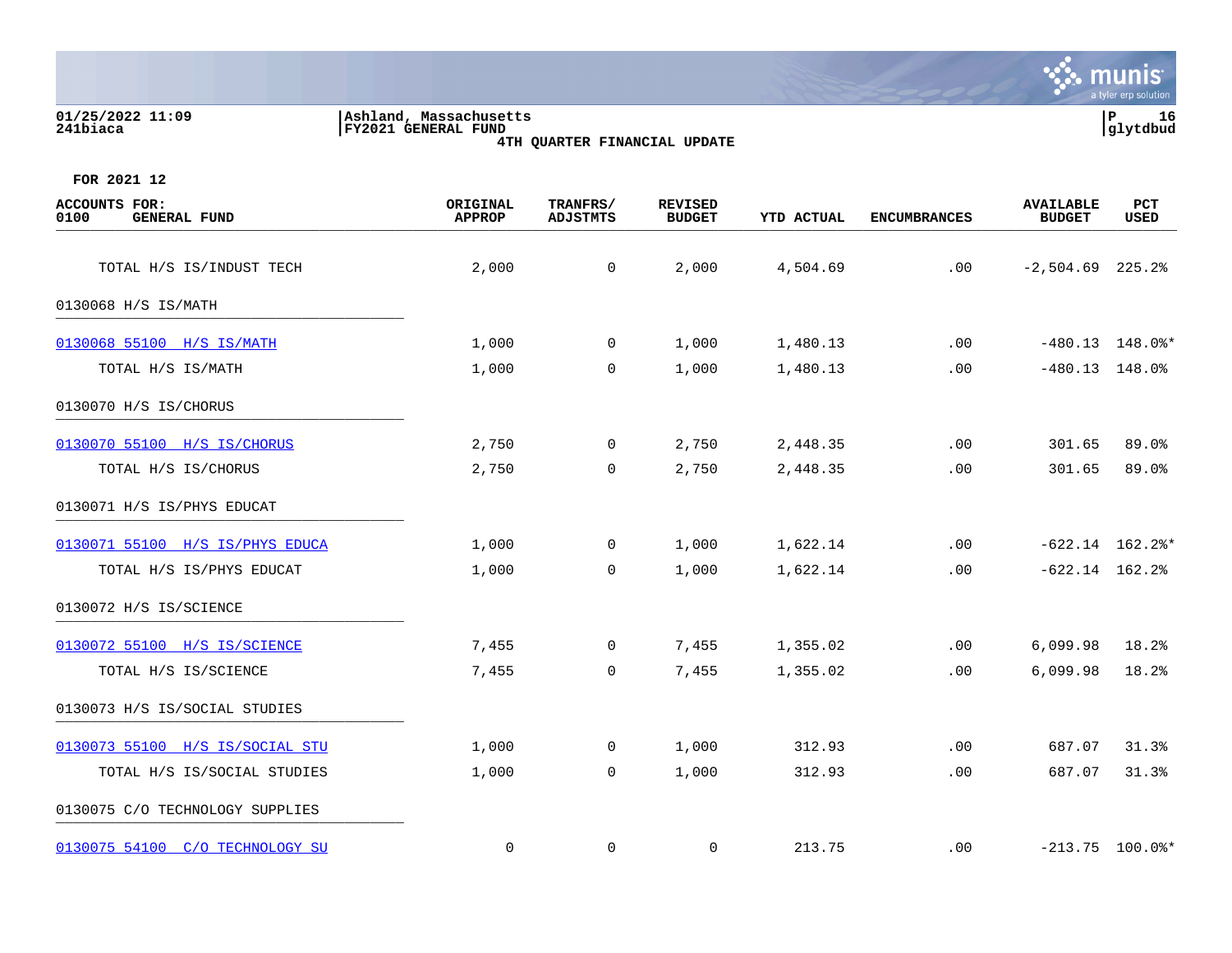| ASIIIdilu, Massachusetts<br>FY2021 GENERAL FUND |                                                                                                                                             |                                 |                   |                              |                                   | <b>T</b><br>glytdbud                                                                 |
|-------------------------------------------------|---------------------------------------------------------------------------------------------------------------------------------------------|---------------------------------|-------------------|------------------------------|-----------------------------------|--------------------------------------------------------------------------------------|
|                                                 |                                                                                                                                             |                                 |                   |                              |                                   |                                                                                      |
| ORIGINAL<br><b>APPROP</b>                       | TRANFRS/<br><b>ADJSTMTS</b>                                                                                                                 | <b>REVISED</b><br><b>BUDGET</b> | <b>YTD ACTUAL</b> | <b>ENCUMBRANCES</b>          | <b>AVAILABLE</b><br><b>BUDGET</b> | PCT<br>USED                                                                          |
| 0                                               | $\mathsf{O}$                                                                                                                                | 0                               | 213.75            | .00                          |                                   | $-213.75$ 100.0%                                                                     |
|                                                 |                                                                                                                                             |                                 |                   |                              |                                   |                                                                                      |
| 46,000                                          | $\overline{0}$                                                                                                                              | 46,000                          | 20,147.33         | .00                          |                                   | 43.8%                                                                                |
| 46,000                                          | $\overline{0}$                                                                                                                              | 46,000                          | 20, 147. 33       | .00                          |                                   | 43.8%                                                                                |
|                                                 |                                                                                                                                             |                                 |                   |                              |                                   |                                                                                      |
| 2,850                                           | $\overline{0}$                                                                                                                              | 2,850                           | 1,104.39          | .00                          |                                   | 38.8%                                                                                |
| 2,850                                           | $\overline{0}$                                                                                                                              | 2,850                           | 1,104.39          | .00                          |                                   | 38.8%                                                                                |
|                                                 |                                                                                                                                             |                                 |                   |                              |                                   |                                                                                      |
| 817,394                                         | $\overline{0}$                                                                                                                              | 817,394                         | 771,360.22        | .00                          |                                   | 94.4%                                                                                |
| 817,394                                         | $\Omega$                                                                                                                                    | 817,394                         | 771,360.22        | .00                          |                                   | 94.4%                                                                                |
|                                                 |                                                                                                                                             |                                 |                   |                              |                                   |                                                                                      |
| 5,000                                           | $\mathbf 0$                                                                                                                                 | 5,000                           | .00               | .00                          |                                   | .0%                                                                                  |
| 5,000                                           | $\overline{0}$                                                                                                                              | 5,000                           | .00               | .00                          | 5,000.00                          | .0%                                                                                  |
|                                                 |                                                                                                                                             |                                 |                   |                              |                                   |                                                                                      |
|                                                 | TOTAL C/O TECHNOLOGY SUPPLIES<br>0130076 PROF DEV/CONTRACTED SERVICES<br>TOTAL PROF DEV/CONTRACTED SERVICES<br>TOTAL K PO SUBS TEACHER SALS |                                 |                   | 4TH QUARTER FINANCIAL UPDATE |                                   | 25,852.67<br>25,852.67<br>1,745.61<br>1,745.61<br>46,033.78<br>46,033.78<br>5,000.00 |

# **01/25/2022 11:09 |Ashland, Massachusetts |P 17**



[0130083 51170 DM/S SALARIES TEA](https://yvwlndash063.tylertech.com/sites/mu0241/LIVE/_layouts/15/DashboardMunisV6.3/PassThru.aspx?-E=UpxRBcXJHu%2BNav02Ld%2BsjqikNk/tuv41a/bnuVNzo5YVrVoC4eQwvy5BCs4HNRC1&) 2,707,660 -93,000 2,614,660 2,600,059.20 .00 14,600.80 99.4%

0130083 DM/S SALARIES TEACHERS \_\_\_\_\_\_\_\_\_\_\_\_\_\_\_\_\_\_\_\_\_\_\_\_\_\_\_\_\_\_\_\_\_\_\_\_\_\_\_\_\_

[0130082 51170 WS KINDERGARTEN E](https://yvwlndash063.tylertech.com/sites/mu0241/LIVE/_layouts/15/DashboardMunisV6.3/PassThru.aspx?-E=/gmWzvpIcHjdj6o9WFsrnHm/kr8UDQ2Q2o1z5vU%2B95k1suXjd0xH8kNxrVw%2BN10i&) 242,199 0 242,199 262,995.19 .00 -20,796.19 108.6%\* TOTAL WS KINDERGARTEN ESP SALS 242,199 0 242,199 262,995.19 .00 -20,796.19 108.6%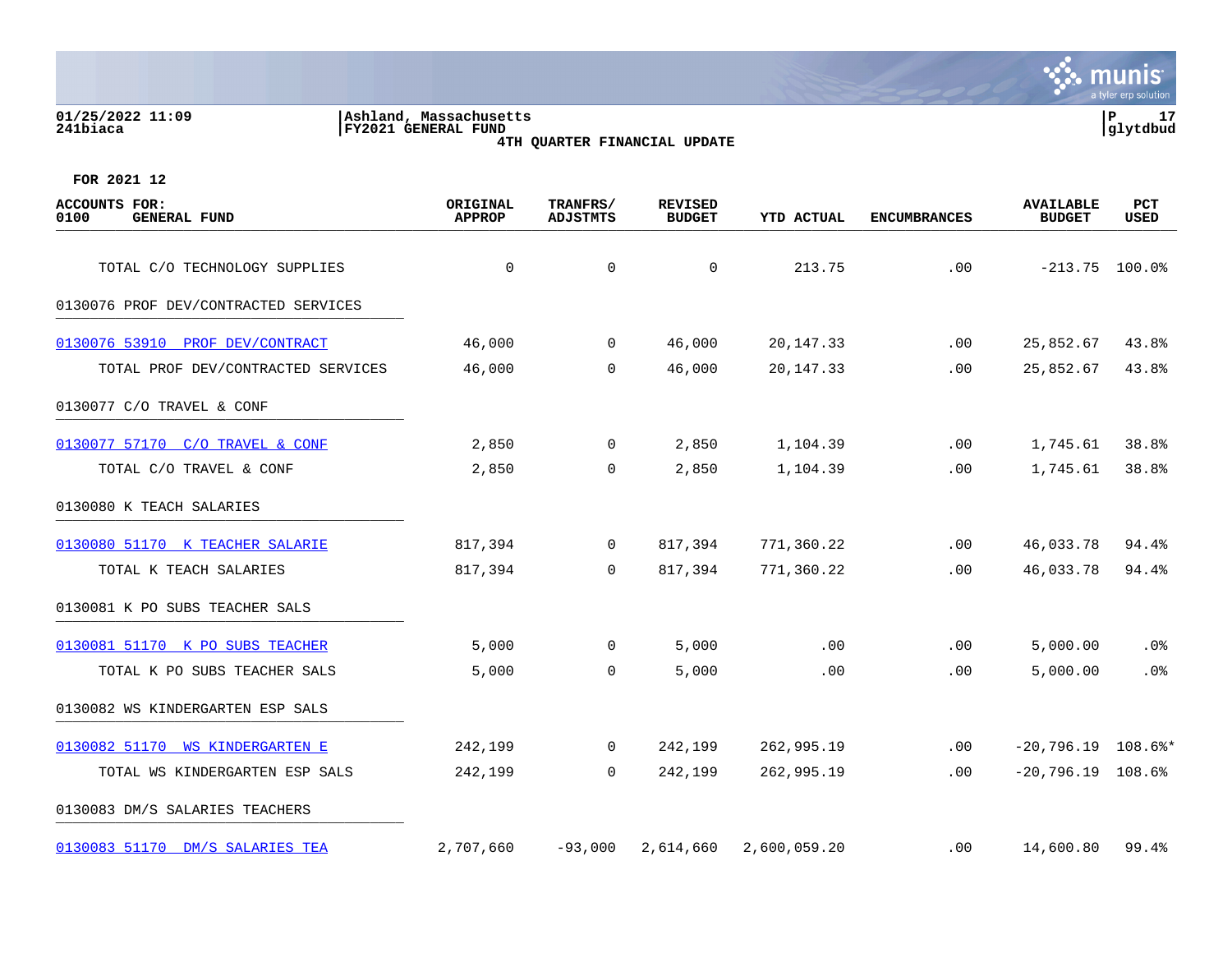#### **01/25/2022 11:09 |Ashland, Massachusetts |P 18 241biaca |FY2021 GENERAL FUND |glytdbud 4TH QUARTER FINANCIAL UPDATE**



| <b>ACCOUNTS FOR:</b><br>0100<br><b>GENERAL FUND</b> | ORIGINAL<br><b>APPROP</b> | TRANFRS/<br><b>ADJSTMTS</b> | <b>REVISED</b><br><b>BUDGET</b> | <b>YTD ACTUAL</b> | <b>ENCUMBRANCES</b> | <b>AVAILABLE</b><br><b>BUDGET</b> | <b>PCT</b><br><b>USED</b> |
|-----------------------------------------------------|---------------------------|-----------------------------|---------------------------------|-------------------|---------------------|-----------------------------------|---------------------------|
| TOTAL DM/S SALARIES TEACHERS                        | 2,707,660                 | $-93,000$                   | 2,614,660                       | 2,600,059.20      | .00                 | 14,600.80                         | 99.4%                     |
| 0130084 DM/S PO SUB TEACHERS SALS                   |                           |                             |                                 |                   |                     |                                   |                           |
| 0130084 51170 DM/S PO SUB TEACH                     | 18,000                    | $\mathbf 0$                 | 18,000                          | 6,836.43          | .00                 | 11,163.57                         | 38.0%                     |
| TOTAL DM/S PO SUB TEACHERS SALS                     | 18,000                    | $\mathbf 0$                 | 18,000                          | 6,836.43          | .00                 | 11,163.57                         | 38.0%                     |
| 0130085 DM/S EXTRACURRICULAR SALARIES               |                           |                             |                                 |                   |                     |                                   |                           |
| 0130085 51190 DM/S EXTRACURRICU                     | 4,000                     | $\overline{0}$              | 4,000                           | 1,357.00          | .00                 | 2,643.00                          | 33.9%                     |
| TOTAL DM/S EXTRACURRICULAR SALARIES                 | 4,000                     | $\Omega$                    | 4,000                           | 1,357.00          | .00                 | 2,643.00                          | 33.9%                     |
| 0130087 DM/S INSTR SUPP/HEALTH CURRICU              |                           |                             |                                 |                   |                     |                                   |                           |
| 0130087 55100 DMS IS/HEALTH CUR                     | $\mathbf 0$               | 0                           | 0                               | 29.56             | .00                 |                                   | $-29.56$ 100.0%*          |
| TOTAL DM/S INSTR SUPP/HEALTH CURRICU                | $\Omega$                  | $\Omega$                    | $\Omega$                        | 29.56             | .00                 |                                   | $-29.56$ 100.0%           |
| 0130088 H/S SALARIES TEACHERS                       |                           |                             |                                 |                   |                     |                                   |                           |
| 0130088 51170 H/S SALARIES TEAC                     | 4,216,016                 | $\mathbf 0$                 | 4,216,016                       | 4,238,057.61      | .00                 | $-22,041.61$ 100.5%*              |                           |
| TOTAL H/S SALARIES TEACHERS                         | 4,216,016                 | $\Omega$                    | 4,216,016                       | 4,238,057.61      | .00                 | $-22,041.61$ 100.5%               |                           |
| 0130089 H/S PO SUB TEACHERS SALS                    |                           |                             |                                 |                   |                     |                                   |                           |
| 0130089 51170 H/S PO SUB TEACHE                     | 20,000                    | $\mathbf 0$                 | 20,000                          | 13,567.50         | $.00 \ \rm$         | 6,432.50                          | 67.8%                     |
| TOTAL H/S PO SUB TEACHERS SALS                      | 20,000                    | $\Omega$                    | 20,000                          | 13,567.50         | .00                 | 6,432.50                          | 67.8%                     |
| 0130090 H/S ELL INSTRUCT SPECIALIST SA              |                           |                             |                                 |                   |                     |                                   |                           |
| 0130090 51170 H/S ELL INSTRUCT                      | 94,285                    | $\mathbf 0$                 | 94,285                          | 96,171.04         | $.00 \,$            | $-1,886.04$ 102.0%*               |                           |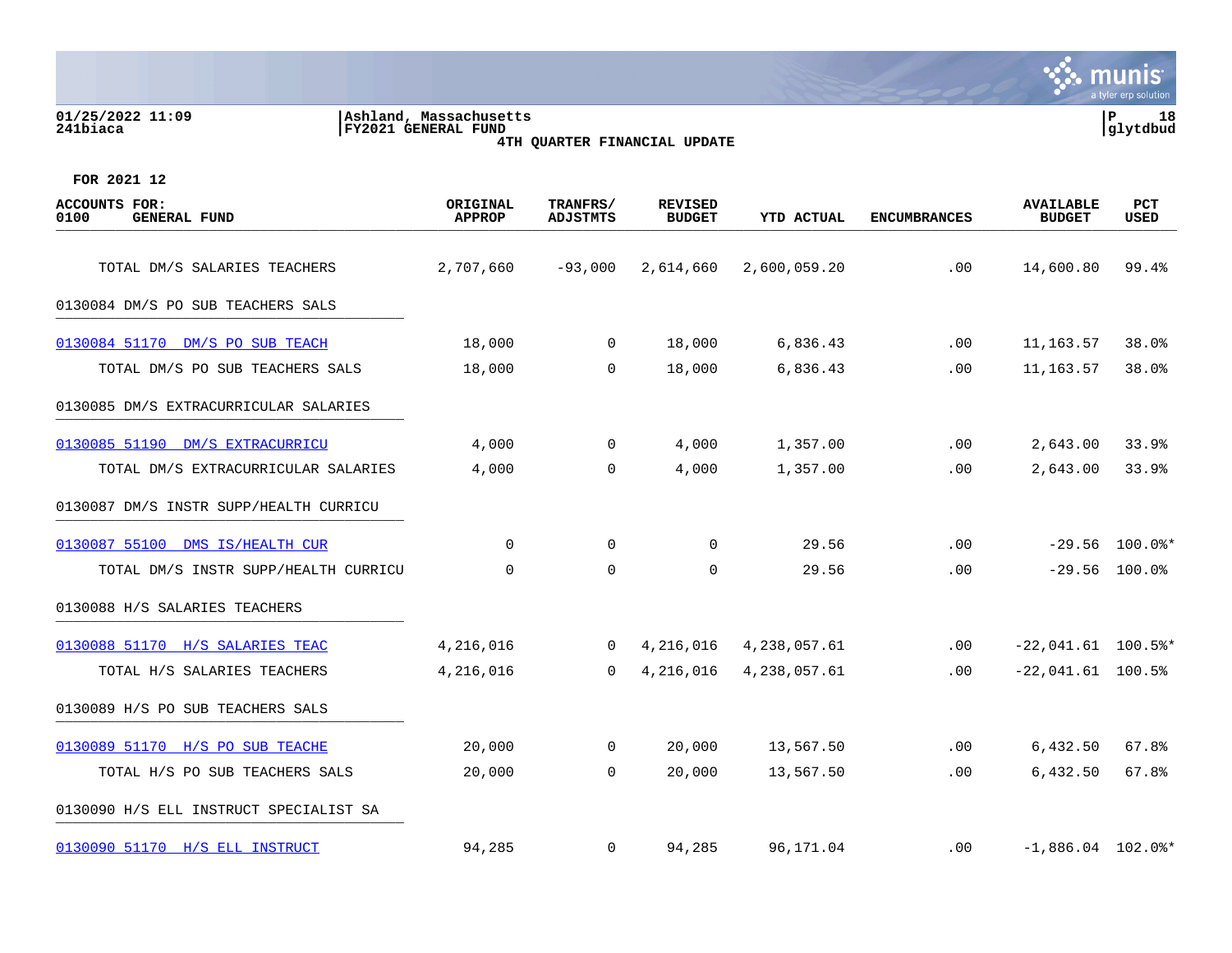| 01/25/2022 11:09<br>241biaca                        | Ashland, Massachusetts<br><b>FY2021 GENERAL FUND</b> |                             | 4TH QUARTER FINANCIAL UPDATE    |              |                     |                            | P<br>19<br>glytdbud            |
|-----------------------------------------------------|------------------------------------------------------|-----------------------------|---------------------------------|--------------|---------------------|----------------------------|--------------------------------|
| FOR 2021 12                                         |                                                      |                             |                                 |              |                     |                            |                                |
| <b>ACCOUNTS FOR:</b><br><b>GENERAL FUND</b><br>0100 | ORIGINAL<br><b>APPROP</b>                            | TRANFRS/<br><b>ADJSTMTS</b> | <b>REVISED</b><br><b>BUDGET</b> | YTD ACTUAL   | <b>ENCUMBRANCES</b> | AVAILABLE<br><b>BUDGET</b> | <b>PCT</b><br>USED             |
| TOTAL H/S ELL INSTRUCT SPECIALIST SA                | 94,285                                               | 0                           | 94,285                          | 96,171.04    | .00                 | $-1,886.04$ 102.0%         |                                |
| 0130091 W/S TEACHER SALARIES                        |                                                      |                             |                                 |              |                     |                            |                                |
| 0130091 51170 W/S TEACHER SALAR                     | 2,004,136                                            | $\mathbf 0$                 | 2,004,136                       | 1,993,327.72 | .00                 | 10,808.28                  | 99.5%                          |
| TOTAL W/S TEACHER SALARIES                          | 2,004,136                                            | $\mathbf 0$                 | 2,004,136                       | 1,993,327.72 | .00                 | 10,808.28                  | 99.5%                          |
| 0130094 DM/S TEXTBOOKS                              |                                                      |                             |                                 |              |                     |                            |                                |
| 0130094 55100 DMS TEXTBOOKS                         | 7,000                                                | 0                           | 7,000                           | .00          | .00                 | 7,000.00                   | $.0\%$                         |
| TOTAL DM/S TEXTBOOKS                                | 7,000                                                | $\mathbf 0$                 | 7,000                           | .00          | .00                 | 7,000.00                   | .0%                            |
| 0130099 W/S PO SUBS TEACHER SALS                    |                                                      |                             |                                 |              |                     |                            |                                |
| 0130099 51170 W/S PO SUBS TEACH                     | 20,000                                               | 0                           | 20,000                          | 10,684.75    | .00                 | 9,315.25                   | 53.4%                          |
| TOTAL W/S PO SUBS TEACHER SALS                      | 20,000                                               | 0                           | 20,000                          | 10,684.75    | .00                 | 9,315.25                   | 53.4%                          |
| 0130101 W/S LIBRARY BOOKS & SUPPLIES                |                                                      |                             |                                 |              |                     |                            |                                |
| 0130101 55100 W/S LIBRARY BKS/S                     | 1,700                                                | 0                           | 1,700                           | 955.25       | .00                 | 744.75                     | 56.2%                          |
| TOTAL W/S LIBRARY BOOKS & SUPPLIES                  | 1,700                                                | 0                           | 1,700                           | 955.25       | .00                 | 744.75                     | 56.2%                          |
| 0130104 DM/S LIBRARY BOOKS/SUPPLIES                 |                                                      |                             |                                 |              |                     |                            |                                |
| 0130104 55100 DMS LIBR BKS/SUPP                     | 2,050                                                | $\mathbf 0$                 | 2,050                           | 2,631.28     | .00                 |                            | $-581.28$ $128.4$ <sup>*</sup> |
| TOTAL DM/S LIBRARY BOOKS/SUPPLIES                   | 2,050                                                | $\mathbf 0$                 | 2,050                           | 2,631.28     | .00                 |                            | $-581.28$ 128.4%               |
| 0130105 H/S SALARY LIBRARIAN                        |                                                      |                             |                                 |              |                     |                            |                                |
| 0130105 51170 H/S SALARY LIBRAR                     | 98,360                                               | 0                           | 98,360                          | 100,296.88   | .00                 | $-1,936.88$ 102.0%*        |                                |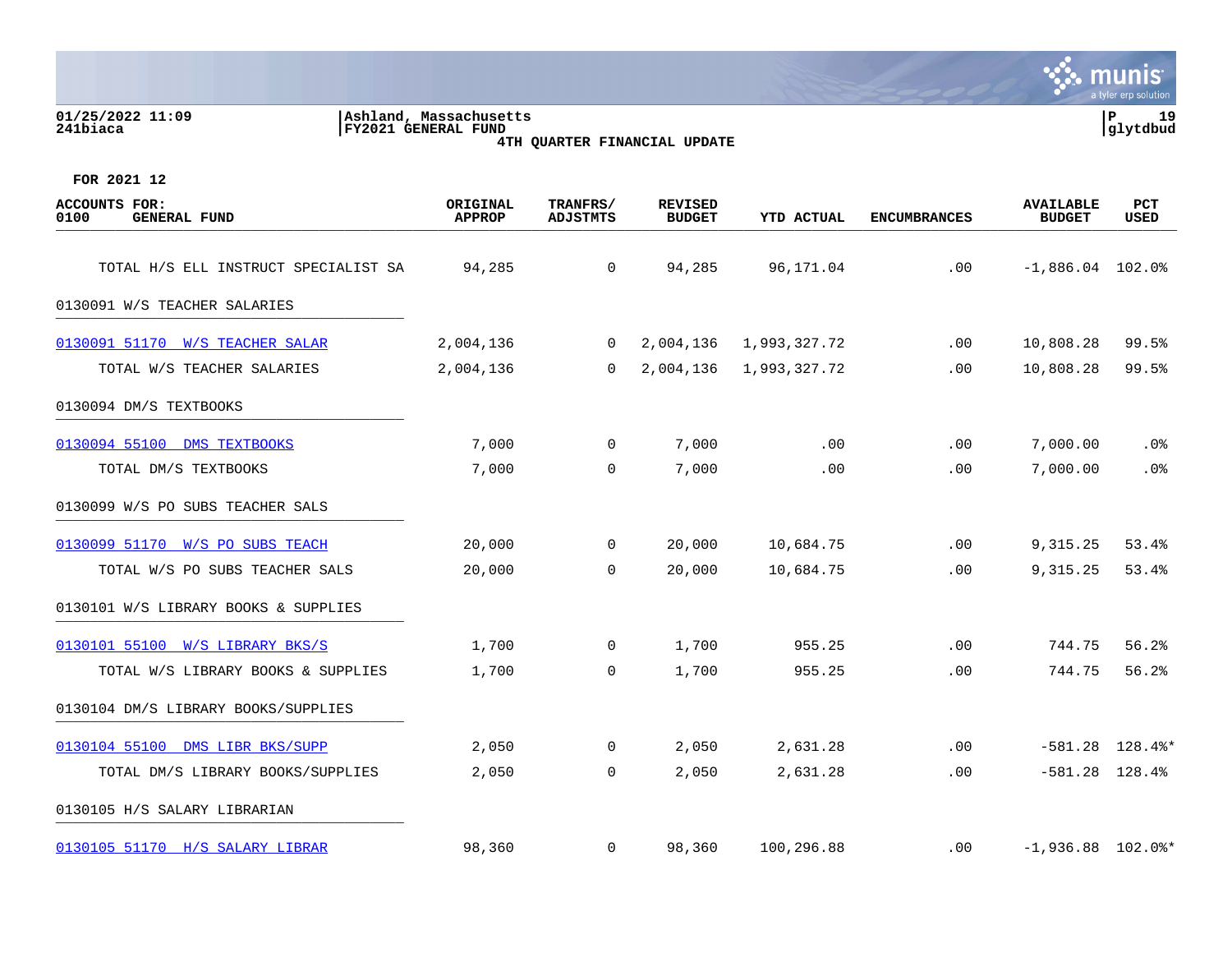#### **01/25/2022 11:09 |Ashland, Massachusetts |P 20 241biaca |FY2021 GENERAL FUND |glytdbud 4TH QUARTER FINANCIAL UPDATE**



| <b>ACCOUNTS FOR:</b><br>0100<br><b>GENERAL FUND</b> | ORIGINAL<br><b>APPROP</b> | TRANFRS/<br><b>ADJSTMTS</b> | <b>REVISED</b><br><b>BUDGET</b> | <b>YTD ACTUAL</b> | <b>ENCUMBRANCES</b> | <b>AVAILABLE</b><br><b>BUDGET</b> | PCT<br>USED       |
|-----------------------------------------------------|---------------------------|-----------------------------|---------------------------------|-------------------|---------------------|-----------------------------------|-------------------|
| TOTAL H/S SALARY LIBRARIAN                          | 98,360                    | $\mathbf 0$                 | 98,360                          | 100,296.88        | .00                 | $-1,936.88$ 102.0%                |                   |
| 0130107 H/S LIBR BOOKS/SUPPLIES                     |                           |                             |                                 |                   |                     |                                   |                   |
| 0130107 55100 H/S LIBRARY BKS/S                     | 7,000                     | $\mathbf 0$                 | 7,000                           | 6,872.16          | .00                 | 127.84                            | 98.2%             |
| TOTAL H/S LIBR BOOKS/SUPPLIES                       | 7,000                     | $\mathbf 0$                 | 7,000                           | 6,872.16          | .00                 | 127.84                            | 98.2%             |
| 0130114 DM/S SALARY MCAS TUTORS                     |                           |                             |                                 |                   |                     |                                   |                   |
| 0130114 51170 DM/S SALARY MCAS                      | 1,600                     | 0                           | 1,600                           | .00               | .00                 | 1,600.00                          | $.0\%$            |
| TOTAL DM/S SALARY MCAS TUTORS                       | 1,600                     | $\mathbf 0$                 | 1,600                           | .00               | .00                 | 1,600.00                          | .0%               |
| 0130118 W/S SALARY GUIDANCE COUNSELOR               |                           |                             |                                 |                   |                     |                                   |                   |
| 0130118 51170 W/S SALARY GUIDAN                     | 184,683                   | $\mathbf 0$                 | 184,683                         | 180,802.86        | .00                 | 3,880.14                          | 97.9%             |
| TOTAL W/S SALARY GUIDANCE COUNSELOR                 | 184,683                   | $\Omega$                    | 184,683                         | 180,802.86        | .00                 | 3,880.14                          | 97.9%             |
| 0130123 DM/S SALARY GUIDANCE COUNSELOR              |                           |                             |                                 |                   |                     |                                   |                   |
| 0130123 51170 DM/S SALARY GUIDA                     | 250,539                   | $\mathbf 0$                 | 250,539                         | 218,766.87        | .00                 | 31,772.13                         | 87.3%             |
| TOTAL DM/S SALARY GUIDANCE COUNSELOR                | 250,539                   | $\mathbf 0$                 | 250,539                         | 218,766.87        | .00                 | 31,772.13                         | 87.3%             |
| 0130124 DM/S SALARY GUIDANCE SECRETARY              |                           |                             |                                 |                   |                     |                                   |                   |
| 0130124 51170 DM/S SALARY GUIDA                     | 48,372                    | 0                           | 48,372                          | 49,219.23         | .00                 |                                   | $-847.23$ 101.8%* |
| TOTAL DM/S SALARY GUIDANCE SECRETARY                | 48,372                    | 0                           | 48,372                          | 49, 219. 23       | .00                 | $-847.23$ 101.8%                  |                   |
| 0130125 DM/S GUIDANCE SUPPLIES                      |                           |                             |                                 |                   |                     |                                   |                   |
| 0130125 55100 DMS GUIDANCE SUPP                     | 1,000                     | 0                           | 1,000                           | 85.73             | $.00 \,$            | 914.27                            | 8.6%              |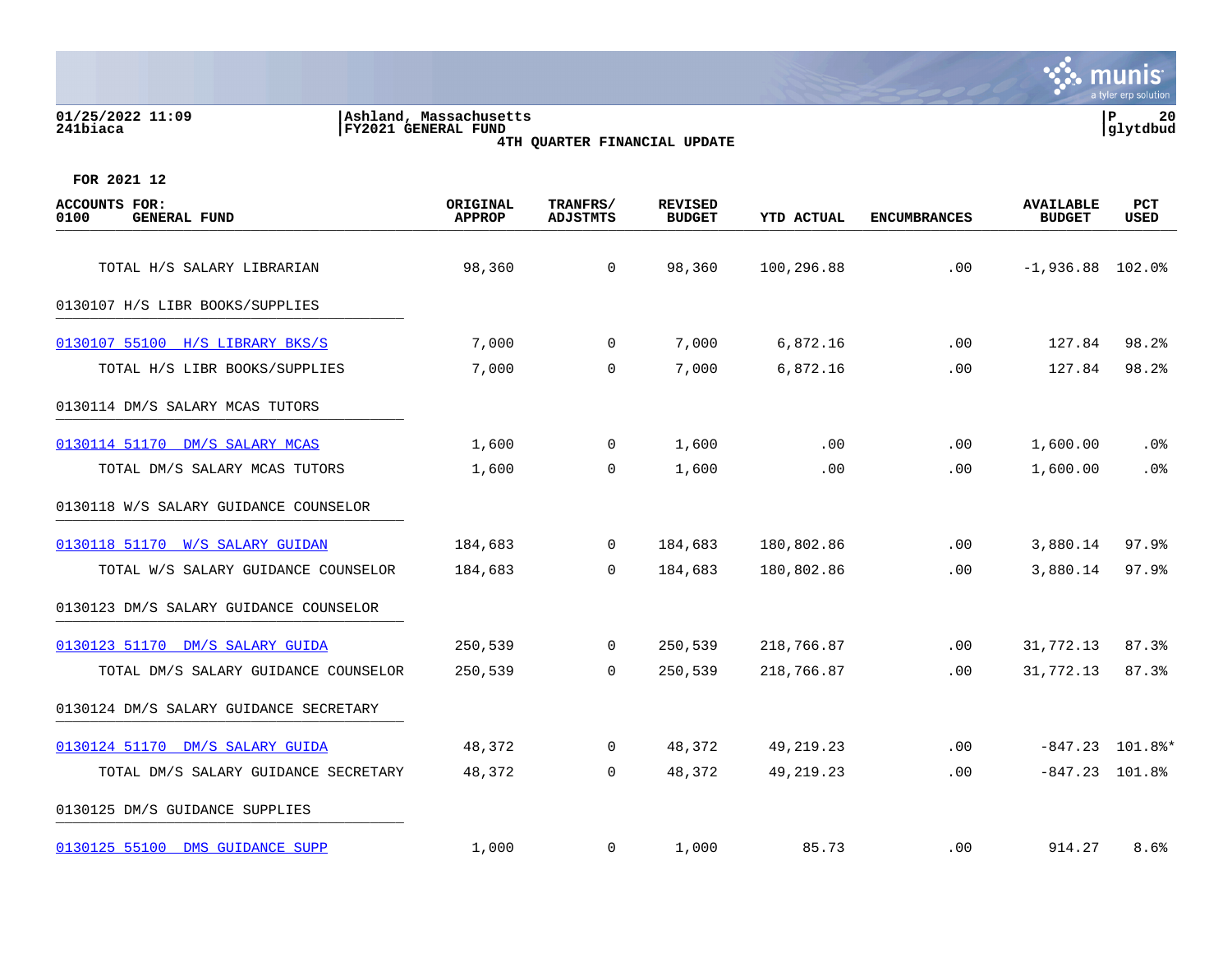| 01/25/2022 11:09<br>241biaca                        | Ashland, Massachusetts<br><b>FY2021 GENERAL FUND</b> | 4TH QUARTER FINANCIAL UPDATE |                                 |                   |                     |                                   | P.<br>21<br>glytdbud |
|-----------------------------------------------------|------------------------------------------------------|------------------------------|---------------------------------|-------------------|---------------------|-----------------------------------|----------------------|
| FOR 2021 12                                         |                                                      |                              |                                 |                   |                     |                                   |                      |
| <b>ACCOUNTS FOR:</b><br>0100<br><b>GENERAL FUND</b> | ORIGINAL<br><b>APPROP</b>                            | TRANFRS/<br><b>ADJSTMTS</b>  | <b>REVISED</b><br><b>BUDGET</b> | <b>YTD ACTUAL</b> | <b>ENCUMBRANCES</b> | <b>AVAILABLE</b><br><b>BUDGET</b> | PCT<br><b>USED</b>   |
| TOTAL DM/S GUIDANCE SUPPLIES                        | 1,000                                                | 0                            | 1,000                           | 85.73             | .00                 | 914.27                            | 8.6%                 |
| 0130126 H/S SALARY GUIDANCE COUNSELORS              |                                                      |                              |                                 |                   |                     |                                   |                      |
| 0130126 51170 H/S SALARY GUIDAN                     | 394,066                                              | 0                            | 394,066                         | 358,853.23        | .00                 | 35, 212.77                        | 91.1%                |
| TOTAL H/S SALARY GUIDANCE COUNSELORS                | 394,066                                              | $\Omega$                     | 394,066                         | 358,853.23        | .00                 | 35, 212.77                        | 91.1%                |
| 0130127 H/S SALARY GUIDANCE SECRETARY               |                                                      |                              |                                 |                   |                     |                                   |                      |
| 0130127 51170 H/S SALARY GUIDAN                     | 35,921                                               | 0                            | 35,921                          | 31,224.64         | .00                 | 4,696.36                          | 86.9%                |
| TOTAL H/S SALARY GUIDANCE SECRETARY                 | 35,921                                               | 0                            | 35,921                          | 31,224.64         | .00                 | 4,696.36                          | 86.9%                |
| 0130128 H/S GUIDANCE SUPPLIES                       |                                                      |                              |                                 |                   |                     |                                   |                      |
| 0130128 55100 H/S GUIDANCE SUPP                     | 750                                                  | $\mathbf 0$                  | 750                             | 144.78            | .00                 | 605.22                            | 19.3%                |
| TOTAL H/S GUIDANCE SUPPLIES                         | 750                                                  | 0                            | 750                             | 144.78            | .00                 | 605.22                            | 19.3%                |
| 0130130 K SALARY NURSE                              |                                                      |                              |                                 |                   |                     |                                   |                      |
| 0130130 51190 K SALARY NURSE                        | 131,042                                              | $\mathbf 0$                  | 131,042                         | 126,254.38        | .00                 | 4,787.62                          | 96.3%                |
| TOTAL K SALARY NURSE                                | 131,042                                              | 0                            | 131,042                         | 126, 254. 38      | .00                 | 4,787.62                          | 96.3%                |
| 0130132 DM/S SALARY NURSE                           |                                                      |                              |                                 |                   |                     |                                   |                      |
| 0130132 51190 DM/S SALARY NURSE                     | 109,331                                              | 0                            | 109,331                         | 105,641.44        | .00                 | 3,689.56                          | 96.6%                |
| TOTAL DM/S SALARY NURSE                             | 109,331                                              | 0                            | 109,331                         | 105,641.44        | .00                 | 3,689.56                          | 96.6%                |
| 0130133 H/S SALARY NURSE                            |                                                      |                              |                                 |                   |                     |                                   |                      |
| 0130133 51190 H/S SALARY NURSE                      | 103,098                                              | $\mathbf 0$                  | 103,098                         | 119,761.55        | .00                 | $-16,663.55$ 116.2%*              |                      |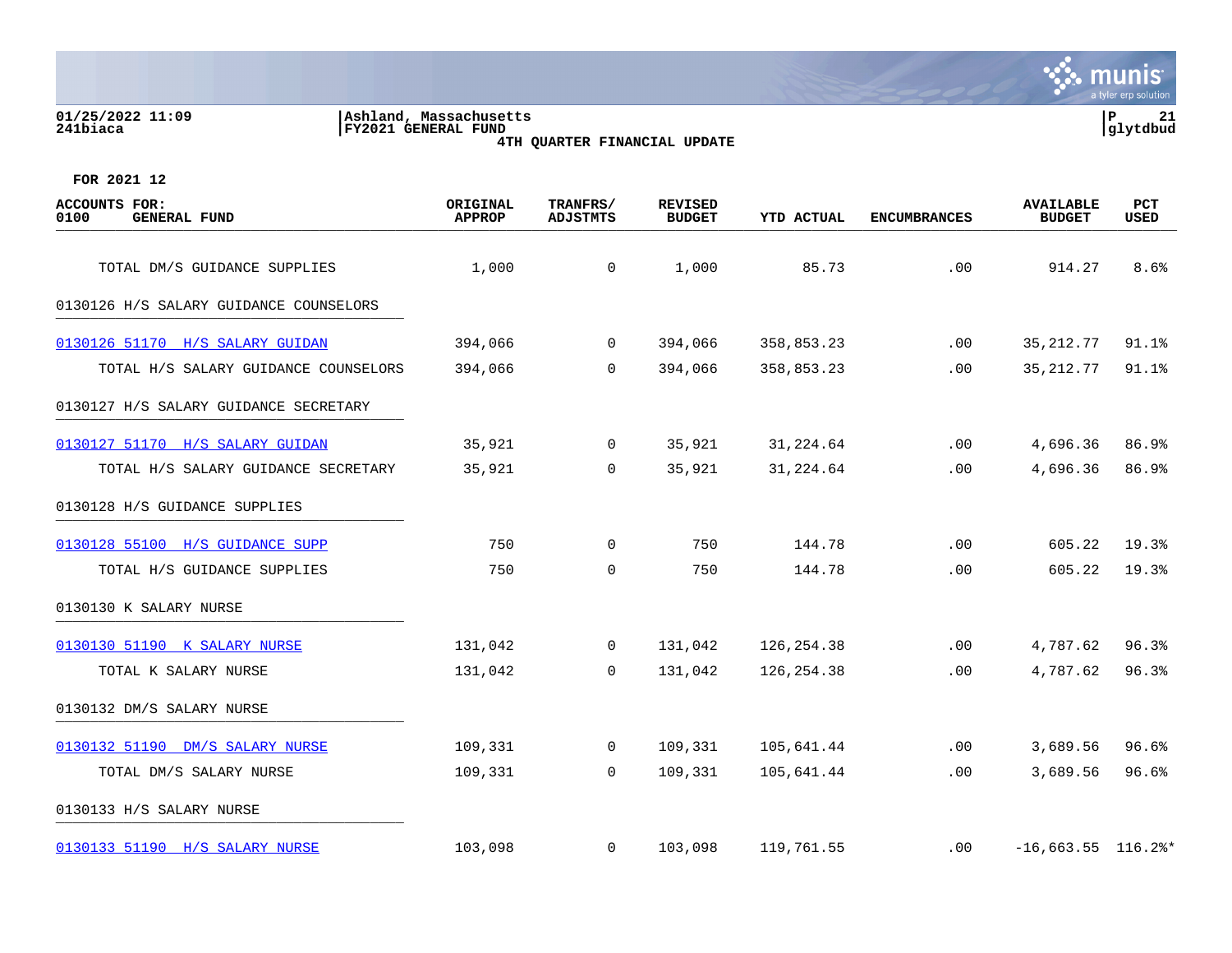#### **01/25/2022 11:09 |Ashland, Massachusetts |P 22 241biaca |FY2021 GENERAL FUND |glytdbud 4TH QUARTER FINANCIAL UPDATE**



| <b>ACCOUNTS FOR:</b><br><b>GENERAL FUND</b><br>0100 | ORIGINAL<br><b>APPROP</b> | TRANFRS/<br><b>ADJSTMTS</b> | <b>REVISED</b><br><b>BUDGET</b> | YTD ACTUAL   | <b>ENCUMBRANCES</b> | <b>AVAILABLE</b><br><b>BUDGET</b> | <b>PCT</b><br>USED |
|-----------------------------------------------------|---------------------------|-----------------------------|---------------------------------|--------------|---------------------|-----------------------------------|--------------------|
| TOTAL H/S SALARY NURSE                              | 103,098                   | $\overline{0}$              | 103,098                         | 119,761.55   | .00                 | $-16,663.55$ 116.2%               |                    |
| 0130134 O/S/S/ SCHOOL PHYSICIAN                     |                           |                             |                                 |              |                     |                                   |                    |
| 0130134 51190 0/S/S/ SCHOOL PHY                     | 6,000                     | $\mathbf 0$                 | 6,000                           | 6,000.00     | .00                 | $.00 \,$                          | 100.0%             |
| TOTAL 0/S/S/ SCHOOL PHYSICIAN                       | 6,000                     | 0                           | 6,000                           | 6,000.00     | .00                 | .00                               | 100.0%             |
| 0130137 TRANSPORTATION/REGULAR DAY                  |                           |                             |                                 |              |                     |                                   |                    |
| 0130137 53310<br>TRANSPORTATION/RE                  | 1,347,964                 | $\mathbf 0$                 | 1,347,964                       | 1,168,746.87 | .00                 | 179, 217. 13                      | 86.7%              |
| TOTAL TRANSPORTATION/REGULAR DAY                    | 1,347,964                 | $\Omega$                    | 1,347,964                       | 1,168,746.87 | .00                 | 179, 217. 13                      | 86.7%              |
| 0130139 TRANSPORTATION/OFFSETS                      |                           |                             |                                 |              |                     |                                   |                    |
| 0130139 53310 TRANSPORTATION/OF                     | $-354,000$                | $\mathbf{0}$                | $-354,000$                      | .00          | $.00 \,$            | $-354,000.00$                     | $.0$ %*            |
| TOTAL TRANSPORTATION/OFFSETS                        | $-354,000$                | $\Omega$                    | $-354,000$                      | .00          | $.00 \,$            | $-354,000.00$                     | . 0%               |
| 0130140 TRANSPORTATION/ATHLETIC BUSES               |                           |                             |                                 |              |                     |                                   |                    |
| 0130140 53310 TRANSPORTATION/AT                     | 60,000                    | $\mathbf{0}$                | 60,000                          | 37, 228. 25  | .00                 | 22,771.75                         | 62.0%              |
| TOTAL TRANSPORTATION/ATHLETIC BUSES                 | 60,000                    | 0                           | 60,000                          | 37, 228. 25  | .00                 | 22,771.75                         | $62.0$ $%$         |
| 0130143 H/S ATHLETIC COACHING SALARIES              |                           |                             |                                 |              |                     |                                   |                    |
| 0130143 51190 H/S ATHLETIC COAC                     | 150,000                   | $\mathbf{0}$                | 150,000                         | 271,839.97   | .00                 | $-121,839.97$ 181.2%*             |                    |
| TOTAL H/S ATHLETIC COACHING SALARIES                | 150,000                   | $\mathbf 0$                 | 150,000                         | 271,839.97   | .00                 | $-121,839.97$ 181.2%              |                    |
| 0130145 H/S ATHLETIC OFFICIALS                      |                           |                             |                                 |              |                     |                                   |                    |
| 0130145 55160 H/S ATHLETIC OFFI                     | 0                         | 0                           | 0                               | 26,540.04    | $.00 \,$            | $-26,540.04$ 100.0%*              |                    |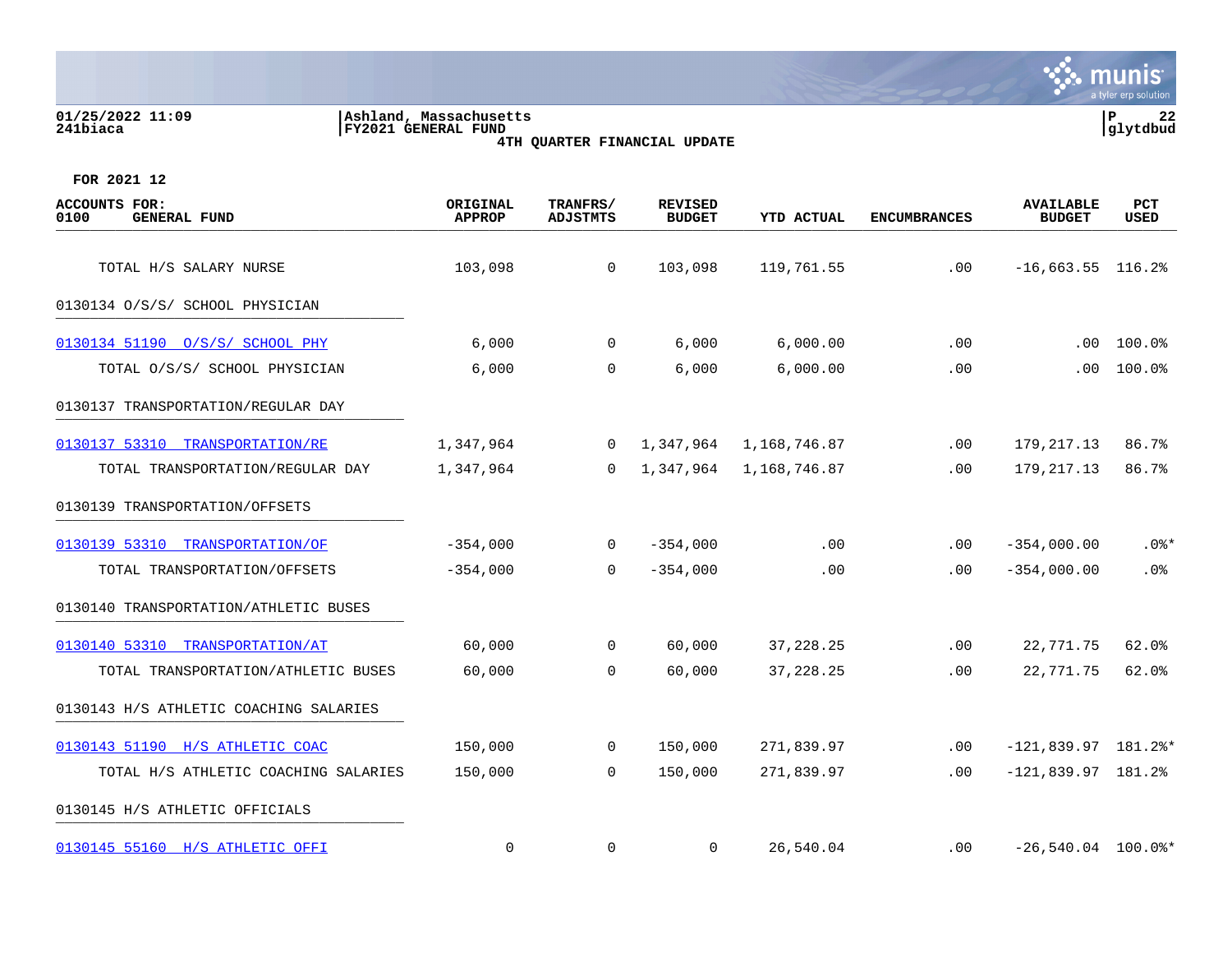|                                                     |                                                |                              |                                 |            |                     |                                   | munis<br>a tyler erp solution |
|-----------------------------------------------------|------------------------------------------------|------------------------------|---------------------------------|------------|---------------------|-----------------------------------|-------------------------------|
| 01/25/2022 11:09<br>241biaca                        | Ashland, Massachusetts <br>FY2021 GENERAL FUND | 4TH QUARTER FINANCIAL UPDATE |                                 |            |                     |                                   | P<br>23<br>glytdbud           |
| FOR 2021 12                                         |                                                |                              |                                 |            |                     |                                   |                               |
| <b>ACCOUNTS FOR:</b><br>0100<br><b>GENERAL FUND</b> | ORIGINAL<br><b>APPROP</b>                      | TRANFRS/<br><b>ADJSTMTS</b>  | <b>REVISED</b><br><b>BUDGET</b> | YTD ACTUAL | <b>ENCUMBRANCES</b> | <b>AVAILABLE</b><br><b>BUDGET</b> | PCT<br><b>USED</b>            |
| TOTAL H/S ATHLETIC OFFICIALS                        | 0                                              | 0                            | 0                               | 26,540.04  | .00                 | $-26,540.04$ 100.0%               |                               |
| 0130146 H/S EXTRA-CURRICULAR SALARIES               |                                                |                              |                                 |            |                     |                                   |                               |
| 0130146 51190 H/S EXTRA-CURRICU                     | 90,000                                         | 0                            | 90,000                          | 73,726.50  | .00                 | 16,273.50                         | 81.9%                         |
| TOTAL H/S EXTRA-CURRICULAR SALARIES                 | 90,000                                         | $\Omega$                     | 90,000                          | 73,726.50  | .00                 | 16,273.50                         | 81.9%                         |
| 0130147 H/S AWARDS                                  |                                                |                              |                                 |            |                     |                                   |                               |
| 0130147 55800 H/S AWARDS                            | 1,250                                          | 0                            | 1,250                           | 482.00     | .00                 | 768.00                            | 38.6%                         |
| TOTAL H/S AWARDS                                    | 1,250                                          | $\mathbf 0$                  | 1,250                           | 482.00     | .00                 | 768.00                            | 38.6%                         |
| 0130148 CUSTODIAL SALARIES                          |                                                |                              |                                 |            |                     |                                   |                               |
| 0130148 51160 CUSTODIAL SALARIE                     | 799,943                                        | 0                            | 799,943                         | 723,362.90 | .00                 | 76,580.10                         | 90.4%                         |
| TOTAL CUSTODIAL SALARIES                            | 799,943                                        | 0                            | 799,943                         | 723,362.90 | .00                 | 76,580.10                         | 90.4%                         |
| 0130149 CUST SALARIES/OT                            |                                                |                              |                                 |            |                     |                                   |                               |
| 0130149 51160 CUST SALARIES/OT                      | 92,000                                         | $\mathbf 0$                  | 92,000                          | 85,399.52  | .00                 | 6,600.48                          | 92.8%                         |
| TOTAL CUST SALARIES/OT                              | 92,000                                         | $\mathbf 0$                  | 92,000                          | 85,399.52  | .00                 | 6,600.48                          | 92.8%                         |
| 0130150 RESERVE TRANSFER/SALARIES                   |                                                |                              |                                 |            |                     |                                   |                               |
| 0130150 51170 RESERVE TRANSFER/                     | $-7,771$                                       | 7,771                        | 0                               | .00        | .00                 | .00                               | .0%                           |
| TOTAL RESERVE TRANSFER/SALARIES                     | $-7,771$                                       | 7,771                        | 0                               | .00        | .00                 | .00                               | .0%                           |
| 0130156 MAINT P/S HEAT                              |                                                |                              |                                 |            |                     |                                   |                               |
| 0130156 52100 MAINT P/S HEAT                        | 4,000                                          | 0                            | 4,000                           | 16,405.75  | .00                 | $-12,405.75$ 410.1%*              |                               |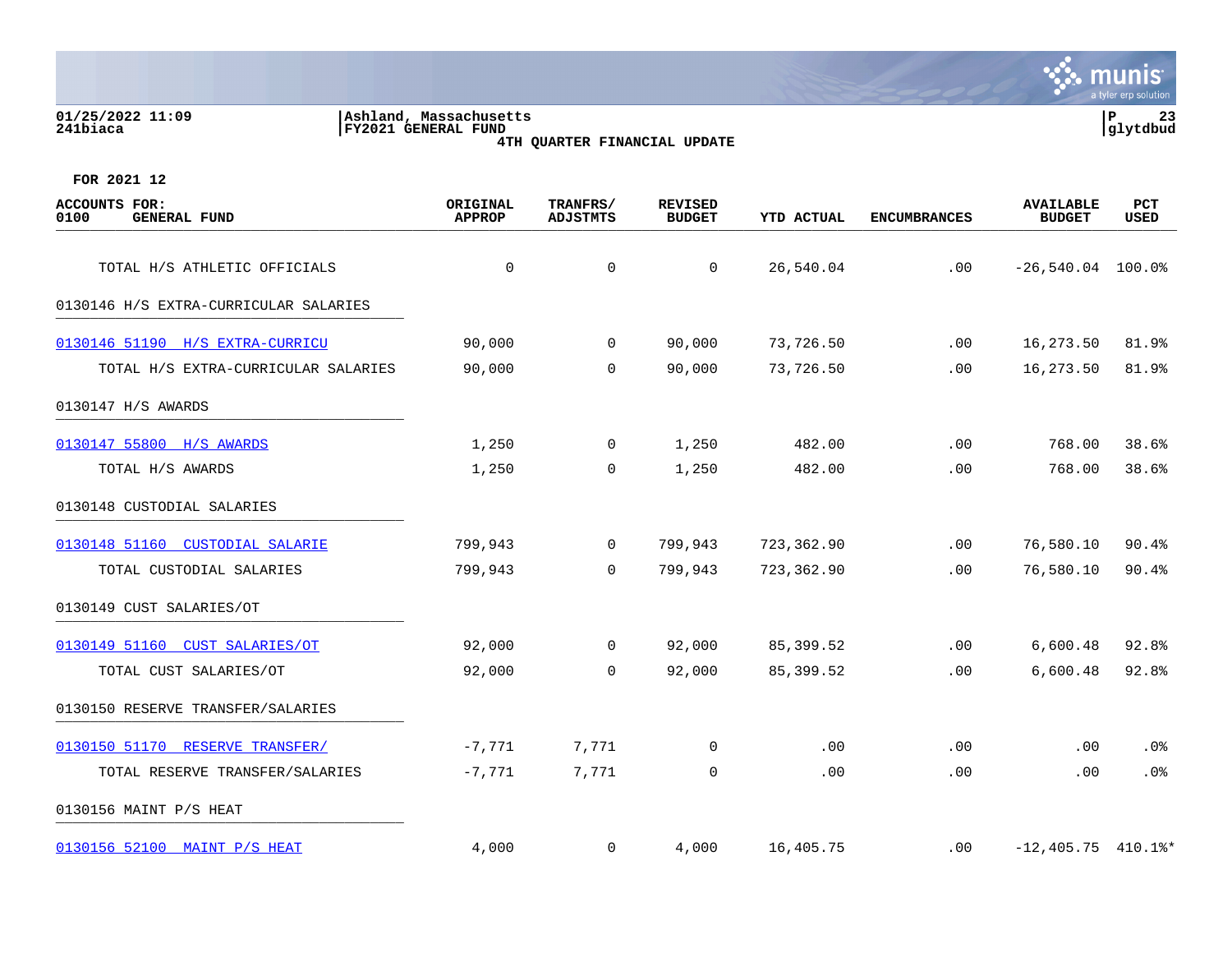| 01/25/2022 11:09<br>241biaca                        | Ashland, Massachusetts<br><b>FY2021 GENERAL FUND</b> | 4TH QUARTER FINANCIAL UPDATE |                                 |                   |                     |                                   | $\mathbf P$<br>24<br>glytdbud |
|-----------------------------------------------------|------------------------------------------------------|------------------------------|---------------------------------|-------------------|---------------------|-----------------------------------|-------------------------------|
| FOR 2021 12                                         |                                                      |                              |                                 |                   |                     |                                   |                               |
| <b>ACCOUNTS FOR:</b><br>0100<br><b>GENERAL FUND</b> | ORIGINAL<br><b>APPROP</b>                            | TRANFRS/<br><b>ADJSTMTS</b>  | <b>REVISED</b><br><b>BUDGET</b> | <b>YTD ACTUAL</b> | <b>ENCUMBRANCES</b> | <b>AVAILABLE</b><br><b>BUDGET</b> | PCT<br>USED                   |
| TOTAL MAINT P/S HEAT                                | 4,000                                                | 0                            | 4,000                           | 16,405.75         | .00                 | $-12,405.75$ $410.1%$             |                               |
| 0130157 MAINT W/S HEAT                              |                                                      |                              |                                 |                   |                     |                                   |                               |
| 0130157 52100 MAINT W/S HEAT                        | 24,000                                               | $\mathbf{0}$                 | 24,000                          | 30,566.09         | .00                 | $-6,566.09$ 127.4%*               |                               |
| TOTAL MAINT W/S HEAT                                | 24,000                                               | $\overline{0}$               | 24,000                          | 30,566.09         | .00                 | $-6, 566.09$ 127.4%               |                               |
| 0130158 MAINT DM/S HEAT                             |                                                      |                              |                                 |                   |                     |                                   |                               |
| 0130158 52100 MAINT DM/S HEAT                       | 42,000                                               | $\mathbf{0}$                 | 42,000                          | 60,095.76         | .00                 | $-18,095.76$ 143.1%*              |                               |
| TOTAL MAINT DM/S HEAT                               | 42,000                                               | $\mathbf{0}$                 | 42,000                          | 60,095.76         | .00                 | $-18,095.76$ 143.1%               |                               |
| 0130159 MAINT H/S HEAT                              |                                                      |                              |                                 |                   |                     |                                   |                               |
| 0130159 52100 MAINT H/S HEAT                        | 75,000                                               | $\overline{0}$               | 75,000                          | 98,031.66         | .00                 | $-23,031.66$ 130.7%*              |                               |
| TOTAL MAINT H/S HEAT                                | 75,000                                               | $\mathbf 0$                  | 75,000                          | 98,031.66         | .00                 | $-23,031.66$ 130.7%               |                               |
| 0130160 P/S ELECTICITY                              |                                                      |                              |                                 |                   |                     |                                   |                               |
| 0130160 52100 P/S ELECTICITY                        | 27,000                                               | $\mathbf 0$                  | 27,000                          | 22,622.09         | .00                 | 4,377.91                          | 83.8%                         |

 $\mathbf{\ddot{\cdot}}$ : munis

a tyler erp solutic

0130161 W/S ELECTRICITY \_\_\_\_\_\_\_\_\_\_\_\_\_\_\_\_\_\_\_\_\_\_\_\_\_\_\_\_\_\_\_\_\_\_\_\_\_\_\_\_\_

[0130161 52100 W/S ELECTRICITY](https://yvwlndash063.tylertech.com/sites/mu0241/LIVE/_layouts/15/DashboardMunisV6.3/PassThru.aspx?-E=SMID5D9jwl2UdGcsr7X2A4QrXA2/TVT3fBbymrwDMxtWn%2B9rudSQZ4zzzsD/Ee00&) 48,000 0 48,000 144,458.84 .00 -96,458.84 301.0%\* TOTAL W/S ELECTRICITY 48,000 0 48,000 144,458.84 .00 -96,458.84 301.0% 0130162 P/S TELEPHONE \_\_\_\_\_\_\_\_\_\_\_\_\_\_\_\_\_\_\_\_\_\_\_\_\_\_\_\_\_\_\_\_\_\_\_\_\_\_\_\_\_ [0130162 53410 P/S TELEPHONE](https://yvwlndash063.tylertech.com/sites/mu0241/LIVE/_layouts/15/DashboardMunisV6.3/PassThru.aspx?-E=n%2BjIbl5AMQrOE8YGB0trdy7emfelaOPhyxwULigPMct751dGrgLHzHGUOJLpLwkK&) 450 0 450 505.57 .00 -55.57 112.3%\*

TOTAL P/S ELECTICITY 27,000 0 27,000 22,622.09 .00 4,377.91 83.8%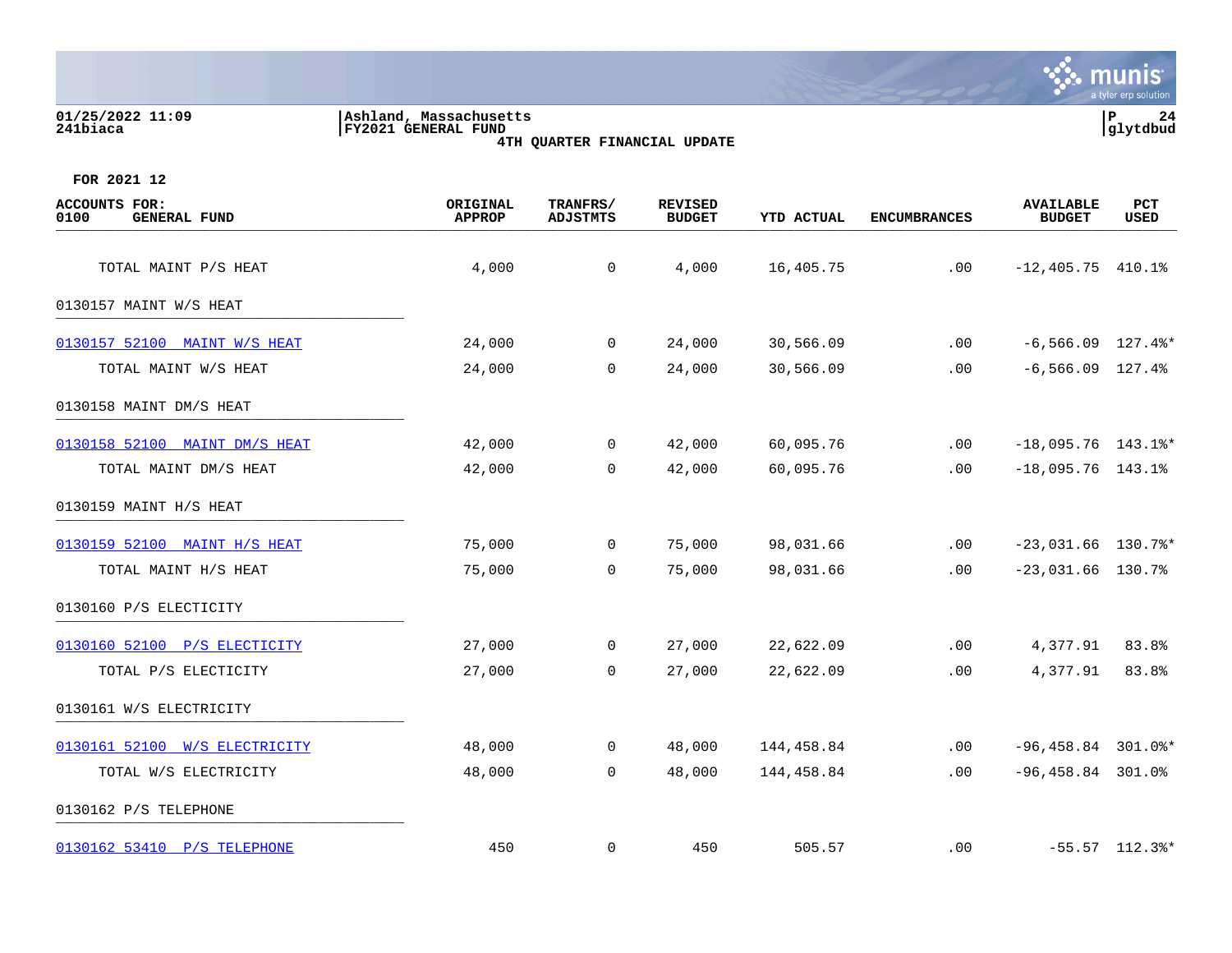| 01/25/2022 11:09<br>241biaca                        | Ashland, Massachusetts<br>FY2021 GENERAL FUND | 4TH QUARTER FINANCIAL UPDATE |                                 |                   |                     |                                   | P<br>25<br>glytdbud |
|-----------------------------------------------------|-----------------------------------------------|------------------------------|---------------------------------|-------------------|---------------------|-----------------------------------|---------------------|
| FOR 2021 12                                         |                                               |                              |                                 |                   |                     |                                   |                     |
| <b>ACCOUNTS FOR:</b><br><b>GENERAL FUND</b><br>0100 | ORIGINAL<br><b>APPROP</b>                     | TRANFRS/<br><b>ADJSTMTS</b>  | <b>REVISED</b><br><b>BUDGET</b> | <b>YTD ACTUAL</b> | <b>ENCUMBRANCES</b> | <b>AVAILABLE</b><br><b>BUDGET</b> | <b>PCT</b><br>USED  |
| TOTAL P/S TELEPHONE                                 | 450                                           | $\mathbf 0$                  | 450                             | 505.57            | .00                 |                                   | $-55.57$ 112.3%     |
| 0130164 DM/S ELECTRICITY                            |                                               |                              |                                 |                   |                     |                                   |                     |
| 0130164 52100 DM/S ELECTRICITY                      | 69,000                                        | 0                            | 69,000                          | 59,505.07         | .00                 | 9,494.93                          | 86.2%               |
| TOTAL DM/S ELECTRICITY                              | 69,000                                        | $\mathbf 0$                  | 69,000                          | 59,505.07         | .00                 | 9,494.93                          | 86.2%               |
| 0130165 MAINT DM/S TELEPHONE                        |                                               |                              |                                 |                   |                     |                                   |                     |
| 0130165 53410 MAINT DM/S TELEPH                     | 450                                           | $\mathbf 0$                  | 450                             | .00               | .00                 | 450.00                            | .0%                 |
| TOTAL MAINT DM/S TELEPHONE                          | 450                                           | $\mathbf 0$                  | 450                             | .00               | .00                 | 450.00                            | .0 <sub>8</sub>     |
| 0130166 C/O TELEPHONE                               |                                               |                              |                                 |                   |                     |                                   |                     |
| 0130166 53410 C/O TELEPHONE                         | 16,500                                        | 0                            | 16,500                          | 19,737.76         | .00                 |                                   | $-3,237.76$ 119.6%* |
| TOTAL C/O TELEPHONE                                 | 16,500                                        | 0                            | 16,500                          | 19,737.76         | .00                 | $-3,237.76$ 119.6%                |                     |
| 0130167 H/S ELECTRICITY                             |                                               |                              |                                 |                   |                     |                                   |                     |
| 0130167 52100 H/S ELECTRICITY                       | 173,020                                       | 0                            | 173,020                         | 224,080.35        | .00                 | $-51,060.35$ 129.5%*              |                     |
| TOTAL H/S ELECTRICITY                               | 173,020                                       | $\mathbf 0$                  | 173,020                         | 224,080.35        | .00                 | $-51,060.35$ 129.5%               |                     |
| 0130168 S/W TELEPHONE                               |                                               |                              |                                 |                   |                     |                                   |                     |
| 0130168 53410 H/S TELEPHONE                         | 2,400                                         | 0                            | 2,400                           | 1,011.14          | .00                 | 1,388.86                          | 42.1%               |
| TOTAL S/W TELEPHONE                                 | 2,400                                         | 0                            | 2,400                           | 1,011.14          | .00                 | 1,388.86                          | 42.1%               |
| 0130169 MAINT P/S SUPPLIES GROUNDS                  |                                               |                              |                                 |                   |                     |                                   |                     |

[0130169 54300 MAINT P/S SUPPLIE](https://yvwlndash063.tylertech.com/sites/mu0241/LIVE/_layouts/15/DashboardMunisV6.3/PassThru.aspx?-E=zHSYEmJbyTOGkcmvqwZ2oDe1ibQpp6RdA0IO3vjBjrngBOZnFCgHU3/JuXwy%2BtGP&) 1,500 0 1,500 6,298.16 .00 -4,798.16 419.9%\*

**Second Munits**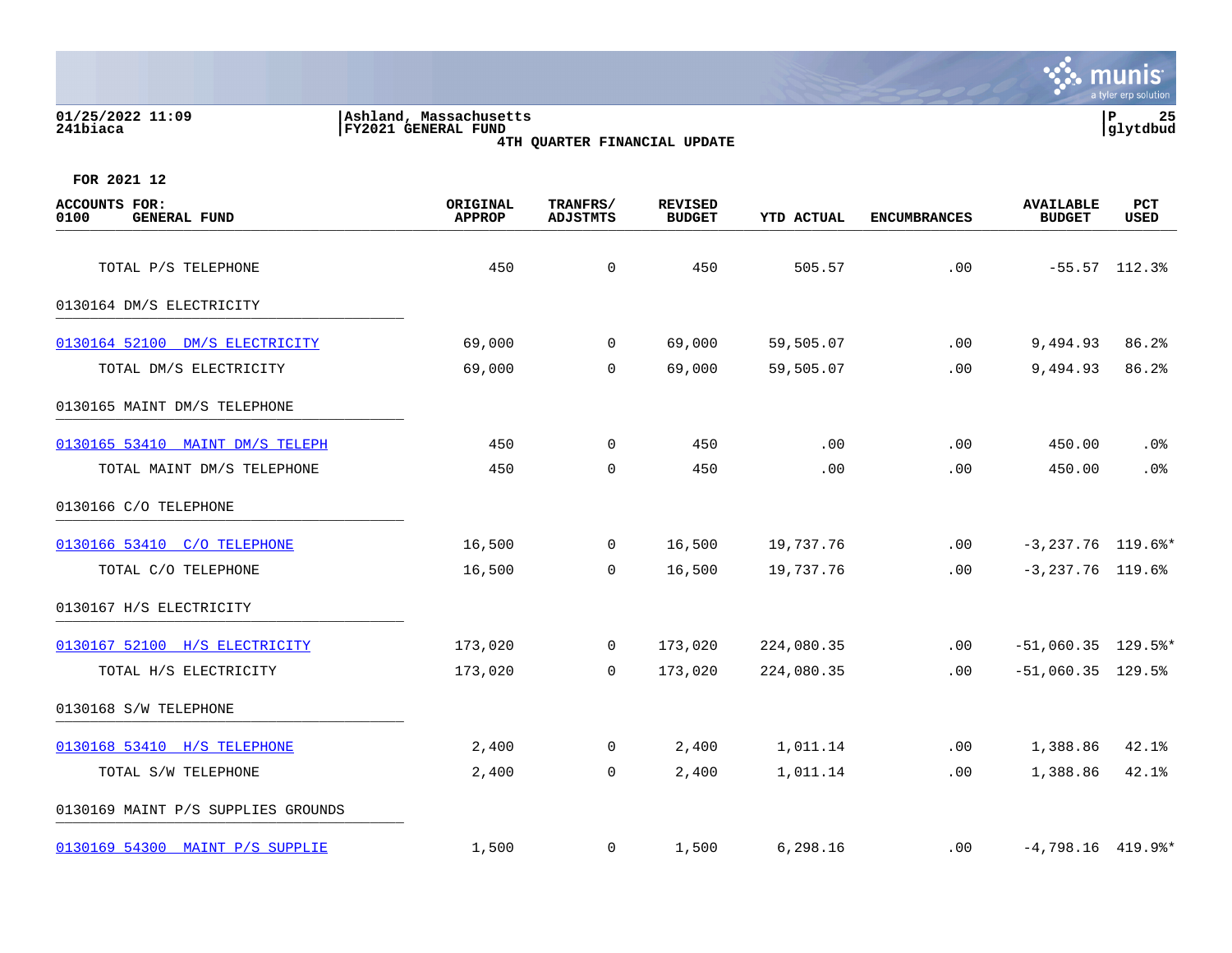#### **01/25/2022 11:09 |Ashland, Massachusetts |P 26 241biaca |FY2021 GENERAL FUND |glytdbud 4TH QUARTER FINANCIAL UPDATE**



| <b>ACCOUNTS FOR:</b><br>0100<br><b>GENERAL FUND</b> | ORIGINAL<br><b>APPROP</b> | TRANFRS/<br><b>ADJSTMTS</b> | <b>REVISED</b><br><b>BUDGET</b> | <b>YTD ACTUAL</b> | <b>ENCUMBRANCES</b> | <b>AVAILABLE</b><br><b>BUDGET</b> | PCT<br>USED |
|-----------------------------------------------------|---------------------------|-----------------------------|---------------------------------|-------------------|---------------------|-----------------------------------|-------------|
| TOTAL MAINT P/S SUPPLIES GROUNDS                    | 1,500                     | $\mathsf{O}$                | 1,500                           | 6,298.16          | .00                 | $-4,798.16$ $419.9$ <sup>*</sup>  |             |
| 0130170 MAINT W/S SUPPLIES GROUNDS                  |                           |                             |                                 |                   |                     |                                   |             |
| 0130170 54300 MAINT W/S SUPPLIE                     | 1,500                     | 0                           | 1,500                           | 6,095.98          | .00                 | $-4,595.98$ 406.4%*               |             |
| TOTAL MAINT W/S SUPPLIES GROUNDS                    | 1,500                     | 0                           | 1,500                           | 6,095.98          | .00                 | $-4,595.98$ 406.4%                |             |
| 0130171 MAINT DM/S SUPPLIES GROUNDS                 |                           |                             |                                 |                   |                     |                                   |             |
| 0130171 54300 MAINT DM/S SUPPLI                     | 1,500                     | 0                           | 1,500                           | 5,806.37          | .00                 | $-4,306.37$ 387.1%*               |             |
| TOTAL MAINT DM/S SUPPLIES GROUNDS                   | 1,500                     | 0                           | 1,500                           | 5,806.37          | .00                 | $-4,306.37$ 387.1%                |             |
| 0130172 MAINT H/S SUPPLIES GROUNDS                  |                           |                             |                                 |                   |                     |                                   |             |
| 0130172 54300 MAINT H/S SUPPLIE                     | 1,500                     | 0                           | 1,500                           | 6,499.31          | .00                 | $-4,999.31$ $433.3$ <sup>*</sup>  |             |
| TOTAL MAINT H/S SUPPLIES GROUNDS                    | 1,500                     | $\mathbf 0$                 | 1,500                           | 6,499.31          | .00                 | $-4,999.31$ $433.3%$              |             |
| 0130173 MAINT ALL BLDGS/PAINT & SUPPLI              |                           |                             |                                 |                   |                     |                                   |             |
| 0130173 54300 MAINT ALL BLDGS/P                     | 1,000                     | 0                           | 1,000                           | .00               | .00                 | 1,000.00                          | .0%         |
| TOTAL MAINT ALL BLDGS/PAINT & SUPPLI                | 1,000                     | $\mathbf 0$                 | 1,000                           | .00               | .00                 | 1,000.00                          | .0%         |
| 0130174 MAINT P/S BURNER SERVICE                    |                           |                             |                                 |                   |                     |                                   |             |
| 0130174 52410 MAINT P/S BURNER                      | 2,000                     | 0                           | 2,000                           | .00               | .00                 | 2,000.00                          | . 0%        |
| TOTAL MAINT P/S BURNER SERVICE                      | 2,000                     | $\mathbf 0$                 | 2,000                           | .00               | .00                 | 2,000.00                          | .0%         |
| 0130175 MAINT W/S BURNER SERVICE                    |                           |                             |                                 |                   |                     |                                   |             |
| 0130175 52410 MAINT W/S BURNER                      | 2,000                     | 0                           | 2,000                           | .00               | $.00 \,$            | 2,000.00                          | . 0%        |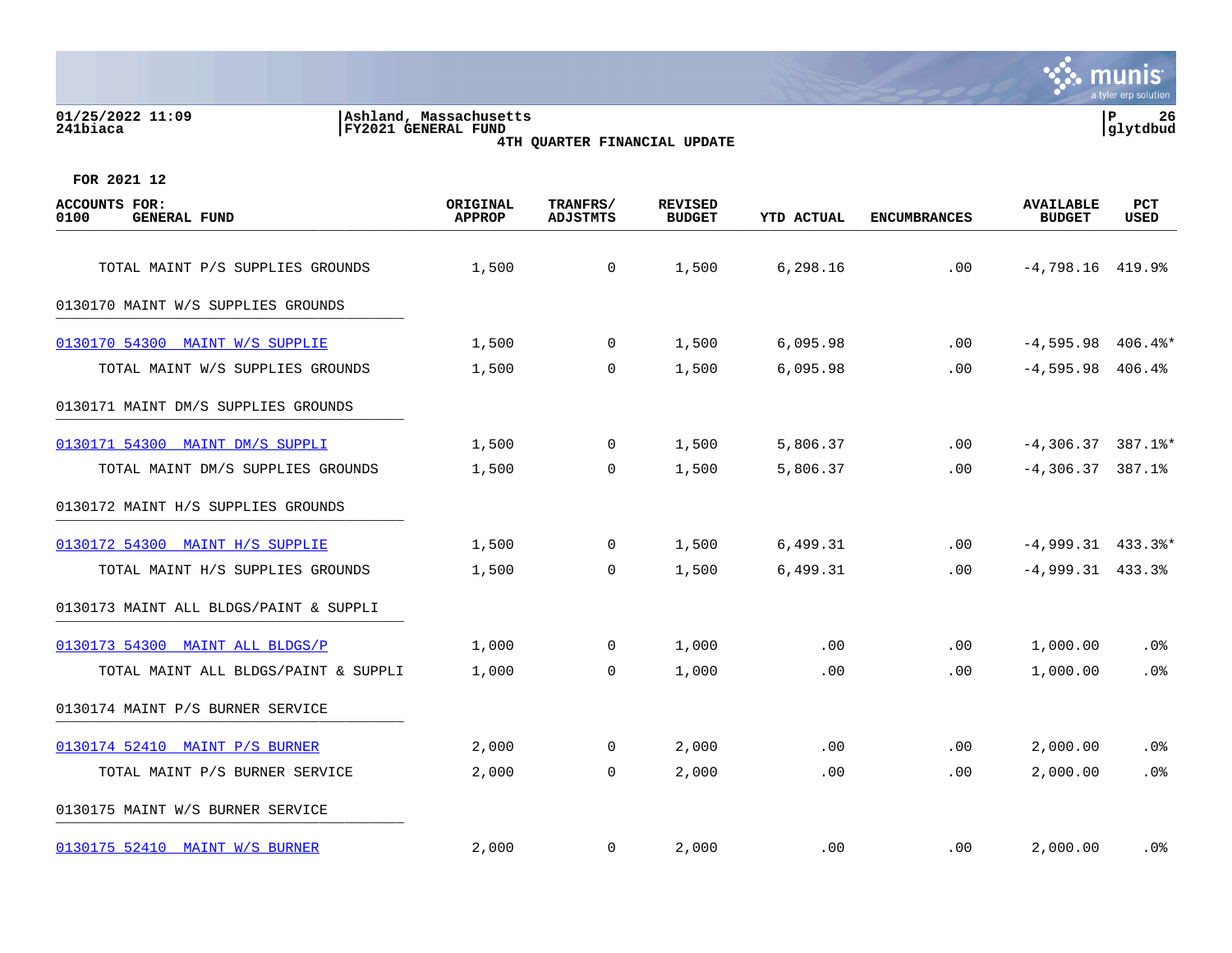#### **01/25/2022 11:09 |Ashland, Massachusetts |P 27 241biaca |FY2021 GENERAL FUND |glytdbud 4TH QUARTER FINANCIAL UPDATE**



| <b>ACCOUNTS FOR:</b><br>0100<br><b>GENERAL FUND</b> | ORIGINAL<br><b>APPROP</b> | TRANFRS/<br><b>ADJSTMTS</b> | <b>REVISED</b><br><b>BUDGET</b> | <b>YTD ACTUAL</b> | <b>ENCUMBRANCES</b> | <b>AVAILABLE</b><br><b>BUDGET</b> | <b>PCT</b><br>USED |
|-----------------------------------------------------|---------------------------|-----------------------------|---------------------------------|-------------------|---------------------|-----------------------------------|--------------------|
| TOTAL MAINT W/S BURNER SERVICE                      | 2,000                     | $\mathsf{O}$                | 2,000                           | .00               | .00                 | 2,000.00                          | .0%                |
| 0130178 MAINT P/S BLDG REPAIR & SUPPLI              |                           |                             |                                 |                   |                     |                                   |                    |
|                                                     |                           |                             |                                 |                   |                     |                                   |                    |
| 0130178 52410 MAINT P/S BLDG RE                     | 9,000                     | $\mathbf 0$                 | 9,000                           | .00               | .00                 | 9,000.00                          | .0%                |
| TOTAL MAINT P/S BLDG REPAIR & SUPPLI                | 9,000                     | $\mathbf 0$                 | 9,000                           | .00               | .00                 | 9,000.00                          | .0%                |
| 0130179 MAINT W/S BLDG REPAIR & SUPPLI              |                           |                             |                                 |                   |                     |                                   |                    |
| 0130179 52410 MAINT W/S BLDG RE                     | 13,000                    | $\mathbf 0$                 | 13,000                          | 4,769.94          | .00                 | 8,230.06                          | 36.7%              |
| TOTAL MAINT W/S BLDG REPAIR & SUPPLI                | 13,000                    | $\Omega$                    | 13,000                          | 4,769.94          | .00                 | 8,230.06                          | 36.7%              |
| 0130180 MAINT DM/S BURNER SERVICE                   |                           |                             |                                 |                   |                     |                                   |                    |
| 0130180 52410 MAINT DM/S BURNER                     | 2,000                     | $\mathsf{O}$                | 2,000                           | .00               | .00                 | 2,000.00                          | .0%                |
| TOTAL MAINT DM/S BURNER SERVICE                     | 2,000                     | $\Omega$                    | 2,000                           | .00               | .00                 | 2,000.00                          | .0%                |
| 0130183 MAINT DM/S BLDG REPAIR & SUPPL              |                           |                             |                                 |                   |                     |                                   |                    |
| 0130183 52410 MAINT DM/S BLDG R                     | 16,000                    | $\mathbf 0$                 | 16,000                          | 753.17            | .00                 | 15,246.83                         | 4.7%               |
| TOTAL MAINT DM/S BLDG REPAIR & SUPPL                | 16,000                    | $\mathbf 0$                 | 16,000                          | 753.17            | .00                 | 15,246.83                         | 4.7%               |
| 0130184 MAINT H/S BURNER SERVICE                    |                           |                             |                                 |                   |                     |                                   |                    |
| 0130184 52410 MAINT H/S BURNER                      | 2,300                     | 0                           | 2,300                           | .00               | .00                 | 2,300.00                          | $.0\%$             |
| TOTAL MAINT H/S BURNER SERVICE                      | 2,300                     | $\mathbf 0$                 | 2,300                           | .00               | .00                 | 2,300.00                          | .0%                |
| 0130188 MAINT H/S BLDG REPAIR & SUPPLI              |                           |                             |                                 |                   |                     |                                   |                    |
| 0130188 52410 MAINT H/S BLDG RE                     | 18,000                    | 0                           | 18,000                          | 1,493.55          | $.00 \,$            | 16,506.45                         | 8.3%               |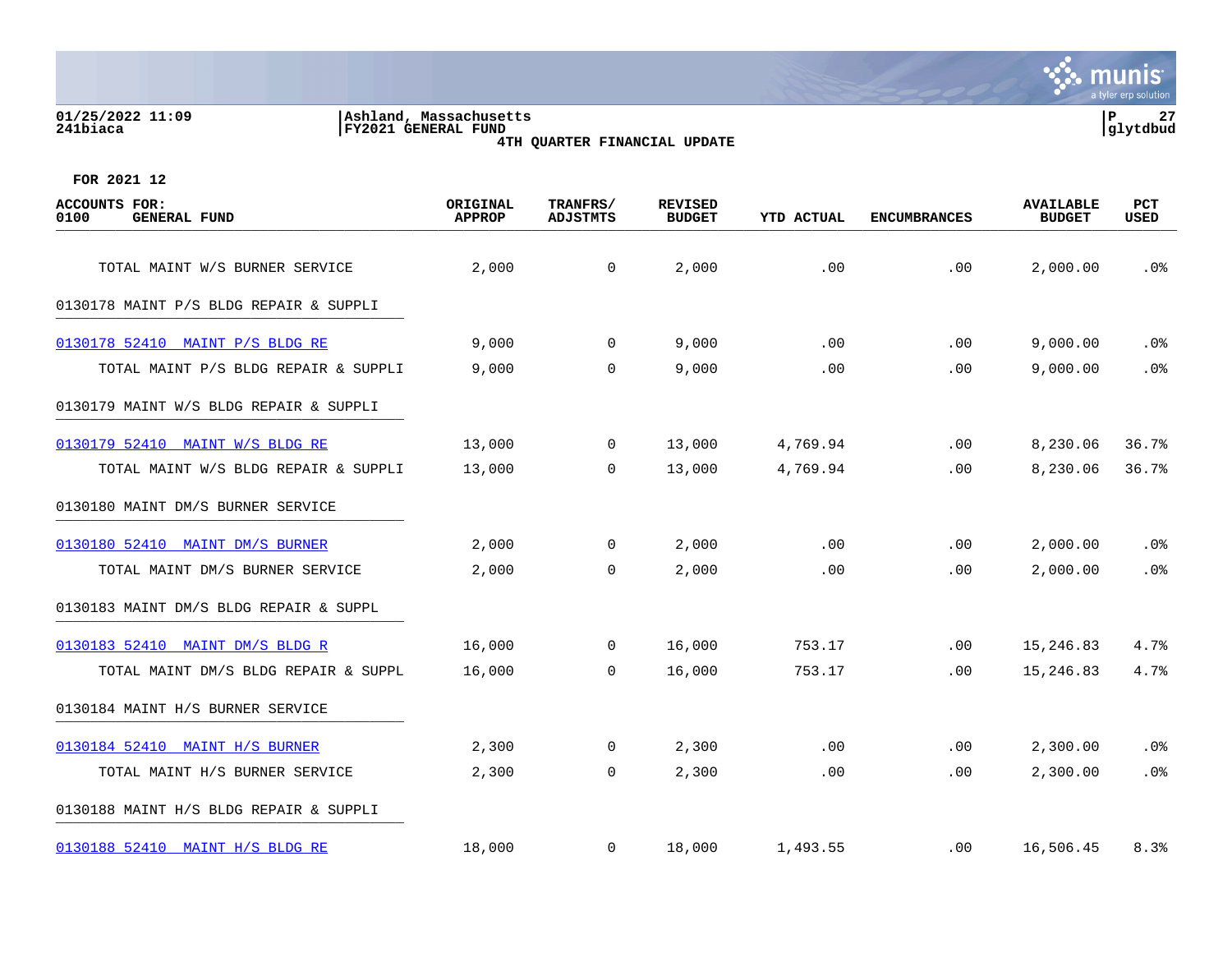#### **01/25/2022 11:09 |Ashland, Massachusetts |P 28 241biaca |FY2021 GENERAL FUND |glytdbud 4TH QUARTER FINANCIAL UPDATE**



| <b>ACCOUNTS FOR:</b><br>0100<br><b>GENERAL FUND</b> | ORIGINAL<br><b>APPROP</b> | TRANFRS/<br><b>ADJSTMTS</b> | <b>REVISED</b><br><b>BUDGET</b> | <b>YTD ACTUAL</b> | <b>ENCUMBRANCES</b> | <b>AVAILABLE</b><br><b>BUDGET</b> | <b>PCT</b><br>USED |
|-----------------------------------------------------|---------------------------|-----------------------------|---------------------------------|-------------------|---------------------|-----------------------------------|--------------------|
| TOTAL MAINT H/S BLDG REPAIR & SUPPLI                | 18,000                    | $\mathsf{O}$                | 18,000                          | 1,493.55          | .00                 | 16,506.45                         | 8.3%               |
| 0130189 MNT CONTR REPRS/ROOF-ALL SCHS               |                           |                             |                                 |                   |                     |                                   |                    |
| 0130189 52410 MNT CONTR REPRS/R                     | 5,000                     | $\mathbf 0$                 | 5,000                           | .00               | .00                 | 5,000.00                          | .0%                |
| TOTAL MNT CONTR REPRS/ROOF-ALL SCHS                 | 5,000                     | $\mathbf 0$                 | 5,000                           | .00               | .00                 | 5,000.00                          | .0%                |
| 0130190 MNT EQUIPMENT REPAIRS                       |                           |                             |                                 |                   |                     |                                   |                    |
| 0130190 52410 MNT EOUIPMENT REP                     | 4,200                     | 0                           | 4,200                           | 1,879.37          | .00                 | 2,320.63                          | 44.7%              |
| TOTAL MNT EQUIPMENT REPAIRS                         | 4,200                     | $\mathbf 0$                 | 4,200                           | 1,879.37          | .00                 | 2,320.63                          | 44.7%              |
| 0130191 P/S EQUIPMENT REPAIRS                       |                           |                             |                                 |                   |                     |                                   |                    |
| 0130191 52410 P/S EOUIPMENT REP                     | 3,000                     | 0                           | 3,000                           | 590.37            | .00                 | 2,409.63                          | 19.7%              |
| TOTAL P/S EQUIPMENT REPAIRS                         | 3,000                     | $\Omega$                    | 3,000                           | 590.37            | .00.                | 2,409.63                          | 19.7%              |
| 0130192 W/S EQUIPMENT REPAIRS                       |                           |                             |                                 |                   |                     |                                   |                    |
| 0130192 52410 W/S EOUIPMENT REP                     | 7,000                     | $\mathbf 0$                 | 7,000                           | 2,649.36          | .00                 | 4,350.64                          | 37.8%              |
| TOTAL W/S EQUIPMENT REPAIRS                         | 7,000                     | $\mathbf 0$                 | 7,000                           | 2,649.36          | .00                 | 4,350.64                          | 37.8%              |
| 0130193 DM/S EQUIPMENT REPAIRS                      |                           |                             |                                 |                   |                     |                                   |                    |
| 0130193 52410 DM/S EQUIPMENT RE                     | 6,000                     | 0                           | 6,000                           | 1,605.95          | .00                 | 4,394.05                          | 26.8%              |
| TOTAL DM/S EQUIPMENT REPAIRS                        | 6,000                     | $\mathbf 0$                 | 6,000                           | 1,605.95          | .00                 | 4,394.05                          | 26.8%              |
| 0130194 H/S EQUIPMENT REPAIRS/UNDISTRI              |                           |                             |                                 |                   |                     |                                   |                    |
| 0130194 52410 H/S EQUIPMENT REP                     | 7,000                     | $\mathbf 0$                 | 7,000                           | 5,339.23          | .00                 | 1,660.77                          | 76.3%              |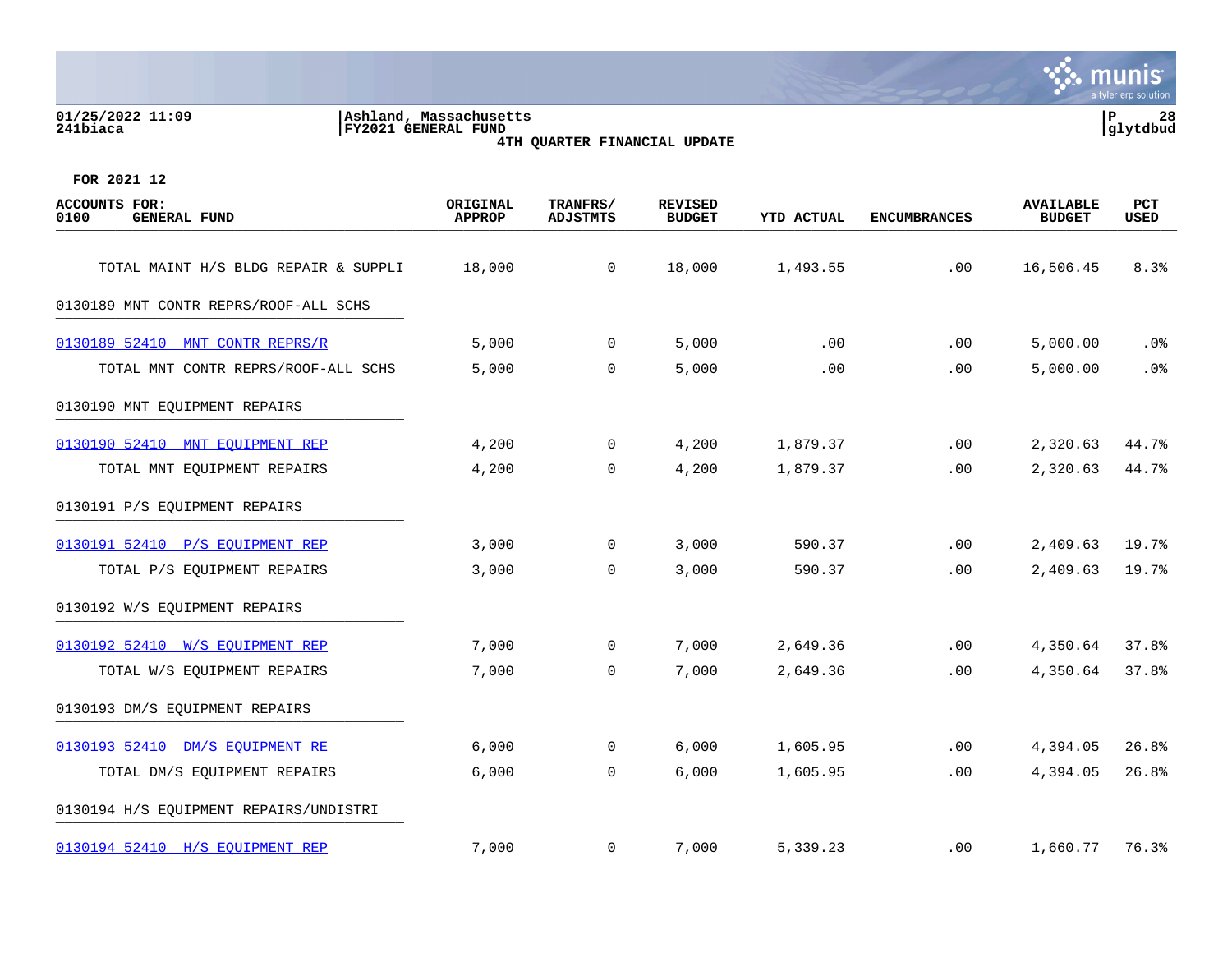#### **01/25/2022 11:09 |Ashland, Massachusetts |P 29 241biaca |FY2021 GENERAL FUND |glytdbud 4TH QUARTER FINANCIAL UPDATE**



| <b>ACCOUNTS FOR:</b><br>0100<br><b>GENERAL FUND</b> | ORIGINAL<br><b>APPROP</b> | TRANFRS/<br><b>ADJSTMTS</b> | <b>REVISED</b><br><b>BUDGET</b> | YTD ACTUAL | <b>ENCUMBRANCES</b> | <b>AVAILABLE</b><br><b>BUDGET</b> | PCT<br>USED |
|-----------------------------------------------------|---------------------------|-----------------------------|---------------------------------|------------|---------------------|-----------------------------------|-------------|
| TOTAL H/S EQUIPMENT REPAIRS/UNDISTRI                | 7,000                     | 0                           | 7,000                           | 5,339.23   | .00                 | 1,660.77                          | 76.3%       |
|                                                     |                           |                             |                                 |            |                     |                                   |             |
| 0130201 MAINT ACQUISITION OF EQUIPMENT              |                           |                             |                                 |            |                     |                                   |             |
| 0130201 58500 MAINT ACQUISITION                     | 6,500                     | $\overline{0}$              | 6,500                           | 26, 224.09 | .00                 | $-19,724.09$ 403.4%*              |             |
| TOTAL MAINT ACQUISITION OF EQUIPMENT                | 6,500                     | $\mathbf 0$                 | 6,500                           | 26, 224.09 | .00                 | $-19,724.09$ 403.4%               |             |
| 0130209 MAINT REPLACEMENT EQUIPMENT                 |                           |                             |                                 |            |                     |                                   |             |
| 0130209 58500 MAINT REPLACEMENT                     | 10,000                    | $\mathbf 0$                 | 10,000                          | 3,256.50   | .00                 | 6,743.50                          | 32.6%       |
| TOTAL MAINT REPLACEMENT EQUIPMENT                   | 10,000                    | 0                           | 10,000                          | 3,256.50   | .00                 | 6,743.50                          | 32.6%       |
| 0130210 S/W NEW PROGRAMS                            |                           |                             |                                 |            |                     |                                   |             |
| 0130210 55100 S/W NEW PROGRAMS                      | 14,000                    | $\overline{0}$              | 14,000                          | .00        | .00                 | 14,000.00                         | .0%         |
| TOTAL S/W NEW PROGRAMS                              | 14,000                    | $\mathbf 0$                 | 14,000                          | .00        | .00                 | 14,000.00                         | .0%         |
| 0130211 SPED VOCATIONAL TUITION                     |                           |                             |                                 |            |                     |                                   |             |
| 0130211 53920 SPED VOCATIONAL T                     | $\Omega$                  | $\Omega$                    | $\mathbf 0$                     | 5,200.00   | .00                 | $-5,200.00$ 100.0%*               |             |
| TOTAL SPED VOCATIONAL TUITION                       | $\mathbf 0$               | $\mathbf 0$                 | $\mathbf 0$                     | 5,200.00   | .00                 | $-5, 200.00$                      | $100.0$ %   |
| 0130215 SPED RES/EVERGREEN                          |                           |                             |                                 |            |                     |                                   |             |
| 0130215 53920 SPED RES/EVERGREE                     | 0                         | 0                           | 0                               | 7,585.69   | .00                 | $-7,585.69$ 100.0%*               |             |
| TOTAL SPED RES/EVERGREEN                            | $\mathbf 0$               | $\mathbf 0$                 | $\mathbf 0$                     | 7,585.69   | .00                 | $-7,585.69$ 100.0%                |             |
| 0130220 SPED DAY/DR. FRANKLIN PERKINS               |                           |                             |                                 |            |                     |                                   |             |
| 0130220 53920 SPED DAY/DR. FRAN                     | 78,000                    | 0                           | 78,000                          | 50,429.14  | .00                 | 27,570.86                         | 64.7%       |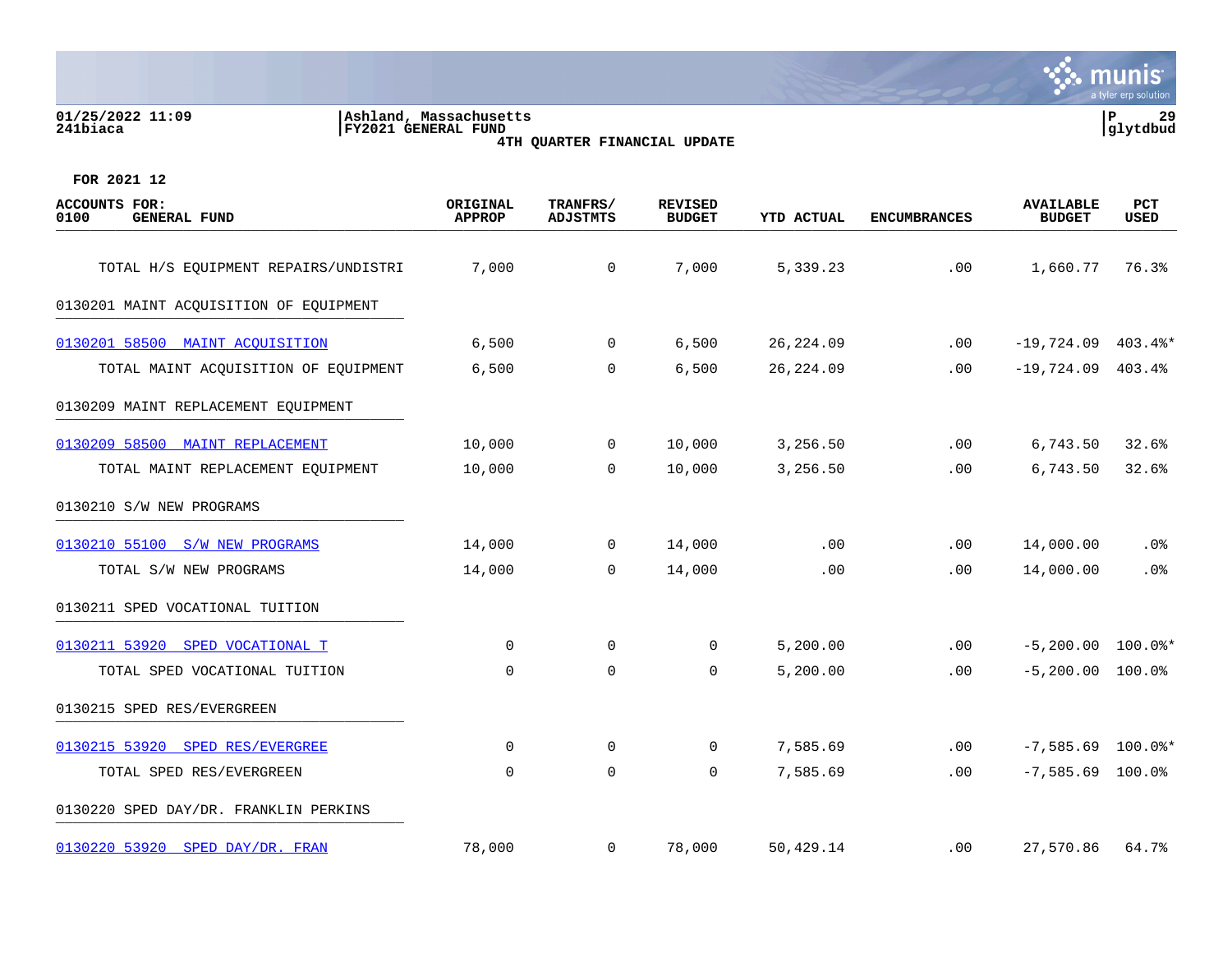#### **01/25/2022 11:09 |Ashland, Massachusetts |P 30 241biaca |FY2021 GENERAL FUND |glytdbud 4TH QUARTER FINANCIAL UPDATE**



| <b>ACCOUNTS FOR:</b><br><b>GENERAL FUND</b><br>0100 | ORIGINAL<br><b>APPROP</b> | TRANFRS/<br><b>ADJSTMTS</b> | <b>REVISED</b><br><b>BUDGET</b> | <b>YTD ACTUAL</b> | <b>ENCUMBRANCES</b> | <b>AVAILABLE</b><br><b>BUDGET</b> | PCT<br><b>USED</b> |
|-----------------------------------------------------|---------------------------|-----------------------------|---------------------------------|-------------------|---------------------|-----------------------------------|--------------------|
| TOTAL SPED DAY/DR. FRANKLIN PERKINS                 | 78,000                    | $\overline{0}$              | 78,000                          | 50,429.14         | .00                 | 27,570.86                         | 64.7%              |
| 0130222 SPED DAY/THE GIFFORD SCHOOL                 |                           |                             |                                 |                   |                     |                                   |                    |
| 0130222 53920 SPED DAY/THE GIFF                     | 70,900                    | $\mathbf{0}$                | 70,900                          | .00               | .00                 | 70,900.00                         | . 0%               |
| TOTAL SPED DAY/THE GIFFORD SCHOOL                   | 70,900                    | 0                           | 70,900                          | .00               | .00                 | 70,900.00                         | .0%                |
| 0130223 SPED DAY/LEARNING PREP                      |                           |                             |                                 |                   |                     |                                   |                    |
| 0130223 53920 SPED DAY/LEARNING                     | 57,300                    | $\mathbf{0}$                | 57,300                          | .00               | .00                 | 57,300.00                         | .0%                |
| TOTAL SPED DAY/LEARNING PREP                        | 57,300                    | $\Omega$                    | 57,300                          | .00               | .00                 | 57,300.00                         | .0%                |
| 0130224 SPED DAY/LIGHTHOUSE SCHOOL                  |                           |                             |                                 |                   |                     |                                   |                    |
| 0130224 53920 SPED DAY/LIGHTHOU                     | 267,000                   | 0                           | 267,000                         | .00               | .00                 | 267,000.00                        | .0%                |
| TOTAL SPED DAY/LIGHTHOUSE SCHOOL                    | 267,000                   | $\overline{0}$              | 267,000                         | .00               | .00.                | 267,000.00                        | .0%                |
| 0130227 SPED/ACCEPT COLLAB TRANSPORTAT              |                           |                             |                                 |                   |                     |                                   |                    |
| 0130227 53921 SPED ACCEPT/TRANS                     | 813,372                   | $\mathbf{0}$                | 813,372                         | 726,477.63        | .00                 | 86,894.37                         | 89.3%              |
| TOTAL SPED/ACCEPT COLLAB TRANSPORTAT                | 813,372                   | $\mathbf 0$                 | 813,372                         | 726,477.63        | .00                 | 86,894.37                         | 89.3%              |
| 0130228 SPED/ACCEPT COLLAB MEMBERSHIP               |                           |                             |                                 |                   |                     |                                   |                    |
| 0130228 53921 SPED/ACCEPT/MEMBE                     | 4,000                     | $\mathbf{0}$                | 4,000                           | 4,000.00          | .00                 | .00                               | 100.0%             |
| TOTAL SPED/ACCEPT COLLAB MEMBERSHIP                 | 4,000                     | $\overline{0}$              | 4,000                           | 4,000.00          | .00                 | .00                               | 100.0%             |
| 0130229 SPED/ACCEPT COLLAB TUITION                  |                           |                             |                                 |                   |                     |                                   |                    |
| 0130229 53920 SPED/ACCEPT<br>TUIT                   | 695,500                   | $\overline{0}$              | 695,500                         | 330,739.21        | .00                 | 364,760.79                        | 47.6%              |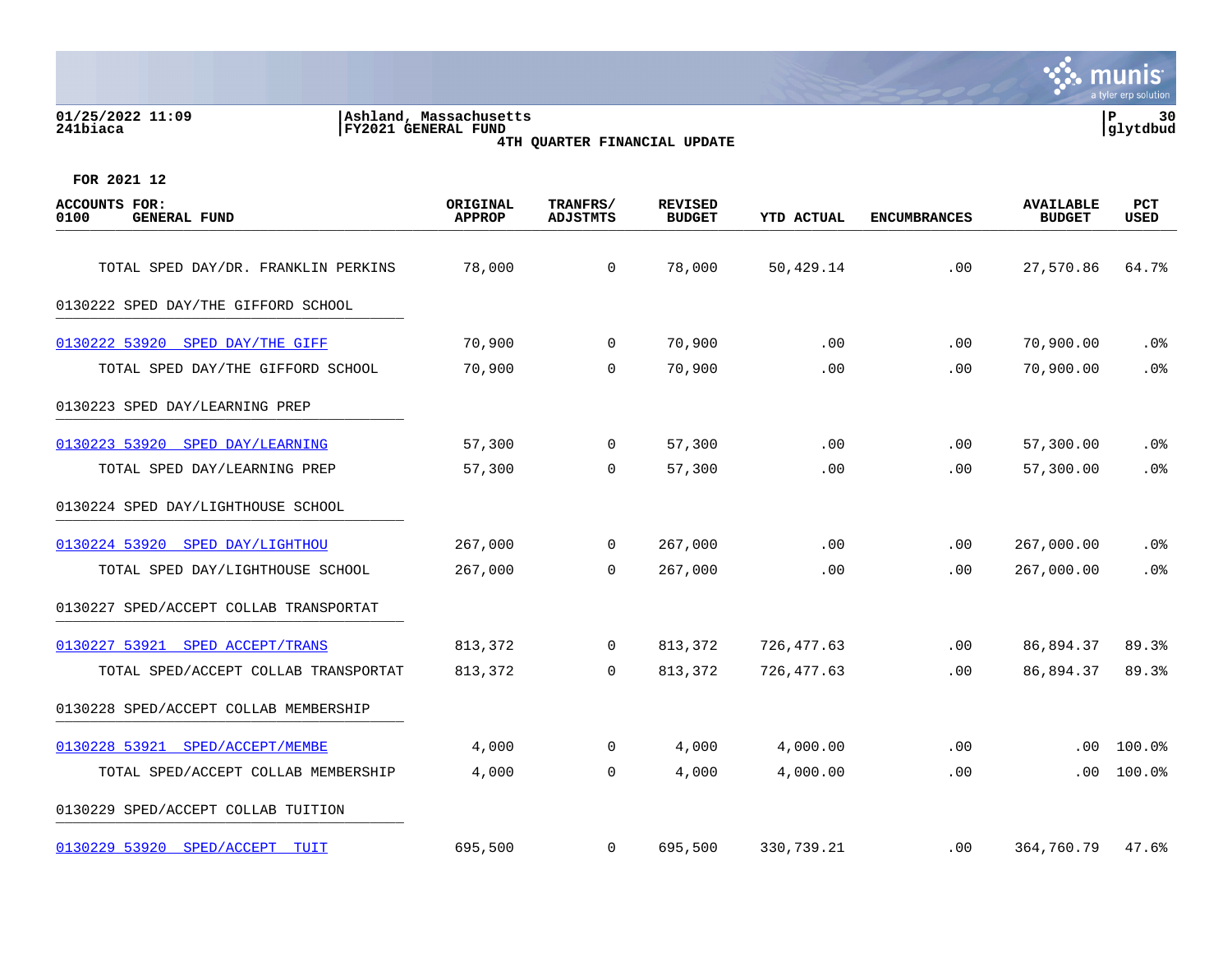#### **01/25/2022 11:09 |Ashland, Massachusetts |P 31 241biaca |FY2021 GENERAL FUND |glytdbud 4TH QUARTER FINANCIAL UPDATE**



| <b>ACCOUNTS FOR:</b><br><b>GENERAL FUND</b><br>0100 | ORIGINAL<br><b>APPROP</b> | TRANFRS/<br><b>ADJSTMTS</b> | <b>REVISED</b><br><b>BUDGET</b> | YTD ACTUAL | <b>ENCUMBRANCES</b> | <b>AVAILABLE</b><br><b>BUDGET</b> | PCT<br>USED |
|-----------------------------------------------------|---------------------------|-----------------------------|---------------------------------|------------|---------------------|-----------------------------------|-------------|
| TOTAL SPED/ACCEPT COLLAB TUITION                    | 695,500                   | $\overline{0}$              | 695,500                         | 330,739.21 | .00                 | 364,760.79                        | 47.6%       |
| 0130230 SPED/ACCEPT COLLAB CONTR SERVI              |                           |                             |                                 |            |                     |                                   |             |
| 0130230 53921 SPED ACCEPT/CS                        | 8,500                     | $\mathbf 0$                 | 8,500                           | 23,405.00  | .00                 | $-14,905.00$ 275.4%*              |             |
| TOTAL SPED/ACCEPT COLLAB CONTR SERVI                | 8,500                     | 0                           | 8,500                           | 23,405.00  | .00                 | $-14,905.00$ 275.4%               |             |
| 0130234 SPED/INDEPENDENT EVALUATIONS                |                           |                             |                                 |            |                     |                                   |             |
| 0130234 53921<br>SPED/INDEPENDENT                   | 6,000                     | $\mathbf{0}$                | 6,000                           | .00        | .00                 | 6,000.00                          | $.0\%$      |
| TOTAL SPED/INDEPENDENT EVALUATIONS                  | 6,000                     | $\mathbf 0$                 | 6,000                           | .00        | .00                 | 6,000.00                          | .0%         |
| 0130235 SPED ADMIN/PROFESSIONAL SAL                 |                           |                             |                                 |            |                     |                                   |             |
| 0130235 51180 SPED ADMIN/PROFES                     | 120,112                   | 0                           | 120,112                         | 120,675.00 | .00                 | $-563.00$                         | $100.5$ %*  |
| TOTAL SPED ADMIN/PROFESSIONAL SAL                   | 120,112                   | $\overline{0}$              | 120,112                         | 120,675.00 | .00                 | $-563.00$ 100.5%                  |             |
| 0130236 SPED SALARY SECRETARY                       |                           |                             |                                 |            |                     |                                   |             |
| 0130236 51180 SPED SALARY SECRE                     | $\mathbf 0$               | $\mathbf 0$                 | 0                               | 1,500.00   | .00                 | $-1,500.00$ 100.0%*               |             |
| TOTAL SPED SALARY SECRETARY                         | 0                         | 0                           | 0                               | 1,500.00   | .00                 | $-1,500.00$ 100.0%                |             |
| 0130237 SPED OFFICE SUPPLIES                        |                           |                             |                                 |            |                     |                                   |             |
| 0130237 55150 SPED OFFICE SUPPL                     | 6,000                     | $\mathbf 0$                 | 6,000                           | 4,382.65   | .00                 | 1,617.35                          | 73.0%       |
| TOTAL SPED OFFICE SUPPLIES                          | 6,000                     | $\mathsf{O}$                | 6,000                           | 4,382.65   | .00                 | 1,617.35                          | 73.0%       |
| 0130238 SPED COORDINATORS EXPENSE                   |                           |                             |                                 |            |                     |                                   |             |
| 0130238 55150 SPED COORDINATORS                     | 335                       | $\mathbf 0$                 | 335                             | .00        | .00                 | 335.00                            | $.0\%$      |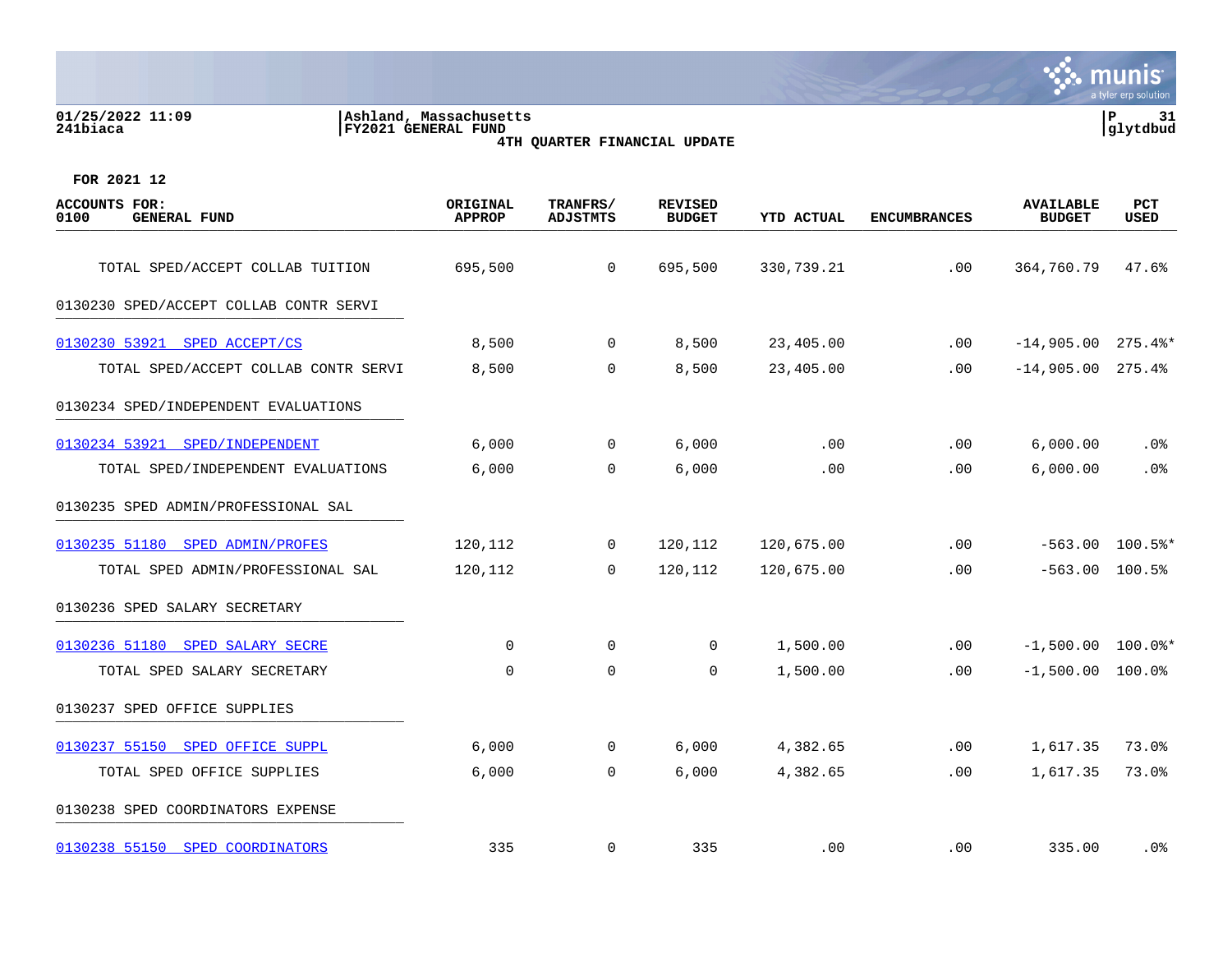**01/25/2022 11:09 |Ashland, Massachusetts |P 32 241biaca |FY2021 GENERAL FUND |glytdbud**





| <b>ACCOUNTS FOR:</b><br>0100<br><b>GENERAL FUND</b> | ORIGINAL<br><b>APPROP</b> | TRANFRS/<br><b>ADJSTMTS</b> | <b>REVISED</b><br><b>BUDGET</b> | <b>YTD ACTUAL</b> | <b>ENCUMBRANCES</b> | <b>AVAILABLE</b><br><b>BUDGET</b> | <b>PCT</b><br>USED |
|-----------------------------------------------------|---------------------------|-----------------------------|---------------------------------|-------------------|---------------------|-----------------------------------|--------------------|
| TOTAL SPED COORDINATORS EXPENSE                     | 335                       | $\mathsf{O}$                | 335                             | .00               | .00                 | 335.00                            | .0%                |
| 0130239 SPED/PROFESSIONAL IMPROVEMENT               |                           |                             |                                 |                   |                     |                                   |                    |
|                                                     |                           |                             |                                 |                   |                     |                                   |                    |
| 0130239 55150 SPED/PROFESSIONAL                     | 1,200                     | $\Omega$                    | 1,200                           | 650.00            | .00                 | 550.00                            | 54.2%              |
| TOTAL SPED/PROFESSIONAL IMPROVEMENT                 | 1,200                     | $\overline{0}$              | 1,200                           | 650.00            | .00                 | 550.00                            | 54.2%              |
| 0130240 SPED I/S SUPPLIES - UNDISTRIB               |                           |                             |                                 |                   |                     |                                   |                    |
| 0130240 55150 SPED I/S -UNDISTR                     | 18,586                    | $\overline{0}$              | 18,586                          | 18,157.82         | $.00 \ \rm$         | 428.18                            | 97.7%              |
| TOTAL SPED I/S SUPPLIES - UNDISTRIB                 | 18,586                    | $\mathbf 0$                 | 18,586                          | 18,157.82         | .00                 | 428.18                            | 97.7%              |
| 0130243 SPED H/S TEACHER SALARIES                   |                           |                             |                                 |                   |                     |                                   |                    |
| 0130243 51180 SPED H/S TEACHER                      | 494,665                   | $\overline{0}$              | 494,665                         | 500,762.04        | .00                 | $-6,097.04$ 101.2%*               |                    |
| TOTAL SPED H/S TEACHER SALARIES                     | 494,665                   | $\Omega$                    | 494,665                         | 500,762.04        | $.00 \,$            | $-6,097.04$ 101.2%                |                    |
| 0130244 SPED H/S SUB TEACHER SALARIES               |                           |                             |                                 |                   |                     |                                   |                    |
| 0130244 51180 SPED H/S SUB TEAC                     | 2,500                     | $\Omega$                    | 2,500                           | 189.00            | .00                 | 2,311.00                          | 7.6%               |
| TOTAL SPED H/S SUB TEACHER SALARIES                 | 2,500                     | 0                           | 2,500                           | 189.00            | $.00 \,$            | 2,311.00                          | 7.6%               |
| 0130245 SPED PYRL ENC HOME TUTOR SALS               |                           |                             |                                 |                   |                     |                                   |                    |
| 0130245 51180 SPED PYRL ENC HOM                     | 22,680                    | $\mathbf 0$                 | 22,680                          | 12,829.47         | $.00 \ \rm$         | 9,850.53                          | 56.6%              |
| TOTAL SPED PYRL ENC HOME TUTOR SALS                 | 22,680                    | $\mathbf 0$                 | 22,680                          | 12,829.47         | $.00 \,$            | 9,850.53                          | 56.6%              |
| 0130246 SPED H/S TEACHER AIDES                      |                           |                             |                                 |                   |                     |                                   |                    |
| 0130246 51180 SPED H/S TEACHER                      | 118,977                   | $\overline{0}$              | 118,977                         | 179,389.29        | $.00 \,$            | $-60,412.29$ 150.8%*              |                    |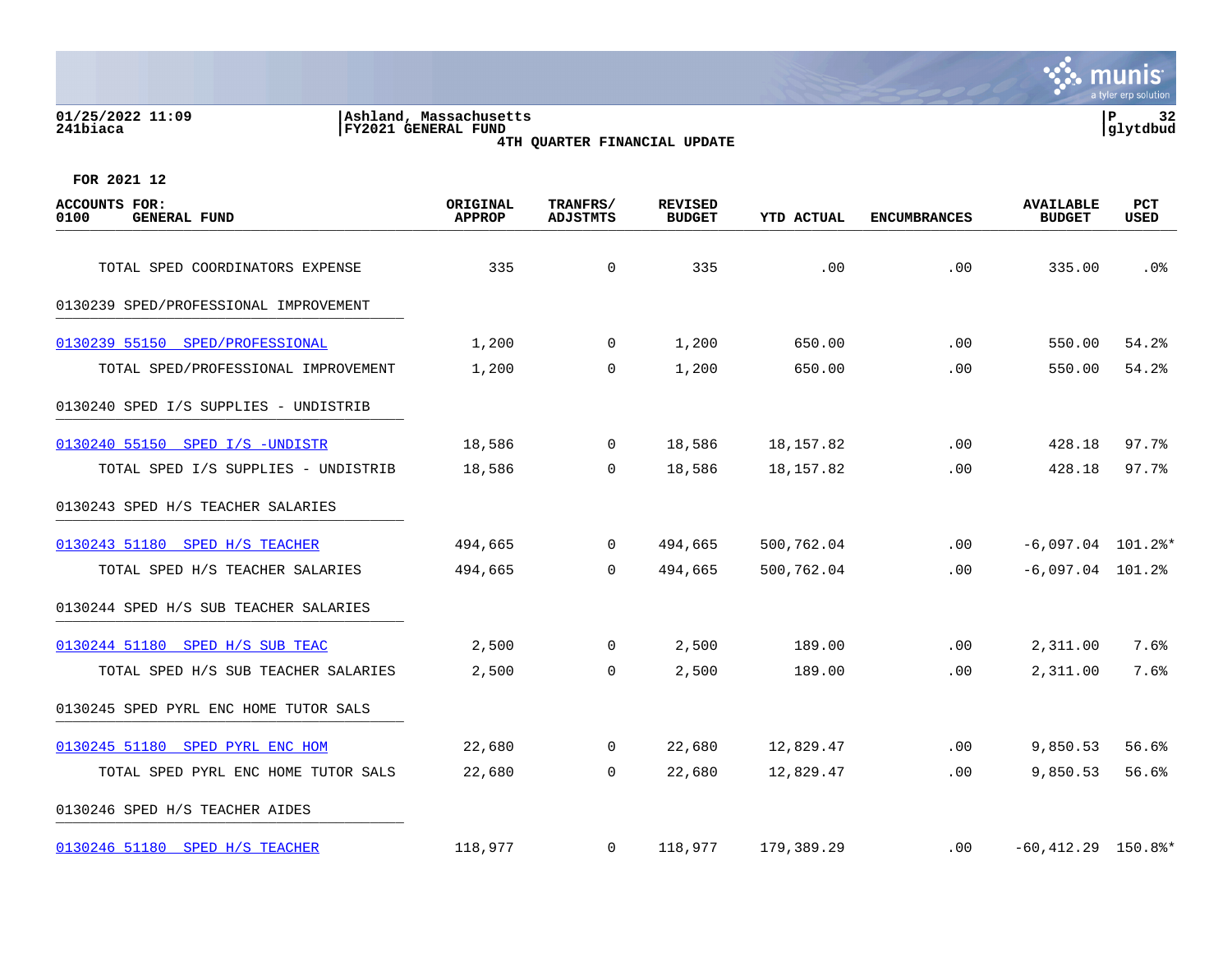| 01/25/2022 11:09<br>241biaca                        | Ashland, Massachusetts<br>FY2021 GENERAL FUND<br>4TH QUARTER FINANCIAL UPDATE |                             |                                 | P<br>33<br>glytdbud |                     |                                   |                 |
|-----------------------------------------------------|-------------------------------------------------------------------------------|-----------------------------|---------------------------------|---------------------|---------------------|-----------------------------------|-----------------|
| FOR 2021 12                                         |                                                                               |                             |                                 |                     |                     |                                   |                 |
| <b>ACCOUNTS FOR:</b><br>0100<br><b>GENERAL FUND</b> | ORIGINAL<br><b>APPROP</b>                                                     | <b>TRANFRS/</b><br>ADJSTMTS | <b>REVISED</b><br><b>BUDGET</b> | YTD ACTUAL          | <b>ENCUMBRANCES</b> | <b>AVAILABLE</b><br><b>BUDGET</b> | PCT<br>USED     |
| TOTAL SPED H/S TEACHER AIDES                        | 118,977                                                                       | $\mathbf 0$                 | 118,977                         | 179,389.29          | .00                 | $-60,412.29$ 150.8%               |                 |
| 0130247 H/S ELL TUTORS                              |                                                                               |                             |                                 |                     |                     |                                   |                 |
| 0130247 51170 H/S ELL TUTORS                        | 22,376                                                                        | 0                           | 22,376                          | .00                 | .00                 | 22,376.00                         | $.0\%$          |
| TOTAL H/S ELL TUTORS                                | 22,376                                                                        | $\mathbf 0$                 | 22,376                          | .00                 | .00                 | 22,376.00                         | .0%             |
| 0130248 D/W EXTRACURRICULAR SALS                    |                                                                               |                             |                                 |                     |                     |                                   |                 |
| 0130248 51190 D/W EXTRACURRICUL                     | 1,500                                                                         | 0                           | 1,500                           | .00                 | .00                 | 1,500.00                          | .0 <sub>8</sub> |
| TOTAL D/W EXTRACURRICULAR SALS                      | 1,500                                                                         | $\Omega$                    | 1,500                           | .00                 | .00                 | 1,500.00                          | .0%             |
| 0130249 TRANSPORTATION BUS MONITORS                 |                                                                               |                             |                                 |                     |                     |                                   |                 |
| 0130249 51190 TRANSPORTATION BU                     | 120,000                                                                       | 0                           | 120,000                         | .00                 | $.00 \,$            | 120,000.00                        | $.0\%$          |
| TOTAL TRANSPORTATION BUS MONITORS                   | 120,000                                                                       | $\Omega$                    | 120,000                         | .00                 | .00                 | 120,000.00                        | .0 <sub>8</sub> |
| 0130252 VOCATIONAL TUITIONS/SECONDARY               |                                                                               |                             |                                 |                     |                     |                                   |                 |
| 0130252 53210 VOCATIONAL TUITIO                     | 70,000                                                                        | $\mathbf 0$                 | 70,000                          | 47,268.00           | .00                 | 22,732.00                         | 67.5%           |
| TOTAL VOCATIONAL TUITIONS/SECONDARY                 | 70,000                                                                        | $\mathbf 0$                 | 70,000                          | 47,268.00           | .00                 | 22,732.00                         | 67.5%           |
| 0130253 VOC ED TRANSPORTATION                       |                                                                               |                             |                                 |                     |                     |                                   |                 |
| 0130253 53310 VOC ED TRANSPORTA                     | 20,000                                                                        | $\Omega$                    | 20,000                          | 3,838.00            | $.00 \,$            | 16,162.00                         | 19.2%           |
| TOTAL VOC ED TRANSPORTATION                         | 20,000                                                                        | 0                           | 20,000                          | 3,838.00            | .00                 | 16,162.00                         | 19.2%           |
|                                                     |                                                                               |                             |                                 |                     |                     |                                   |                 |

[0130254 55100 DMS ELL SUPPLIES](https://yvwlndash063.tylertech.com/sites/mu0241/LIVE/_layouts/15/DashboardMunisV6.3/PassThru.aspx?-E=JF6QN2kLa%2BWaiBuX7DBS4sH7fSClmlUpNpP1QJ6smk50dzGt3bGPaofxfJucI2bt&) 600 0 600 306.04 .00 293.96 51.0%

**BASE** 

munis a tyler erp solution

0130254 DM/S ELL SUPPLIES \_\_\_\_\_\_\_\_\_\_\_\_\_\_\_\_\_\_\_\_\_\_\_\_\_\_\_\_\_\_\_\_\_\_\_\_\_\_\_\_\_

|  | 0130254 55100 DMS ELL SUPPLIES |  |
|--|--------------------------------|--|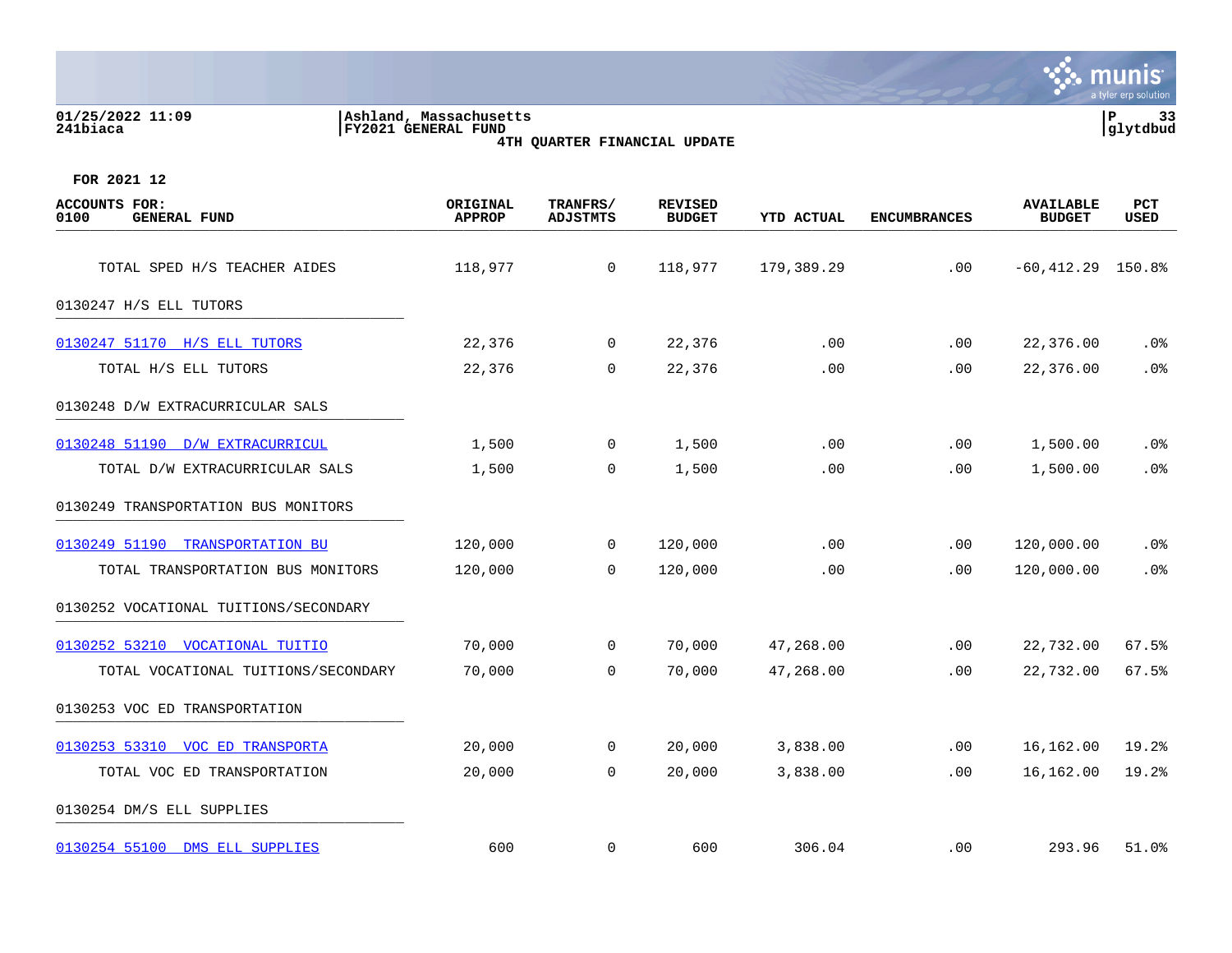#### **01/25/2022 11:09 |Ashland, Massachusetts |P 34 241biaca |FY2021 GENERAL FUND |glytdbud 4TH QUARTER FINANCIAL UPDATE**



| <b>ACCOUNTS FOR:</b><br>0100<br><b>GENERAL FUND</b>            | ORIGINAL<br><b>APPROP</b> | TRANFRS/<br><b>ADJSTMTS</b> | <b>REVISED</b><br><b>BUDGET</b> | YTD ACTUAL           | <b>ENCUMBRANCES</b> | <b>AVAILABLE</b><br><b>BUDGET</b> | PCT<br>USED       |
|----------------------------------------------------------------|---------------------------|-----------------------------|---------------------------------|----------------------|---------------------|-----------------------------------|-------------------|
| TOTAL DM/S ELL SUPPLIES                                        | 600                       | $\mathbf 0$                 | 600                             | 306.04               | .00                 | 293.96                            | 51.0%             |
| 0130257 DM/S INSTR SUPPL/READING                               |                           |                             |                                 |                      |                     |                                   |                   |
|                                                                |                           | $\overline{0}$              |                                 |                      |                     |                                   | $-248.40$ 105.1%* |
| 0130257 55100 DMS IS/READING<br>TOTAL DM/S INSTR SUPPL/READING | 4,850<br>4,850            | $\mathbf 0$                 | 4,850<br>4,850                  | 5,098.40<br>5,098.40 | .00<br>.00          | $-248.40$ 105.1%                  |                   |
| 0130258 DM/S INSTR SUPPL/SOCIAL STUDIE                         |                           |                             |                                 |                      |                     |                                   |                   |
| 0130258 55100 DMS IS/SOCIAL STU                                | 3,000                     | $\mathbf 0$                 | 3,000                           | 5,014.75             | .00                 | $-2,014.75$ 167.2%*               |                   |
| TOTAL DM/S INSTR SUPPL/SOCIAL STUDIE                           | 3,000                     | 0                           | 3,000                           | 5,014.75             | .00                 | $-2,014.75$ 167.2%                |                   |
| 0130259 DM/S INSTR SUPPL/MATH                                  |                           |                             |                                 |                      |                     |                                   |                   |
| 0130259 55100 DMS IS/MATH                                      | 5,000                     | $\overline{0}$              | 5,000                           | 284.85               | .00                 | 4,715.15                          | 5.7%              |
| TOTAL DM/S INSTR SUPPL/MATH                                    | 5,000                     | $\overline{0}$              | 5,000                           | 284.85               | .00.                | 4,715.15                          | 5.7%              |
| 0130260 DM/S INSTR SUPPL/SCIENCE                               |                           |                             |                                 |                      |                     |                                   |                   |
| 0130260 55100 DMS IS/SCIENCE                                   | 5,000                     | $\Omega$                    | 5,000                           | .00                  | .00                 | 5,000.00                          | .0%               |
| TOTAL DM/S INSTR SUPPL/SCIENCE                                 | 5,000                     | $\mathbf 0$                 | 5,000                           | .00                  | .00                 | 5,000.00                          | .0%               |
| 0130263 DM/S OUTDOOR CLASSROOM                                 |                           |                             |                                 |                      |                     |                                   |                   |
| 0130263 53310 DM/S OUTDOOR CLAS                                | 5,500                     | $\mathbf 0$                 | 5,500                           | .00                  | .00                 | 5,500.00                          | $.0\%$            |
| TOTAL DM/S OUTDOOR CLASSROOM                                   | 5,500                     | $\overline{0}$              | 5,500                           | .00                  | .00                 | 5,500.00                          | .0%               |
| 0130267 SPED COORDINATOR/DMS                                   |                           |                             |                                 |                      |                     |                                   |                   |
| 0130267 51180 SPED COORDINATOR                                 | 45,000                    | $\mathbf{0}$                | 45,000                          | 44,742.08            | $.00 \,$            | 257.92                            | 99.4%             |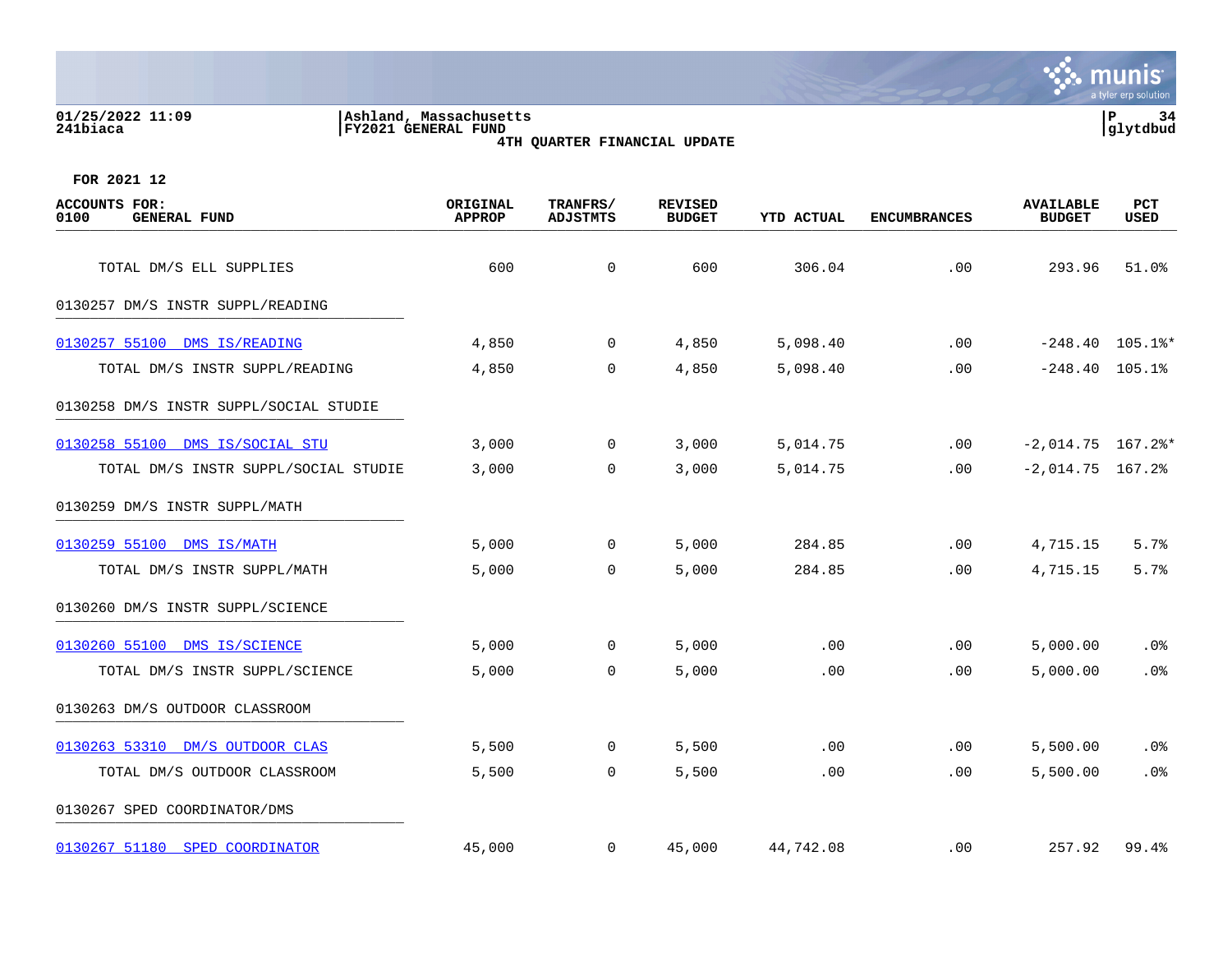|                                              |                                                                                | $\alpha$ cyrcle or production                                                                                                                 |    |
|----------------------------------------------|--------------------------------------------------------------------------------|-----------------------------------------------------------------------------------------------------------------------------------------------|----|
| 01/25/2022 11:09<br>241biaca                 | Ashland, Massachusetts <br>FY2021 GENERAL FUND<br>4TH QUARTER FINANCIAL UPDATE | Р<br> glytdbud                                                                                                                                | 35 |
| FOR 2021 12                                  |                                                                                |                                                                                                                                               |    |
| ACCOUNTS FOR:<br>0100<br><b>GENERAL FUND</b> | TRANFRS/<br>ORIGINAL<br><b>APPROP</b><br>ADJSTMTS                              | <b>PCT</b><br><b>REVISED</b><br><b>AVAILABLE</b><br><b>USED</b><br><b>YTD ACTUAL</b><br><b>BUDGET</b><br><b>ENCUMBRANCES</b><br><b>BUDGET</b> |    |

| 0100<br><b>GENERAL FUND</b>            | <b>APPROP</b> | <b>ADJSTMTS</b> | <b>BUDGET</b> | YTD ACTUAL | <b>ENCUMBRANCES</b> | <b>BUDGET</b>          | USED              |
|----------------------------------------|---------------|-----------------|---------------|------------|---------------------|------------------------|-------------------|
| TOTAL SPED COORDINATOR/DMS             | 45,000        | $\overline{0}$  | 45,000        | 44,742.08  | .00                 | 257.92                 | 99.4%             |
| 0130268 SPED COORDINATOR/AHS           |               |                 |               |            |                     |                        |                   |
| 0130268 51180 SPED COORDINATOR         | 72,624        | $\overline{0}$  | 72,624        | 82,935.11  | .00                 | $-10,311.11$ $114.2$ * |                   |
| TOTAL SPED COORDINATOR/AHS             | 72,624        | $\overline{0}$  | 72,624        | 82,935.11  | .00                 | $-10,311.11$ $114.2%$  |                   |
| 0130275 IN-SERVICE TRAINING PROGRAMS   |               |                 |               |            |                     |                        |                   |
| 0130275 53910 IN-SERVICE TRAINI        | 2,000         | $\mathsf{O}$    | 2,000         | 2,526.77   | $.00 \,$            |                        | $-526.77$ 126.3%* |
| TOTAL IN-SERVICE TRAINING PROGRAMS     | 2,000         | $\mathbf 0$     | 2,000         | 2,526.77   | .00                 | $-526.77$ 126.3%       |                   |
| 0130277 SPED W/S SUB TEACHER SALARIES  |               |                 |               |            |                     |                        |                   |
| 0130277 51180 SPED W/S SUB TEAC        | 5,600         | $\overline{0}$  | 5,600         | 274.00     | $.00 \ \rm$         | 5,326.00               | 4.9%              |
| TOTAL SPED W/S SUB TEACHER SALARIES    | 5,600         | $\Omega$        | 5,600         | 274.00     | .00                 | 5,326.00               | 4.9%              |
| 0130278 SPED DM/S SUB TEACHER SALARIES |               |                 |               |            |                     |                        |                   |
| 0130278 51180 SPED DM/S SUB TEA        | 4,500         | $\overline{0}$  | 4,500         | 2,475.25   | .00                 | 2,024.75               | 55.0%             |
| TOTAL SPED DM/S SUB TEACHER SALARIES   | 4,500         | $\overline{0}$  | 4,500         | 2,475.25   | .00                 | 2,024.75               | 55.0%             |
| 0130279 H/S ATHLETIC SALARIES/SECRETAR |               |                 |               |            |                     |                        |                   |
| 0130279 51190 H/S ATHLETIC SALA        | 24,079        | $\mathsf{O}$    | 24,079        | 25,052.57  | .00                 |                        | $-973.57$ 104.0%* |
| TOTAL H/S ATHLETIC SALARIES/SECRETAR   | 24,079        | $\Omega$        | 24,079        | 25,052.57  | .00                 | $-973.57$ 104.0%       |                   |
| 0130280 DM/S INSTR SUPPL/MULTI-AGE     |               |                 |               |            |                     |                        |                   |
| 0130280 55100 DMS IS/MULTI-AGE         | 2,800         | $\overline{0}$  | 2,800         | 756.01     | .00                 | 2,043.99               | 27.0%             |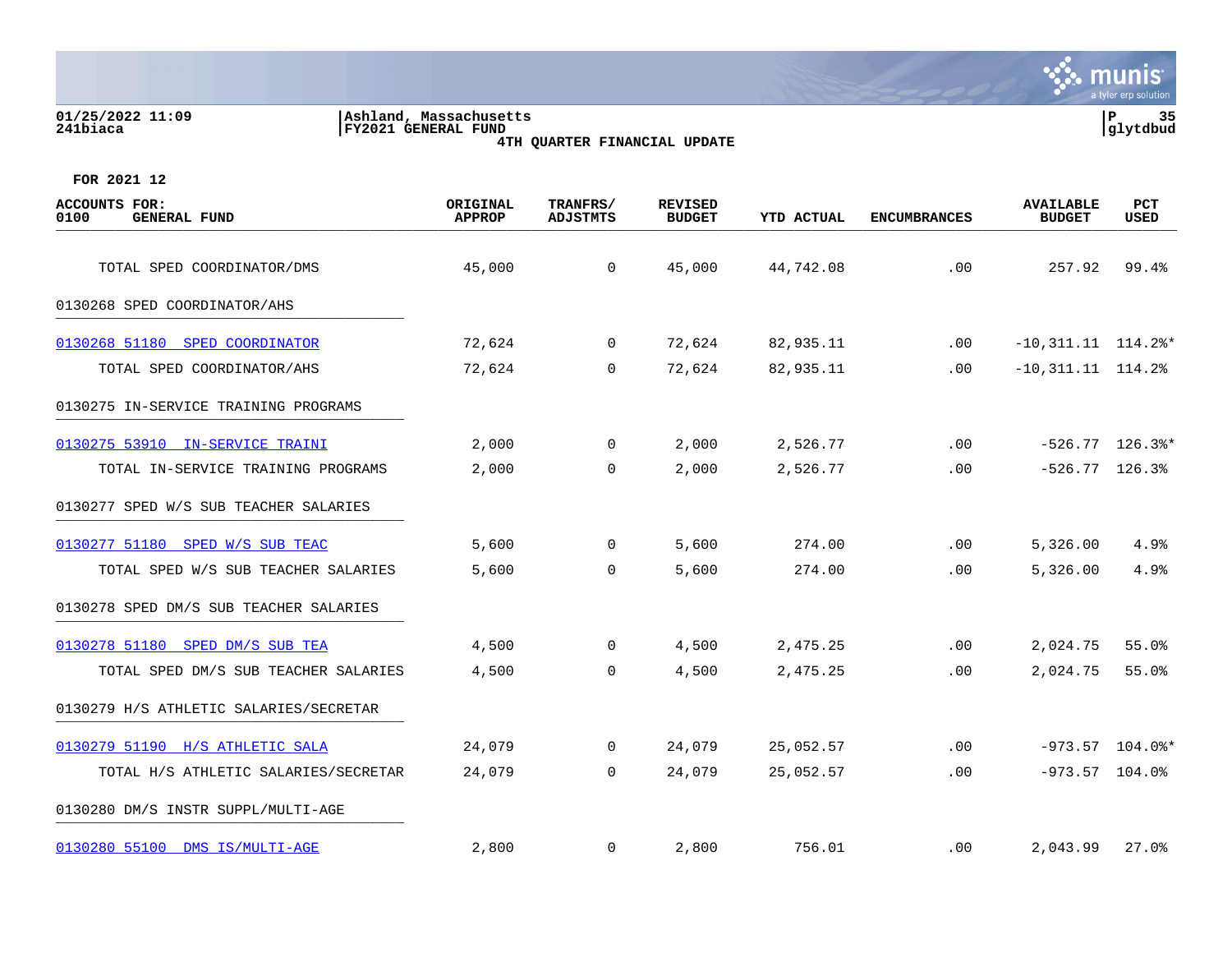**01/25/2022 11:09 |Ashland, Massachusetts |P 36**

**241biaca |FY2021 GENERAL FUND |glytdbud 4TH QUARTER FINANCIAL UPDATE**



| ACCOUNTS FOR:<br>0100<br><b>GENERAL FUND</b> | ORIGINAL<br><b>APPROP</b> | TRANFRS/<br><b>ADJSTMTS</b> | <b>REVISED</b><br><b>BUDGET</b> | <b>YTD ACTUAL</b> | <b>ENCUMBRANCES</b> | <b>AVAILABLE</b><br><b>BUDGET</b> | PCT<br>USED |
|----------------------------------------------|---------------------------|-----------------------------|---------------------------------|-------------------|---------------------|-----------------------------------|-------------|
| TOTAL DM/S INSTR SUPPL/MULTI-AGE             | 2,800                     | $\mathbf 0$                 | 2,800                           | 756.01            | .00                 | 2,043.99                          | 27.0%       |
| 0130282 SPED PRE TEACHER SALARIES            |                           |                             |                                 |                   |                     |                                   |             |
|                                              |                           |                             |                                 |                   |                     |                                   |             |
| 0130282 51180 SPED PRE TEACHER               | 422,870                   | $\mathbf 0$                 | 422,870                         | 311,448.97        | $.00 \ \rm$         | 111,421.03                        | 73.7%       |
| TOTAL SPED PRE TEACHER SALARIES              | 422,870                   | 0                           | 422,870                         | 311,448.97        | .00                 | 111,421.03                        | 73.7%       |
| 0130283 SPED W/S TEACHER SALARIES            |                           |                             |                                 |                   |                     |                                   |             |
| 0130283 51180 SPED W/S TEACHER               | 653,206                   | $\mathbf 0$                 | 653,206                         | 770,614.17        | .00                 | $-117,408.17$ 118.0%*             |             |
| TOTAL SPED W/S TEACHER SALARIES              | 653,206                   | 0                           | 653,206                         | 770,614.17        | .00                 | $-117,408.17$ 118.0%              |             |
| 0130284 SPED DM/S TEACHER SALARIES           |                           |                             |                                 |                   |                     |                                   |             |
| 0130284 51180 SPED DM/S TEACHER              | 970,931                   | 0                           | 970,931                         | 915,843.60        | .00                 | 55,087.40                         | 94.3%       |
| TOTAL SPED DM/S TEACHER SALARIES             | 970,931                   | $\mathbf 0$                 | 970,931                         | 915,843.60        | .00                 | 55,087.40                         | 94.3%       |
| 0130297 SPED PS SUB TEACHER SALARIES         |                           |                             |                                 |                   |                     |                                   |             |
| 0130297 51180 SPED PS SUB TEACH              | 2,000                     | $\overline{0}$              | 2,000                           | 47.25             | $.00 \,$            | 1,952.75                          | 2.4%        |
| TOTAL SPED PS SUB TEACHER SALARIES           | 2,000                     | 0                           | 2,000                           | 47.25             | .00                 | 1,952.75                          | 2.4%        |
| 0130298 MAINT - H/S WATER & SEWER            |                           |                             |                                 |                   |                     |                                   |             |
| 0130298 52100 MAINT - H/S WATER              | 32,000                    | $\overline{0}$              | 32,000                          | 15,618.40         | .00                 | 16,381.60                         | 48.8%       |
| TOTAL MAINT - H/S WATER & SEWER              | 32,000                    | $\mathbf 0$                 | 32,000                          | 15,618.40         | .00                 | 16,381.60                         | 48.8%       |
| 0130299 MAINT DM/S WATER & SEWER             |                           |                             |                                 |                   |                     |                                   |             |
| 0130299 52100 MAINT DM/S WATER               | 25,000                    | $\overline{0}$              | 25,000                          | 14,888.80         | $.00 \,$            | 10,111.20                         | 59.6%       |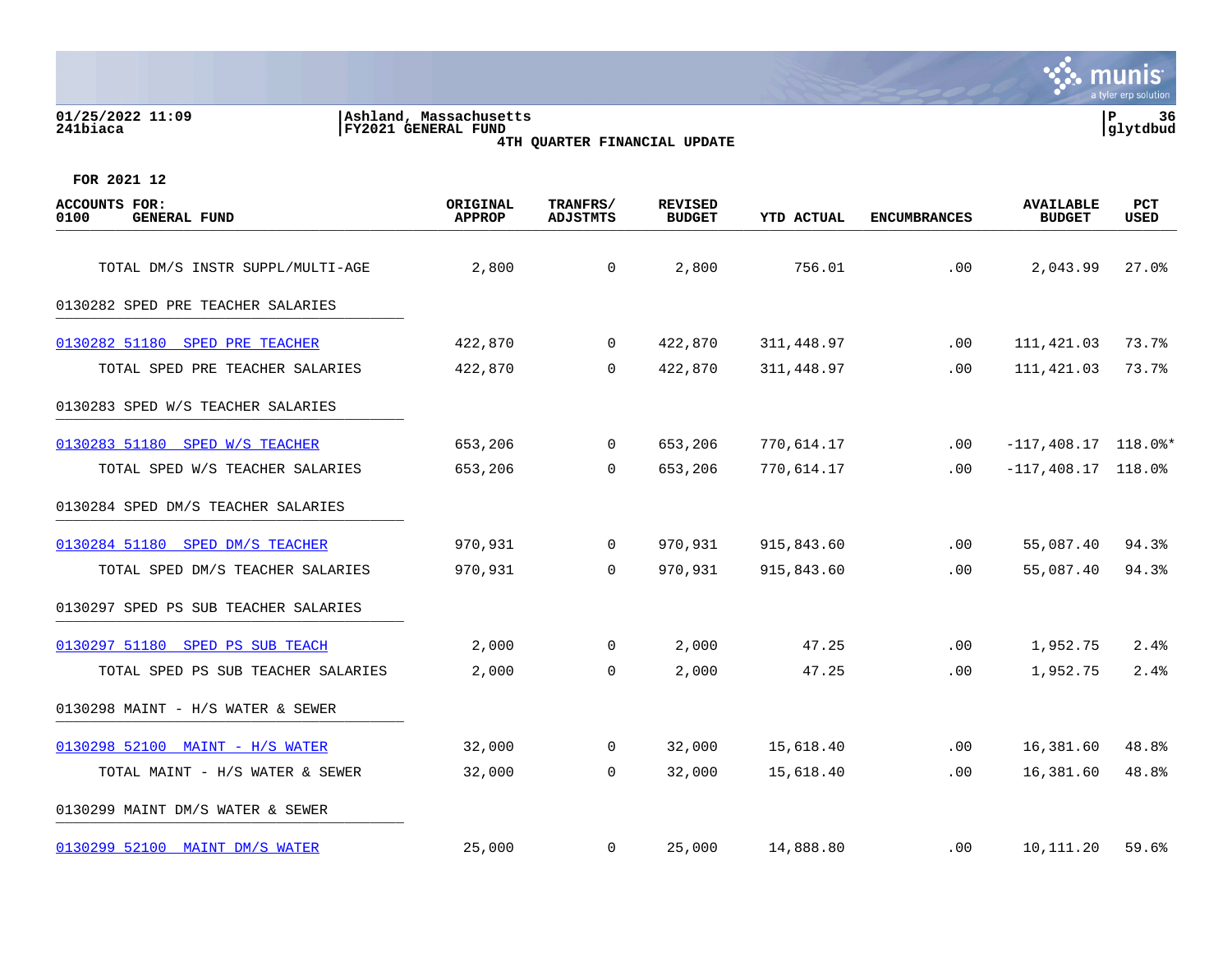## **01/25/2022 11:09 |Ashland, Massachusetts |P 37 241biaca |FY2021 GENERAL FUND |glytdbud 4TH QUARTER FINANCIAL UPDATE**



| <b>ACCOUNTS FOR:</b><br>0100<br><b>GENERAL FUND</b> | ORIGINAL<br><b>APPROP</b> | TRANFRS/<br><b>ADJSTMTS</b> | <b>REVISED</b><br><b>BUDGET</b> | <b>YTD ACTUAL</b> | <b>ENCUMBRANCES</b> | <b>AVAILABLE</b><br><b>BUDGET</b> | <b>PCT</b><br>USED |
|-----------------------------------------------------|---------------------------|-----------------------------|---------------------------------|-------------------|---------------------|-----------------------------------|--------------------|
| TOTAL MAINT DM/S WATER & SEWER                      | 25,000                    | $\overline{0}$              | 25,000                          | 14,888.80         | .00                 | 10,111.20                         | 59.6%              |
| 0130300 MAINT - W/S WATER & SEWER                   |                           |                             |                                 |                   |                     |                                   |                    |
| 0130300 52100 MAINT - W/S WATER                     | 14,000                    | $\overline{0}$              | 14,000                          | 4,487.11          | .00                 | 9,512.89                          | 32.1%              |
| TOTAL MAINT - W/S WATER & SEWER                     | 14,000                    | 0                           | 14,000                          | 4,487.11          | .00                 | 9,512.89                          | 32.1%              |
| 0130303 SPED DM/S PSYCHOLOGICAL SALARY              |                           |                             |                                 |                   |                     |                                   |                    |
| 0130303 51180 SPED DM/S PSYCHOL                     | 91,541                    | $\overline{0}$              | 91,541                          | 106,686.71        | .00                 | $-15, 145.71$ 116.5%*             |                    |
| TOTAL SPED DM/S PSYCHOLOGICAL SALARY                | 91,541                    | $\overline{0}$              | 91,541                          | 106,686.71        | $.00 \,$            | $-15, 145.71$ 116.5%              |                    |
| 0130307 SPED H/S PSYCHOLOGICAL SALARY               |                           |                             |                                 |                   |                     |                                   |                    |
| 0130307 51180 SPED H/S PSYCHOLO                     | 203,741                   | $\overline{0}$              | 203,741                         | 250,789.51        | .00                 | $-47,048.51$ 123.1%*              |                    |
| TOTAL SPED H/S PSYCHOLOGICAL SALARY                 | 203,741                   | $\Omega$                    | 203,741                         | 250,789.51        | $.00 \,$            | $-47,048.51$ 123.1%               |                    |
| 0130308 WS ASST PRINCIPAL                           |                           |                             |                                 |                   |                     |                                   |                    |
| 0130308 51170 WARREN ASST PRINC                     | 89,250                    | $\overline{0}$              | 89,250                          | 90,132.24         | .00                 |                                   | $-882.24$ 101.0%*  |
| TOTAL WS ASST PRINCIPAL                             | 89,250                    | $\overline{0}$              | 89,250                          | 90,132.24         | .00                 |                                   | $-882.24$ 101.0%   |
| 0130311 H/S SALARY DEAN OF STUDENTS                 |                           |                             |                                 |                   |                     |                                   |                    |
| 0130311 51170 H/S SALARY DEAN O                     | 178,150                   | $\mathbf 0$                 | 178,150                         | 112,457.97        | .00                 | 65,692.03                         | 63.1%              |
| TOTAL H/S SALARY DEAN OF STUDENTS                   | 178,150                   | $\overline{0}$              | 178,150                         | 112,457.97        | .00                 | 65,692.03                         | 63.1%              |
| 0130313 C/O HR COORDINATOR                          |                           |                             |                                 |                   |                     |                                   |                    |
| 0130313 51110 C/O HR COORDINATO                     | 59,965                    | $\mathbf{0}$                | 59,965                          | 69,431.22         | $.00 \,$            | $-9,466.22$ 115.8%*               |                    |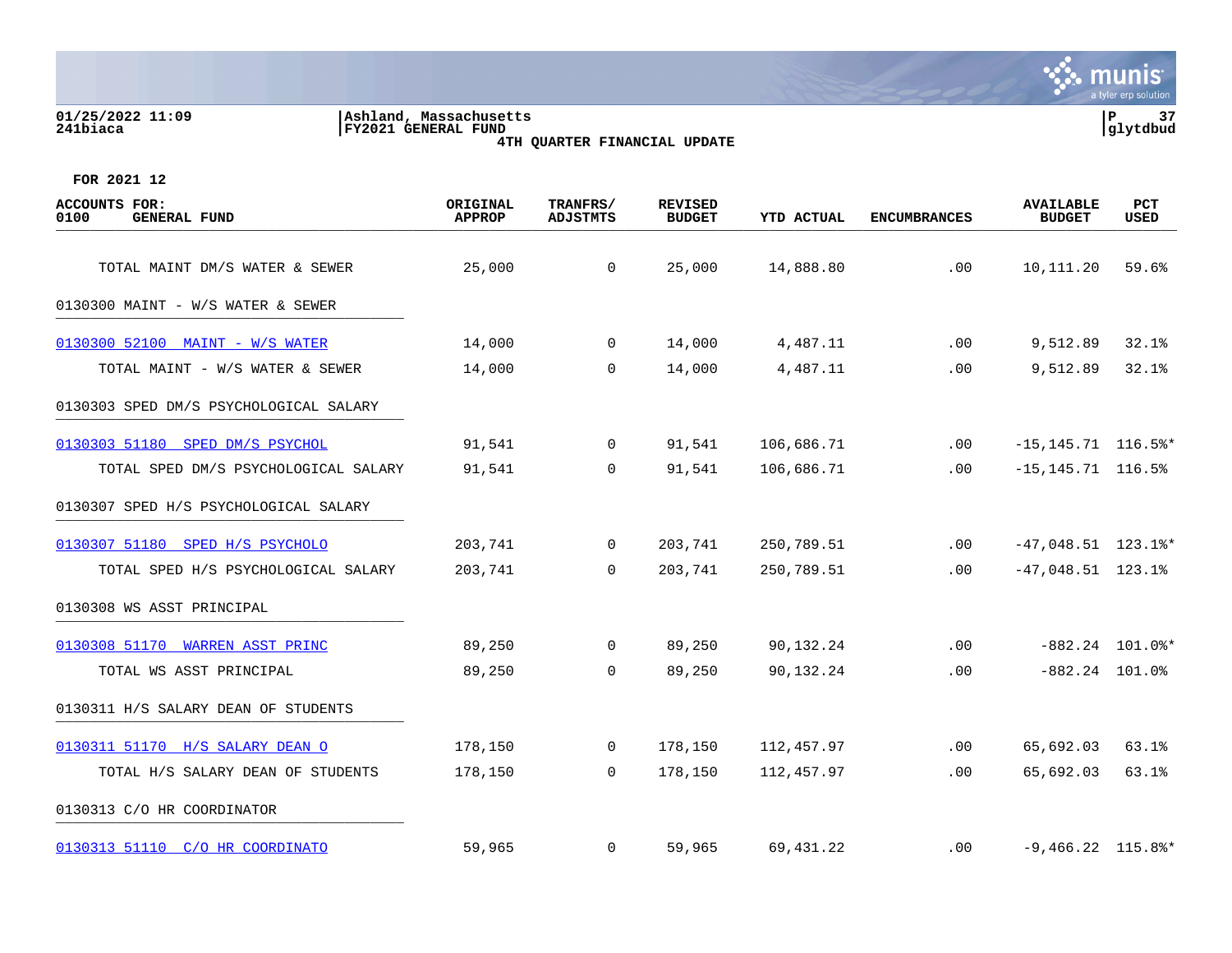| 01/25/2022 11:09<br>241biaca                        | Ashland, Massachusetts<br>FY2021 GENERAL FUND | <b>4TH QUARTER FINANCIAL UPDATE</b> |                                 |                   |                     |                                   | P<br>38<br>glytdbud |
|-----------------------------------------------------|-----------------------------------------------|-------------------------------------|---------------------------------|-------------------|---------------------|-----------------------------------|---------------------|
| FOR 2021 12                                         |                                               |                                     |                                 |                   |                     |                                   |                     |
| <b>ACCOUNTS FOR:</b><br><b>GENERAL FUND</b><br>0100 | ORIGINAL<br><b>APPROP</b>                     | TRANFRS/<br><b>ADJSTMTS</b>         | <b>REVISED</b><br><b>BUDGET</b> | <b>YTD ACTUAL</b> | <b>ENCUMBRANCES</b> | <b>AVAILABLE</b><br><b>BUDGET</b> | <b>PCT</b><br>USED  |
| TOTAL C/O HR COORDINATOR                            | 59,965                                        | 0                                   | 59,965                          | 69,431.22         | .00                 | $-9,466.22$ 115.8%                |                     |
| 0130335 ASSISTANT SUPER OF CURRICULUM               |                                               |                                     |                                 |                   |                     |                                   |                     |
| 0130335 51110 ASST SUPER CURR S                     | 134,534                                       | 0                                   | 134,534                         | 130,999.96        | .00                 | 3,534.04                          | 97.4%               |
| TOTAL ASSISTANT SUPER OF CURRICULUM                 | 134,534                                       | 0                                   | 134,534                         | 130,999.96        | .00                 | 3,534.04                          | 97.4%               |
| 0130359 W/S PYRL ESP SUB SALARIES                   |                                               |                                     |                                 |                   |                     |                                   |                     |
| 0130359 51170 WS PYRL ESP SUB S                     | 7,500                                         | 0                                   | 7,500                           | 316.50            | .00                 | 7,183.50                          | 4.2%                |
| TOTAL W/S PYRL ESP SUB SALARIES                     | 7,500                                         | 0                                   | 7,500                           | 316.50            | .00                 | 7,183.50                          | 4.2%                |
| 0130360 DMS PO ESP SUB SALARIES                     |                                               |                                     |                                 |                   |                     |                                   |                     |
| 0130360 51170 DMS PO ESP SUB SA                     | 500                                           | 0                                   | 500                             | .00               | .00                 | 500.00                            | $.0\%$              |
| TOTAL DMS PO ESP SUB SALARIES                       | 500                                           | $\mathbf 0$                         | 500                             | .00               | .00                 | 500.00                            | .0%                 |
| 0130361 AMS PO ESP SUB SALARIES                     |                                               |                                     |                                 |                   |                     |                                   |                     |
| 0130361 51170 AMS PO ESP SUB SA                     | 600                                           | 0                                   | 600                             | $.00 \,$          | .00                 | 600.00                            | $.0\%$              |
| TOTAL AMS PO ESP SUB SALARIES                       | 600                                           | $\mathbf 0$                         | 600                             | .00               | .00                 | 600.00                            | .0%                 |
| 0130362 AHS PO ESP SUB SALARIES                     |                                               |                                     |                                 |                   |                     |                                   |                     |
| 0130362 51170 AHS ESP SUB SALAR                     | 500                                           | $\mathbf 0$                         | 500                             | .00               | .00                 | 500.00                            | .0%                 |
| TOTAL AHS PO ESP SUB SALARIES                       | 500                                           | $\mathbf 0$                         | 500                             | $.00 \,$          | .00                 | 500.00                            | .0 <sub>8</sub>     |
| 0130365 SPED PO WS ESP SUB SALS                     |                                               |                                     |                                 |                   |                     |                                   |                     |
| 0130365 51180 SPED PO WS ESP SU                     | 10,030                                        | 0                                   | 10,030                          | 94.50             | .00                 | 9,935.50                          | .9%                 |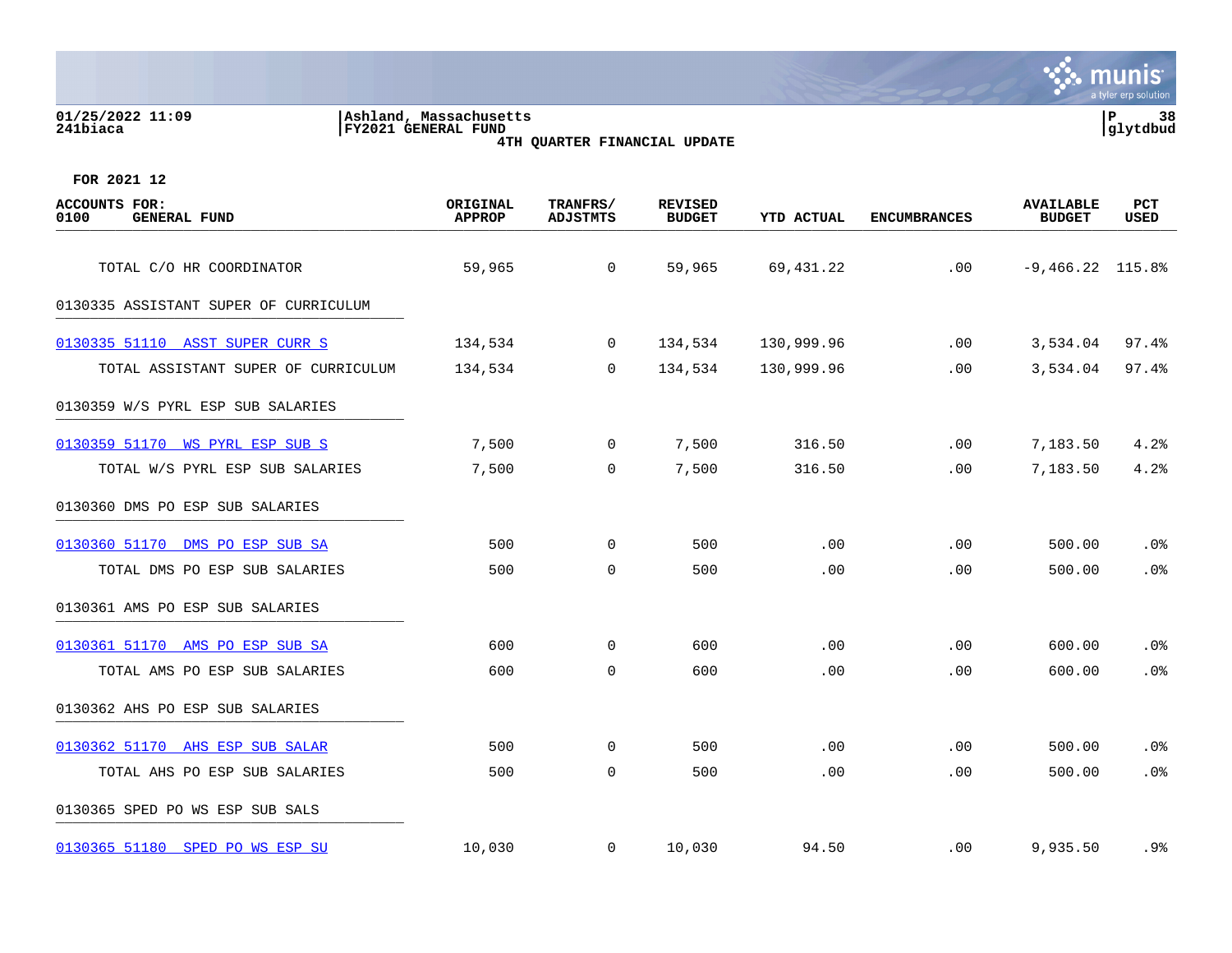# **01/25/2022 11:09 |Ashland, Massachusetts |P 39 241biaca |FY2021 GENERAL FUND |glytdbud 4TH QUARTER FINANCIAL UPDATE**



| <b>ACCOUNTS FOR:</b><br>0100<br><b>GENERAL FUND</b>               | ORIGINAL<br><b>APPROP</b> | TRANFRS/<br><b>ADJSTMTS</b> | <b>REVISED</b><br><b>BUDGET</b> | <b>YTD ACTUAL</b>    | <b>ENCUMBRANCES</b> | <b>AVAILABLE</b><br><b>BUDGET</b> | <b>PCT</b><br>USED |
|-------------------------------------------------------------------|---------------------------|-----------------------------|---------------------------------|----------------------|---------------------|-----------------------------------|--------------------|
| TOTAL SPED PO WS ESP SUB SALS                                     | 10,030                    | $\mathbf 0$                 | 10,030                          | 94.50                | .00                 | 9,935.50                          | .9%                |
| 0130366 SPED PO DMS ESP SUB SALS                                  |                           |                             |                                 |                      |                     |                                   |                    |
|                                                                   |                           |                             |                                 |                      |                     |                                   |                    |
| 0130366 51180 SPED PO DMS ESP S<br>TOTAL SPED PO DMS ESP SUB SALS | 7,900<br>7,900            | $\overline{0}$<br>0         | 7,900<br>7,900                  | 1,218.75<br>1,218.75 | .00<br>.00          | 6,681.25<br>6,681.25              | 15.4%<br>15.4%     |
|                                                                   |                           |                             |                                 |                      |                     |                                   |                    |
| 0130367 SPED PO AMS ESP SUB SALS                                  |                           |                             |                                 |                      |                     |                                   |                    |
| 0130367 51180 SPED PO AMS ESP S                                   | 6,000                     | 0                           | 6,000                           | 340.00               | .00                 | 5,660.00                          | 5.7%               |
| TOTAL SPED PO AMS ESP SUB SALS                                    | 6,000                     | $\mathbf 0$                 | 6,000                           | 340.00               | .00                 | 5,660.00                          | 5.7%               |
| 0130368 SPED PO AHS ESP SUB SALS                                  |                           |                             |                                 |                      |                     |                                   |                    |
| 0130368 51180 SPED PO AHS ESP S                                   | 550                       | 0                           | 550                             | .00                  | .00                 | 550.00                            | .0%                |
| TOTAL SPED PO AHS ESP SUB SALS                                    | 550                       | $\mathbf 0$                 | 550                             | .00                  | .00                 | 550.00                            | .0%                |
| 0130369 MAINT/DW/GENERATOR SVC CONTR                              |                           |                             |                                 |                      |                     |                                   |                    |
| 0130369 52410 MAINT/DW/GENERATO                                   | 10,000                    | $\overline{0}$              | 10,000                          | 2,955.00             | .00                 | 7,045.00                          | 29.6%              |
| TOTAL MAINT/DW/GENERATOR SVC CONTR                                | 10,000                    | 0                           | 10,000                          | 2,955.00             | .00                 | 7,045.00                          | 29.6%              |
| 0130425 EMPLOYEE SEPARATION COSTS                                 |                           |                             |                                 |                      |                     |                                   |                    |
| 0130425 51170 EMPLOYEE SEPARATI                                   | 40,000                    | $\overline{0}$              | 40,000                          | .00                  | .00                 | 40,000.00                         | .0%                |
| TOTAL EMPLOYEE SEPARATION COSTS                                   | 40,000                    | 0                           | 40,000                          | .00                  | .00                 | 40,000.00                         | .0%                |
| 0130432 MNT C/O EQUIPMENT REPAIRS                                 |                           |                             |                                 |                      |                     |                                   |                    |
| 0130432 52410 MNT C/O EQUIPMENT                                   | 7,000                     | $\mathbf 0$                 | 7,000                           | 2,988.83             | $.00 \ \rm$         | 4,011.17                          | 42.7%              |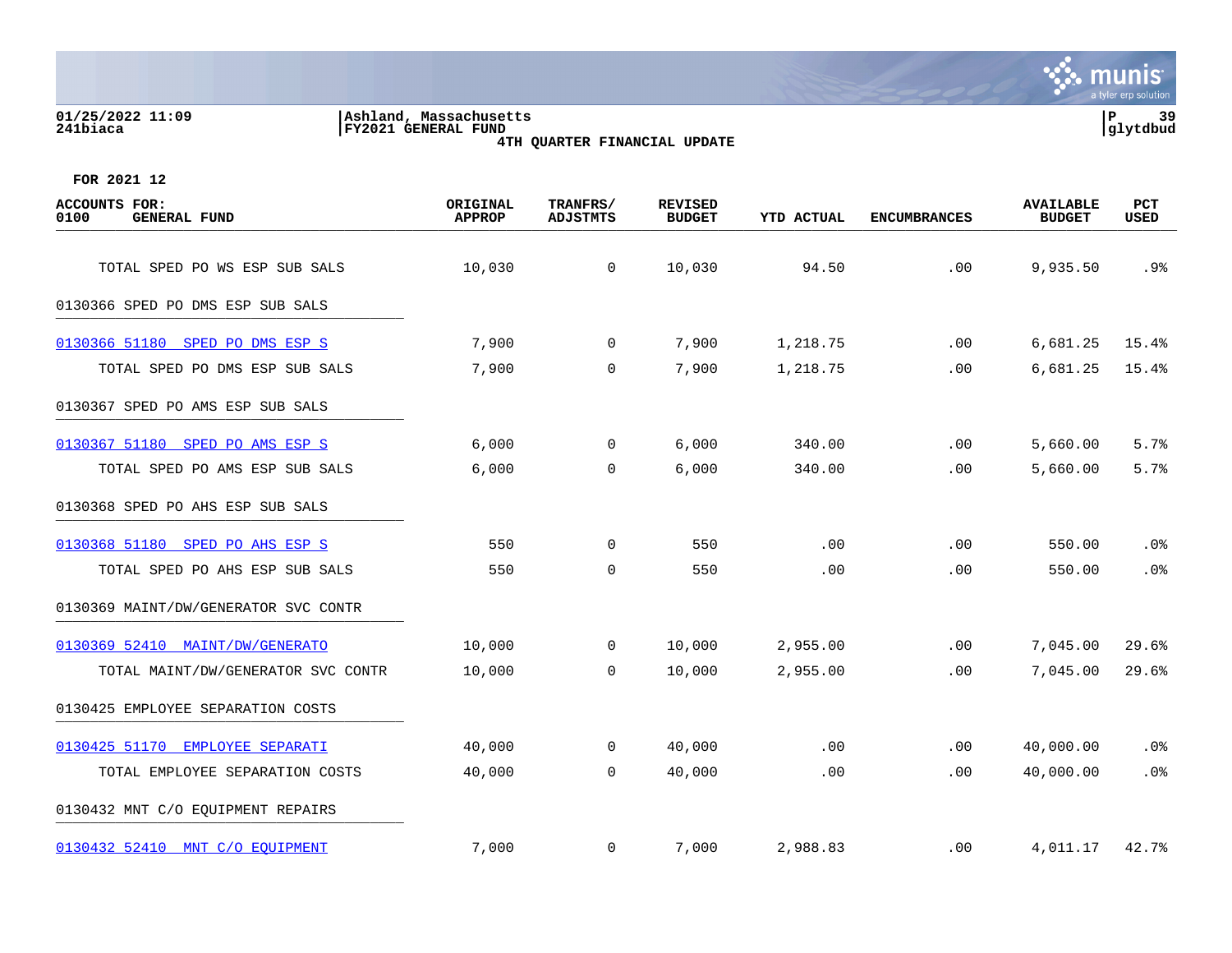| 01/25/2022 11:09<br>∣P<br>Ashland, Massachusetts<br><b>FY2021 GENERAL FUND</b><br> glytdbud<br>241biaca<br>4TH QUARTER FINANCIAL UPDATE |                           |                             |                                 |                   |                     |                                   |                 |
|-----------------------------------------------------------------------------------------------------------------------------------------|---------------------------|-----------------------------|---------------------------------|-------------------|---------------------|-----------------------------------|-----------------|
| FOR 2021 12                                                                                                                             |                           |                             |                                 |                   |                     |                                   |                 |
| <b>ACCOUNTS FOR:</b><br>0100<br><b>GENERAL FUND</b>                                                                                     | ORIGINAL<br><b>APPROP</b> | TRANFRS/<br><b>ADJSTMTS</b> | <b>REVISED</b><br><b>BUDGET</b> | <b>YTD ACTUAL</b> | <b>ENCUMBRANCES</b> | <b>AVAILABLE</b><br><b>BUDGET</b> | PCT<br>USED     |
| TOTAL MNT C/O EQUIPMENT REPAIRS                                                                                                         | 7,000                     | $\overline{0}$              | 7,000                           | 2,988.83          | .00                 | 4,011.17                          | 42.7%           |
| 0130434 H/S IS/DRAMATICS                                                                                                                |                           |                             |                                 |                   |                     |                                   |                 |
| 0130434 55100 H/S IS/DRAMATICS                                                                                                          | 1,400                     | $\overline{0}$              | 1,400                           | 1,413.79          | .00                 | $-13.79$                          | $101.0$ %*      |
| TOTAL H/S IS/DRAMATICS                                                                                                                  | 1,400                     | 0                           | 1,400                           | 1,413.79          | .00                 | $-13.79$                          | 101.0%          |
| 0130436 FOOD SERVICE/FOOD EXPENSE                                                                                                       |                           |                             |                                 |                   |                     |                                   |                 |
| 0130436 55800<br>FOOD SERVICE/FOOD                                                                                                      | 3,000                     | 0                           | 3,000                           | .00               | .00                 | 3,000.00                          | .0%             |
| TOTAL FOOD SERVICE/FOOD EXPENSE                                                                                                         | 3,000                     | 0                           | 3,000                           | .00               | .00                 | 3,000.00                          | .0 <sub>8</sub> |
| 0130442 C/O CURR A/SUPT DUES & MEMB                                                                                                     |                           |                             |                                 |                   |                     |                                   |                 |
| 0130442 57300 C/O CURR A/SUPT D                                                                                                         | 1,500                     | $\overline{0}$              | 1,500                           | 2,555.00          | .00                 | $-1,055.00$ 170.3%*               |                 |
| TOTAL C/O CURR A/SUPT DUES & MEMB                                                                                                       | 1,500                     | $\mathbf 0$                 | 1,500                           | 2,555.00          | .00                 | $-1,055.00$ 170.3%                |                 |
| 0130457 SPED RES/N E CENTER FOR CHILDR                                                                                                  |                           |                             |                                 |                   |                     |                                   |                 |
| 0130457 53920 SPED RES/N E CENT                                                                                                         | 615,000                   | 0                           | 615,000                         | 350,892.60        | .00                 | 264,107.40                        | 57.1%           |
| TOTAL SPED RES/N E CENTER FOR CHILDR                                                                                                    | 615,000                   | 0                           | 615,000                         | 350,892.60        | .00                 | 264,107.40                        | 57.1%           |
| 0130458 SPED DAY/MANVILLE/JUDGE BAKER                                                                                                   |                           |                             |                                 |                   |                     |                                   |                 |
| 0130458 53920<br>SPED DAY/MANVILLE                                                                                                      | 103,100                   | 0                           | 103,100                         | .00               | .00                 | 103,100.00                        | .0%             |
| TOTAL SPED DAY/MANVILLE/JUDGE BAKER                                                                                                     | 103,100                   | 0                           | 103,100                         | .00               | .00                 | 103,100.00                        | .0%             |

0130473 SPED/BICO COLLABORATIVE

[0130473 53920 SPED/BICO COLLABO](https://yvwlndash063.tylertech.com/sites/mu0241/LIVE/_layouts/15/DashboardMunisV6.3/PassThru.aspx?-E=tSXRHhPnFNzAToGEkGTom4ZGlFxRahjKyJ2zay1YbUnyckFRwM7MbR3rjWy9NZ9P&) 128,900 0 128,900 77,907.03 .00 50,992.97 60.4%

**∵∴** munis

a tyler erp solutio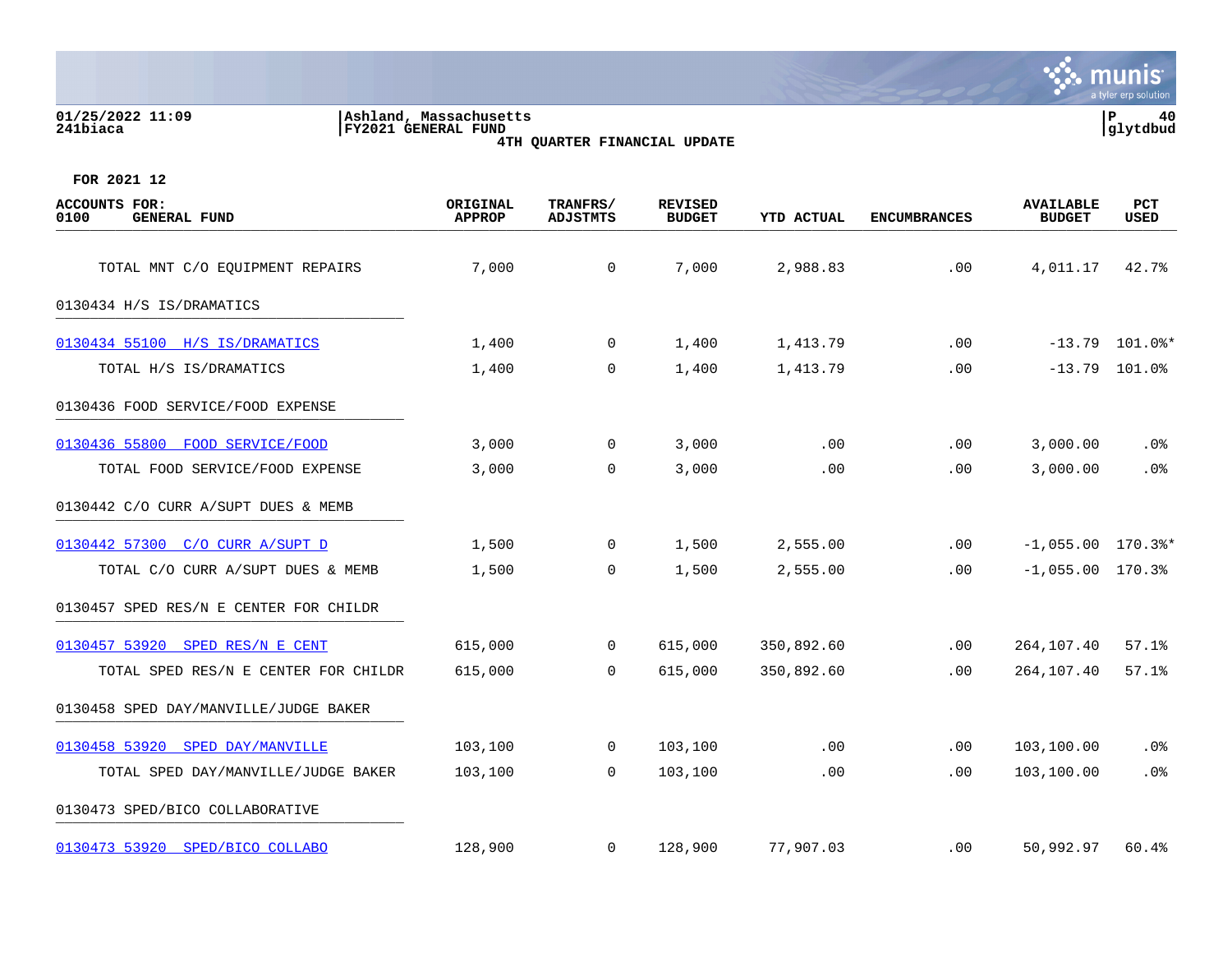# **01/25/2022 11:09 |Ashland, Massachusetts |P 41 241biaca |FY2021 GENERAL FUND |glytdbud 4TH QUARTER FINANCIAL UPDATE**



| <b>ACCOUNTS FOR:</b><br>0100<br><b>GENERAL FUND</b> | ORIGINAL<br><b>APPROP</b> | TRANFRS/<br><b>ADJSTMTS</b> | <b>REVISED</b><br><b>BUDGET</b> | YTD ACTUAL | <b>ENCUMBRANCES</b> | <b>AVAILABLE</b><br><b>BUDGET</b> | PCT<br>USED |
|-----------------------------------------------------|---------------------------|-----------------------------|---------------------------------|------------|---------------------|-----------------------------------|-------------|
| TOTAL SPED/BICO COLLABORATIVE                       | 128,900                   | $\overline{0}$              | 128,900                         | 77,907.03  | .00                 | 50,992.97                         | 60.4%       |
| 0130481 C/O CURR A/SUPT TRAV EXP                    |                           |                             |                                 |            |                     |                                   |             |
| 0130481 57110 C/O CURR A/SUPT T                     | 3,000                     | $\overline{0}$              | 3,000                           | 339.21     | .00                 | 2,660.79                          | 11.3%       |
| TOTAL C/O CURR A/SUPT TRAV EXP                      | 3,000                     | $\mathbf 0$                 | 3,000                           | 339.21     | .00                 | 2,660.79                          | 11.3%       |
| 0130486 SPED/CB REIMBURSEMENT                       |                           |                             |                                 |            |                     |                                   |             |
| 0130486 53920 SPED/CB REIMBURSE                     | $-990,811$                | $\mathbf 0$                 | $-990,811$                      | .00        | .00                 | $-990, 811.00$                    | $.0$ %*     |
| TOTAL SPED/CB REIMBURSEMENT                         | $-990,811$                | $\overline{0}$              | $-990,811$                      | .00        | .00                 | $-990, 811.00$                    | .0%         |
| 0130487 SPED W/S TEACHER AIDES                      |                           |                             |                                 |            |                     |                                   |             |
| 0130487 51180 SPED W/S TEACHER                      | 491,428                   | $\overline{0}$              | 491,428                         | 448,080.59 | .00                 | 43,347.41                         | 91.2%       |
| TOTAL SPED W/S TEACHER AIDES                        | 491,428                   | $\Omega$                    | 491,428                         | 448,080.59 | .00                 | 43, 347. 41                       | 91.2%       |
| 0130488 SPED DM/S TEACHER AIDES                     |                           |                             |                                 |            |                     |                                   |             |
| 0130488 51180 SPED DM/S TEACHER                     | 473,553                   | $\overline{0}$              | 473,553                         | 462,177.26 | .00                 | 11,375.74                         | 97.6%       |
| TOTAL SPED DM/S TEACHER AIDES                       | 473,553                   | $\mathbf 0$                 | 473,553                         | 462,177.26 | .00                 | 11,375.74                         | 97.6%       |
| 0130491 S/C EXPENSES - OTHER                        |                           |                             |                                 |            |                     |                                   |             |
| 0130491 57800 S/C EXPENSES - OT                     | 10,000                    | $\mathbf 0$                 | 10,000                          | 7,199.50   | .00                 | 2,800.50                          | 72.0%       |
| TOTAL S/C EXPENSES - OTHER                          | 10,000                    | $\overline{0}$              | 10,000                          | 7,199.50   | .00                 | 2,800.50                          | 72.0%       |
| 0130492 MAINT - P/S WATER & SEWER                   |                           |                             |                                 |            |                     |                                   |             |
| 0130492 52100 MAINT - P/S WATER                     | 3,000                     | $\mathbf{0}$                | 3,000                           | 1,082.93   | $.00 \,$            | 1,917.07                          | 36.1%       |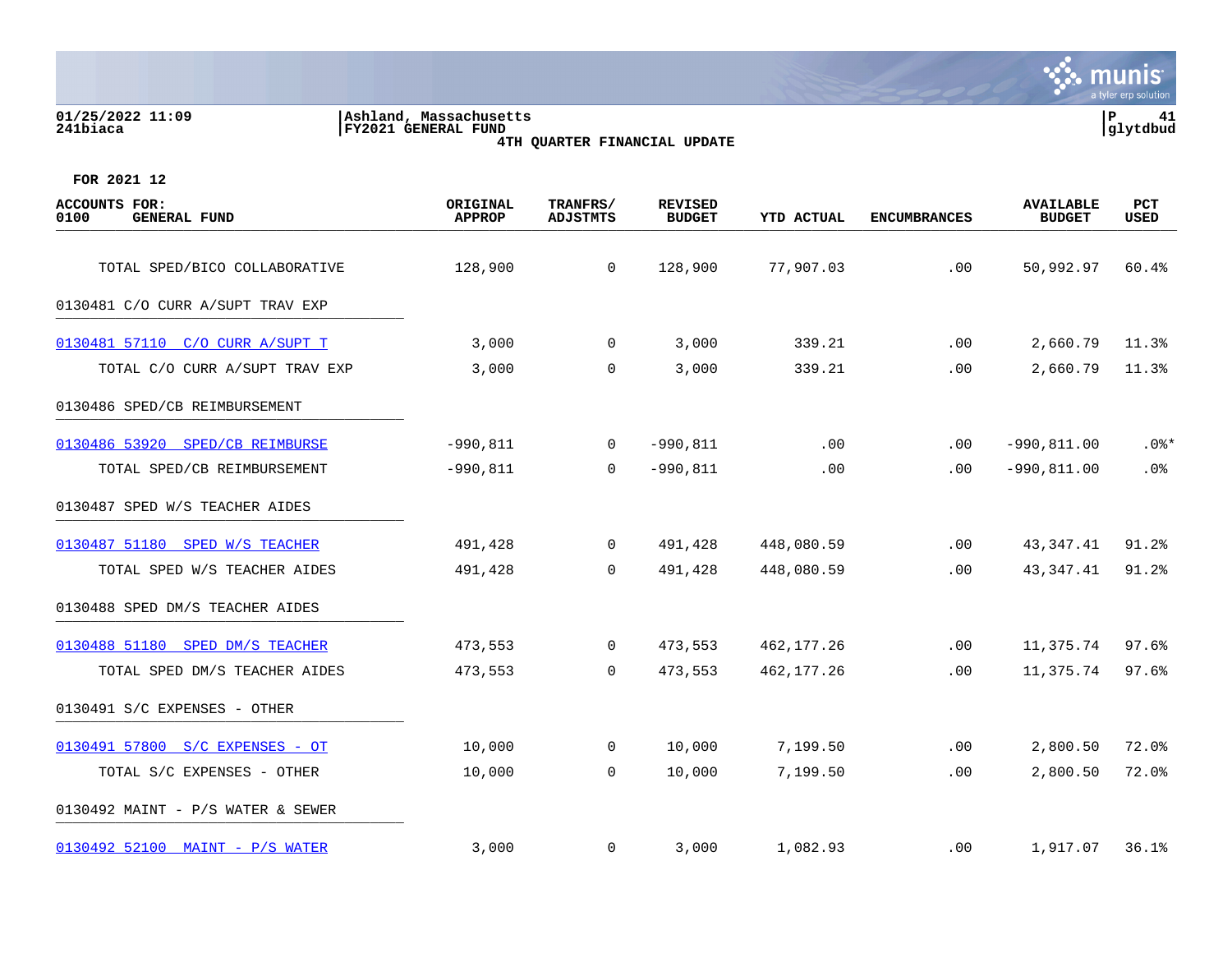## **01/25/2022 11:09 |Ashland, Massachusetts |P 42 241biaca |FY2021 GENERAL FUND |glytdbud 4TH QUARTER FINANCIAL UPDATE**



| <b>ACCOUNTS FOR:</b><br>0100<br><b>GENERAL FUND</b> | ORIGINAL<br><b>APPROP</b> | TRANFRS/<br><b>ADJSTMTS</b> | <b>REVISED</b><br><b>BUDGET</b> | <b>YTD ACTUAL</b> | <b>ENCUMBRANCES</b> | <b>AVAILABLE</b><br><b>BUDGET</b> | PCT<br>USED |
|-----------------------------------------------------|---------------------------|-----------------------------|---------------------------------|-------------------|---------------------|-----------------------------------|-------------|
| TOTAL MAINT - P/S WATER & SEWER                     | 3,000                     | $\mathsf{O}$                | 3,000                           | 1,082.93          | .00                 | 1,917.07                          | 36.1%       |
|                                                     |                           |                             |                                 |                   |                     |                                   |             |
| 0130493 H/S ATHLETIC SUPPLIES & EXPENS              |                           |                             |                                 |                   |                     |                                   |             |
| 0130493 55160 H/S ATHLETIC SUPP                     | $\Omega$                  | $\Omega$                    | $\Omega$                        | 123,481.61        | $.00 \,$            | $-123,481.61$ 100.0%*             |             |
| TOTAL H/S ATHLETIC SUPPLIES & EXPENS                | $\mathbf 0$               | $\mathbf 0$                 | $\mathbf 0$                     | 123,481.61        | .00                 | $-123,481.61$ 100.0%              |             |
| 0130499 W/S DUES & MEMBERSHIPS                      |                           |                             |                                 |                   |                     |                                   |             |
| 0130499 57300 W/S DUES & MEMBER                     | 1,818                     | 0                           | 1,818                           | 600.00            | .00                 | 1,218.00                          | 33.0%       |
| TOTAL W/S DUES & MEMBERSHIPS                        | 1,818                     | $\Omega$                    | 1,818                           | 600.00            | .00                 | 1,218.00                          | 33.0%       |
| 0130500 DM/S DUES & MEMBERSHIPS                     |                           |                             |                                 |                   |                     |                                   |             |
| 0130500 57300 DMS DUES & MEMBER                     | 1,978                     | $\mathbf 0$                 | 1,978                           | 1,508.00          | .00                 | 470.00                            | 76.2%       |
| TOTAL DM/S DUES & MEMBERSHIPS                       | 1,978                     | $\mathbf 0$                 | 1,978                           | 1,508.00          | .00                 | 470.00                            | 76.2%       |
| 0130501 H/S DUES & MEMBERSHIPS                      |                           |                             |                                 |                   |                     |                                   |             |
| 0130501 57300 H/S ADMIN DUES &                      | 2,860                     | 0                           | 2,860                           | 1,789.00          | .00                 | 1,071.00                          | 62.6%       |
| TOTAL H/S DUES & MEMBERSHIPS                        | 2,860                     | $\mathbf 0$                 | 2,860                           | 1,789.00          | .00                 | 1,071.00                          | 62.6%       |
| 0130502 C/O SUPT DUES & MEMBERSHIPS                 |                           |                             |                                 |                   |                     |                                   |             |
| 0130502 57300 C/O SUPT DUES & M                     | 1,000                     | 0                           | 1,000                           | 470.00            | .00                 | 530.00                            | 47.0%       |
| TOTAL C/O SUPT DUES & MEMBERSHIPS                   | 1,000                     | 0                           | 1,000                           | 470.00            | .00                 | 530.00                            | 47.0%       |
| 0130503 C/O FIN ASST SUPER DUES & MEM               |                           |                             |                                 |                   |                     |                                   |             |
| 0130503 57300 C/O FIN A/SUPT DU                     | 2,000                     | $\mathbf 0$                 | 2,000                           | 1,285.84          | .00                 | 714.16                            | 64.3%       |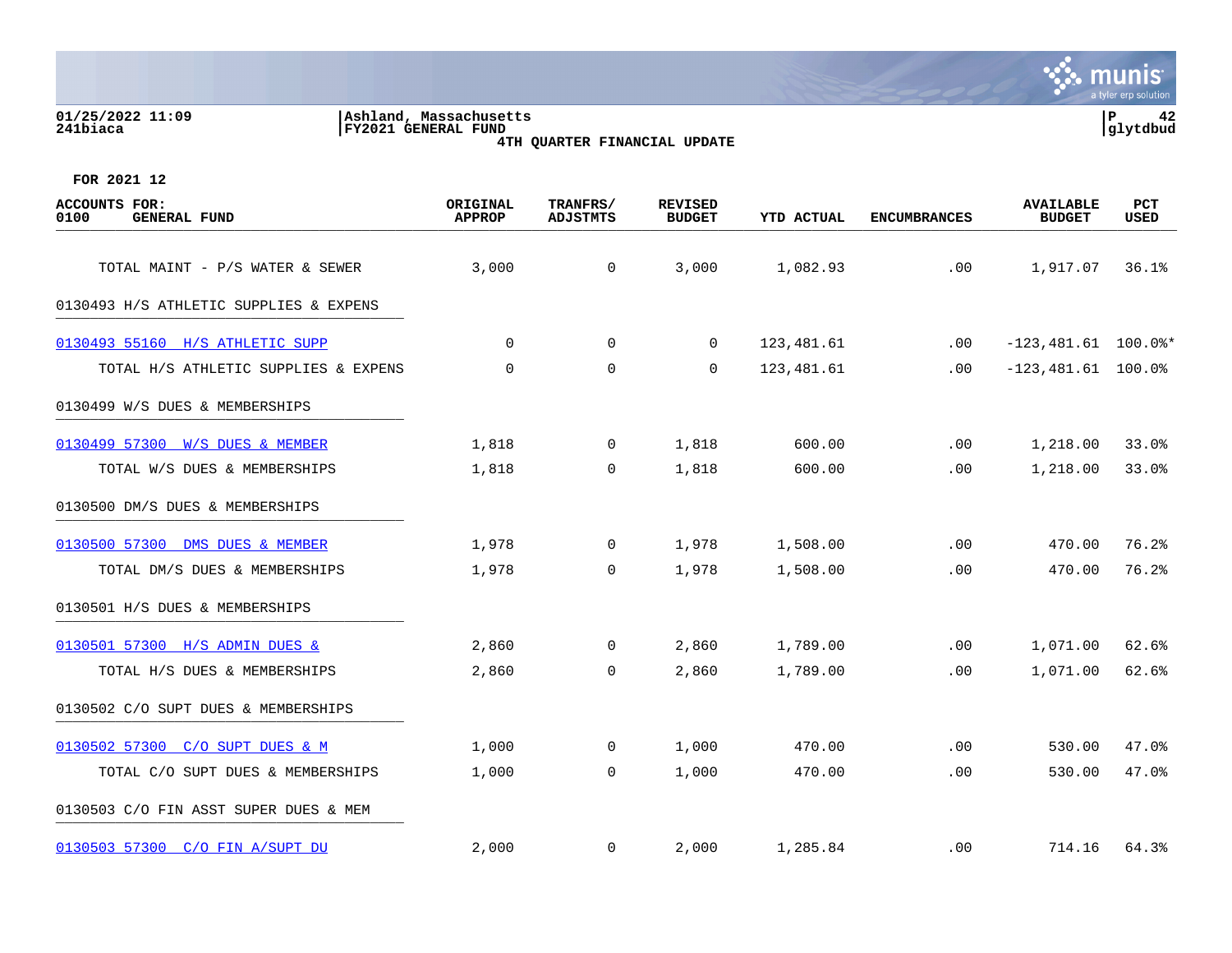## **01/25/2022 11:09 |Ashland, Massachusetts |P 43 241biaca |FY2021 GENERAL FUND |glytdbud 4TH QUARTER FINANCIAL UPDATE**



| <b>ACCOUNTS FOR:</b><br>0100<br><b>GENERAL FUND</b> | ORIGINAL<br><b>APPROP</b> | TRANFRS/<br><b>ADJSTMTS</b> | <b>REVISED</b><br><b>BUDGET</b> | <b>YTD ACTUAL</b> | <b>ENCUMBRANCES</b> | <b>AVAILABLE</b><br><b>BUDGET</b> | <b>PCT</b><br>USED |
|-----------------------------------------------------|---------------------------|-----------------------------|---------------------------------|-------------------|---------------------|-----------------------------------|--------------------|
| TOTAL C/O FIN ASST SUPER DUES & MEM                 | 2,000                     | $\mathbf 0$                 | 2,000                           | 1,285.84          | .00                 | 714.16                            | 64.3%              |
|                                                     |                           |                             |                                 |                   |                     |                                   |                    |
| 0130526 SPED W/S PSYCHOLOGICAL SALARY               |                           |                             |                                 |                   |                     |                                   |                    |
| 0130526 51180 SPED W/S PSYCHOLO                     | 94,285                    | $\overline{0}$              | 94,285                          | 105,577.65        | $.00 \,$            | $-11, 292.65$ 112.0%*             |                    |
| TOTAL SPED W/S PSYCHOLOGICAL SALARY                 | 94,285                    | 0                           | 94,285                          | 105,577.65        | .00                 | $-11, 292.65$ 112.0%              |                    |
| 0130532 SCHOOL CHOICE OFFSET                        |                           |                             |                                 |                   |                     |                                   |                    |
| 0130532 55100 SCHOOL CHOICE OFF                     | $-475,885$                | $\mathbf 0$                 | $-475,885$                      | .00               | $.00 \,$            | $-475,885.00$                     | $.0$ %*            |
| TOTAL SCHOOL CHOICE OFFSET                          | $-475,885$                | $\Omega$                    | $-475,885$                      | .00               | $.00 \,$            | $-475,885.00$                     | .0%                |
| 0130533 K LITERACY ASST. SALARIES                   |                           |                             |                                 |                   |                     |                                   |                    |
| 0130533 51170 K LITERACY ASST.                      | 23,992                    | $\overline{0}$              | 23,992                          | 24,778.42         | .00                 |                                   | $-786.42$ 103.3%*  |
| TOTAL K LITERACY ASST. SALARIES                     | 23,992                    | $\Omega$                    | 23,992                          | 24,778.42         | .00                 | $-786.42$ 103.3%                  |                    |
| 0130546 PS/SPECIALISTS                              |                           |                             |                                 |                   |                     |                                   |                    |
| 0130546 51180 PS/SPECIALISTS                        | 44,311                    | 0                           | 44,311                          | 21, 311.61        | .00                 | 22,999.39                         | 48.1%              |
| TOTAL PS/SPECIALISTS                                | 44,311                    | $\mathbf 0$                 | 44,311                          | 21, 311.61        | .00                 | 22,999.39                         | 48.1%              |
| 0130559 H/S AFTER SCH TUTOR/DETENTION               |                           |                             |                                 |                   |                     |                                   |                    |
| 0130559 51170 H/S AFTER SCH TUT                     | 6,000                     | 0                           | 6,000                           | 120.00            | .00                 | 5,880.00                          | 2.0%               |
| TOTAL H/S AFTER SCH TUTOR/DETENTION                 | 6,000                     | 0                           | 6,000                           | 120.00            | .00                 | 5,880.00                          | 2.0%               |
| 0130560 SPED-AMS SOCIAL WORKER                      |                           |                             |                                 |                   |                     |                                   |                    |
| 0130560 51180 SPED-AMS SOCIAL W                     | 83,175                    | 0                           | 83,175                          | 84,839.04         | $.00 \,$            | $-1,664.04$ 102.0%*               |                    |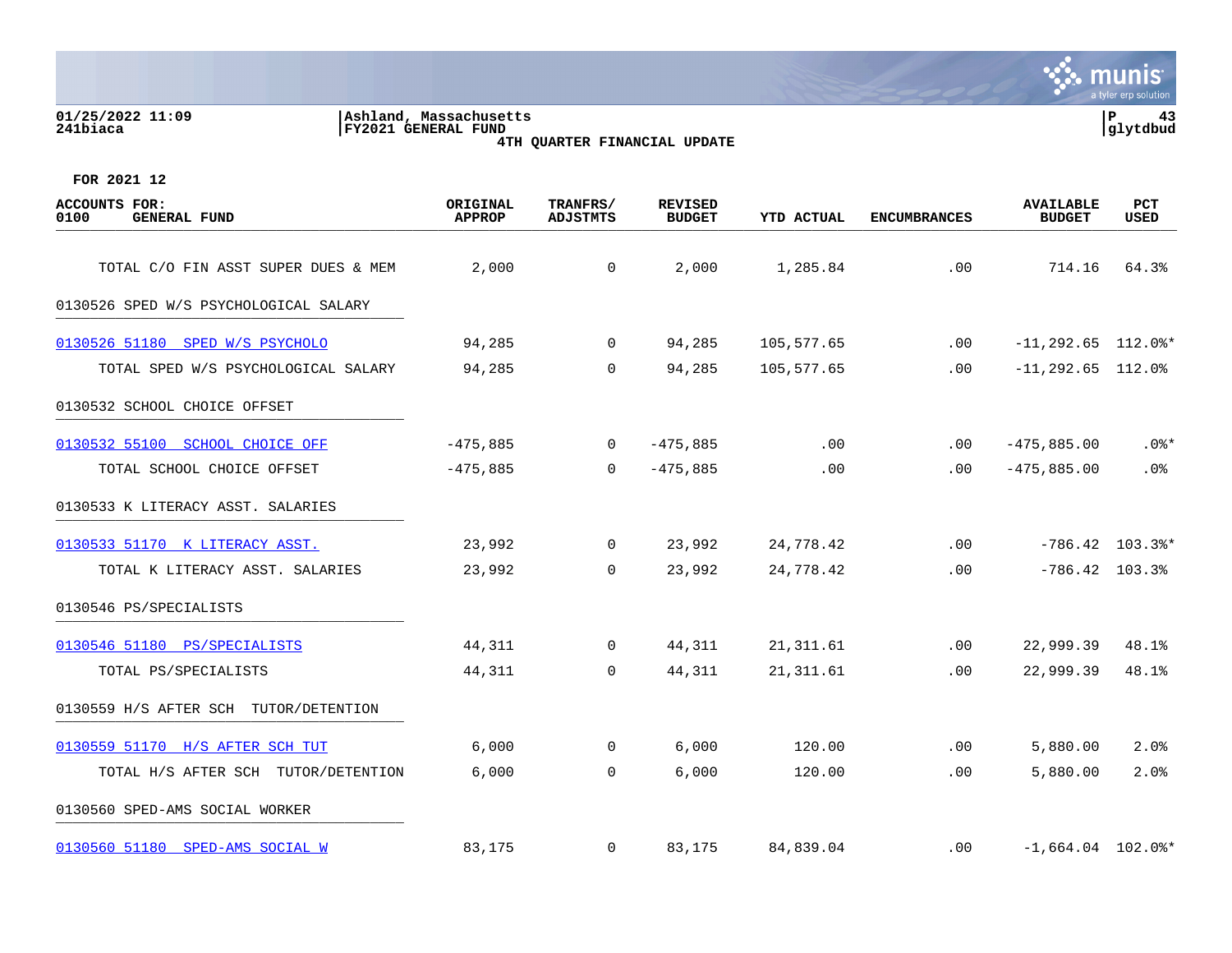| 01/25/2022 11:09<br>Ashland, Massachusetts<br>FY2021 GENERAL FUND<br>241biaca<br>4TH QUARTER FINANCIAL UPDATE |                           |                                    |                                 |                   |                     |                                   | P<br>44<br>glytdbud  |  |
|---------------------------------------------------------------------------------------------------------------|---------------------------|------------------------------------|---------------------------------|-------------------|---------------------|-----------------------------------|----------------------|--|
| FOR 2021 12                                                                                                   |                           |                                    |                                 |                   |                     |                                   |                      |  |
| <b>ACCOUNTS FOR:</b><br>0100<br><b>GENERAL FUND</b>                                                           | ORIGINAL<br><b>APPROP</b> | <b>TRANFRS/</b><br><b>ADJSTMTS</b> | <b>REVISED</b><br><b>BUDGET</b> | <b>YTD ACTUAL</b> | <b>ENCUMBRANCES</b> | <b>AVAILABLE</b><br><b>BUDGET</b> | PCT<br><b>USED</b>   |  |
| TOTAL SPED-AMS SOCIAL WORKER                                                                                  | 83,175                    | $\mathbf 0$                        | 83,175                          | 84,839.04         | .00                 | $-1,664.04$ 102.0%                |                      |  |
| 0130568 AMS/CONFERENCE & TRAVEL                                                                               |                           |                                    |                                 |                   |                     |                                   |                      |  |
| 0130568 57170 AMS/CONFERENCE &                                                                                | 2,000                     | $\mathbf 0$                        | 2,000                           | 298.00            | .00                 | 1,702.00                          | 14.9%                |  |
| TOTAL AMS/CONFERENCE & TRAVEL                                                                                 | 2,000                     | $\mathbf 0$                        | 2,000                           | 298.00            | .00                 | 1,702.00                          | 14.9%                |  |
| 0130593 SPED PO P/S ESP SUB SALS                                                                              |                           |                                    |                                 |                   |                     |                                   |                      |  |
| 0130593 51180 SPED PO P/S ESP S                                                                               | 15,000                    | $\overline{0}$                     | 15,000                          | 2,414.00          | .00                 | 12,586.00                         | 16.1%                |  |
| TOTAL SPED PO P/S ESP SUB SALS                                                                                | 15,000                    | 0                                  | 15,000                          | 2,414.00          | .00                 | 12,586.00                         | 16.1%                |  |
| 0130635 W/S NURSES SUPPLIES                                                                                   |                           |                                    |                                 |                   |                     |                                   |                      |  |
| 0130635 55800 W/S NURSES SUPPLI                                                                               | $\mathbf 0$               | $\mathbf 0$                        | $\Omega$                        | 146.60            | .00                 | $-146.60$                         | $100.0$ $*$          |  |
| TOTAL W/S NURSES SUPPLIES                                                                                     | $\mathbf 0$               | $\Omega$                           | $\Omega$                        | 146.60            | .00                 | $-146.60$                         | $100.0\%$            |  |
| 0130642 DM/S INSTR SUPPL/4TH GRADE                                                                            |                           |                                    |                                 |                   |                     |                                   |                      |  |
| 0130642 55100 DMS IS/4TH GRADE                                                                                | 2,000                     | 0                                  | 2,000                           | 891.12            | $.00 \,$            | 1,108.88                          | 44.6%                |  |
| TOTAL DM/S INSTR SUPPL/4TH GRADE                                                                              | 2,000                     | 0                                  | 2,000                           | 891.12            | .00                 | 1,108.88                          | 44.6%                |  |
| 0130643 PS/ADMIN ASST SAL                                                                                     |                           |                                    |                                 |                   |                     |                                   |                      |  |
| 0130643 51170 PS/ADMIN ASST SAL                                                                               | 24,374                    | $\overline{0}$                     | 24,374                          | 50,317.67         | $.00 \,$            | $-25,943.67$                      | $206.4$ <sup>*</sup> |  |
| TOTAL PS/ADMIN ASST SAL                                                                                       | 24,374                    | $\Omega$                           | 24,374                          | 50,317.67         | $.00 \,$            | $-25,943.67$ 206.4%               |                      |  |

0130654 W/S INSTRUCTIONAL SPECIALISTS

[0130654 51170 W/S INSTRUCTIONAL](https://yvwlndash063.tylertech.com/sites/mu0241/LIVE/_layouts/15/DashboardMunisV6.3/PassThru.aspx?-E=O/SORj15m0XLGX9RhlZTkbeozzrwHgQcxWIAQ3KgFqnWuwaYIgcI1mk9Yatac6hX&) 233,950 0 233,950 238,839.01 .00 -4,889.01 102.1%\*

 $\mathcal{C}$  . munis

a tyler erp solution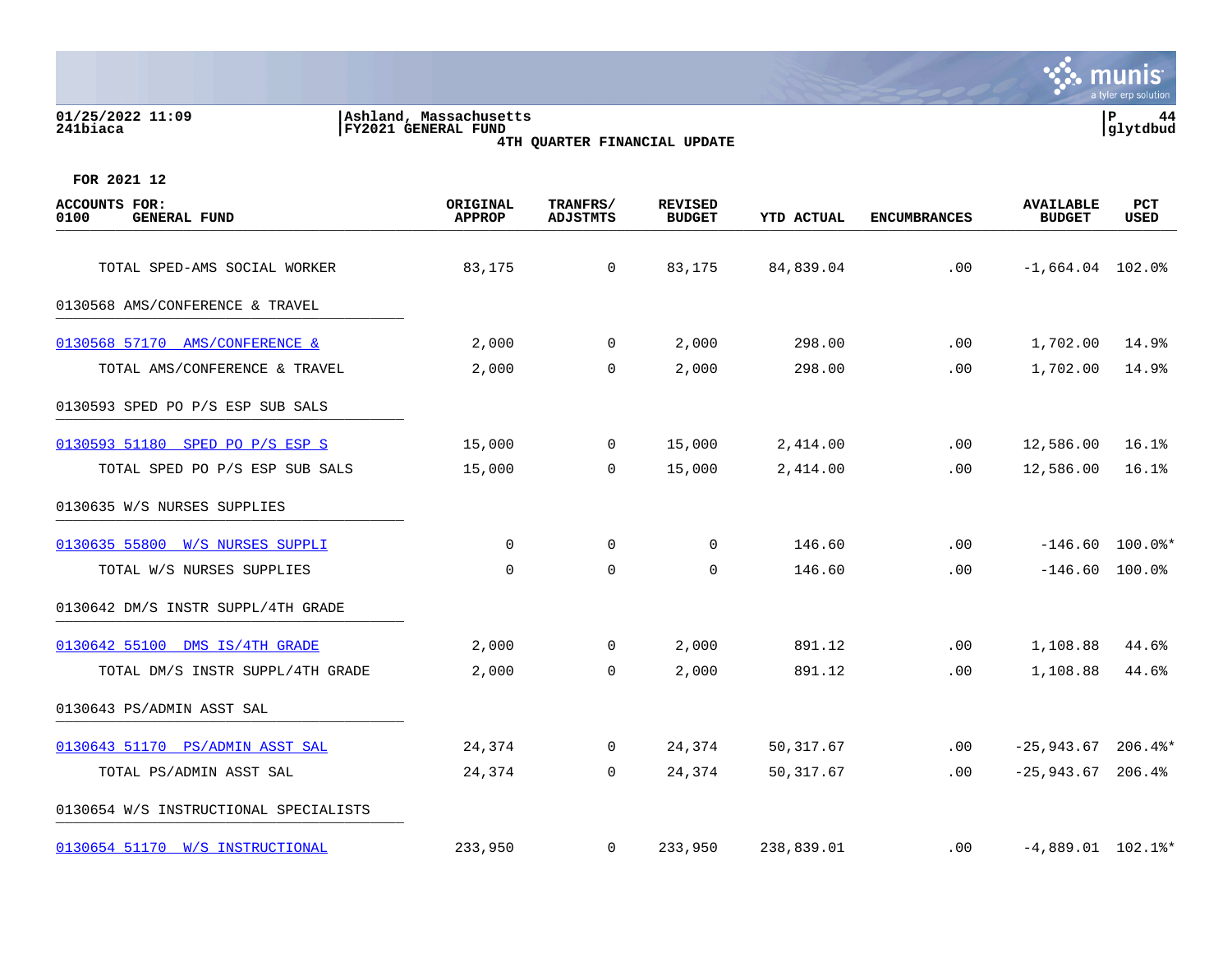## **01/25/2022 11:09 |Ashland, Massachusetts |P 45 241biaca |FY2021 GENERAL FUND |glytdbud 4TH QUARTER FINANCIAL UPDATE**



| <b>ACCOUNTS FOR:</b><br><b>GENERAL FUND</b><br>0100 | ORIGINAL<br><b>APPROP</b> | TRANFRS/<br><b>ADJSTMTS</b> | <b>REVISED</b><br><b>BUDGET</b> | <b>YTD ACTUAL</b> | <b>ENCUMBRANCES</b> | <b>AVAILABLE</b><br><b>BUDGET</b> | PCT<br>USED |
|-----------------------------------------------------|---------------------------|-----------------------------|---------------------------------|-------------------|---------------------|-----------------------------------|-------------|
| TOTAL W/S INSTRUCTIONAL SPECIALISTS                 | 233,950                   | $\mathbf 0$                 | 233,950                         | 238,839.01        | .00                 | $-4,889.01$ 102.1%                |             |
| 0130655 W/S INSTR SUPPLIES/GRADE 2                  |                           |                             |                                 |                   |                     |                                   |             |
| 0130655 55100 W/S IS/GRADE 2                        | 3,680                     | $\mathbf{0}$                | 3,680                           | 2,671.32          | .00                 | 1,008.68                          | 72.6%       |
| TOTAL W/S INSTR SUPPLIES/GRADE 2                    | 3,680                     | 0                           | 3,680                           | 2,671.32          | .00                 | 1,008.68                          | 72.6%       |
| 0130656 W/S INSTR SUPPL/GRADE 1                     |                           |                             |                                 |                   |                     |                                   |             |
| 0130656 55100 W/S IS/GRADE 1                        | 3,430                     | $\overline{0}$              | 3,430                           | 2,202.05          | .00                 | 1,227.95                          | 64.2%       |
| TOTAL W/S INSTR SUPPL/GRADE 1                       | 3,430                     | $\mathbf 0$                 | 3,430                           | 2,202.05          | .00                 | 1,227.95                          | 64.2%       |
| 0130682 SPED DAY/LEARN CTR FOR DEAF                 |                           |                             |                                 |                   |                     |                                   |             |
| 0130682 53920 SPED DAY/LEARN CT                     | 117,000                   | $\mathbf{0}$                | 117,000                         | 111,914.88        | .00                 | 5,085.12                          | 95.7%       |
| TOTAL SPED DAY/LEARN CTR FOR DEAF                   | 117,000                   | $\Omega$                    | 117,000                         | 111,914.88        | .00.                | 5,085.12                          | 95.7%       |
| 0130695 SPED W/S THERAPISTS/OCC & SPEE              |                           |                             |                                 |                   |                     |                                   |             |
| 0130695 51180 SPED W/S THERAPIS                     | 292,285                   | $\overline{0}$              | 292,285                         | 292, 123.54       | .00                 | 161.46                            | 99.9%       |
| TOTAL SPED W/S THERAPISTS/OCC & SPEE                | 292,285                   | $\mathbf 0$                 | 292,285                         | 292, 123.54       | .00                 | 161.46                            | 99.9%       |
| 0130696 MAINT/CONTRACT SERVICES                     |                           |                             |                                 |                   |                     |                                   |             |
| 0130696 52410 MAINT/ DW CONTRAC                     | 0                         | 0                           | 0                               | 1,739.16          | .00                 | $-1,739.16$ 100.0%*               |             |
| TOTAL MAINT/CONTRACT SERVICES                       | $\mathbf 0$               | $\mathbf 0$                 | 0                               | 1,739.16          | .00                 | $-1,739.16$ 100.0%                |             |
| 0130713 PS STAFF TRAVEL/CONF                        |                           |                             |                                 |                   |                     |                                   |             |
| 0130713 57170 PS STAFF TRAV/CON                     | 1,000                     | $\mathbf{0}$                | 1,000                           | .00               | $.00 \,$            | 1,000.00                          | .0%         |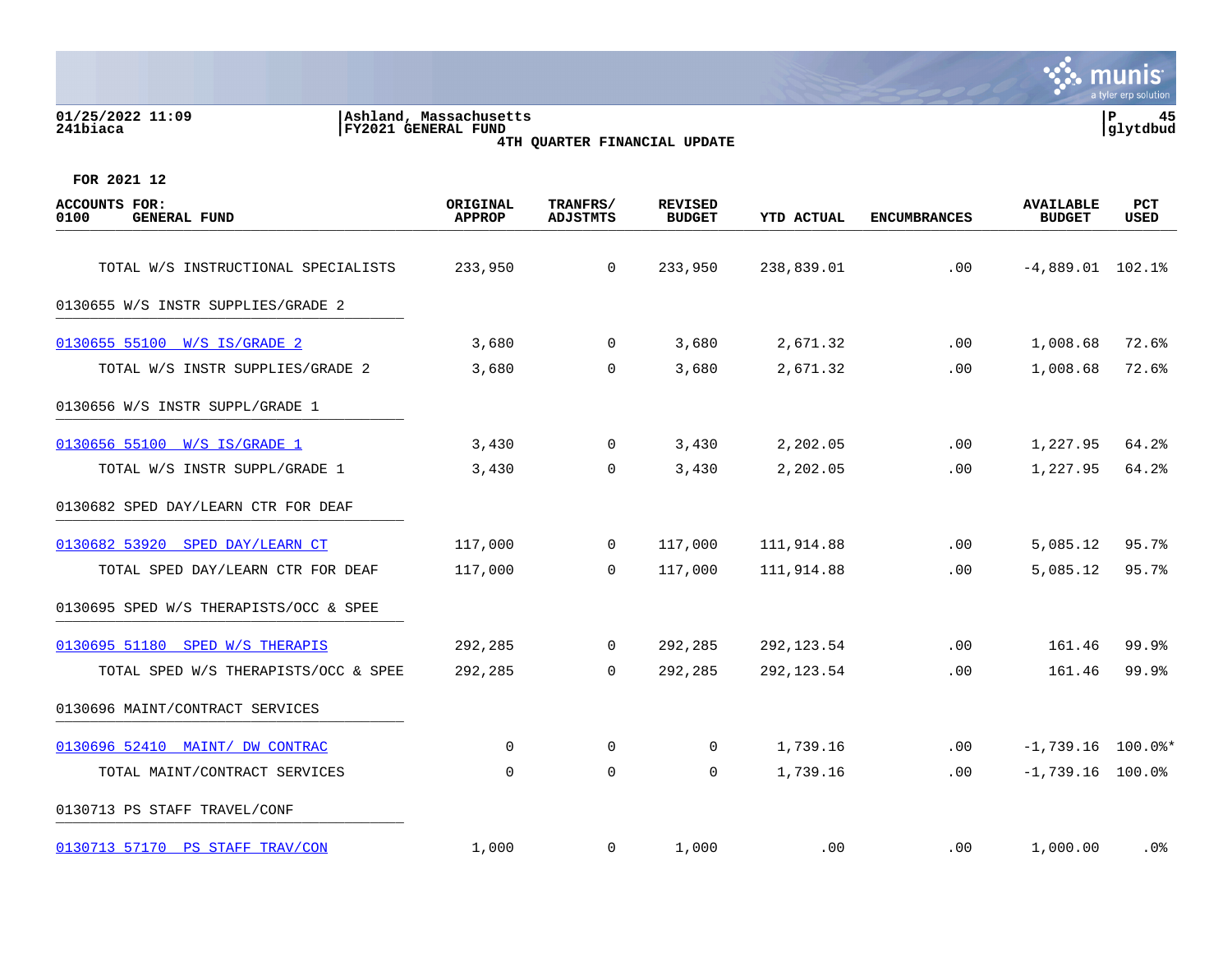## **01/25/2022 11:09 |Ashland, Massachusetts |P 46 241biaca |FY2021 GENERAL FUND |glytdbud 4TH QUARTER FINANCIAL UPDATE**



| <b>ACCOUNTS FOR:</b><br><b>GENERAL FUND</b><br>0100 | ORIGINAL<br><b>APPROP</b> | TRANFRS/<br><b>ADJSTMTS</b> | <b>REVISED</b><br><b>BUDGET</b> | <b>YTD ACTUAL</b> | <b>ENCUMBRANCES</b> | <b>AVAILABLE</b><br><b>BUDGET</b> | PCT<br>USED |
|-----------------------------------------------------|---------------------------|-----------------------------|---------------------------------|-------------------|---------------------|-----------------------------------|-------------|
| TOTAL PS STAFF TRAVEL/CONF                          | 1,000                     | 0                           | 1,000                           | .00               | .00                 | 1,000.00                          | .0%         |
| 0130714 WS STAFF TRAV/CONF                          |                           |                             |                                 |                   |                     |                                   |             |
| 0130714 57170 WS STAFF TRAV/CON                     | 1,000                     | $\mathbf 0$                 | 1,000                           | .00               | .00                 | 1,000.00                          | .0%         |
| TOTAL WS STAFF TRAV/CONF                            | 1,000                     | 0                           | 1,000                           | .00               | .00                 | 1,000.00                          | .0%         |
| 0130715 DMS STAFF TRAV/CONF                         |                           |                             |                                 |                   |                     |                                   |             |
| 0130715 57170 DM STAFF TRAV/CON                     | 1,000                     | $\mathbf 0$                 | 1,000                           | .00               | .00                 | 1,000.00                          | $.0\%$      |
| TOTAL DMS STAFF TRAV/CONF                           | 1,000                     | $\mathbf 0$                 | 1,000                           | .00               | .00                 | 1,000.00                          | .0%         |
| 0130716 HS STAFF TRAV/CONF                          |                           |                             |                                 |                   |                     |                                   |             |
| 0130716 57170 HS STAFF TRAV/CON                     | 1,000                     | 0                           | 1,000                           | 163.56            | .00                 | 836.44                            | 16.4%       |
| TOTAL HS STAFF TRAV/CONF                            | 1,000                     | $\mathbf 0$                 | 1,000                           | 163.56            | .00                 | 836.44                            | 16.4%       |
| 0130717 P/S PO SUBS/PROF DEVEL                      |                           |                             |                                 |                   |                     |                                   |             |
| 0130717 51170 P/S SUBSTITUTES/P                     | 2,100                     | $\mathbf{0}$                | 2,100                           | .00               | .00                 | 2,100.00                          | .0%         |
| TOTAL P/S PO SUBS/PROF DEVEL                        | 2,100                     | 0                           | 2,100                           | .00               | .00                 | 2,100.00                          | .0%         |
| 0130718 W/S PO SUBS/PROF DEVEL                      |                           |                             |                                 |                   |                     |                                   |             |
| 0130718 51170 W/S SUBSTITUTES/P                     | 3,200                     | $\mathbf 0$                 | 3,200                           | .00               | .00                 | 3,200.00                          | .0%         |
| TOTAL W/S PO SUBS/PROF DEVEL                        | 3,200                     | 0                           | 3,200                           | .00               | .00                 | 3,200.00                          | .0%         |
| 0130719 DM/S PO SUBS/PROF DEVEL                     |                           |                             |                                 |                   |                     |                                   |             |
| 0130719 51170 DM/S SUBSTITUTES/                     | 6,000                     | $\overline{0}$              | 6,000                           | .00               | $.00 \,$            | 6,000.00                          | . 0%        |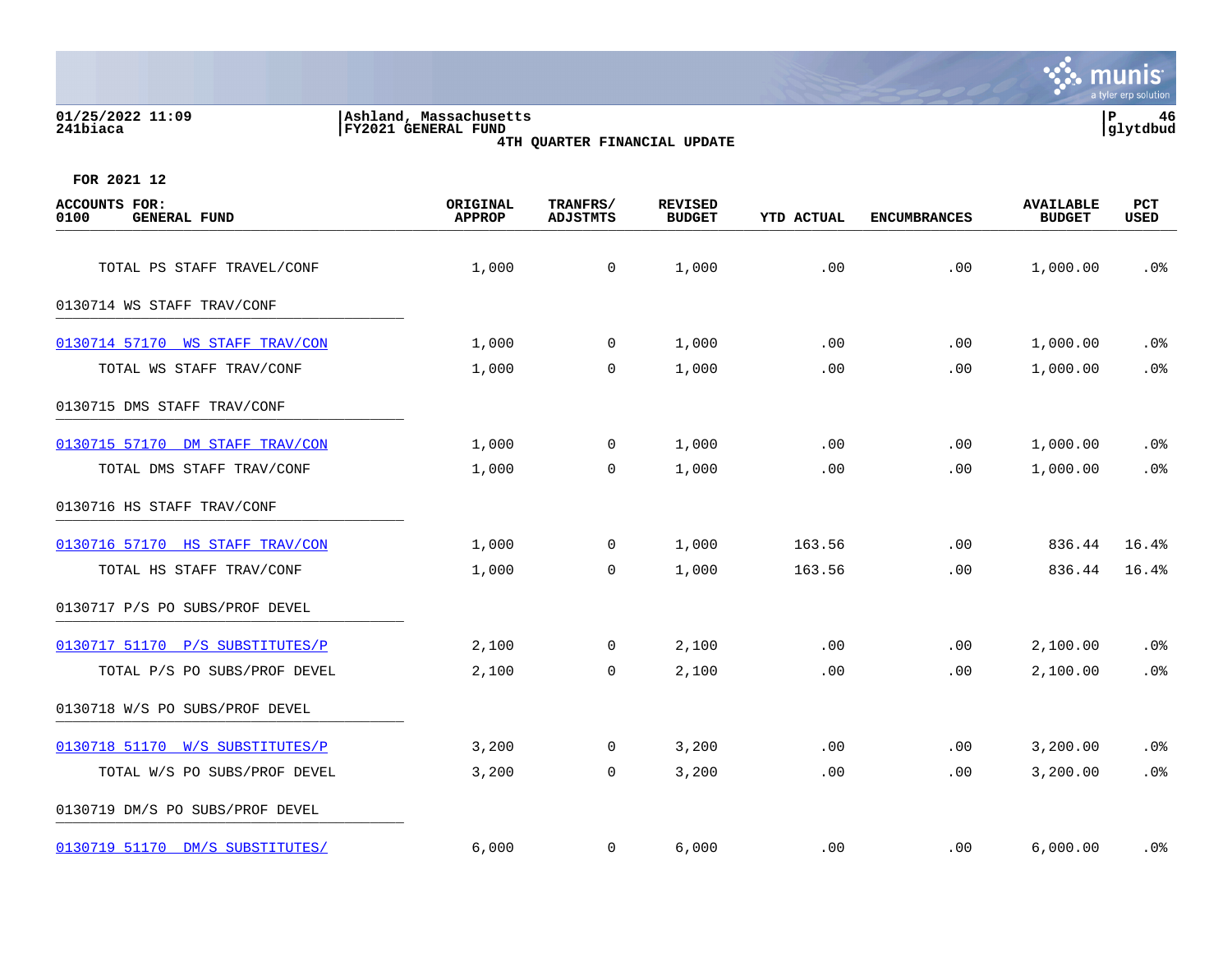# **01/25/2022 11:09 |Ashland, Massachusetts |P 47 241biaca |FY2021 GENERAL FUND |glytdbud 4TH QUARTER FINANCIAL UPDATE**



| <b>ACCOUNTS FOR:</b><br>0100<br><b>GENERAL FUND</b> | ORIGINAL<br><b>APPROP</b> | TRANFRS/<br><b>ADJSTMTS</b> | <b>REVISED</b><br><b>BUDGET</b> | <b>YTD ACTUAL</b> | <b>ENCUMBRANCES</b> | <b>AVAILABLE</b><br><b>BUDGET</b> | PCT<br>USED       |
|-----------------------------------------------------|---------------------------|-----------------------------|---------------------------------|-------------------|---------------------|-----------------------------------|-------------------|
| TOTAL DM/S PO SUBS/PROF DEVEL                       | 6,000                     | $\mathbf 0$                 | 6,000                           | .00               | .00                 | 6,000.00                          | .0%               |
| 0130720 H/S PO SUBS/PROF DEVEL                      |                           |                             |                                 |                   |                     |                                   |                   |
|                                                     |                           |                             |                                 |                   |                     |                                   |                   |
| 0130720 51170 H/S SUBSTITUTES/P                     | 3,500                     | $\overline{0}$              | 3,500                           | .00               | .00                 | 3,500.00                          | $.0\%$            |
| TOTAL H/S PO SUBS/PROF DEVEL                        | 3,500                     | 0                           | 3,500                           | .00               | .00                 | 3,500.00                          | .0%               |
| 0130725 PRESCHOOL NURSE                             |                           |                             |                                 |                   |                     |                                   |                   |
| 0130725 51190 PRESCHOOL NURSE                       | 64,521                    | $\mathbf 0$                 | 64,521                          | 68,154.96         | .00                 | $-3,633.96$ 105.6%*               |                   |
| TOTAL PRESCHOOL NURSE                               | 64,521                    | $\mathbf 0$                 | 64,521                          | 68,154.96         | .00                 | $-3,633.96$ 105.6%                |                   |
| 0130729 WS/ESP PO SUB SALS                          |                           |                             |                                 |                   |                     |                                   |                   |
| 0130729 51170 WS/ESP PO SUB SAL                     | 7,500                     | $\overline{0}$              | 7,500                           | .00               | .00                 | 7,500.00                          | $.0\%$            |
| TOTAL WS/ESP PO SUB SALS                            | 7,500                     | $\mathbf 0$                 | 7,500                           | .00               | .00                 | 7,500.00                          | .0%               |
| 0130739 DM/S TECHNOLOGY SOFTWARE                    |                           |                             |                                 |                   |                     |                                   |                   |
| 0130739 55100 DM/S TECHNOLOGY S                     | $\Omega$                  | $\Omega$                    | $\mathbf 0$                     | 315.00            | .00                 |                                   | $-315.00$ 100.0%* |
| TOTAL DM/S TECHNOLOGY SOFTWARE                      | $\mathbf 0$               | $\mathbf 0$                 | 0                               | 315.00            | .00                 | $-315.00$                         | $100.0$ %         |
| 0130740 H/S TECHNOLOGY HARDWARE                     |                           |                             |                                 |                   |                     |                                   |                   |
| 0130740 55100 H/S TECHNOLOGY HA                     | $\mathbf 0$               | 0                           | 0                               | 315.00            | .00                 | $-315.00$                         | $100.0$ *         |
| TOTAL H/S TECHNOLOGY HARDWARE                       | $\mathbf 0$               | $\mathbf 0$                 | $\mathbf 0$                     | 315.00            | .00                 | $-315.00$                         | 100.0%            |
| 0130771 SPED DAY/ASSABET VALLEY COLL                |                           |                             |                                 |                   |                     |                                   |                   |
| 0130771 53920 SPED DAY/ASSABET                      | 280,000                   | $\mathbf 0$                 | 280,000                         | 154,159.95        | $.00 \,$            | 125,840.05                        | 55.1%             |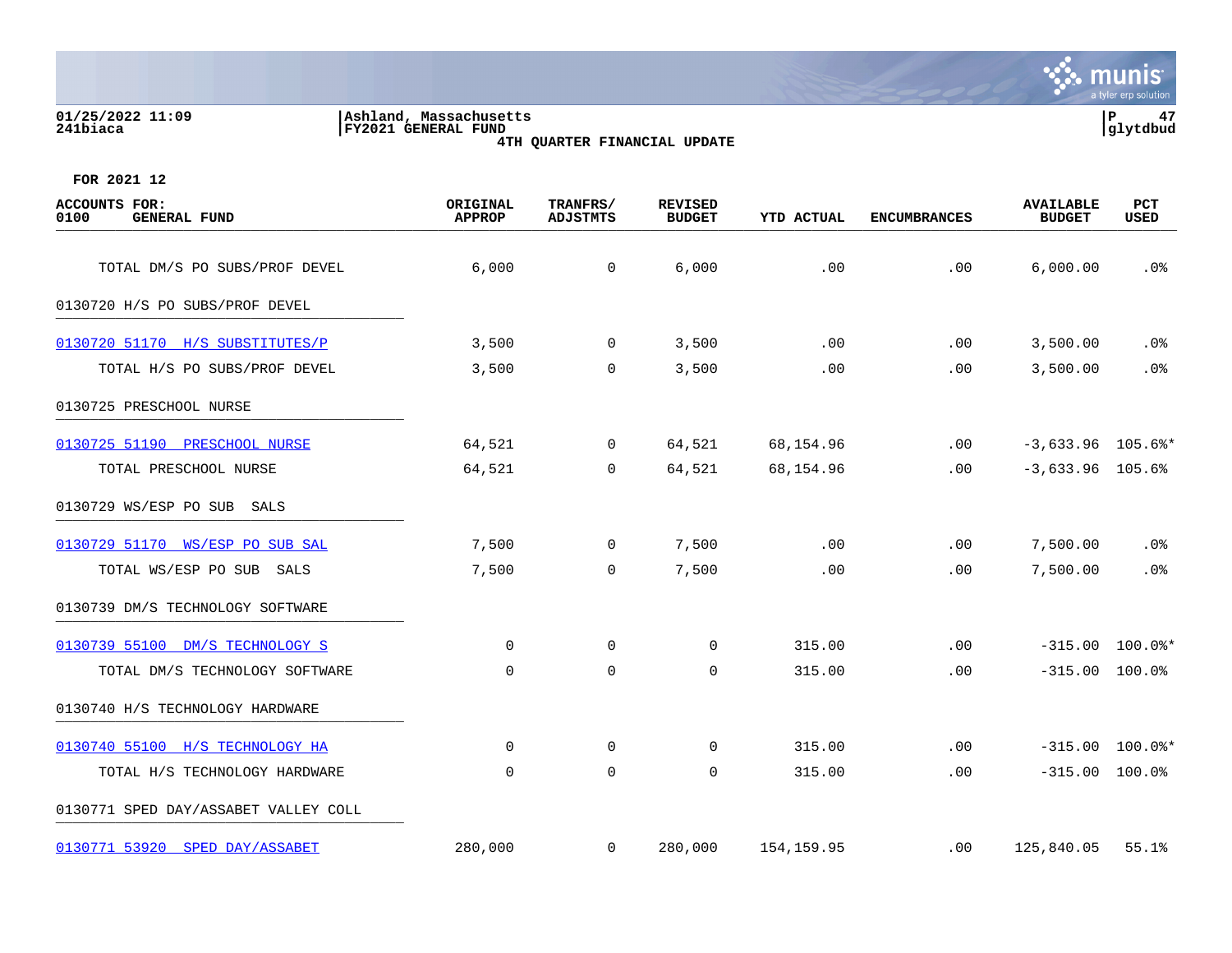|                              |                                                  | a tylur urp bulution |
|------------------------------|--------------------------------------------------|----------------------|
| 01/25/2022 11:09<br>241biaca | Ashland,<br>Massachusetts<br>FY2021 GENERAL FUND | 48<br>tdbud          |
|                              | 4TH QUARTER FINANCIAL UPDATE                     |                      |



| <b>ACCOUNTS FOR:</b><br>0100<br><b>GENERAL FUND</b> | ORIGINAL<br><b>APPROP</b> | TRANFRS/<br><b>ADJSTMTS</b> | <b>REVISED</b><br><b>BUDGET</b> | <b>YTD ACTUAL</b> | <b>ENCUMBRANCES</b> | <b>AVAILABLE</b><br><b>BUDGET</b> | PCT<br>USED |
|-----------------------------------------------------|---------------------------|-----------------------------|---------------------------------|-------------------|---------------------|-----------------------------------|-------------|
| TOTAL SPED DAY/ASSABET VALLEY COLL                  | 280,000                   | $\mathbf 0$                 | 280,000                         | 154, 159.95       | .00                 | 125,840.05                        | 55.1%       |
| 0130774 CURR & PROF DEV/TRAVEL & EXPEN              |                           |                             |                                 |                   |                     |                                   |             |
| 0130774 57170 CURR & PROF DEV/T                     | 4,875                     | $\overline{0}$              | 4,875                           | .00               | $.00 \,$            | 4,875.00                          | .0%         |
| TOTAL CURR & PROF DEV/TRAVEL & EXPEN                | 4,875                     | 0                           | 4,875                           | .00               | .00                 | 4,875.00                          | .0%         |
| 0130775 AM STAFF TRAV/CONF                          |                           |                             |                                 |                   |                     |                                   |             |
| 0130775 57170 AM STAFF TRAV/CON                     | 1,000                     | $\mathbf 0$                 | 1,000                           | .00               | .00                 | 1,000.00                          | .0%         |
| TOTAL AM STAFF TRAV/CONF                            | 1,000                     | 0                           | 1,000                           | .00               | .00                 | 1,000.00                          | .0%         |
| 0130777 PROF DEV SUPPLIES & EXPENSES                |                           |                             |                                 |                   |                     |                                   |             |
| 0130777 55100 PROF DEV SUPPLIES                     | 1,000                     | 0                           | 1,000                           | .00               | $.00 \,$            | 1,000.00                          | .0%         |
| TOTAL PROF DEV SUPPLIES & EXPENSES                  | 1,000                     | 0                           | 1,000                           | .00               | .00                 | 1,000.00                          | .0%         |
| 0130780 PROF DEV/COORD/DUES & MEMBERSH              |                           |                             |                                 |                   |                     |                                   |             |
| 0130780 57300 PROF DEV/COORD/DU                     | 1,000                     | $\overline{0}$              | 1,000                           | .00               | .00                 | 1,000.00                          | $.0\%$      |
| TOTAL PROF DEV/COORD/DUES & MEMBERSH                | 1,000                     | 0                           | 1,000                           | .00               | .00                 | 1,000.00                          | .0%         |
| 0130804 AM/S PRINCIPAL                              |                           |                             |                                 |                   |                     |                                   |             |
| 0130804 51170 AM/S PRINCIPAL                        | 130,000                   | $\mathbf 0$                 | 130,000                         | 131,650.00        | .00                 | $-1,650.00$ 101.3%*               |             |
| TOTAL AM/S PRINCIPAL                                | 130,000                   | $\mathbf 0$                 | 130,000                         | 131,650.00        | .00                 | $-1,650.00$ 101.3%                |             |
| 0130805 AM/S SECRETARY                              |                           |                             |                                 |                   |                     |                                   |             |
| 0130805 51170 AM/S SECRETARY                        | 57,105                    | 0                           | 57,105                          | 59,826.99         | $.00 \,$            | $-2,721.99$ 104.8%*               |             |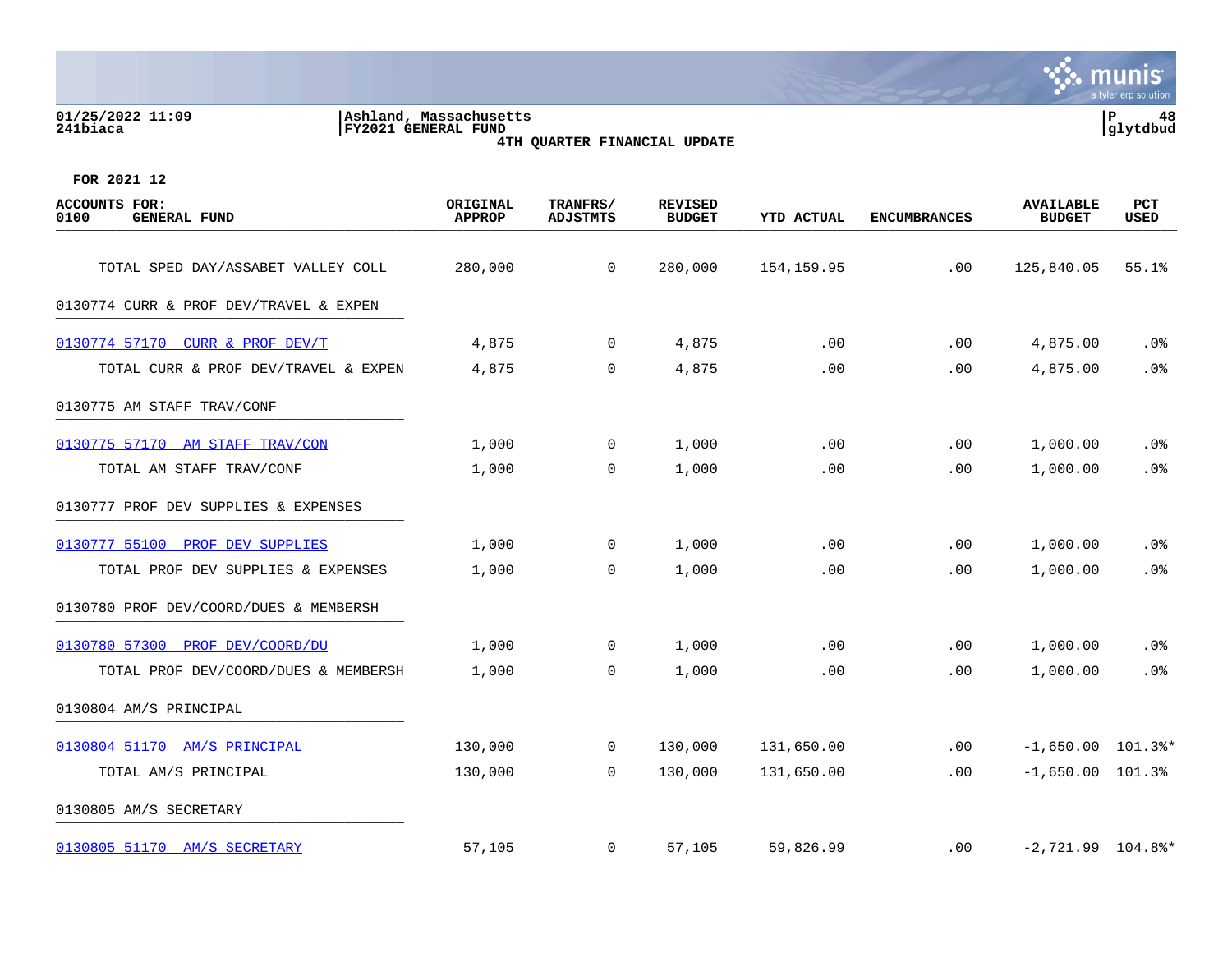| 01/25/2022 11:09<br>241biaca                        | Ashland, Massachusetts<br>FY2021 GENERAL FUND | 4TH QUARTER FINANCIAL UPDATE |                          |            |                     |                                   | lР<br>49<br> glytdbud |
|-----------------------------------------------------|-----------------------------------------------|------------------------------|--------------------------|------------|---------------------|-----------------------------------|-----------------------|
| FOR 2021 12                                         |                                               |                              |                          |            |                     |                                   |                       |
| <b>ACCOUNTS FOR:</b><br>0100<br><b>GENERAL FUND</b> | ORIGINAL<br><b>APPROP</b>                     | TRANFRS/<br>ADJSTMTS         | REVISED<br><b>BUDGET</b> | YTD ACTUAL | <b>ENCUMBRANCES</b> | <b>AVAILABLE</b><br><b>BUDGET</b> | PCT<br><b>USED</b>    |
| TOTAL AM/S SECRETARY                                | 57,105                                        | 0                            | 57,105                   | 59,826.99  | .00                 | $-2,721.99$ 104.8%                |                       |
| 0130806 AM/S OFFICE SUPPLIES                        |                                               |                              |                          |            |                     |                                   |                       |

munis

| 0130806 54100 AMS OFFICE SUPPLI        | 8,500 | 0        | 8,500 | 4,866.14 | .00 | 3,633.86 | 57.2  |
|----------------------------------------|-------|----------|-------|----------|-----|----------|-------|
| TOTAL AM/S OFFICE SUPPLIES             | 8,500 | 0        | 8,500 | 4,866.14 | .00 | 3,633.86 | 57.2% |
| 0130808 AMS ADMIN DUES AND MEMBERSHIP  |       |          |       |          |     |          |       |
| 0130808 57300 AM/S DUES & MEMBE        | 1,172 | $\Omega$ | 1,172 | 925.00   | .00 | 247.00   | 78.9% |
| TOTAL AMS ADMIN DUES AND MEMBERSHIP    | 1,172 | 0        | 1,172 | 925.00   | .00 | 247.00   | 78.9% |
| 0130809 AM/S INSTR SUPPLIES/UNDISTRIBU |       |          |       |          |     |          |       |

[0130809 55100 AM/S IS/UNDISTRIB](https://yvwlndash063.tylertech.com/sites/mu0241/LIVE/_layouts/15/DashboardMunisV6.3/PassThru.aspx?-E=sYSXdY4OWy2WUqqLVdrgDfRUp9L6KCT3vkHaO5SIP6/8ftvxqTsEhhae4CLrTXMU&) 7,260 0 7,260 18,816.58 .00 -11,556.58 259.2%\* TOTAL AM/S INSTR SUPPLIES/UNDISTRIBU 7,260 0 7,260 18,816.58 .00 -11,556.58 259.2% 0130813 AM/S SALARIES TEACHERS [0130813 51170 AM/S SALARIES TEA](https://yvwlndash063.tylertech.com/sites/mu0241/LIVE/_layouts/15/DashboardMunisV6.3/PassThru.aspx?-E=epiNvwFbzSzKdsftdzrPBInv%2B%2B9qhpEbI2OHPBthruVxPhDf2z/miphgAMNgSj2I&) 2,994,181 -53,771 2,940,410 2,804,675.56 .00 135,734.44 95.4% TOTAL AM/S SALARIES TEACHERS 2,994,181 -53,771 2,940,410 2,804,675.56 .00 135,734.44 95.4% 0130814 AM/S PO SUB SALARIES

[0130814 51170 AM/S SALARIES SUB](https://yvwlndash063.tylertech.com/sites/mu0241/LIVE/_layouts/15/DashboardMunisV6.3/PassThru.aspx?-E=2BpoNpIbmE1RjHKQKGZUMkIyeA/kux0ngaitMV/Sp831mbnTaMT40LZATN3UdxFc&) 20,000 0 20,000 6,929.75 .00 13,070.25 34.6% TOTAL AM/S PO SUB SALARIES 20,000 0 20,000 6,929.75 .00 13,070.25 34.6% 0130815 AM/S PO MCAS TUTORS SALS [0130815 51170 AM/S PO MCAS TUTO](https://yvwlndash063.tylertech.com/sites/mu0241/LIVE/_layouts/15/DashboardMunisV6.3/PassThru.aspx?-E=YrvetVHioInf6B6Rxa6vm0LtXORQUtAwmI3TvITJUBrvOLCzU20KXqhf4SpfhBOf&) 1,500 0 1,500 .00 .00 1,500.00 .0%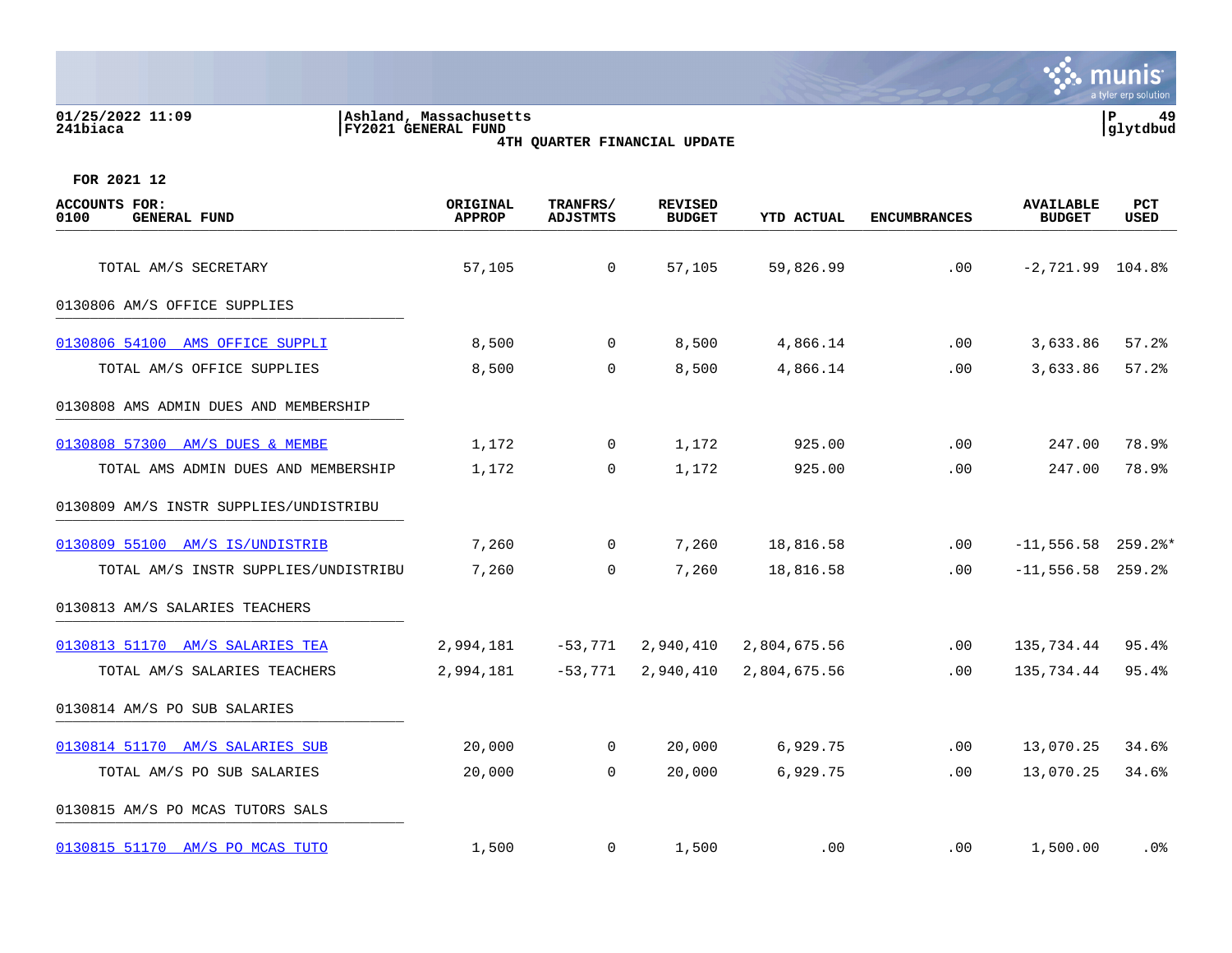| 01/25/2022 11:09<br>Ashland, Massachusetts<br>241biaca<br>FY2021 GENERAL FUND<br>4TH QUARTER FINANCIAL UPDATE |                                  |                      |                                 |                   |                     |                                   |             |  |
|---------------------------------------------------------------------------------------------------------------|----------------------------------|----------------------|---------------------------------|-------------------|---------------------|-----------------------------------|-------------|--|
| FOR 2021 12                                                                                                   |                                  |                      |                                 |                   |                     |                                   |             |  |
| ACCOUNTS FOR:<br>0100<br><b>GENERAL FUND</b>                                                                  | <b>ORIGINAL</b><br><b>APPROP</b> | TRANFRS/<br>ADJSTMTS | <b>REVISED</b><br><b>BUDGET</b> | <b>YTD ACTUAL</b> | <b>ENCUMBRANCES</b> | <b>AVAILABLE</b><br><b>BUDGET</b> | PCT<br>USED |  |
| TOTAL AM/S PO MCAS TUTORS SALS                                                                                | 1,500                            | $\overline{0}$       | 1,500                           | .00               | .00                 | 1,500.00                          | .0%         |  |
| 0130817 AM/S INSTRUCTIONAL EQUIPMENT                                                                          |                                  |                      |                                 |                   |                     |                                   |             |  |
| 0130817 55100<br>AMS/INSTR EOUIP                                                                              | 10,300                           | $\overline{0}$       | 10,300                          | 2,669.03          | .00                 | 7,630.97                          | 25.9%       |  |
| TOTAL AM/S INSTRUCTIONAL EQUIPMENT                                                                            | 10,300                           | 0                    | 10,300                          | 2,669.03          | .00                 | 7,630.97                          | 25.9%       |  |
| 0130818 AM/S PO SUBS/PROF DEVEL                                                                               |                                  |                      |                                 |                   |                     |                                   |             |  |
| 0130818 51170<br>AM/S SUBSTITUTES/                                                                            | 5,500                            | $\overline{0}$       | 5,500                           | .00               | .00                 | 5,500.00                          | .0%         |  |
| TOTAL AM/S PO SUBS/PROF DEVEL                                                                                 | 5,500                            | 0                    | 5,500                           | .00               | .00                 | 5,500.00                          | $.0\%$      |  |

0130821 AM/S TECHNOLOGY SOFTWARE

| 0130821 55100 AM/S TECHNOLOGY S | $\overline{0}$ | $\mathbf 0$ | $\mathbf 0$ | 461.25    | .00 | $-461.25$ 100.0%* |        |
|---------------------------------|----------------|-------------|-------------|-----------|-----|-------------------|--------|
| TOTAL AM/S TECHNOLOGY SOFTWARE  | $\overline{0}$ | $\mathbf 0$ | $\mathbf 0$ | 461.25    | .00 | $-461.25$ 100.0%  |        |
| 0130824 AM/S GUIDANCE SECRETARY |                |             |             |           |     |                   |        |
| 0130824 51170 AM/S GUIDANCE SEC | 47,511         | $\mathbf 0$ | 47,511      | 47,827.47 | .00 | $-316.47$ 100.7%* |        |
| TOTAL AM/S GUIDANCE SECRETARY   | 47,511         | 0           | 47,511      | 47,827.47 | .00 | $-316.47$ 100.7%  |        |
| 0130825 AM/S GUIDANCE SUPPLIES  |                |             |             |           |     |                   |        |
| 0130825 55100 AM/S GUIDANCE SUP | 300            | 0           | 300         | .00       | .00 | 300.00            | .0%    |
| TOTAL AM/S GUIDANCE SUPPLIES    | 300            | $\mathbf 0$ | 300         | .00       | .00 | 300.00            | $.0\%$ |
|                                 |                |             |             |           |     |                   |        |

0130826 AM/S EXTRACURRICULAR SALARIES

[0130826 51190 AM/S EXTRACURRICU](https://yvwlndash063.tylertech.com/sites/mu0241/LIVE/_layouts/15/DashboardMunisV6.3/PassThru.aspx?-E=ERBDtyP9%2B70FyxeS5z1Mt6AZc6Gw4dULB9dPTbZC7NplZYQykyG3kBSCnWP9eeRx&) 20,000 0 20,000 13,034.00 .00 6,966.00 65.2%

 $\mathcal{C}$  munis a tyler erp solution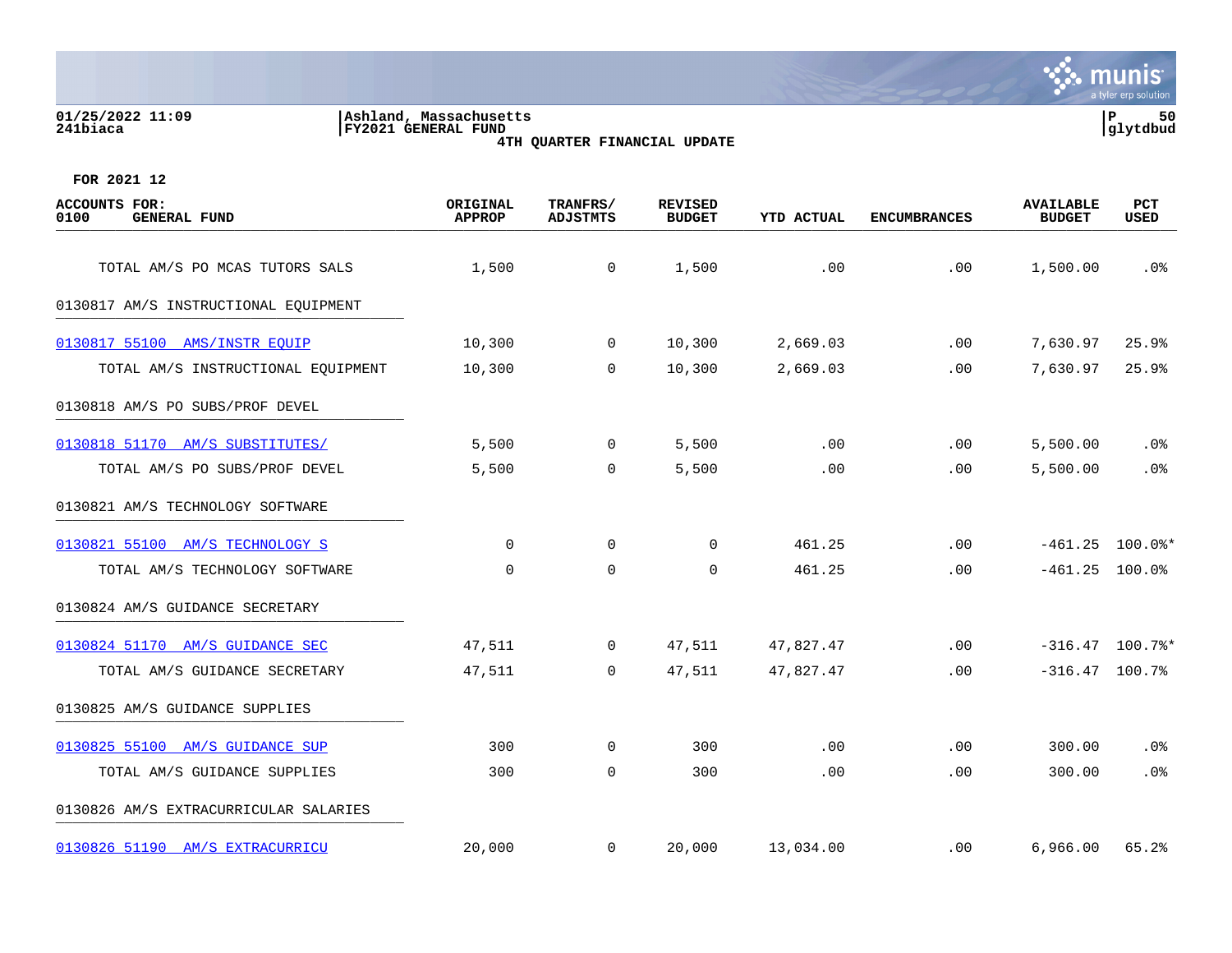# **01/25/2022 11:09 |Ashland, Massachusetts |P 51 241biaca |FY2021 GENERAL FUND |glytdbud 4TH QUARTER FINANCIAL UPDATE**



| <b>ACCOUNTS FOR:</b><br>0100<br><b>GENERAL FUND</b> | ORIGINAL<br><b>APPROP</b> | TRANFRS/<br><b>ADJSTMTS</b> | <b>REVISED</b><br><b>BUDGET</b> | YTD ACTUAL | <b>ENCUMBRANCES</b> | <b>AVAILABLE</b><br><b>BUDGET</b> | <b>PCT</b><br>USED |
|-----------------------------------------------------|---------------------------|-----------------------------|---------------------------------|------------|---------------------|-----------------------------------|--------------------|
| TOTAL AM/S EXTRACURRICULAR SALARIES                 | 20,000                    | $\mathbf 0$                 | 20,000                          | 13,034.00  | .00                 | 6,966.00                          | 65.2%              |
| 0130827 AM/S EQUIPMENT REPAIRS                      |                           |                             |                                 |            |                     |                                   |                    |
| 0130827 52410 AM/S EQUIPMENT RE                     | 6,000                     | $\mathbf 0$                 | 6,000                           | 1,866.92   | .00                 | 4,133.08                          | 31.1%              |
| TOTAL AM/S EQUIPMENT REPAIRS                        | 6,000                     | 0                           | 6,000                           | 1,866.92   | .00                 | 4,133.08                          | 31.1%              |
| 0130833 AM/S GUIDANCE COUNSELOR                     |                           |                             |                                 |            |                     |                                   |                    |
| 0130833 51170 AM/S GUIDANCE COU                     | 252,748                   | $\mathbf{0}$                | 252,748                         | 263,109.83 | $.00 \,$            | $-10,361.83$ 104.1%*              |                    |
| TOTAL AM/S GUIDANCE COUNSELOR                       | 252,748                   | $\Omega$                    | 252,748                         | 263,109.83 | .00                 | $-10,361.83$ $104.1%$             |                    |
| 0130835 SPED I/S SUPPLIES - HIGH                    |                           |                             |                                 |            |                     |                                   |                    |
| 0130835 55150 SPED I/S - HIGH S                     | 1,800                     | 0                           | 1,800                           | 1,846.38   | .00                 |                                   | $-46.38$ 102.6%*   |
| TOTAL SPED I/S SUPPLIES - HIGH                      | 1,800                     | $\overline{0}$              | 1,800                           | 1,846.38   | .00                 |                                   | $-46.38$ 102.6%    |
| 0130836 SPED I/S SUPPLIES - MIDDLE SCH              |                           |                             |                                 |            |                     |                                   |                    |
| 0130836 55150 SPED I/S - MIDDLE                     | 2,700                     | $\mathbf{0}$                | 2,700                           | 349.99     | .00                 | 2,350.01                          | 13.0%              |
| TOTAL SPED I/S SUPPLIES - MIDDLE SCH                | 2,700                     | 0                           | 2,700                           | 349.99     | .00                 | 2,350.01                          | 13.0%              |
| 0130837 SPED I/S SUPPLIES MINDESS                   |                           |                             |                                 |            |                     |                                   |                    |
| 0130837 55150 SPED I/S DMS                          | 2,899                     | $\mathbf{0}$                | 2,899                           | 2,899.00   | .00                 | .00                               | 100.0%             |
| TOTAL SPED I/S SUPPLIES MINDESS                     | 2,899                     | $\mathbf 0$                 | 2,899                           | 2,899.00   | .00                 | .00                               | 100.0%             |
| 0130838 SPED I/S SUPPLIES - WARREN                  |                           |                             |                                 |            |                     |                                   |                    |
| 0130838 55150 SPED I/S SUPPLIES                     | 2,400                     | $\mathbf 0$                 | 2,400                           | 2,329.95   | .00                 | 70.05                             | 97.1%              |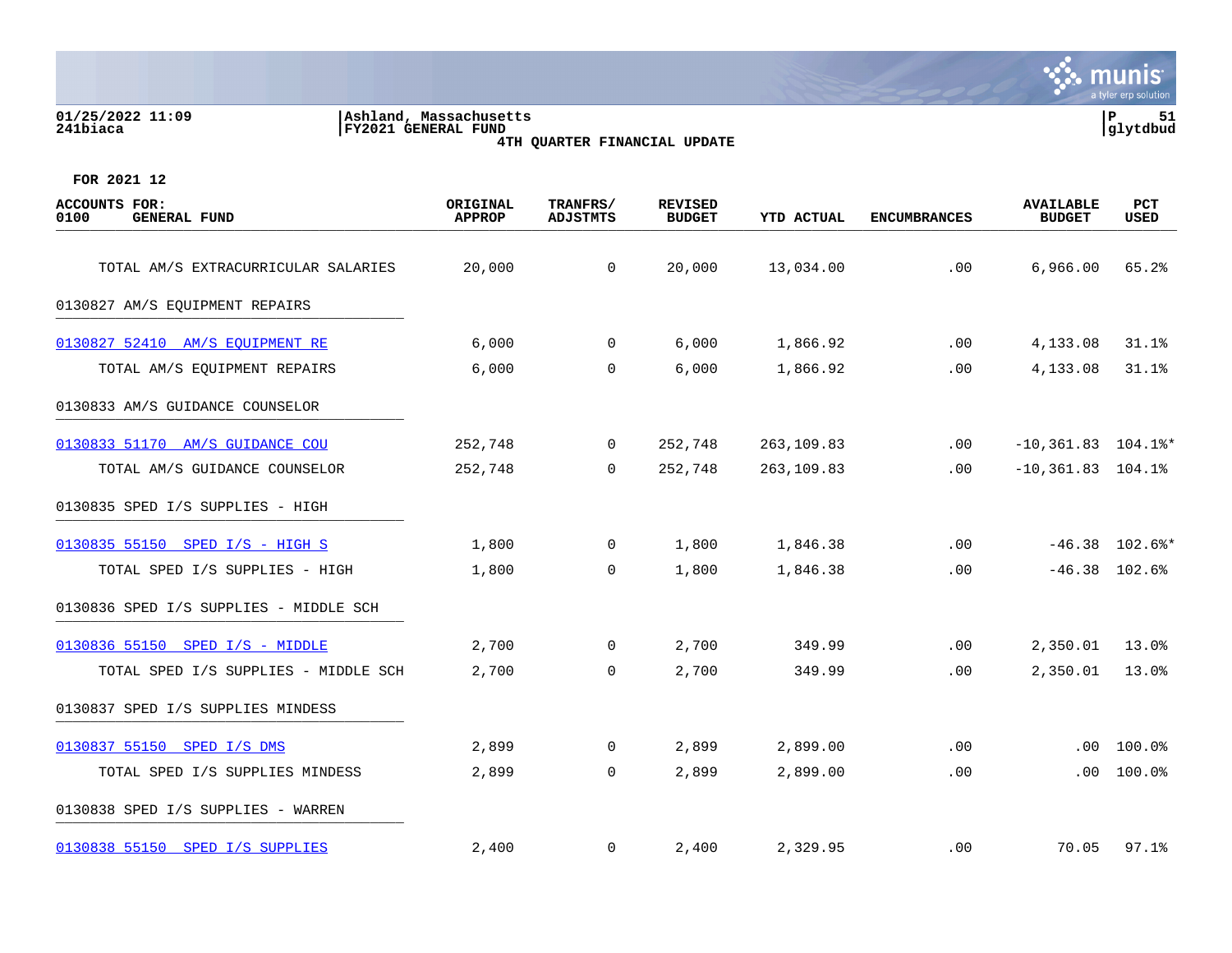| 01/25/2022 11:09<br>Ashland, Massachusetts<br>241biaca<br><b>FY2021 GENERAL FUND</b> | 4TH QUARTER FINANCIAL UPDATE     | P<br>glytdbud               |                                 |                   |                     |                                   |             |
|--------------------------------------------------------------------------------------|----------------------------------|-----------------------------|---------------------------------|-------------------|---------------------|-----------------------------------|-------------|
| FOR 2021 12                                                                          |                                  |                             |                                 |                   |                     |                                   |             |
| ACCOUNTS<br>FOR:<br>0100<br><b>GENERAL FUND</b>                                      | <b>ORIGINAL</b><br><b>APPROP</b> | TRANFRS/<br><b>ADJSTMTS</b> | <b>REVISED</b><br><b>BUDGET</b> | <b>YTD ACTUAL</b> | <b>ENCUMBRANCES</b> | <b>AVAILABLE</b><br><b>BUDGET</b> | PCT<br>USED |
| TOTAL SPED I/S SUPPLIES - WARREN                                                     | 2,400                            | $\overline{0}$              | 2,400                           | 2,329.95          | .00                 | 70.05                             | 97.1%       |
| 0130839 SPED I/S SUPPLIES - PITTAWAY                                                 |                                  |                             |                                 |                   |                     |                                   |             |
| 0130839 55150<br>SPED I/S SUPPLIES                                                   | 900                              | 0                           | 900                             | 900.00            | .00                 | .00                               | 100.0%      |
| TOTAL SPED I/S SUPPLIES - PITTAWAY                                                   | 900                              | $\mathbf 0$                 | 900                             | 900.00            | .00                 | .00.                              | 100.0%      |
| 0130841 MAINT AM/S HEAT                                                              |                                  |                             |                                 |                   |                     |                                   |             |
| 0130841 52100<br>MAINT AM/S HEAT                                                     | 55,000                           | $\overline{0}$              | 55,000                          | 76,692.14         | .00                 | $-21,692.14$ 139.4%*              |             |
| TOTAL MAINT AM/S HEAT                                                                | 55,000                           | 0                           | 55,000                          | 76,692.14         | .00                 | $-21,692.14$ 139.4%               |             |

nis<sup>.</sup>

tyler erp solution

mu

| 0130842 AM/S ELECTRICITY           |         |                |         |            |          |                                   |       |
|------------------------------------|---------|----------------|---------|------------|----------|-----------------------------------|-------|
| 0130842 52100 AM/S ELECTRICITY     | 84,000  | $\overline{0}$ | 84,000  | 97,802.93  | .00      | $-13,802.93$ 116.4%*              |       |
| TOTAL AM/S ELECTRICITY             | 84,000  | $\overline{0}$ | 84,000  | 97,802.93  | .00      | $-13,802.93$ 116.4%               |       |
| 0130843 AM/S TELEPHONE             |         |                |         |            |          |                                   |       |
| 0130843 53410 AM/S TELEPHONE       | 650     | 0              | 650     | 547.63     | .00      | 102.37                            | 84.3% |
| TOTAL AM/S TELEPHONE               | 650     | $\mathbf 0$    | 650     | 547.63     | .00      | 102.37                            | 84.3% |
| 0130846 AM/S AWARDS                |         |                |         |            |          |                                   |       |
| 0130846 55800 AM/S AWARDS          | 300     | $\mathbf{0}$   | 300     | 244.00     | .00      | 56.00                             | 81.3% |
| TOTAL AM/S AWARDS                  | 300     | 0              | 300     | 244.00     | .00      | 56.00                             | 81.3% |
| 0130847 SPED AM/S TEACHER SALARIES |         |                |         |            |          |                                   |       |
| 0130847 51180 SPED AM/S TEACHER    | 722,008 | $\mathbf{0}$   | 722,008 | 781,626.16 | $.00 \,$ | $-59,618.16$ $108.3$ <sup>*</sup> |       |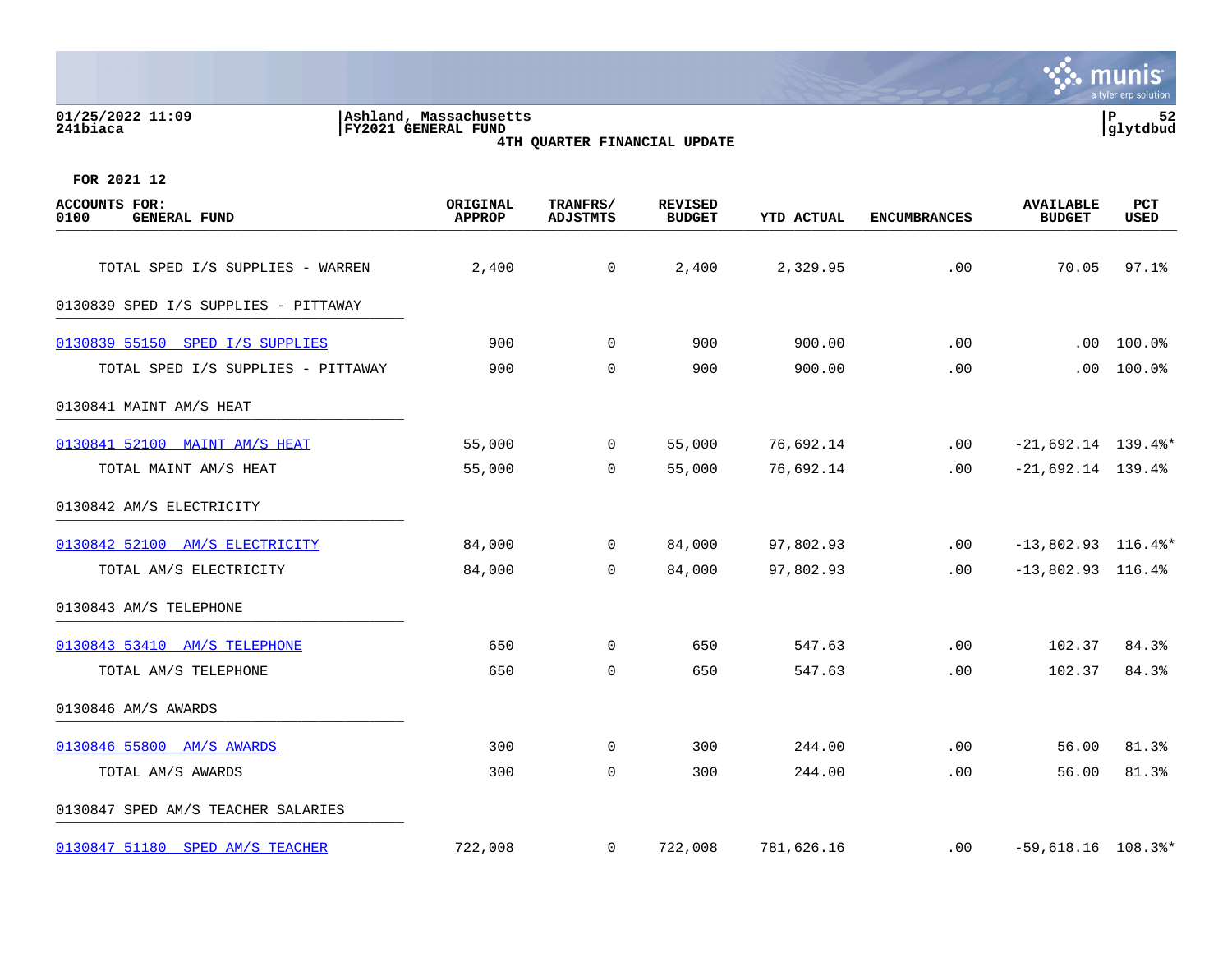# **01/25/2022 11:09 |Ashland, Massachusetts |P 53 241biaca |FY2021 GENERAL FUND |glytdbud 4TH QUARTER FINANCIAL UPDATE**



| <b>ACCOUNTS FOR:</b><br><b>GENERAL FUND</b><br>0100 | ORIGINAL<br><b>APPROP</b> | TRANFRS/<br><b>ADJSTMTS</b> | <b>REVISED</b><br><b>BUDGET</b> | YTD ACTUAL | <b>ENCUMBRANCES</b> | <b>AVAILABLE</b><br><b>BUDGET</b> | PCT<br>USED |
|-----------------------------------------------------|---------------------------|-----------------------------|---------------------------------|------------|---------------------|-----------------------------------|-------------|
| TOTAL SPED AM/S TEACHER SALARIES                    | 722,008                   | $\overline{0}$              | 722,008                         | 781,626.16 | .00                 | $-59,618.16$ 108.3%               |             |
| 0130848 SPED AM/S PSYCHOLOGICAL SALARY              |                           |                             |                                 |            |                     |                                   |             |
| 0130848 51180 SPED AM/S PSYCHOL                     | 110,405                   | $\mathbf 0$                 | 110,405                         | 110,140.42 | .00                 | 264.58                            | 99.8%       |
| TOTAL SPED AM/S PSYCHOLOGICAL SALARY                | 110,405                   | $\overline{0}$              | 110,405                         | 110,140.42 | .00                 | 264.58                            | 99.8%       |
| 0130849 SPED AMS PO SUB TEACH SALS                  |                           |                             |                                 |            |                     |                                   |             |
| 0130849 51180 SPED AM/S SUB TEA                     | 5,500                     | $\mathbf 0$                 | 5,500                           | 94.50      | .00                 | 5,405.50                          | 1.7%        |
| TOTAL SPED AMS PO SUB TEACH SALS                    | 5,500                     | $\overline{0}$              | 5,500                           | 94.50      | .00                 | 5,405.50                          | 1.7%        |
| 0130850 SPED AM/S TEACHER AIDES                     |                           |                             |                                 |            |                     |                                   |             |
| 0130850 51180 SPED AM/S TEACHER                     | 349,685                   | $\overline{0}$              | 349,685                         | 241,980.82 | .00                 | 107,704.18                        | 69.2%       |
| TOTAL SPED AM/S TEACHER AIDES                       | 349,685                   | $\Omega$                    | 349,685                         | 241,980.82 | .00                 | 107,704.18                        | 69.2%       |
| 0130851 SPED COORDINATOR/AMS                        |                           |                             |                                 |            |                     |                                   |             |
| 0130851 51180 SPED COORDINATOR/                     | 63,156                    | $\mathbf 0$                 | 63,156                          | 65,033.30  | .00                 | $-1,877.30$ 103.0%*               |             |
| TOTAL SPED COORDINATOR/AMS                          | 63,156                    | 0                           | 63,156                          | 65,033.30  | .00                 | $-1,877.30$ 103.0%                |             |
| 0130864 H/S TEXT/ENGLISH                            |                           |                             |                                 |            |                     |                                   |             |
| 0130864 55100 H/S TEXT/ENGLISH                      | 5,000                     | $\mathbf 0$                 | 5,000                           | 9,596.53   | .00                 | $-4,596.53$ 191.9%*               |             |
| TOTAL H/S TEXT/ENGLISH                              | 5,000                     | $\mathsf{O}$                | 5,000                           | 9,596.53   | .00                 | $-4,596.53$ 191.9%                |             |
| 0130865 H/S TEXT/MATH                               |                           |                             |                                 |            |                     |                                   |             |
| 0130865 55100 H/S TEXT/MATH                         | 2,000                     | $\mathbf{0}$                | 2,000                           | 815.99     | $.00 \,$            | 1,184.01                          | 40.8%       |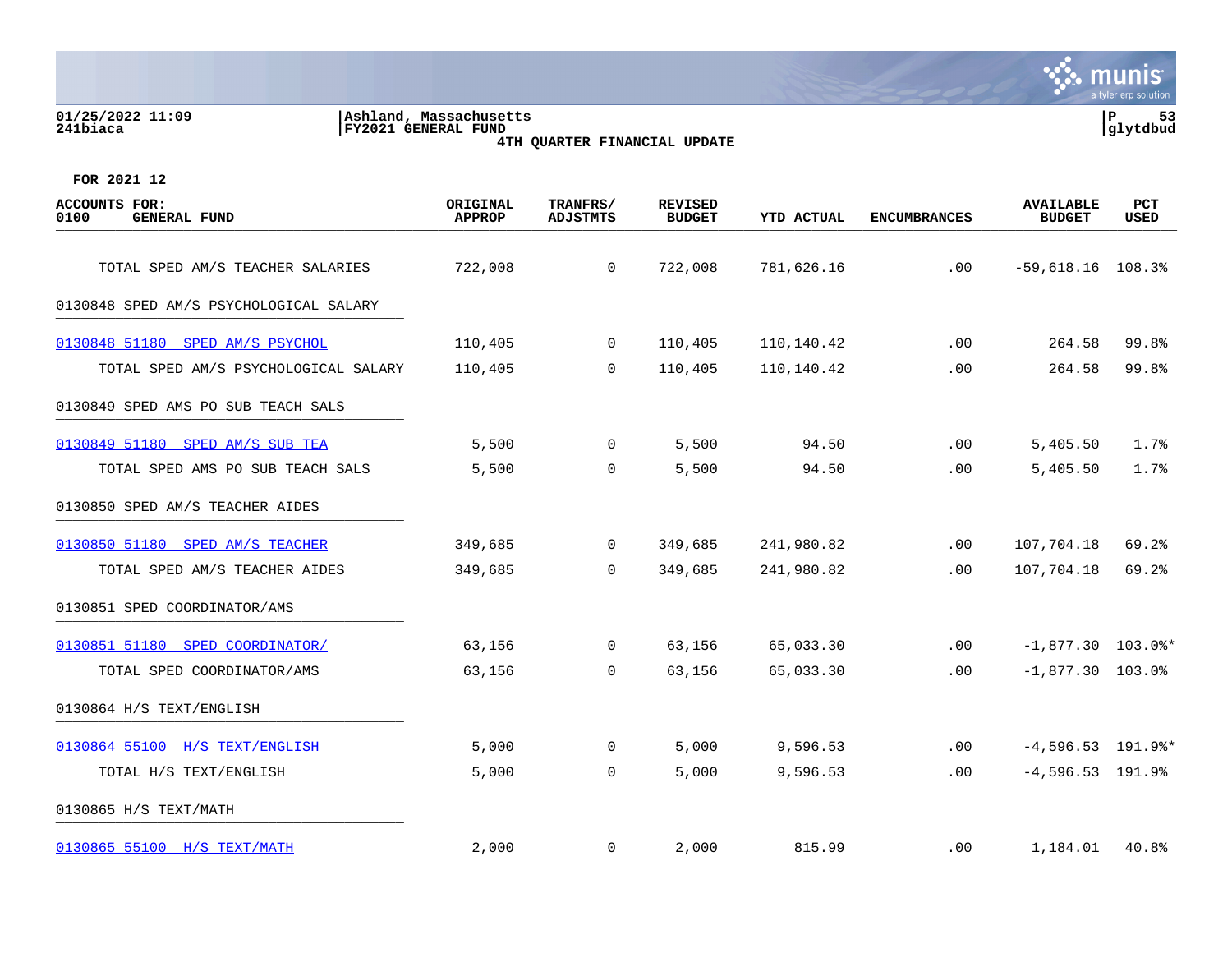## **01/25/2022 11:09 |Ashland, Massachusetts |P 54 241biaca |FY2021 GENERAL FUND |glytdbud 4TH QUARTER FINANCIAL UPDATE**



| <b>ACCOUNTS FOR:</b><br>0100<br><b>GENERAL FUND</b> | ORIGINAL<br><b>APPROP</b> | TRANFRS/<br><b>ADJSTMTS</b> | <b>REVISED</b><br><b>BUDGET</b> | <b>YTD ACTUAL</b> | <b>ENCUMBRANCES</b> | <b>AVAILABLE</b><br><b>BUDGET</b> | PCT<br>USED       |
|-----------------------------------------------------|---------------------------|-----------------------------|---------------------------------|-------------------|---------------------|-----------------------------------|-------------------|
| TOTAL H/S TEXT/MATH                                 | 2,000                     | $\mathsf{O}$                | 2,000                           | 815.99            | .00                 | 1,184.01                          | 40.8%             |
| 0130866 H/S TEXT/SCIENCE                            |                           |                             |                                 |                   |                     |                                   |                   |
| 0130866 55100 H/S TEXT/SCIENCE                      | 2,500                     | $\mathbf 0$                 | 2,500                           | 1,166.40          | .00                 | 1,333.60                          | 46.7%             |
| TOTAL H/S TEXT/SCIENCE                              | 2,500                     | $\mathbf 0$                 | 2,500                           | 1,166.40          | .00                 | 1,333.60                          | 46.7%             |
| 0130867 H/S TEXT/SOCIAL STUDIES                     |                           |                             |                                 |                   |                     |                                   |                   |
| 0130867 55100 H/S TEXT/SOCIAL S                     | 7,700                     | 0                           | 7,700                           | 8,567.96          | .00                 |                                   | $-867.96$ 111.3%* |
| TOTAL H/S TEXT/SOCIAL STUDIES                       | 7,700                     | $\mathbf 0$                 | 7,700                           | 8,567.96          | .00                 | $-867.96$ 111.3%                  |                   |
| 0130868 H/S TEXT/ART                                |                           |                             |                                 |                   |                     |                                   |                   |
| 0130868 55100 H/S TEXT/ART                          | 2,000                     | 0                           | 2,000                           | .00               | .00                 | 2,000.00                          | .0%               |
| TOTAL H/S TEXT/ART                                  | 2,000                     | $\mathbf 0$                 | 2,000                           | .00               | .00.                | 2,000.00                          | .0%               |
| 0130872 H/S TEXT/WORLD LANGUAGE                     |                           |                             |                                 |                   |                     |                                   |                   |
| 0130872 55100 H/S TEXT/WORLD LA                     | 2,000                     | 0                           | 2,000                           | 2,236.95          | .00                 |                                   | $-236.95$ 111.8%* |
| TOTAL H/S TEXT/WORLD LANGUAGE                       | 2,000                     | 0                           | 2,000                           | 2,236.95          | .00                 | $-236.95$ 111.8%                  |                   |
| 0130880 S/W NEW POSITIONS                           |                           |                             |                                 |                   |                     |                                   |                   |
| 0130880 51170 S/W NEW POSITIONS                     | $-161,929$                | 213,210                     | 51,281                          | .00               | .00                 | 51,281.00                         | $.0\%$            |
| TOTAL S/W NEW POSITIONS                             | $-161,929$                | 213,210                     | 51,281                          | .00               | .00                 | 51,281.00                         | .0%               |
| 0130907 MAINT AM/S BLDG REPAIR SUPPLI               |                           |                             |                                 |                   |                     |                                   |                   |
| 0130907 52410 MAINT AM/S BLDG R                     | 18,000                    | 0                           | 18,000                          | 15,894.39         | $.00 \,$            | 2,105.61                          | 88.3%             |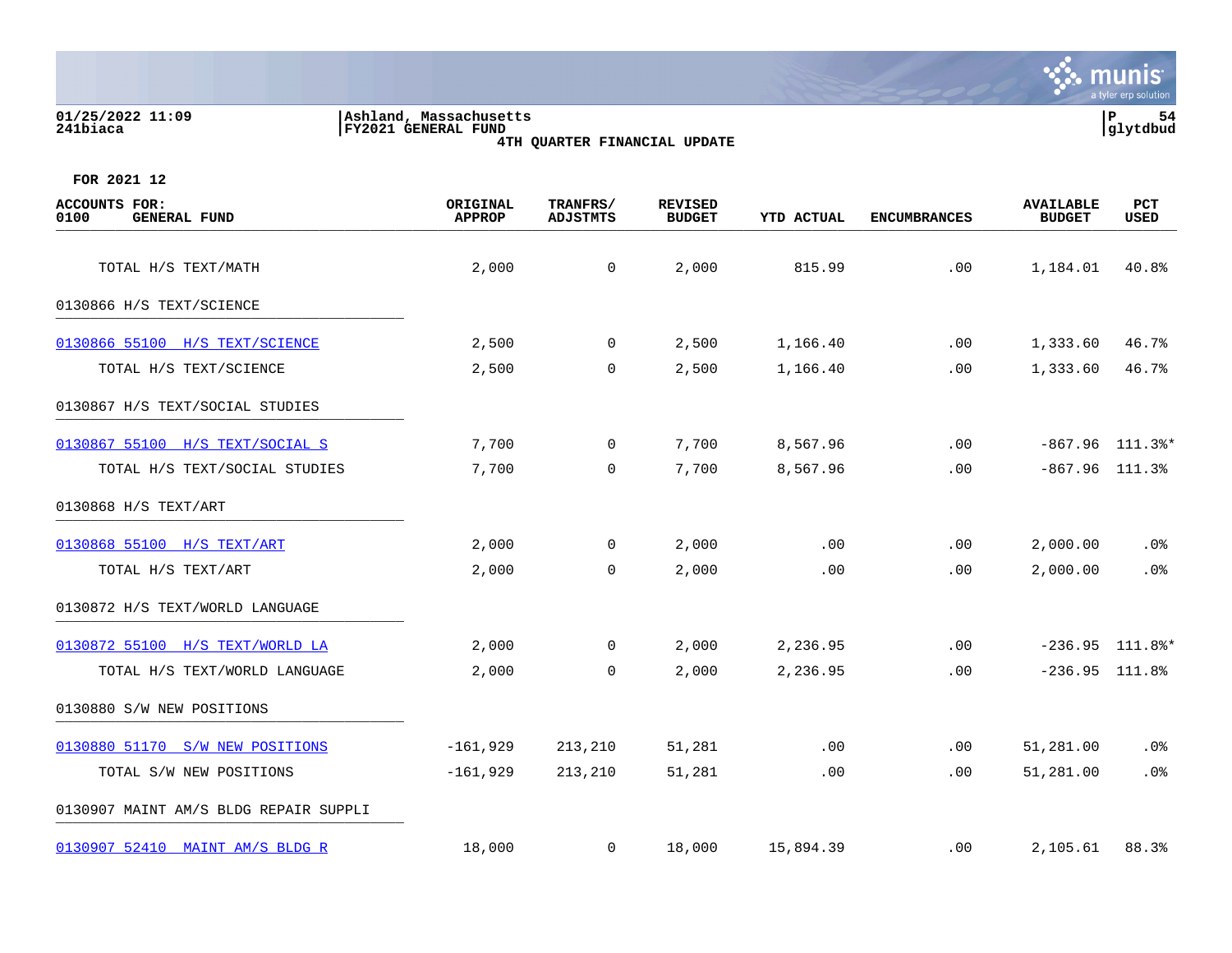| 01/25/2022 11:09 |  |
|------------------|--|
| 241biaca         |  |

**01/25/2022 11:09 |Ashland, Massachusetts |P 55 241biaca |FY2021 GENERAL FUND |glytdbud 4TH QUARTER FINANCIAL UPDATE**



| <b>ACCOUNTS FOR:</b><br>0100<br><b>GENERAL FUND</b> | ORIGINAL<br><b>APPROP</b> | TRANFRS/<br><b>ADJSTMTS</b> | <b>REVISED</b><br><b>BUDGET</b> | <b>YTD ACTUAL</b> | <b>ENCUMBRANCES</b> | <b>AVAILABLE</b><br><b>BUDGET</b> | <b>PCT</b><br>USED |
|-----------------------------------------------------|---------------------------|-----------------------------|---------------------------------|-------------------|---------------------|-----------------------------------|--------------------|
| TOTAL MAINT AM/S BLDG REPAIR SUPPLI                 | 18,000                    | $\overline{0}$              | 18,000                          | 15,894.39         | .00                 | 2,105.61                          | 88.3%              |
| 0130911 P/S NETWORKING & TELECOMM                   |                           |                             |                                 |                   |                     |                                   |                    |
| 0130911 52410 P/S NETWORKING &                      | $\mathbf 0$               | 0                           | 0                               | 472.12            | .00                 |                                   | $-472.12$ 100.0%*  |
| TOTAL P/S NETWORKING & TELECOMM                     | 0                         | $\mathbf 0$                 | 0                               | 472.12            | .00                 | $-472.12$ 100.0%                  |                    |
| 0130912 W/S NETWORKING & TELECOMM                   |                           |                             |                                 |                   |                     |                                   |                    |
| 0130912 52410 W/S NETWORKING &                      | $\Omega$                  | 0                           | $\Omega$                        | 4,957.23          | .00                 | $-4,957.23$ 100.0%*               |                    |
| TOTAL W/S NETWORKING & TELECOMM                     | $\Omega$                  | $\mathbf 0$                 | $\mathbf 0$                     | 4,957.23          | .00                 | $-4,957.23$ 100.0%                |                    |
| 0130913 DM/S NETWORKING & TELECOMM                  |                           |                             |                                 |                   |                     |                                   |                    |
| 0130913 52410 DM/S NETWORKING &                     | $\mathbf 0$               | 0                           | 0                               | 5,429.35          | .00                 | $-5,429.35$ 100.0%*               |                    |
| TOTAL DM/S NETWORKING & TELECOMM                    | $\mathbf 0$               | $\mathbf 0$                 | $\mathbf 0$                     | 5,429.35          | $.00 \,$            | $-5,429.35$ 100.0%                |                    |
| 0130914 AM/S NETWORKING & TELECOMM                  |                           |                             |                                 |                   |                     |                                   |                    |
| 0130914 52410 AM/S NETWORKING &                     | $\Omega$                  | $\Omega$                    | 0                               | 8,416.88          | .00                 | $-8,416.88$ 100.0%*               |                    |
| TOTAL AM/S NETWORKING & TELECOMM                    | 0                         | $\mathbf 0$                 | 0                               | 8,416.88          | $.00 \,$            | $-8,416.88$ 100.0%                |                    |
| 0130915 H/S NETWORKING & TELECOMM                   |                           |                             |                                 |                   |                     |                                   |                    |
| 0130915 52410 H/S NETWORKING &                      | $\mathbf 0$               | 0                           | $\overline{0}$                  | 23,554.74         | .00                 | $-23,554.74$ 100.0%*              |                    |
| TOTAL H/S NETWORKING & TELECOMM                     | $\mathbf 0$               | $\mathbf 0$                 | 0                               | 23,554.74         | .00                 | $-23,554.74$ 100.0%               |                    |
| 0130926 C/O TECHNOLOGY SERVICES                     |                           |                             |                                 |                   |                     |                                   |                    |
| 0130926 53900 C/O TECHNOLOGY SE                     | $\mathbf 0$               | $\mathbf 0$                 | $\mathbf 0$                     | 2,017.37          | .00                 | $-2,017.37$ 100.0%*               |                    |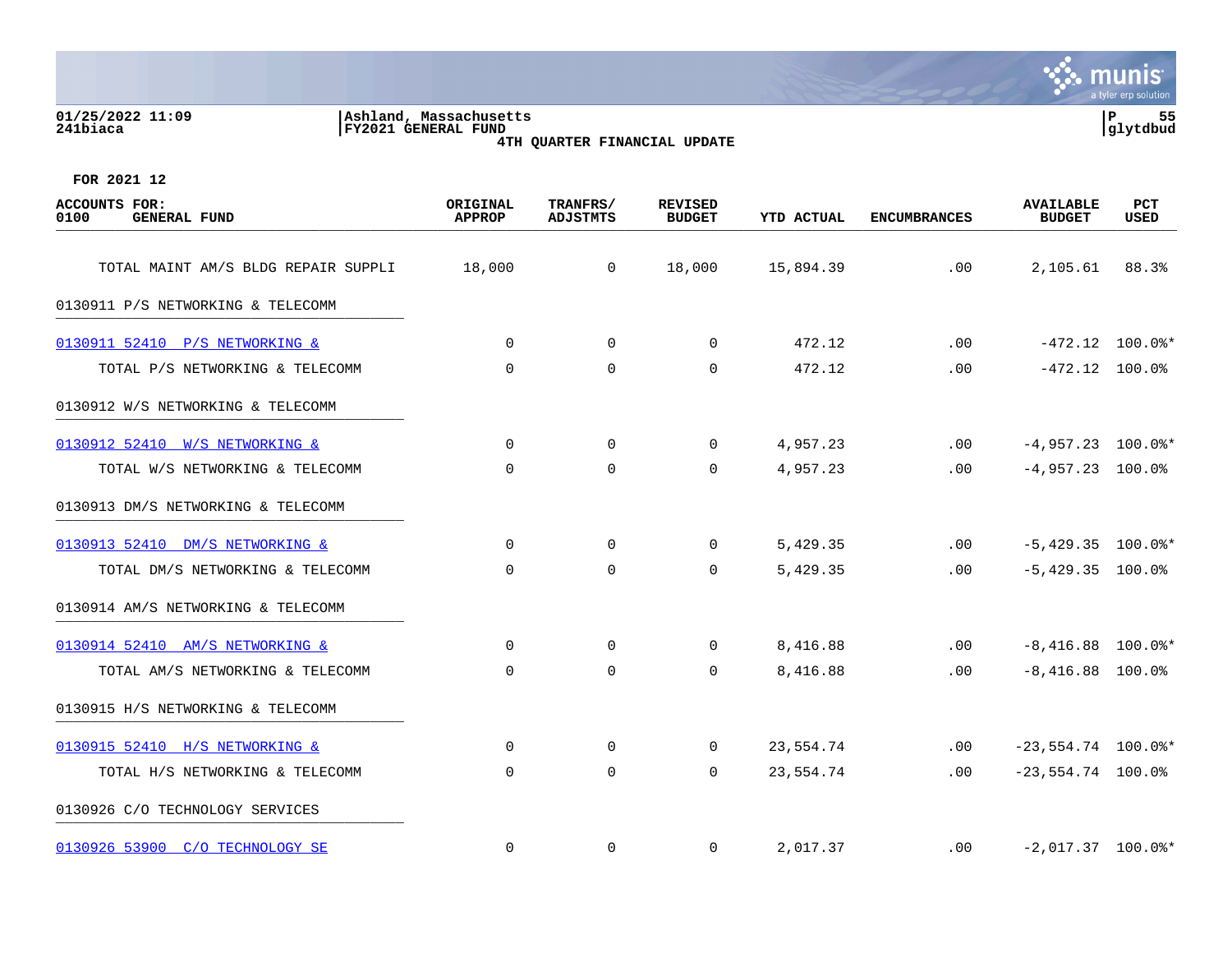| 01/25/2022 11:09<br>241biaca                                | Ashland, Massachusetts<br>FY2021 GENERAL FUND | 4TH QUARTER FINANCIAL UPDATE |                          |                   |                     |                                   | a cyfeir ei problacion.<br>56<br>P<br>glytdbud |
|-------------------------------------------------------------|-----------------------------------------------|------------------------------|--------------------------|-------------------|---------------------|-----------------------------------|------------------------------------------------|
| FOR 2021 12<br>ACCOUNTS FOR:<br>0100<br><b>GENERAL FUND</b> | ORIGINAL<br><b>APPROP</b>                     | TRANFRS/<br>ADJSTMTS         | REVISED<br><b>BUDGET</b> | <b>YTD ACTUAL</b> | <b>ENCUMBRANCES</b> | <b>AVAILABLE</b><br><b>BUDGET</b> | PCT<br>USED                                    |
| TOTAL C/O TECHNOLOGY SERVICES                               |                                               | 0                            |                          | 2,017.37          | .00                 | $-2,017.37$ 100.0%                |                                                |

# 0130928 DW ELL MATERIALS \_\_\_\_\_\_\_\_\_\_\_\_\_\_\_\_\_\_\_\_\_\_\_\_\_\_\_\_\_\_\_\_\_\_\_\_\_\_\_\_\_

| 0130928 55100 DW ELL MATERIALS       | 1,050   | $\overline{0}$ | 1,050   | 668.67     | .00      | 381.33               | 63.7%  |
|--------------------------------------|---------|----------------|---------|------------|----------|----------------------|--------|
| TOTAL DW ELL MATERIALS               | 1,050   | $\overline{0}$ | 1,050   | 668.67     | .00      | 381.33               | 63.7%  |
| 0130929 SPED K PSYCHOLOGICAL SALARY  |         |                |         |            |          |                      |        |
| 0130929 51180 SPED PRE PSYCHOLO      | 1,350   | $\overline{0}$ | 1,350   | .00        | $.00 \,$ | 1,350.00             | $.0\%$ |
| TOTAL SPED K PSYCHOLOGICAL SALARY    | 1,350   | $\overline{0}$ | 1,350   | .00        | .00      | 1,350.00             | $.0\%$ |
| 0130930 C/O SECRETARY/BOOKKEEPER     |         |                |         |            |          |                      |        |
| 0130930 51110 C/O SECRETARY/BOO      | 102,005 | $\overline{0}$ | 102,005 | 167,721.49 | .00      | $-65,716.49$ 164.4%* |        |
| TOTAL C/0 SECRETARY/BOOKKEEPER       | 102,005 | $\overline{0}$ | 102,005 | 167,721.49 | .00      | $-65, 716.49$ 164.4% |        |
| 0130936 CURR & PD/PROF DAYS STIPENDS |         |                |         |            |          |                      |        |

munis tyler erp solution

[0130936 51170 CURR & PD/PD DAY](https://yvwlndash063.tylertech.com/sites/mu0241/LIVE/_layouts/15/DashboardMunisV6.3/PassThru.aspx?-E=K/bcxKYZfBUv1rrz4UZ7o7QzIr/2rTYv2J%2BmX/iv7r2SA7Fzq0%2BMxjhi8uq74Fgn&) 0 0 0 24,120.00 .00 -24,120.00 100.0%\* TOTAL CURR & PD/PROF DAYS STIPENDS 0 0 0 24,120.00 .00 -24,120.00 100.0% 0130941 SPED PRESCHOOL AIDES [0130941 51180 SPED PRESCHOOL AI](https://yvwlndash063.tylertech.com/sites/mu0241/LIVE/_layouts/15/DashboardMunisV6.3/PassThru.aspx?-E=ytKGV2c1V9j7/8zfnVFV0MvvhfplKgeqkUyoUY3Gd4/qWLKj4ly10DlxmgoEWVIc&) 104,238 0 104,238 49,183.29 .00 55,054.71 47.2% TOTAL SPED PRESCHOOL AIDES 104,238 0 104,238 49,183.29 .00 55,054.71 47.2% 0130943 H/S SUPPL&EQ/ACAD SUPPORT [0130943 55100 H/S SUPPL&EQ/ACAD](https://yvwlndash063.tylertech.com/sites/mu0241/LIVE/_layouts/15/DashboardMunisV6.3/PassThru.aspx?-E=b2mP/vfbURhqP4XxL6O5NfIf3lx02FI9s8bnbaZkA5K76q993D1PGg9HcMlQT2rq&) 500 0 500 .00 .00 500.00 .0%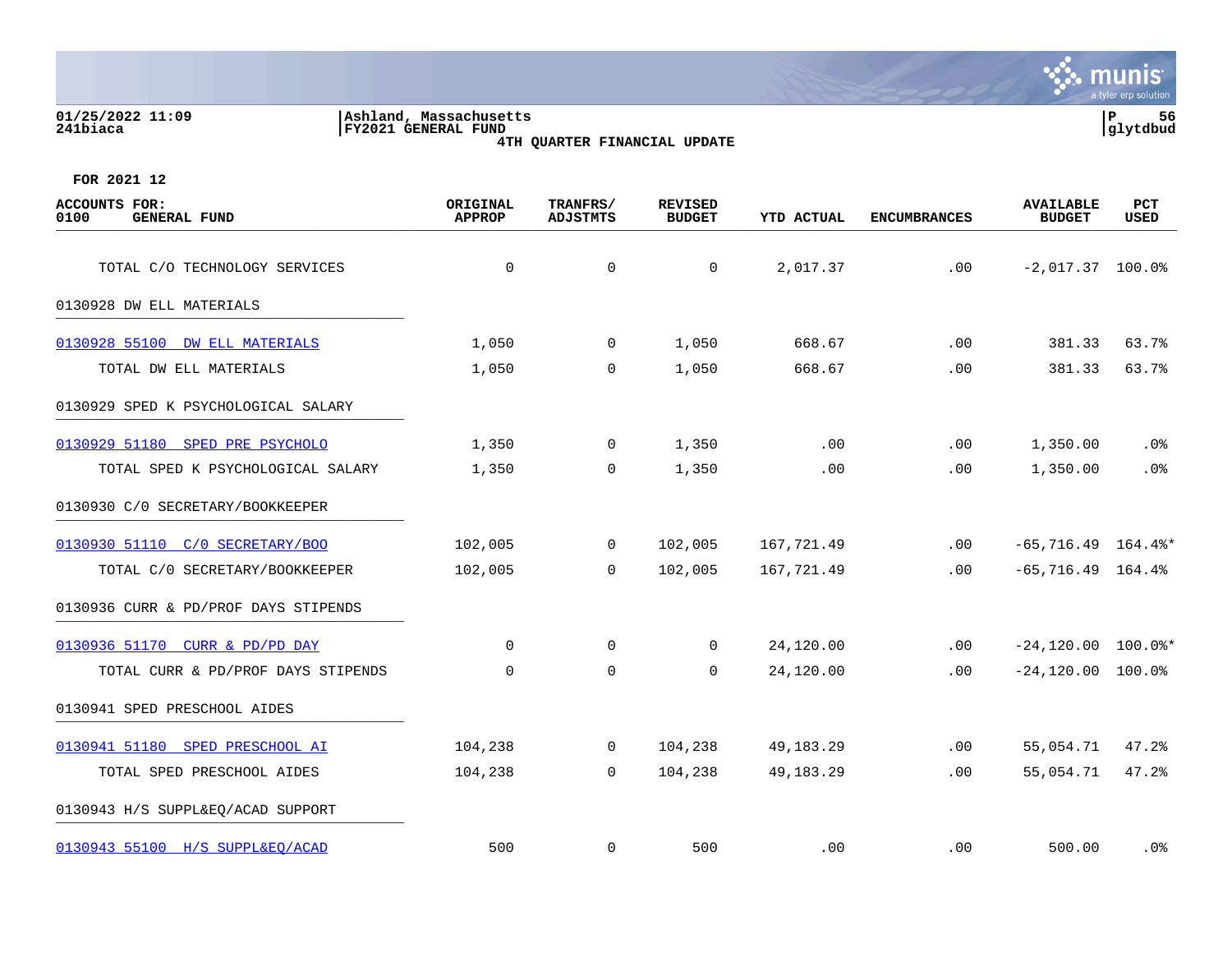# **01/25/2022 11:09 |Ashland, Massachusetts |P 57 241biaca |FY2021 GENERAL FUND |glytdbud 4TH QUARTER FINANCIAL UPDATE**



| <b>ACCOUNTS FOR:</b><br>0100<br><b>GENERAL FUND</b> | ORIGINAL<br><b>APPROP</b> | TRANFRS/<br><b>ADJSTMTS</b> | <b>REVISED</b><br><b>BUDGET</b> | <b>YTD ACTUAL</b> | <b>ENCUMBRANCES</b> | <b>AVAILABLE</b><br><b>BUDGET</b> | <b>PCT</b><br>USED  |
|-----------------------------------------------------|---------------------------|-----------------------------|---------------------------------|-------------------|---------------------|-----------------------------------|---------------------|
| TOTAL H/S SUPPL&EQ/ACAD SUPPORT                     | 500                       | $\mathbf 0$                 | 500                             | .00               | .00                 | 500.00                            | .0%                 |
| 0130945 CURR & PD/FOOD SERV PD REIMB                |                           |                             |                                 |                   |                     |                                   |                     |
|                                                     |                           |                             |                                 |                   |                     |                                   |                     |
| 0130945 53910 CURR & PD/FOOD SE                     | 4,000                     | $\mathbf 0$                 | 4,000                           | 963.00            | .00                 | 3,037.00                          | 24.1%               |
| TOTAL CURR & PD/FOOD SERV PD REIMB                  | 4,000                     | $\mathbf 0$                 | 4,000                           | 963.00            | .00                 | 3,037.00                          | 24.1%               |
| 0130959 AM/S INSTR SUPPL/ENGLISH                    |                           |                             |                                 |                   |                     |                                   |                     |
| 0130959 55100 AMS/IS/ENGLISH                        | 1,200                     | $\mathbf 0$                 | 1,200                           | 1,134.10          | .00                 | 65.90                             | 94.5%               |
| TOTAL AM/S INSTR SUPPL/ENGLISH                      | 1,200                     | $\mathbf 0$                 | 1,200                           | 1,134.10          | .00                 | 65.90                             | 94.5%               |
| 0130960 AM/S INSTR SUPPL/MATH                       |                           |                             |                                 |                   |                     |                                   |                     |
| 0130960 55100 AMS/IS/MATH                           | 1,500                     | $\mathsf{O}$                | 1,500                           | 448.70            | .00                 | 1,051.30                          | 29.9%               |
| TOTAL AM/S INSTR SUPPL/MATH                         | 1,500                     | $\Omega$                    | 1,500                           | 448.70            | .00                 | 1,051.30                          | 29.9%               |
| 0130961 AM/S INSTR SUPPL/SCIENCE                    |                           |                             |                                 |                   |                     |                                   |                     |
| 0130961 55100 AMS/IS/SCIENCE                        | 1,700                     | $\mathbf 0$                 | 1,700                           | 2,633.33          | .00                 |                                   | $-933.33$ $154.9$ * |
| TOTAL AM/S INSTR SUPPL/SCIENCE                      | 1,700                     | $\mathbf 0$                 | 1,700                           | 2,633.33          | .00                 | $-933.33$ $154.9$                 |                     |
| 0130962 AM/S INSTR SUPPL/WORLD LANGUAG              |                           |                             |                                 |                   |                     |                                   |                     |
| 0130962 55100 AMS/IS/WORLD LANG                     | 1,200                     | 0                           | 1,200                           | 159.86            | .00                 | 1,040.14                          | 13.3%               |
| TOTAL AM/S INSTR SUPPL/WORLD LANGUAG                | 1,200                     | $\mathbf 0$                 | 1,200                           | 159.86            | .00                 | 1,040.14                          | 13.3%               |
| 0130963 AM/S INSTR SUPPL/SOCIAL STUDIE              |                           |                             |                                 |                   |                     |                                   |                     |
| 0130963 55100 AMS/IS/SOCIAL STU                     | 1,200                     | $\mathbf 0$                 | 1,200                           | 253.73            | $.00 \,$            | 946.27                            | 21.1%               |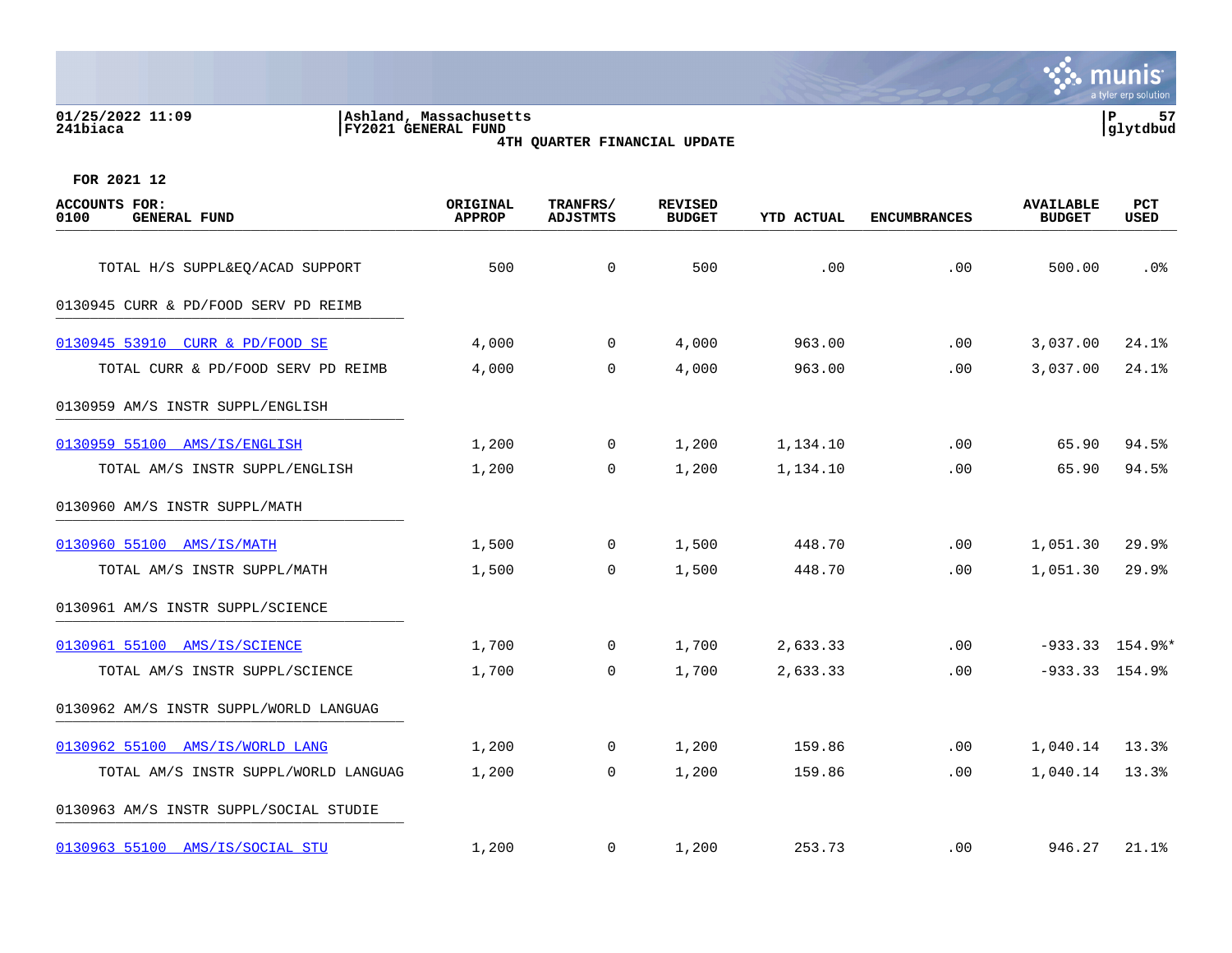|                              |                                                                                   | a tyler erp solution                |
|------------------------------|-----------------------------------------------------------------------------------|-------------------------------------|
| 01/25/2022 11:09<br>241biaca | Ashland, Massachusetts<br>FY2021 GENERAL FUND<br>4TH QUARTER FINANCIAL UPDATE     | 58<br>l P<br>lytdbud                |
| FOR 2021 12                  |                                                                                   |                                     |
| <b><i>SAMAINTER BAR.</i></b> | $m$ n a arme d $l$<br>$\sim$ $\sim$ $\sim$ $\sim$ $\sim$ $\sim$<br><b>DEVILOR</b> | $F_{\rm{max}}$<br><b>3773773777</b> |

| <b>ACCOUNTS FOR:</b><br>0100<br><b>GENERAL FUND</b> | ORIGINAL<br><b>APPROP</b> | TRANFRS/<br><b>ADJSTMTS</b> | <b>REVISED</b><br><b>BUDGET</b> | YTD ACTUAL | <b>ENCUMBRANCES</b> | <b>AVAILABLE</b><br><b>BUDGET</b> | <b>PCT</b><br>USED |
|-----------------------------------------------------|---------------------------|-----------------------------|---------------------------------|------------|---------------------|-----------------------------------|--------------------|
| TOTAL AM/S INSTR SUPPL/SOCIAL STUDIE                | 1,200                     | $\mathbf 0$                 | 1,200                           | 253.73     | .00                 | 946.27                            | 21.1%              |
| 0130964 AM/S INSTR SUPPL/HEALTH                     |                           |                             |                                 |            |                     |                                   |                    |
| 0130964 55100 AMS/IS/HEALTH                         | 800                       | $\overline{0}$              | 800                             | 465.66     | .00                 | 334.34                            | 58.2%              |
| TOTAL AM/S INSTR SUPPL/HEALTH                       | 800                       | $\Omega$                    | 800                             | 465.66     | .00                 | 334.34                            | 58.2%              |
| 0130965 AM/S INSTR SUPPL/READING & WRI              |                           |                             |                                 |            |                     |                                   |                    |
| 0130965 55100 AMS/IS/READING &                      | 200                       | $\mathbf 0$                 | 200                             | 157.64     | .00                 | 42.36                             | 78.8%              |
| TOTAL AM/S INSTR SUPPL/READING & WRI                | 200                       | $\Omega$                    | 200                             | 157.64     | .00                 | 42.36                             | 78.8%              |
| 0130966 AM/S INSTR SUPPL/SPECIAL SUBJE              |                           |                             |                                 |            |                     |                                   |                    |
| 0130966 55100 AMS/IS/SPECIAL SU                     | 3,600                     | $\mathbf{0}$                | 3,600                           | 1,660.29   | $.00 \,$            | 1,939.71                          | 46.1%              |
| TOTAL AM/S INSTR SUPPL/SPECIAL SUBJE                | 3,600                     | $\mathbf 0$                 | 3,600                           | 1,660.29   | .00                 | 1,939.71                          | 46.1%              |
| 0130999 S/C SPED LEGAL COSTS                        |                           |                             |                                 |            |                     |                                   |                    |
| 0130999 53921 S/C SPED LEGAL CO                     | 15,500                    | $\overline{0}$              | 15,500                          | 13,209.50  | $.00 \,$            | 2,290.50                          | 85.2%              |
| TOTAL S/C SPED LEGAL COSTS                          | 15,500                    | $\overline{0}$              | 15,500                          | 13,209.50  | .00                 | 2,290.50                          | 85.2%              |
| 0131012 SW ADMINISTRATIVE TECH EOUIPME              |                           |                             |                                 |            |                     |                                   |                    |
| 0131012 55100 SW ADMINISTRATIVE                     | $\Omega$                  | $\mathbf 0$                 | 0                               | 2,519.00   | $.00 \,$            | $-2,519.00$ 100.0%*               |                    |
| TOTAL SW ADMINISTRATIVE TECH EQUIPME                | $\Omega$                  | $\mathbf 0$                 | $\mathbf 0$                     | 2,519.00   | .00                 | $-2,519.00$ 100.0%                |                    |
| 0131016 W/S GRADE TESTING MATERIALS                 |                           |                             |                                 |            |                     |                                   |                    |
| 0131016 55100 W/S GR TESTING MA                     | 500                       | $\mathbf 0$                 | 500                             | .00        | .00                 | 500.00                            | .0%                |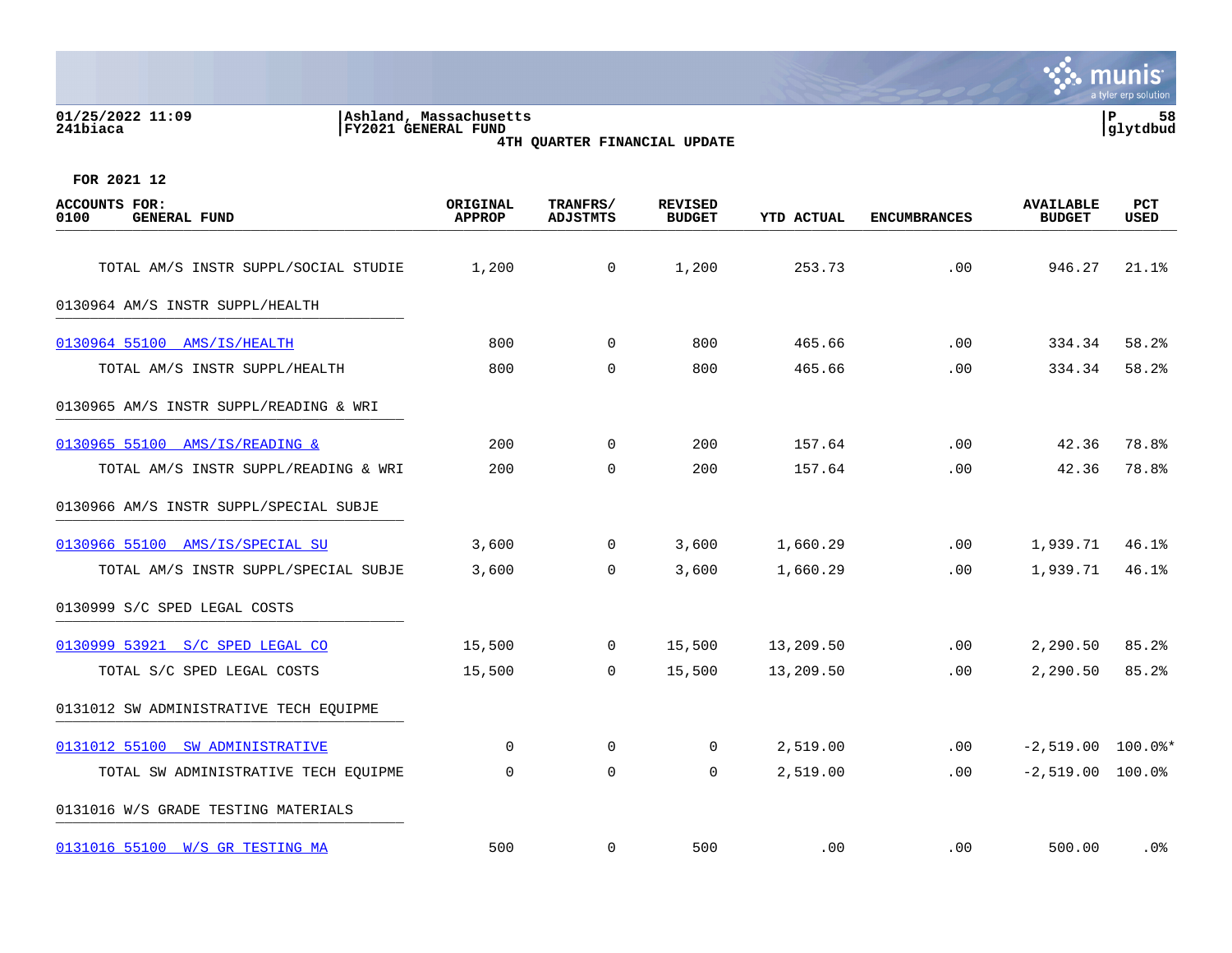# **01/25/2022 11:09 |Ashland, Massachusetts |P 59 241biaca |FY2021 GENERAL FUND |glytdbud 4TH QUARTER FINANCIAL UPDATE**



| <b>ACCOUNTS FOR:</b><br>0100<br><b>GENERAL FUND</b> | ORIGINAL<br><b>APPROP</b> | TRANFRS/<br><b>ADJSTMTS</b> | <b>REVISED</b><br><b>BUDGET</b> | <b>YTD ACTUAL</b> | <b>ENCUMBRANCES</b> | <b>AVAILABLE</b><br><b>BUDGET</b> | PCT<br>USED       |
|-----------------------------------------------------|---------------------------|-----------------------------|---------------------------------|-------------------|---------------------|-----------------------------------|-------------------|
| TOTAL W/S GRADE TESTING MATERIALS                   | 500                       | $\mathsf{O}$                | 500                             | .00               | .00                 | 500.00                            | .0%               |
| 0131017 S/W SERVER HARDW & NETWORK ELE              |                           |                             |                                 |                   |                     |                                   |                   |
| 0131017 55100 S/W SERVER HARDW                      | 10,000                    | $\mathbf 0$                 | 10,000                          | 3,900.00          | .00                 | 6,100.00                          | 39.0%             |
| TOTAL S/W SERVER HARDW & NETWORK ELE                | 10,000                    | $\mathbf 0$                 | 10,000                          | 3,900.00          | .00                 | 6,100.00                          | 39.0%             |
| 0131029 C/O TRANSPORTATION COORD                    |                           |                             |                                 |                   |                     |                                   |                   |
| 0131029 51110 C/O TRANSPORTATIO                     | 67,150                    | 0                           | 67,150                          | 74,984.60         | .00                 | $-7,834.60$ 111.7%*               |                   |
| TOTAL C/O TRANSPORTATION COORD                      | 67,150                    | 0                           | 67,150                          | 74,984.60         | .00                 | $-7,834.60$ 111.7%                |                   |
| 0131033 S/C CONTRACTED SERVICES                     |                           |                             |                                 |                   |                     |                                   |                   |
| 0131033 53900 S/C CONTRACTED SE                     | 15,000                    | $\mathbf 0$                 | 15,000                          | 3,104.00          | .00                 | 11,896.00                         | 20.7%             |
| TOTAL S/C CONTRACTED SERVICES                       | 15,000                    | $\Omega$                    | 15,000                          | 3,104.00          | .00                 | 11,896.00                         | 20.7%             |
| 0131049 SPED DAY/LEAGUE SCHOOL                      |                           |                             |                                 |                   |                     |                                   |                   |
| 0131049 53920 SPED DAY/LEAGUE S                     | 106,000                   | $\mathbf 0$                 | 106,000                         | 68,958.20         | .00                 | 37,041.80                         | 65.1%             |
| TOTAL SPED DAY/LEAGUE SCHOOL                        | 106,000                   | $\mathbf 0$                 | 106,000                         | 68,958.20         | .00                 | 37,041.80                         | 65.1%             |
| 0131052 C/S SPED-PO-HOME TUTORS                     |                           |                             |                                 |                   |                     |                                   |                   |
| 0131052 53921 C/S SPED HOME TUT                     | 0                         | 0                           | 0                               | 688.94            | .00                 |                                   | $-688.94$ 100.0%* |
| TOTAL C/S SPED-PO-HOME TUTORS                       | 0                         | $\mathbf 0$                 | 0                               | 688.94            | .00                 | $-688.94$ 100.0%                  |                   |
| 0131054 SPED RES/LEAGUE SCHOOL                      |                           |                             |                                 |                   |                     |                                   |                   |
| 0131054 53920 SPED RES/LEAGUE S                     | 220,500                   | 0                           | 220,500                         | .00               | .00                 | 220,500.00                        | . 0%              |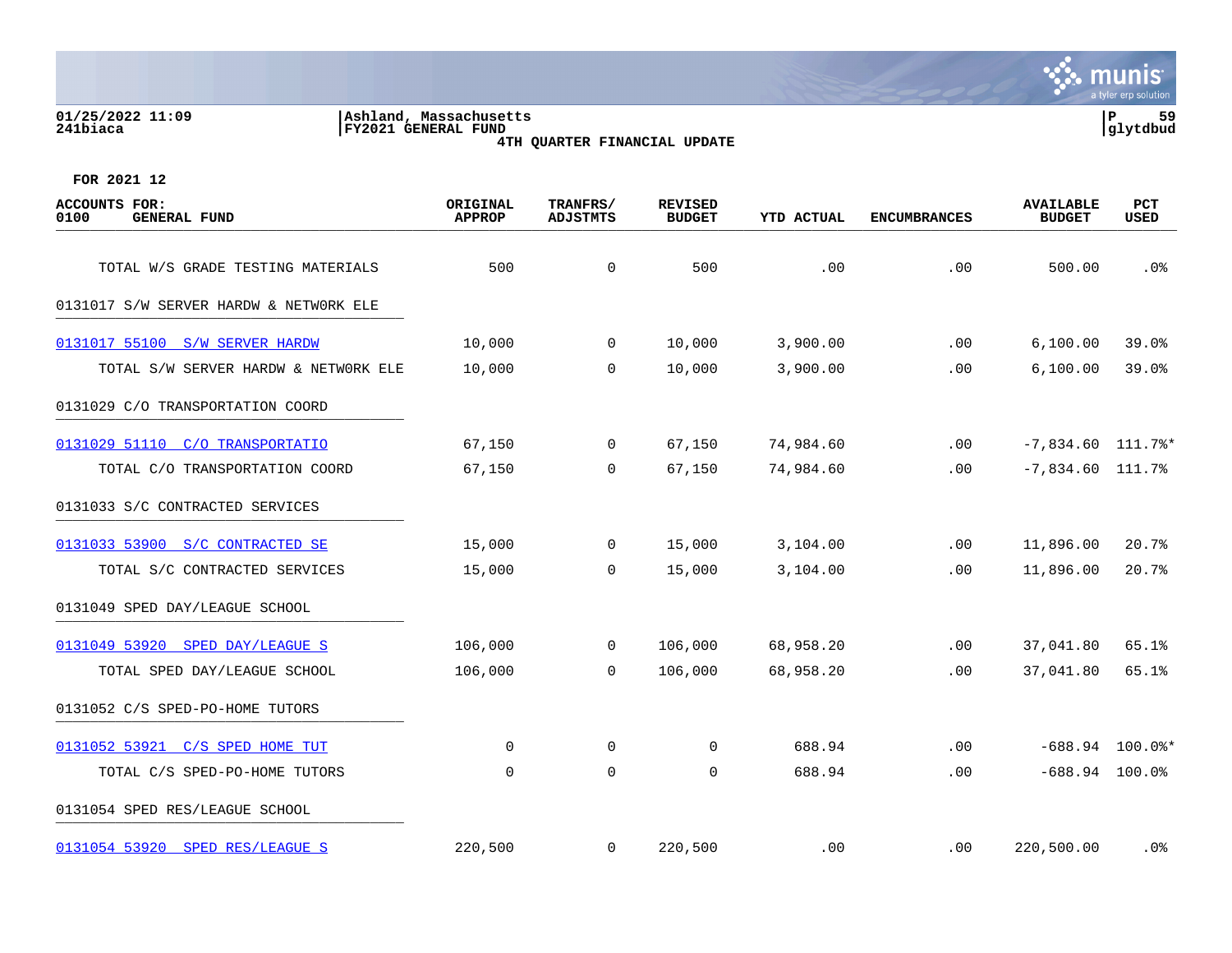| 01/25/2022 11:09<br>241biaca                 | Ashland, Massachusetts<br>FY2021 GENERAL FUND |                      | 4TH QUARTER FINANCIAL UPDATE    |                   |                     |                                   | 60<br>l P<br> glytdbud |
|----------------------------------------------|-----------------------------------------------|----------------------|---------------------------------|-------------------|---------------------|-----------------------------------|------------------------|
| FOR 2021 12                                  |                                               |                      |                                 |                   |                     |                                   |                        |
| ACCOUNTS FOR:<br>0100<br><b>GENERAL FUND</b> | ORIGINAL<br><b>APPROP</b>                     | TRANFRS/<br>ADJSTMTS | <b>REVISED</b><br><b>BUDGET</b> | <b>YTD ACTUAL</b> | <b>ENCUMBRANCES</b> | <b>AVAILABLE</b><br><b>BUDGET</b> | <b>PCT</b><br>USED     |
| TOTAL SPED RES/LEAGUE SCHOOL                 | 220,500                                       | 0                    | 220,500                         | .00               | .00                 | 220,500.00                        | $.0\%$                 |
| 0101050 BOUTDMENTE IBACTIC (CRECIAI BR       |                                               |                      |                                 |                   |                     |                                   |                        |

|  | 0131059 EQUIPMENT LEASING/SPECIAL ED |  |
|--|--------------------------------------|--|
|  |                                      |  |

| 0131059 53921<br><b>EQUIPMENT LEASING</b> | 1,500  | 0            | 1,500  | 1,240.14  | .00 | 259.86              | 82.7% |
|-------------------------------------------|--------|--------------|--------|-----------|-----|---------------------|-------|
| TOTAL EQUIPMENT LEASING/SPECIAL ED        | 1,500  | 0            | 1,500  | 1,240.14  | .00 | 259.86              | 82.7% |
| 0131062 PS EQUIPMENT LEASES               |        |              |        |           |     |                     |       |
| 0131062 52710 PS EQUIPMENT LEAS           | 3,500  | $\mathbf 0$  | 3,500  | 3,187.20  | .00 | 312.80              | 91.1% |
| TOTAL PS EQUIPMENT LEASES                 | 3,500  | 0            | 3,500  | 3,187.20  | .00 | 312.80              | 91.1% |
| 0131063 WS EQUIPMENT LEASING              |        |              |        |           |     |                     |       |
| 0131063 52710 WS EOUIPMENT LEAS           | 17,100 | $\mathbf 0$  | 17,100 | 20,188.28 | .00 | $-3,088.28$ 118.1%* |       |
| TOTAL WS EQUIPMENT LEASING                | 17,100 | 0            | 17,100 | 20,188.28 | .00 | $-3,088.28$ 118.1%  |       |
| 0131064 DMS EQUIPMENT LEASING             |        |              |        |           |     |                     |       |
| 0131064 52710<br>DMS EOUIPMENT LEA        | 16,500 | $\mathbf 0$  | 16,500 | 14,557.72 | .00 | 1,942.28            | 88.2% |
| TOTAL DMS EQUIPMENT LEASING               | 16,500 | 0            | 16,500 | 14,557.72 | .00 | 1,942.28            | 88.2% |
| 0131065 MS EQUIPMENT LEASING              |        |              |        |           |     |                     |       |
| 0131065 52710 MS EQUIPMENT LEAS           | 13,000 | $\mathbf{0}$ | 13,000 | 12,375.72 | .00 | 624.28              | 95.2% |

0131066 H/S EQUIPMENT LEASING \_\_\_\_\_\_\_\_\_\_\_\_\_\_\_\_\_\_\_\_\_\_\_\_\_\_\_\_\_\_\_\_\_\_\_\_\_\_\_\_\_

[0131066 52710 H/S EQUIPMENT LEA](https://yvwlndash063.tylertech.com/sites/mu0241/LIVE/_layouts/15/DashboardMunisV6.3/PassThru.aspx?-E=0J9o%2B1qWCZv4hbZvf3mARoXYoc1veuyElf8Qfc1tlnAGvL1IJB8dbg8qqzKbIXSy&) 20,000 0 20,000 19,602.84 .00 397.16 98.0%

**∵ munis** 

r erp solution

TOTAL MS EQUIPMENT LEASING  $13,000$  0  $13,000$  12,375.72 .00 624.28 95.2%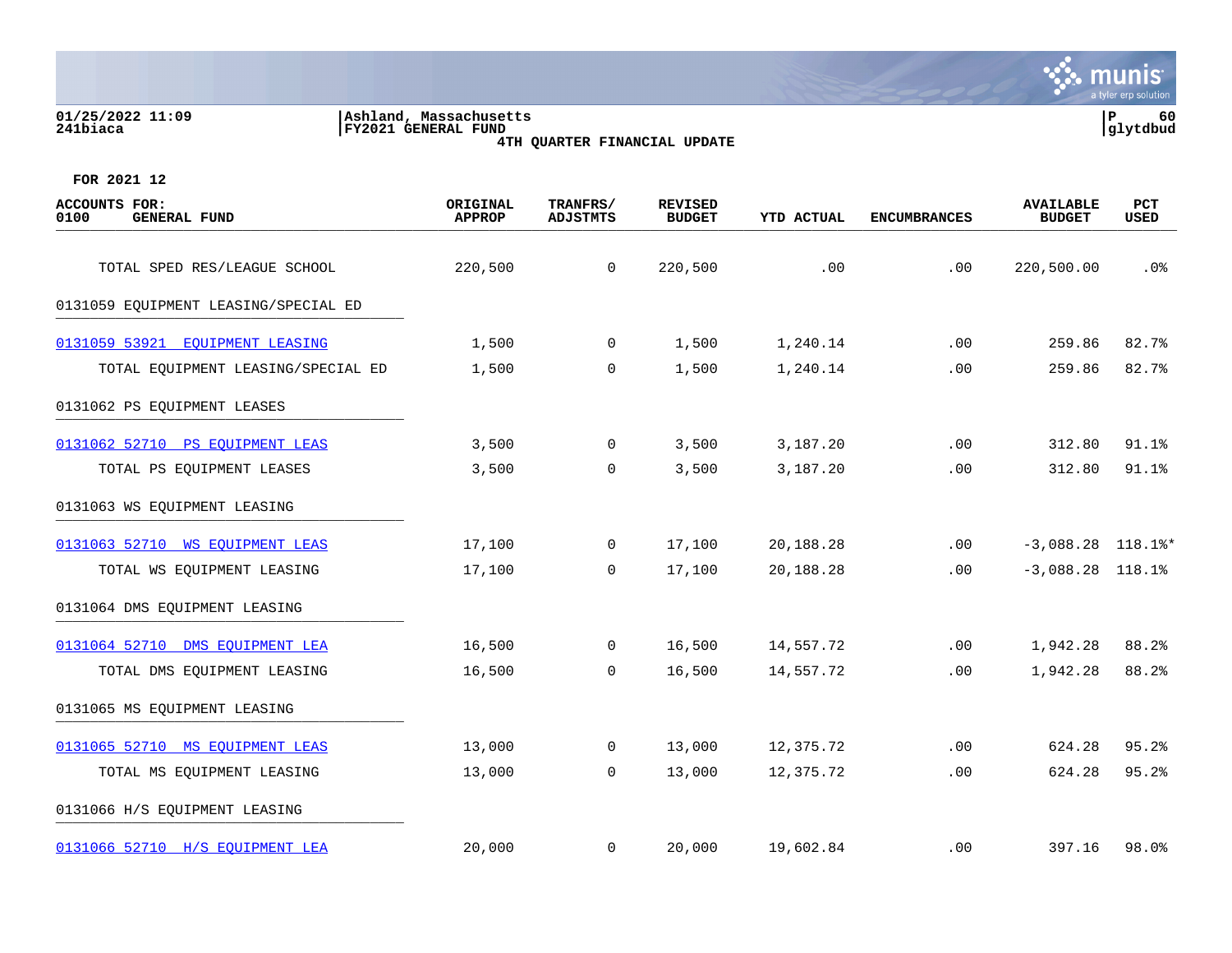**01/25/2022 11:09 |Ashland, Massachusetts |P 61 241biaca |FY2021 GENERAL FUND |glytdbud 4TH QUARTER FINANCIAL UPDATE**



| <b>ACCOUNTS FOR:</b><br>0100<br><b>GENERAL FUND</b> | ORIGINAL<br><b>APPROP</b> | TRANFRS/<br><b>ADJSTMTS</b> | <b>REVISED</b><br><b>BUDGET</b> | YTD ACTUAL | <b>ENCUMBRANCES</b> | <b>AVAILABLE</b><br><b>BUDGET</b> | PCT<br><b>USED</b> |
|-----------------------------------------------------|---------------------------|-----------------------------|---------------------------------|------------|---------------------|-----------------------------------|--------------------|
| TOTAL H/S EQUIPMENT LEASING                         | 20,000                    | $\mathbf 0$                 | 20,000                          | 19,602.84  | .00                 | 397.16                            | 98.0%              |
| 0131067 SPED/DIRECTOR'S TRAVEL & CONF               |                           |                             |                                 |            |                     |                                   |                    |
| 0131067 57170 SPED/DIRECTOR'S T                     | 675                       | $\Omega$                    | 675                             | 525.00     | .00                 | 150.00                            | 77.8%              |
| TOTAL SPED/DIRECTOR'S TRAVEL & CONF                 | 675                       | $\mathbf 0$                 | 675                             | 525.00     | .00                 | 150.00                            | 77.8%              |
| 0131079 S/W TECHNOLOGY HELP DESK & TRA              |                           |                             |                                 |            |                     |                                   |                    |
| 0131079 53910 S/W TECHNOLOGY HE                     | 30,600                    | $\overline{0}$              | 30,600                          | .00        | .00                 | 30,600.00                         | $.0\%$             |
| TOTAL S/W TECHNOLOGY HELP DESK & TRA                | 30,600                    | $\Omega$                    | 30,600                          | .00        | .00                 | 30,600.00                         | .0%                |
| 0131080 AMS NURSES SALARY                           |                           |                             |                                 |            |                     |                                   |                    |
| 0131080 51190 AMS NURSES SALARY                     | 84,236                    | $\mathsf{O}$                | 84,236                          | 89,579.88  | .00                 | $-5,343.88$ 106.3%*               |                    |
| TOTAL AMS NURSES SALARY                             | 84,236                    | $\Omega$                    | 84,236                          | 89,579.88  | .00.                | $-5,343.88$ 106.3%                |                    |
| 0131081 HS NURSING SECRETARY                        |                           |                             |                                 |            |                     |                                   |                    |
| 0131081 51190 HS NURSING SECRET                     | 23,271                    | $\overline{0}$              | 23,271                          | 23,014.09  | .00                 | 256.91                            | 98.9%              |
| TOTAL HS NURSING SECRETARY                          | 23,271                    | $\mathbf 0$                 | 23,271                          | 23,014.09  | .00                 | 256.91                            | 98.9%              |
| 0131082 MAINTENANCE SALARIES                        |                           |                             |                                 |            |                     |                                   |                    |
| 0131082 51160 MAINTENANCE SALAR                     | 308,704                   | $\mathbf 0$                 | 308,704                         | 301,698.44 | .00                 | 7,005.56                          | 97.7%              |
| TOTAL MAINTENANCE SALARIES                          | 308,704                   | $\Omega$                    | 308,704                         | 301,698.44 | .00                 | 7,005.56                          | 97.7%              |
| 0131085 AMS LIBRARY BOOKS/SUPPLIES                  |                           |                             |                                 |            |                     |                                   |                    |
| 0131085 55100 AMS LIBRARY BOOKS                     | 750                       | $\mathbf 0$                 | 750                             | .00        | .00                 | 750.00                            | .0%                |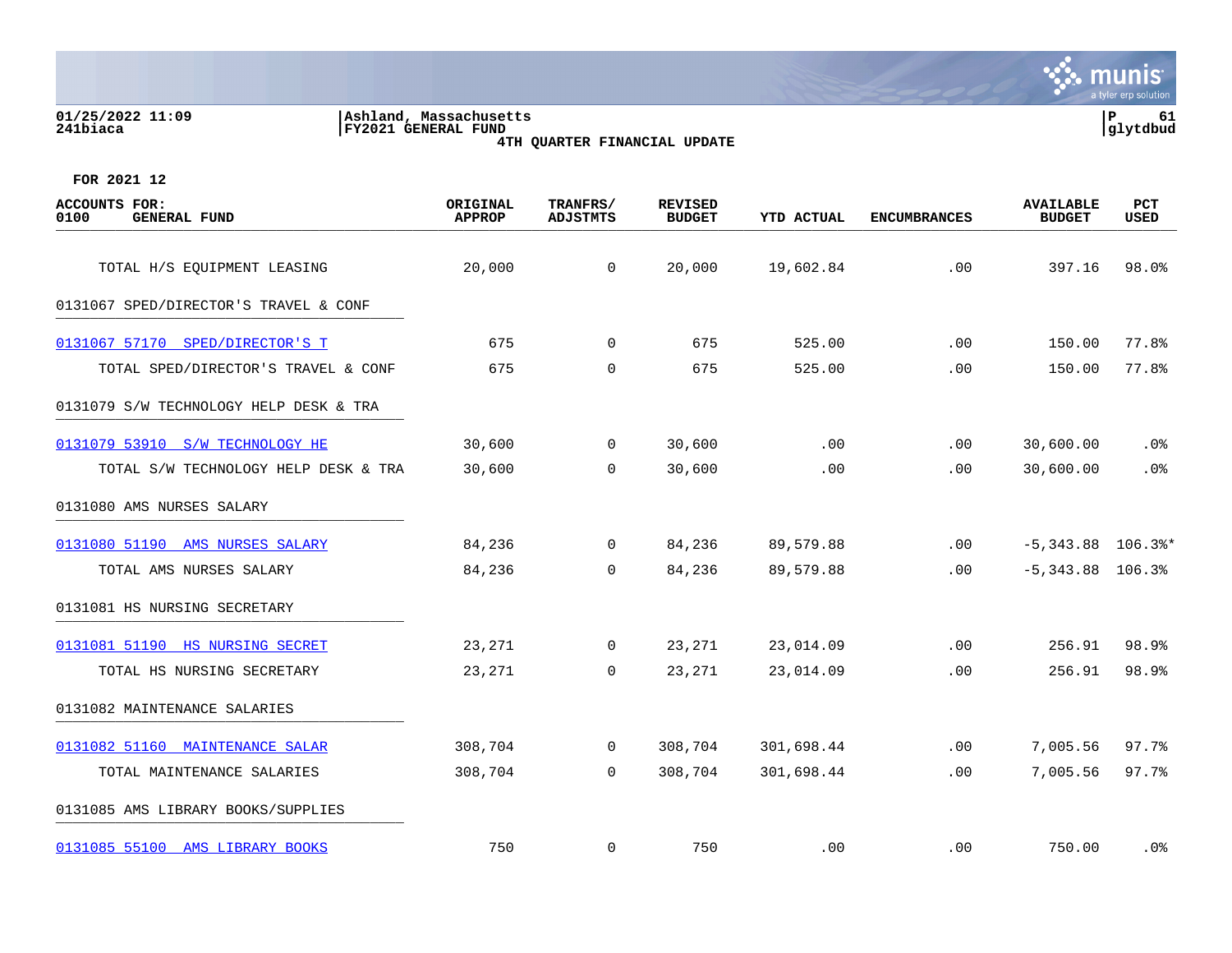# **01/25/2022 11:09 |Ashland, Massachusetts |P 62 241biaca |FY2021 GENERAL FUND |glytdbud 4TH QUARTER FINANCIAL UPDATE**



| <b>ACCOUNTS FOR:</b><br>0100<br><b>GENERAL FUND</b> | ORIGINAL<br><b>APPROP</b> | TRANFRS/<br><b>ADJSTMTS</b> | <b>REVISED</b><br><b>BUDGET</b> | YTD ACTUAL  | <b>ENCUMBRANCES</b> | <b>AVAILABLE</b><br><b>BUDGET</b> | PCT<br>USED |
|-----------------------------------------------------|---------------------------|-----------------------------|---------------------------------|-------------|---------------------|-----------------------------------|-------------|
| TOTAL AMS LIBRARY BOOKS/SUPPLIES                    | 750                       | $\mathsf{O}$                | 750                             | .00         | .00                 | 750.00                            | $.0\%$      |
| 0131093 H/S TEXT/PHYSICAL EDUCATION                 |                           |                             |                                 |             |                     |                                   |             |
| 0131093 55100 H/S TEXT/PHYSICAL                     | 1,000                     | $\mathbf 0$                 | 1,000                           | .00         | .00                 | 1,000.00                          | . 0%        |
| TOTAL H/S TEXT/PHYSICAL EDUCATION                   | 1,000                     | 0                           | 1,000                           | .00         | .00                 | 1,000.00                          | .0%         |
| 0131120 MAINT/DW/CUST SUPPLIES                      |                           |                             |                                 |             |                     |                                   |             |
| 0131120 54500 MAINT/DW/CUST SUP                     | 65,000                    | 240,000                     | 305,000                         | 57,142.70   | $.00 \,$            | 247,857.30                        | 18.7%       |
| TOTAL MAINT/DW/CUST SUPPLIES                        | 65,000                    | 240,000                     | 305,000                         | 57,142.70   | .00                 | 247,857.30                        | 18.7%       |
| 0131129 SPED DAY/BRANDON SCHOOL                     |                           |                             |                                 |             |                     |                                   |             |
| 0131129 53920 SPED DAY/BRANDON                      | 0                         | 0                           | 0                               | 25, 355. 22 | $.00 \,$            | $-25, 355.22$ 100.0%*             |             |
| TOTAL SPED DAY/BRANDON SCHOOL                       | 0                         | 0                           | 0                               | 25, 355. 22 | $.00 \,$            | $-25, 355.22$ 100.0%              |             |
| 0131139 K LONG-TERM SUBSTITUTES                     |                           |                             |                                 |             |                     |                                   |             |
| 0131139 51170 K LONG-TERM SUBST                     | 14,000                    | $\mathbf{0}$                | 14,000                          | .00         | .00                 | 14,000.00                         | .0%         |
| TOTAL K LONG-TERM SUBSTITUTES                       | 14,000                    | $\mathbf 0$                 | 14,000                          | .00         | .00                 | 14,000.00                         | .0%         |
| 0131140 W/S LONG-TERM SUB SALARIES                  |                           |                             |                                 |             |                     |                                   |             |
| 0131140 51170 W/S LONG-TERM SUB                     | 34,000                    | $\mathbf{0}$                | 34,000                          | .00         | .00                 | 34,000.00                         | $.0\%$      |
| TOTAL W/S LONG-TERM SUB SALARIES                    | 34,000                    | $\overline{0}$              | 34,000                          | .00         | .00                 | 34,000.00                         | .0%         |
| 0131142 AM/S LONG-TERM SUB SALARIES                 |                           |                             |                                 |             |                     |                                   |             |
| 0131142 51170 AM/S LONG-TERM SU                     | 34,000                    | $\overline{0}$              | 34,000                          | 141,881.39  | $.00 \,$            | $-107,881.39$ 417.3%*             |             |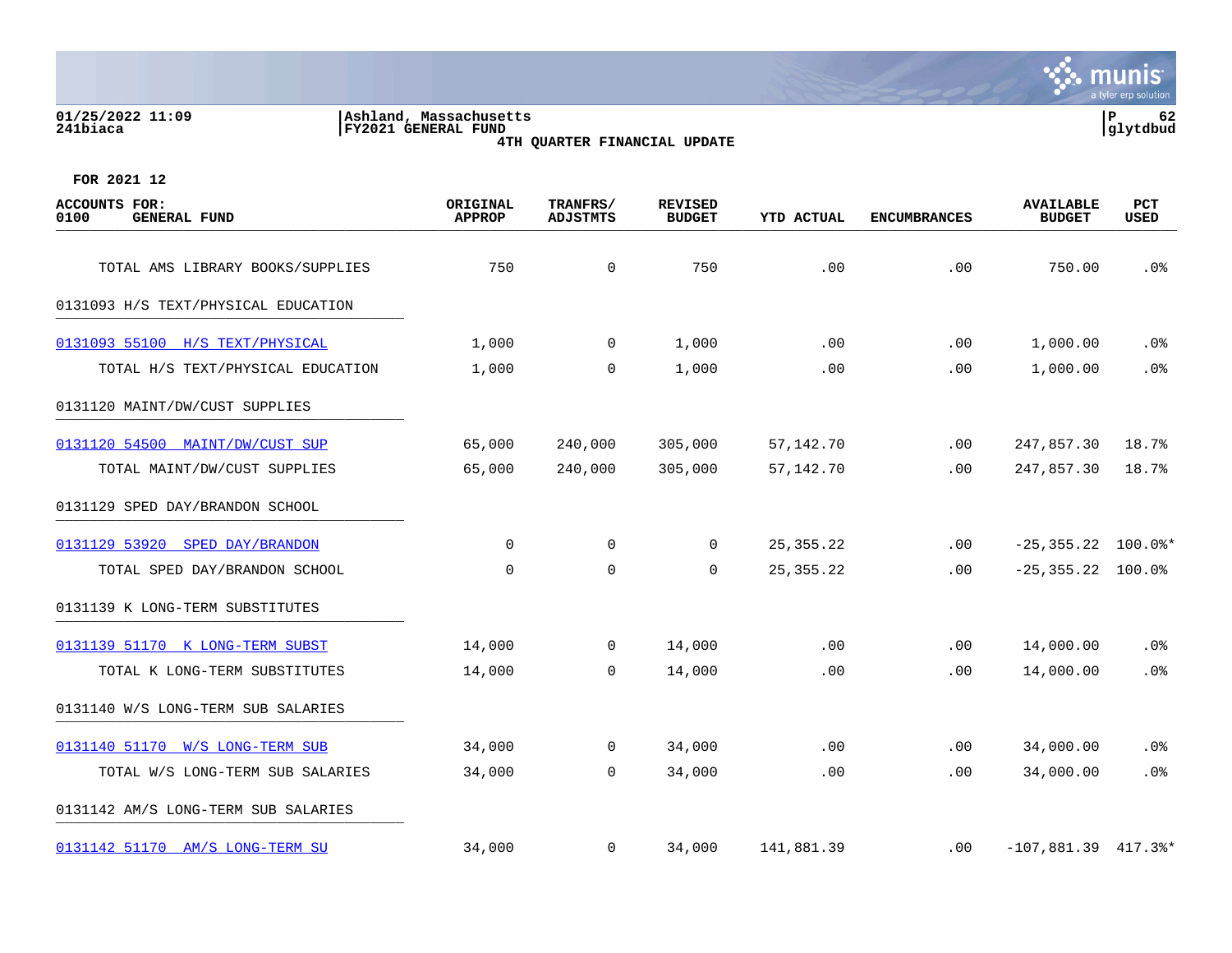# **01/25/2022 11:09 |Ashland, Massachusetts |P 63 241biaca |FY2021 GENERAL FUND |glytdbud 4TH QUARTER FINANCIAL UPDATE**



| <b>ACCOUNTS FOR:</b><br>0100<br><b>GENERAL FUND</b> | ORIGINAL<br><b>APPROP</b> | TRANFRS/<br><b>ADJSTMTS</b> | <b>REVISED</b><br><b>BUDGET</b> | <b>YTD ACTUAL</b> | <b>ENCUMBRANCES</b> | <b>AVAILABLE</b><br><b>BUDGET</b> | <b>PCT</b><br>USED |
|-----------------------------------------------------|---------------------------|-----------------------------|---------------------------------|-------------------|---------------------|-----------------------------------|--------------------|
| TOTAL AM/S LONG-TERM SUB SALARIES                   | 34,000                    | $\mathbf 0$                 | 34,000                          | 141,881.39        | .00                 | $-107,881.39$ 417.3%              |                    |
| 0131143 H/S LONG-TERM SUB SALARIES                  |                           |                             |                                 |                   |                     |                                   |                    |
| 0131143 51170 H/S LONG-TERM SUB                     | 35,000                    | 0                           | 35,000                          | 56,394.23         | $.00 \,$            | $-21, 394.23$ 161.1%*             |                    |
| TOTAL H/S LONG-TERM SUB SALARIES                    | 35,000                    | 0                           | 35,000                          | 56,394.23         | .00                 | $-21,394.23$ 161.1%               |                    |
| 0131150 DMS/LONG-TERM SUBSTITUTES                   |                           |                             |                                 |                   |                     |                                   |                    |
| 0131150 51170 DMS/LONG-TERM SUB                     | 35,000                    | 0                           | 35,000                          | 33,950.02         | .00                 | 1,049.98                          | $97.0$ $%$         |
| TOTAL DMS/LONG-TERM SUBSTITUTES                     | 35,000                    | $\Omega$                    | 35,000                          | 33,950.02         | .00                 | 1,049.98                          | 97.0%              |
| 0131162 SPED PRE SPEECH & O.T. SALARIE              |                           |                             |                                 |                   |                     |                                   |                    |
| 0131162 51180 SPED PRE SPEECH &                     | 195,249                   | 0                           | 195,249                         | 195,358.97        | .00                 |                                   | $-109.97$ 100.1%*  |
| TOTAL SPED PRE SPEECH & O.T. SALARIE                | 195,249                   | $\Omega$                    | 195,249                         | 195,358.97        | .00                 | $-109.97$ 100.1%                  |                    |
| 0131177 W/S TESTING & ASSESSMENT MATLS              |                           |                             |                                 |                   |                     |                                   |                    |
| 0131177 55100 W/S TESTING & ASS                     | 2,000                     | 0                           | 2,000                           | .00               | .00                 | 2,000.00                          | .0%                |
| TOTAL W/S TESTING & ASSESSMENT MATLS                | 2,000                     | $\mathbf 0$                 | 2,000                           | .00               | .00                 | 2,000.00                          | .0%                |
| 0131179 AM/S TESTING & ASSESSMENT MATL              |                           |                             |                                 |                   |                     |                                   |                    |
| 0131179 55100 AM/S TESTING & AS                     | 300                       | $\mathbf 0$                 | 300                             | .00               | .00                 | 300.00                            | .0%                |
| TOTAL AM/S TESTING & ASSESSMENT MATL                | 300                       | $\mathbf 0$                 | 300                             | .00               | .00                 | 300.00                            | .0%                |
| 0131185 504 SUPPLIES & EXPENSE                      |                           |                             |                                 |                   |                     |                                   |                    |
| 0131185 55100 504 SUPPLIES & EX                     | 2,575                     | 0                           | 2,575                           | 109.89            | $.00 \,$            | 2,465.11                          | 4.3%               |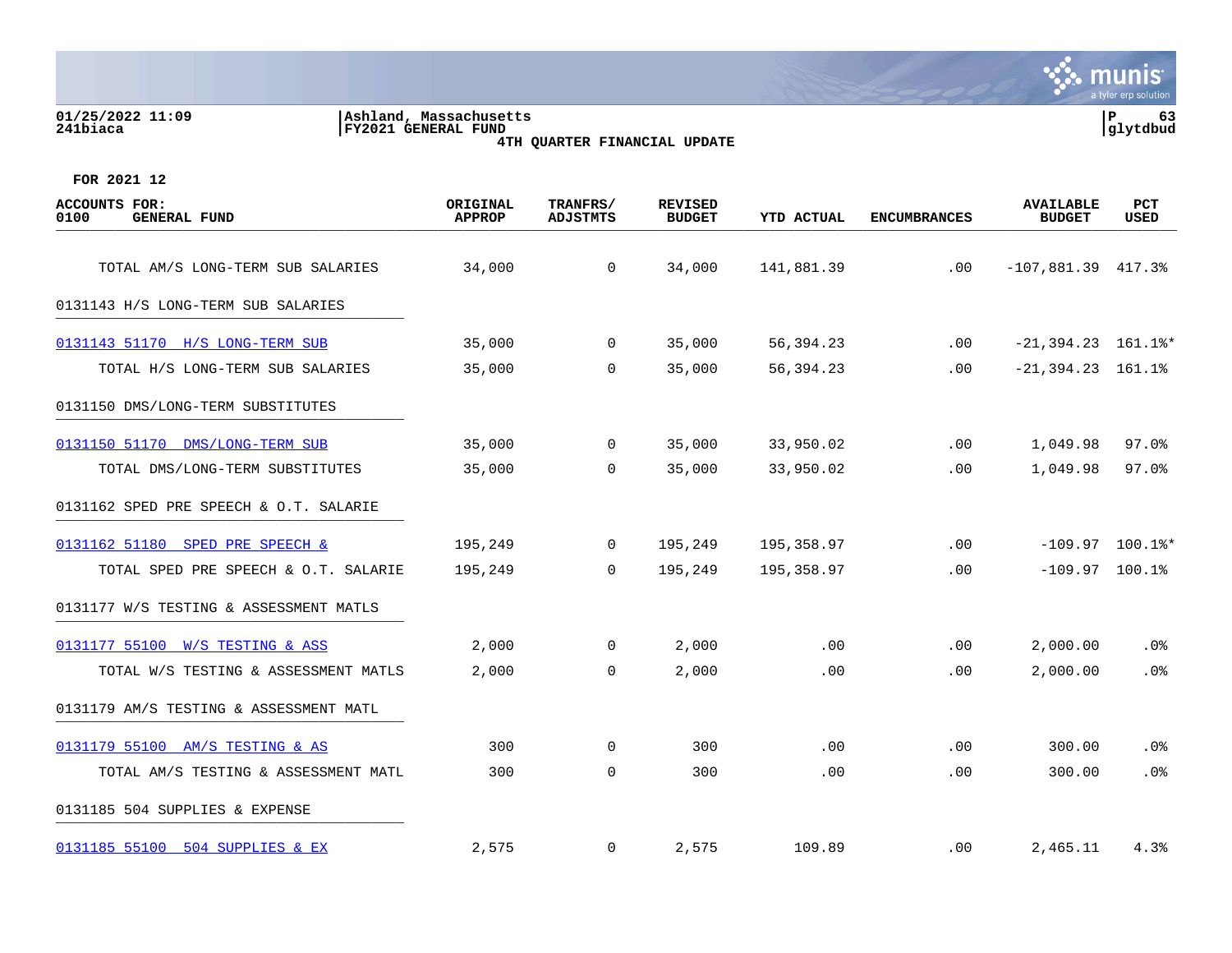| 01/25/2022 11:09<br>241biaca                        | Ashland, Massachusetts<br>FY2021 GENERAL FUND | 4TH OUARTER FINANCIAL UPDATE |                                 |            |                     |                                   |                    |  |
|-----------------------------------------------------|-----------------------------------------------|------------------------------|---------------------------------|------------|---------------------|-----------------------------------|--------------------|--|
| FOR 2021 12                                         |                                               |                              |                                 |            |                     |                                   |                    |  |
| <b>ACCOUNTS FOR:</b><br><b>GENERAL FUND</b><br>0100 | ORIGINAL<br><b>APPROP</b>                     | TRANFRS/<br><b>ADJSTMTS</b>  | <b>REVISED</b><br><b>BUDGET</b> | YTD ACTUAL | <b>ENCUMBRANCES</b> | <b>AVAILABLE</b><br><b>BUDGET</b> | <b>PCT</b><br>USED |  |
| TOTAL 504 SUPPLIES & EXPENSE                        | 2,575                                         | $\mathbf 0$                  | 2,575                           | 109.89     | .00                 | 2,465.11                          | 4.3%               |  |
| 0131186 MAINT/CUSTODIAL UNIFORMS                    |                                               |                              |                                 |            |                     |                                   |                    |  |
| 0131186 54500 MAINT/CUSTODIAL U                     | 8,000                                         | 0                            | 8,000                           | 8,718.61   | .00                 |                                   | $-718.61$ 109.0%*  |  |
| TOTAL MAINT/CUSTODIAL UNIFORMS                      | 8,000                                         | $\mathbf 0$                  | 8,000                           | 8,718.61   | .00                 |                                   | $-718.61$ 109.0%   |  |
| 0131227 DMS/PRIN CONFERENCES                        |                                               |                              |                                 |            |                     |                                   |                    |  |
| 0131227 57170 DMS/PRIN CONFEREN                     | 1,500                                         | 0                            | 1,500                           | .00        | .00                 | 1,500.00                          | .0%                |  |
| TOTAL DMS/PRIN CONFERENCES                          | 1,500                                         | 0                            | 1,500                           | .00        | .00                 | 1,500.00                          | .0%                |  |
| 0131228 AMS/PRIN CONFERENCES                        |                                               |                              |                                 |            |                     |                                   |                    |  |
| 0131228 57170 AMS/PRIN CONFEREN                     | 2,000                                         | 0                            | 2,000                           | .00        | .00                 | 2,000.00                          | .0 <sub>8</sub>    |  |
| TOTAL AMS/PRIN CONFERENCES                          | 2,000                                         | $\mathbf 0$                  | 2,000                           | .00        | .00                 | 2,000.00                          | .0%                |  |
| 0131229 H/S PRIN CONFERENCES                        |                                               |                              |                                 |            |                     |                                   |                    |  |
| 0131229 57170 H/S PRIN CONFEREN                     | 1,040                                         | 0                            | 1,040                           | 600.00     | .00                 | 440.00                            | 57.7%              |  |
| TOTAL H/S PRIN CONFERENCES                          | 1,040                                         | $\mathbf 0$                  | 1,040                           | 600.00     | .00                 | 440.00                            | 57.7%              |  |
| 0131230 C/O SUPT CONFERENCES                        |                                               |                              |                                 |            |                     |                                   |                    |  |
| 0131230 57110 C/O SUPT CONFEREN                     | 2,000                                         | 0                            | 2,000                           | .00        | .00                 | 2,000.00                          | .0 <sub>8</sub>    |  |
| TOTAL C/O SUPT CONFERENCES                          | 2,000                                         | 0                            | 2,000                           | .00        | .00                 | 2,000.00                          | .0%                |  |

0131231 C/O FIN ASST SUP CONFERENC

|  | 0131231 57110 C/O FINANCE A/SUP |  |
|--|---------------------------------|--|
|  |                                 |  |

[0131231 57110 C/O FINANCE A/SUP](https://yvwlndash063.tylertech.com/sites/mu0241/LIVE/_layouts/15/DashboardMunisV6.3/PassThru.aspx?-E=T88oHG6d4dLJDiBUYU1B%2BOBH0A8kszWo0pnBhfnNRQlagWonXfTrrucS1mssm4A5&) 2,500 0 2,500 1,875.99 .00 624.01 75.0%

**∵ munis** 

a tyler erp solution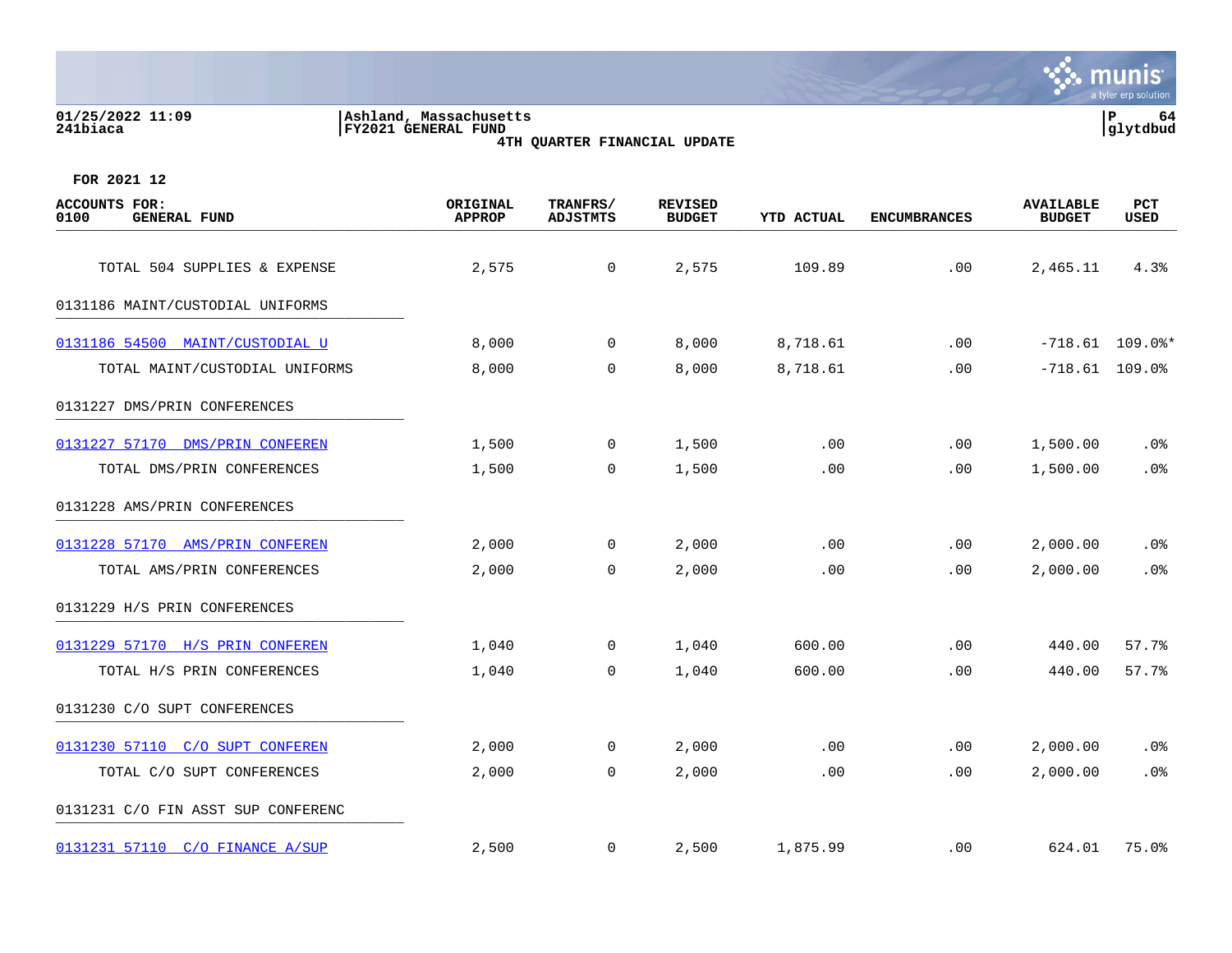| 01/25/2022 11:09<br>241biaca                        | Ashland, Massachusetts<br>FY2021 GENERAL FUND<br>4TH QUARTER FINANCIAL UPDATE |                             |                                 |                   |                     |                                   |                           |
|-----------------------------------------------------|-------------------------------------------------------------------------------|-----------------------------|---------------------------------|-------------------|---------------------|-----------------------------------|---------------------------|
| FOR 2021 12                                         |                                                                               |                             |                                 |                   |                     |                                   |                           |
| <b>ACCOUNTS FOR:</b><br><b>GENERAL FUND</b><br>0100 | ORIGINAL<br><b>APPROP</b>                                                     | TRANFRS/<br><b>ADJSTMTS</b> | <b>REVISED</b><br><b>BUDGET</b> | <b>YTD ACTUAL</b> | <b>ENCUMBRANCES</b> | <b>AVAILABLE</b><br><b>BUDGET</b> | <b>PCT</b><br><b>USED</b> |
| TOTAL C/O FIN ASST SUP CONFERENC                    | 2,500                                                                         | $\overline{0}$              | 2,500                           | 1,875.99          | .00                 | 624.01                            | 75.0%                     |
| 0131234 AM/S ELL SUPPLIES                           |                                                                               |                             |                                 |                   |                     |                                   |                           |
| 0131234 55100 AM/S ELL SUPPLIES                     | 750                                                                           | $\Omega$                    | 750                             | 481.88            | .00                 | 268.12                            | 64.3%                     |
| TOTAL AM/S ELL SUPPLIES                             | 750                                                                           | $\mathbf 0$                 | 750                             | 481.88            | .00                 | 268.12                            | 64.3%                     |
| 0131239 CO EQUIPMENT LEASES                         |                                                                               |                             |                                 |                   |                     |                                   |                           |
| 0131239 52710 CO EQUIPMENT LEAS                     | 22,500                                                                        | $\overline{0}$              | 22,500                          | 2,135.76          | .00                 | 20,364.24                         | 9.5%                      |
| TOTAL CO EQUIPMENT LEASES                           | 22,500                                                                        | $\mathbf 0$                 | 22,500                          | 2,135.76          | .00                 | 20,364.24                         | 9.5%                      |
| 0131253 SPED/DUES & MEMBERSHIPS                     |                                                                               |                             |                                 |                   |                     |                                   |                           |
| 0131253 57300 SPED/DUES & MEMBE                     | 1,000                                                                         | $\mathbf 0$                 | 1,000                           | 915.00            | .00                 | 85.00                             | 91.5%                     |

 $\mathbf{\mathcal{C}}$ . mu

0131254 SPED DM/S SPECIALISTS \_\_\_\_\_\_\_\_\_\_\_\_\_\_\_\_\_\_\_\_\_\_\_\_\_\_\_\_\_\_\_\_\_\_\_\_\_\_\_\_\_ [0131254 51180 SPED DM/S SPECIAL](https://yvwlndash063.tylertech.com/sites/mu0241/LIVE/_layouts/15/DashboardMunisV6.3/PassThru.aspx?-E=%2BE0KzE52G5dqXUrZYIGF1HeyuPu2N9nb8wM5nfGrAnBkWemS7PF6glYxhh5TClm5&) 232,594 0 232,594 219,976.50 .00 12,617.50 94.6%

TOTAL SPED DM/S SPECIALISTS 232,594 0 232,594 219,976.50 .00 12,617.50 94.6% 0131255 SPED AM/S SPECIALISTS \_\_\_\_\_\_\_\_\_\_\_\_\_\_\_\_\_\_\_\_\_\_\_\_\_\_\_\_\_\_\_\_\_\_\_\_\_\_\_\_\_ [0131255 51180 SPED AM/S SPECIAL](https://yvwlndash063.tylertech.com/sites/mu0241/LIVE/_layouts/15/DashboardMunisV6.3/PassThru.aspx?-E=ickcUvczfwiT6/a6Mu4XfmK4uDsc5surQ0L5Kql6RDfY5GMZBRVYQWC0kE5nLs0/&) 0 99,075 0 99,075 99,075 147,312.09 148.7%\* TOTAL SPED AM/S SPECIALISTS 99,075 0 99,075 147,312.09 .00 -48,237.09 148.7% 0131258 ATHLETIC DIRECTOR SALARY \_\_\_\_\_\_\_\_\_\_\_\_\_\_\_\_\_\_\_\_\_\_\_\_\_\_\_\_\_\_\_\_\_\_\_\_\_\_\_\_\_ [0131258 51190 ATHLETIC DIRECTOR](https://yvwlndash063.tylertech.com/sites/mu0241/LIVE/_layouts/15/DashboardMunisV6.3/PassThru.aspx?-E=6bkhT/HFrDMBsxM0xsrwphgKivIQSNQcXuEZn/LBTq9sPzOyokQHJcltal/YMBFv&) 102,000 0 102,000 103,008.28 .00 -1,008.28 101.0%\*

TOTAL SPED/DUES & MEMBERSHIPS 1,000 0 1,000 915.00 .00 85.00 91.5%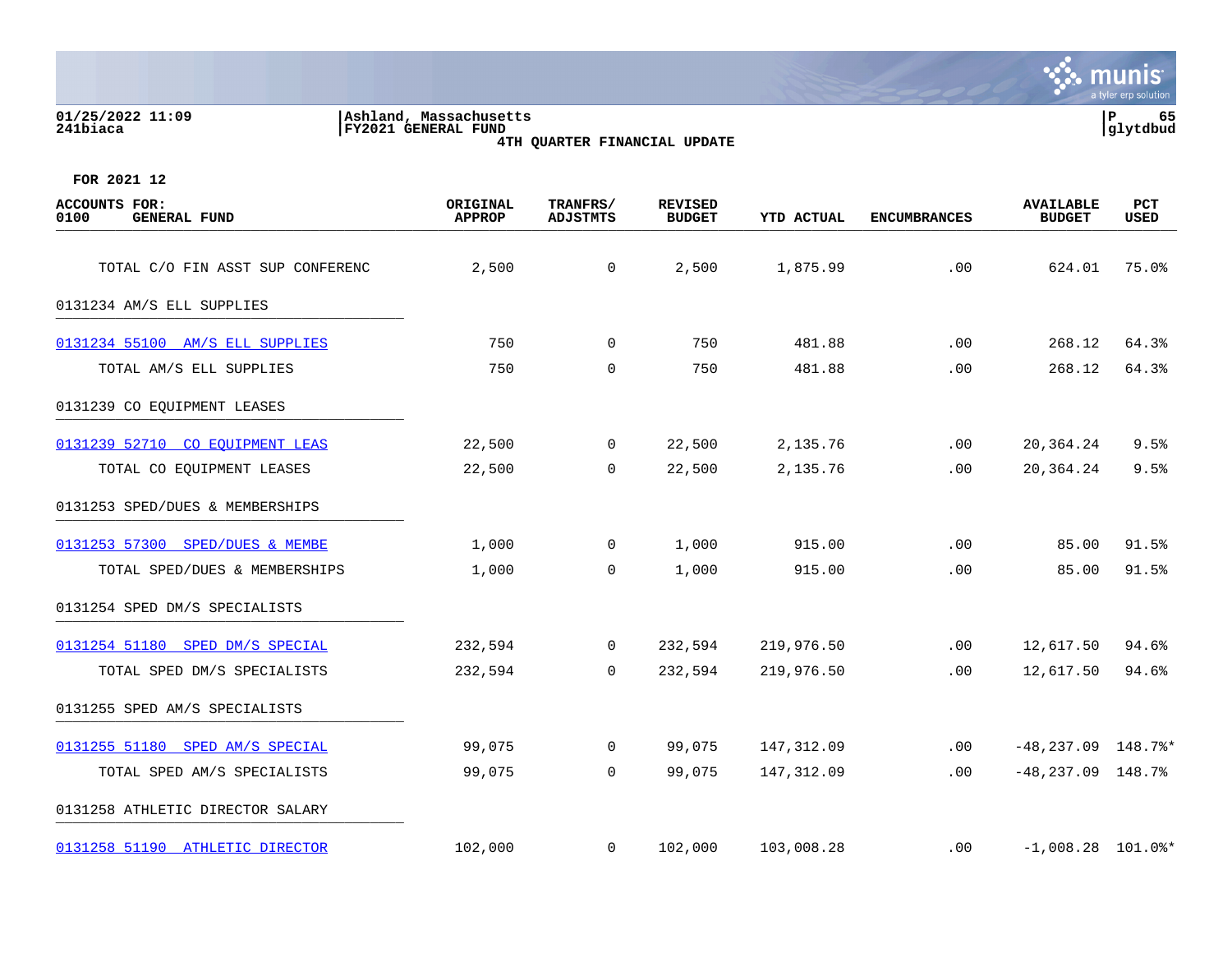**01/25/2022 11:09 |Ashland, Massachusetts |P 66 241biaca |FY2021 GENERAL FUND |glytdbud**





| <b>ACCOUNTS FOR:</b><br>0100<br><b>GENERAL FUND</b> | ORIGINAL<br><b>APPROP</b> | TRANFRS/<br><b>ADJSTMTS</b> | <b>REVISED</b><br><b>BUDGET</b> | <b>YTD ACTUAL</b> | <b>ENCUMBRANCES</b> | <b>AVAILABLE</b><br><b>BUDGET</b> | <b>PCT</b><br><b>USED</b> |
|-----------------------------------------------------|---------------------------|-----------------------------|---------------------------------|-------------------|---------------------|-----------------------------------|---------------------------|
| TOTAL ATHLETIC DIRECTOR SALARY                      | 102,000                   | $\mathbf 0$                 | 102,000                         | 103,008.28        | .00                 | $-1,008.28$ 101.0%                |                           |
| 0131282 W/S OTHER TECHNOLOGY EQUIPMENT              |                           |                             |                                 |                   |                     |                                   |                           |
| 0131282 55100 W/S OTHER TECHNOL                     | $\Omega$                  | $\Omega$                    | $\Omega$                        | 315.00            | .00                 |                                   | $-315.00$ 100.0%*         |
| TOTAL W/S OTHER TECHNOLOGY EQUIPMENT                | 0                         | $\mathbf 0$                 | 0                               | 315.00            | .00                 | $-315.00$ 100.0%                  |                           |
| 0131297 C/O TECHNOLOGY EQUIPMENT                    |                           |                             |                                 |                   |                     |                                   |                           |
| 0131297 54100 C/O TECHNOLOGY EO                     | $\mathbf 0$               | $\mathbf 0$                 | $\mathbf 0$                     | 2,406.92          | .00                 | $-2,406.92$ 100.0%*               |                           |
| TOTAL C/O TECHNOLOGY EQUIPMENT                      | $\Omega$                  | $\Omega$                    | $\Omega$                        | 2,406.92          | .00                 | $-2,406.92$ 100.0%                |                           |
| 0131322 HEAT BUILD/REV OFFSET                       |                           |                             |                                 |                   |                     |                                   |                           |
| 0131322 52100 HEAT BUILD/REVOLV                     | $-165,000$                | $\overline{0}$              | $-165,000$                      | .00               | .00                 | $-165,000.00$                     | $.0$ %*                   |
| TOTAL HEAT BUILD/REV OFFSET                         | $-165,000$                | $\Omega$                    | $-165,000$                      | .00               | .00                 | $-165,000.00$                     | $.0\%$                    |
| 0131325 AMS INSTRUCTIONAL SPECIALIST                |                           |                             |                                 |                   |                     |                                   |                           |
| 0131325 51170 AMS INSTRUCTIONAL                     | 95,385                    | $\overline{0}$              | 95,385                          | 97,271.07         | .00                 | $-1,886.07$ 102.0%*               |                           |
| TOTAL AMS INSTRUCTIONAL SPECIALIST                  | 95,385                    | $\mathbf 0$                 | 95,385                          | 97,271.07         | .00                 | $-1,886.07$ 102.0%                |                           |
| 0131330 SUPV SALARIES/BLDGS & GROUNDS               |                           |                             |                                 |                   |                     |                                   |                           |
| 0131330 51160 SUPV SALARIES/BLD                     | 79,560                    | $\mathbf 0$                 | 79,560                          | 85,178.88         | .00                 | $-5,618.88$ 107.1%*               |                           |
| TOTAL SUPV SALARIES/BLDGS & GROUNDS                 | 79,560                    | $\mathbf 0$                 | 79,560                          | 85, 178.88        | .00                 | $-5,618.88$ 107.1%                |                           |
| 0131331 S/W PROF IMPT/ADDL COURSE REIM              |                           |                             |                                 |                   |                     |                                   |                           |
| 0131331 53910 TEACHERS ADDTL CO                     | 38,000                    | $\mathbf{0}$                | 38,000                          | 11,469.10         | $.00 \,$            | 26,530.90                         | 30.2%                     |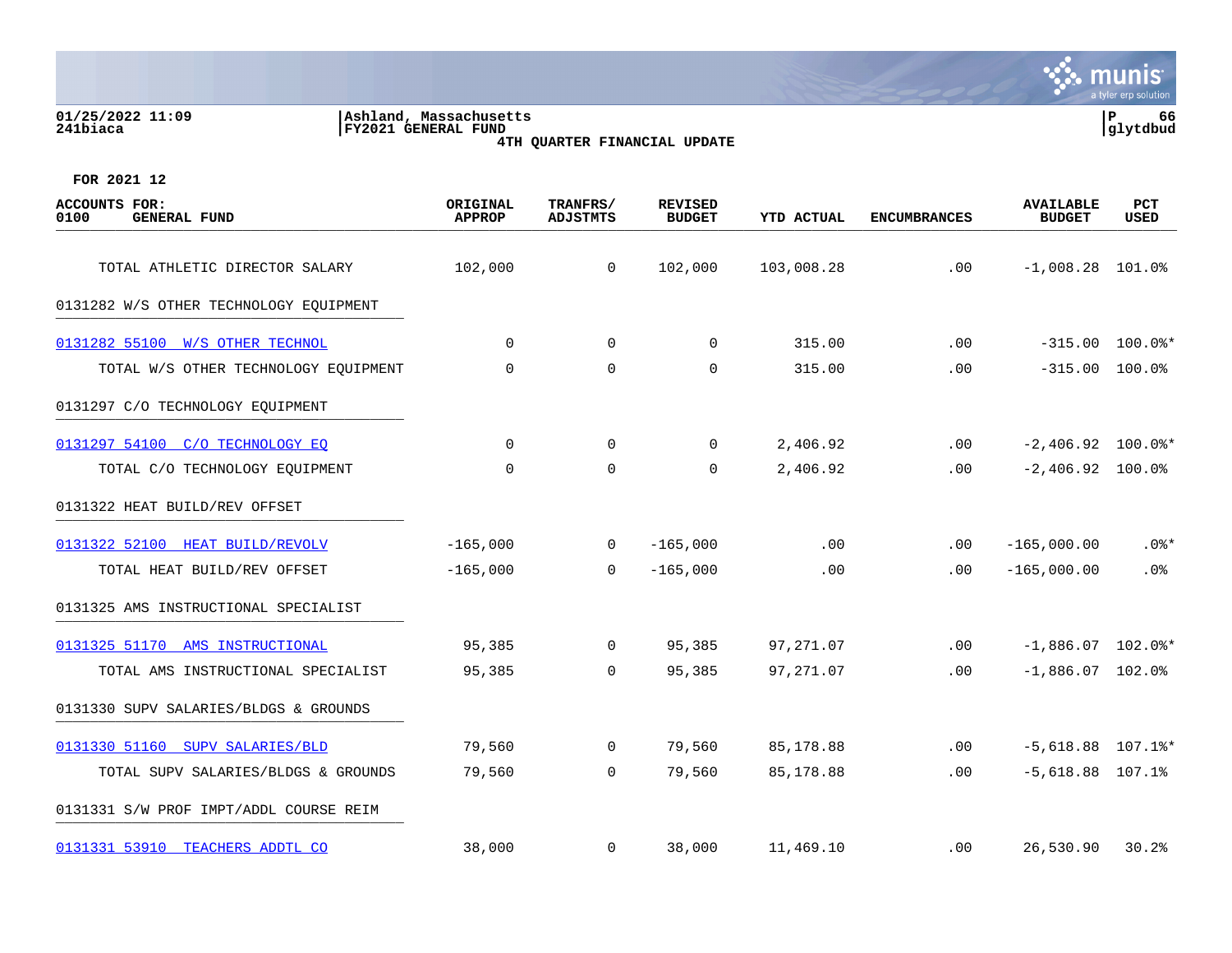| 01/25/2022 11:09<br>241biaca                 | Ashland, Massachusetts<br>FY2021 GENERAL FUND |                      |                              |                   | 67<br>P<br> glytdbud |                                   |             |
|----------------------------------------------|-----------------------------------------------|----------------------|------------------------------|-------------------|----------------------|-----------------------------------|-------------|
| FOR 2021 12                                  |                                               |                      | 4TH QUARTER FINANCIAL UPDATE |                   |                      |                                   |             |
| ACCOUNTS FOR:<br>0100<br><b>GENERAL FUND</b> | ORIGINAL<br><b>APPROP</b>                     | TRANFRS/<br>ADJSTMTS | REVISED<br><b>BUDGET</b>     | <b>YTD ACTUAL</b> | <b>ENCUMBRANCES</b>  | <b>AVAILABLE</b><br><b>BUDGET</b> | PCT<br>USED |

| TOTAL S/W PROF IMPT/ADDL COURSE REIM   | 38,000      | $\overline{0}$ | 38,000         | 11,469.10  | .00      | 26,530.90              | 30.2%      |
|----------------------------------------|-------------|----------------|----------------|------------|----------|------------------------|------------|
| 0131332 KINSTRUCT SPECIALISTS          |             |                |                |            |          |                        |            |
| 0131332 51170 K INSTRUCTIONAL S        | 97,961      | $\overline{0}$ | 97,961         | 109,346.88 | .00      | $-11,385.88$ 111.6%*   |            |
| TOTAL KINSTRUCT SPECIALISTS            | 97,961      | $\overline{0}$ | 97,961         | 109,346.88 | .00      | $-11,385.88$ 111.6%    |            |
| 0131333 DM/S INSTRUCTIONAL SPECIALISTS |             |                |                |            |          |                        |            |
| 0131333 51170 DM/S INSTRUCTIONA        | 180,885     | $\overline{0}$ | 180,885        | 135,897.46 | .00      | 44,987.54              | 75.1%      |
| TOTAL DM/S INSTRUCTIONAL SPECIALISTS   | 180,885     | $\overline{0}$ | 180,885        | 135,897.46 | .00      | 44,987.54 75.1%        |            |
| 0131337 S/W SUBSTITUTE COORDINATOR     |             |                |                |            |          |                        |            |
| 0131337 51170 S/W SUBSTITUTE CO        | 2,500       | $\overline{0}$ | 2,500          | 2,499.90   | .00      |                        | .10 100.08 |
| TOTAL S/W SUBSTITUTE COORDINATOR       | 2,500       | $\overline{0}$ | 2,500          | 2,499.90   | .00      |                        | .10 100.0% |
| 0131376 SPED CONTR SERVICES/OTHER      |             |                |                |            |          |                        |            |
| 0131376 53921 SPED/CONTR SERV/O        | 61,300      | $\overline{0}$ | 61,300         | 185,794.86 | .00      | $-124, 494.86$ 303.1%* |            |
| TOTAL SPED CONTR SERVICES/OTHER        | 61,300      | $\overline{0}$ | 61,300         | 185,794.86 | .00      | $-124, 494.86$ 303.1%  |            |
| 0131396 SPED DAY/KENNEDAY DAY SCHOOL   |             |                |                |            |          |                        |            |
| 0131396 53920 SPED DAY/KENNEDY         | $\mathbf 0$ | $\overline{0}$ | $\overline{0}$ | 17,613.50  | .00      | $-17,613.50$ 100.0%*   |            |
| TOTAL SPED DAY/KENNEDAY DAY SCHOOL     | 0           | 0              | $\overline{0}$ | 17,613.50  | .00      | $-17,613.50$ 100.0%    |            |
| 0131399 SPED SUMMER PROGRAM SALARIES   |             |                |                |            |          |                        |            |
| 0131399 51180 SPED SUMMER PROGR        | 115,000     | $\overline{0}$ | 115,000        | 79,677.60  | $.00 \,$ | 35, 322.40             | 69.3%      |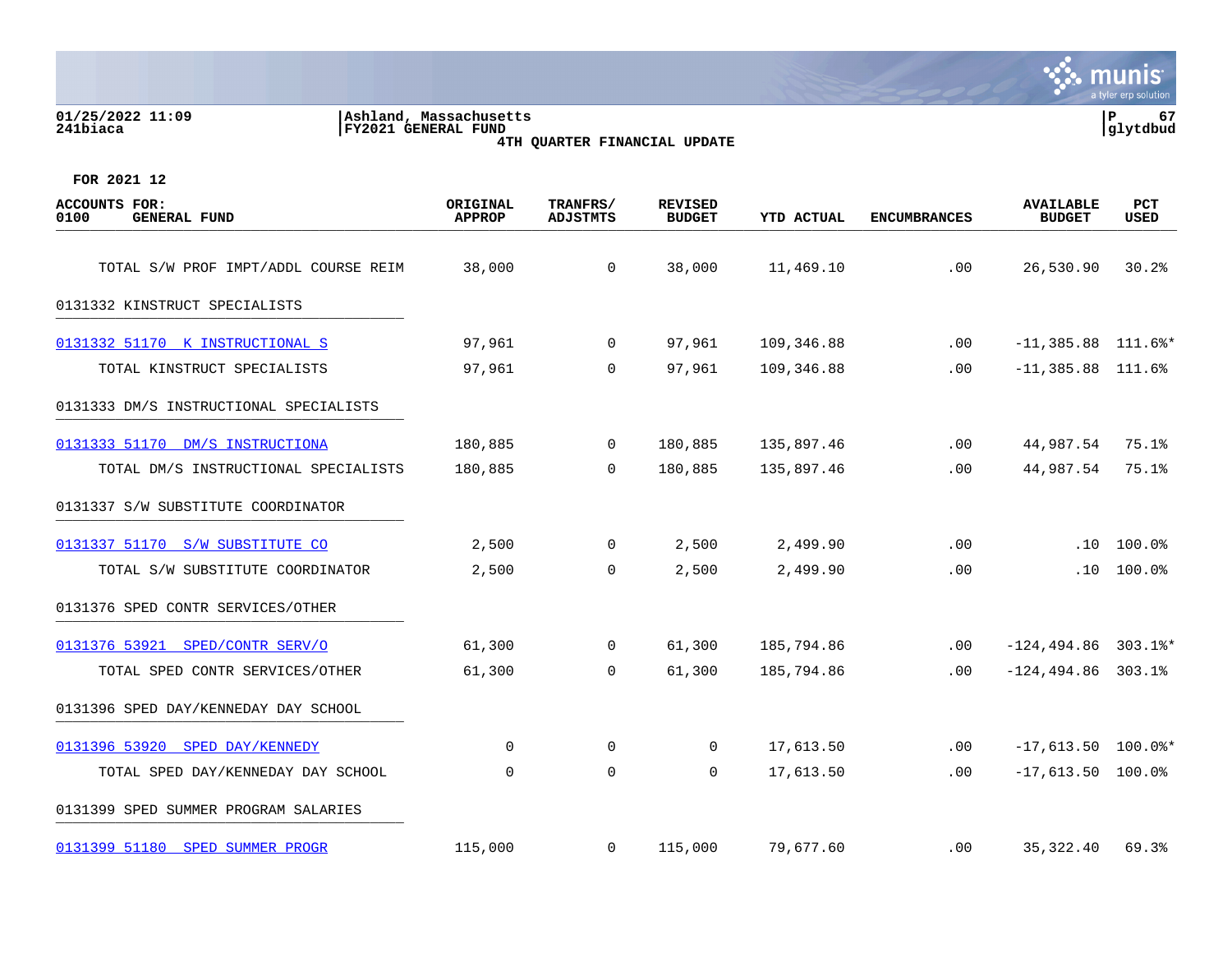| 01/25/2022 11:09<br>Ashland, Massachusetts<br>241biaca<br>FY2021 GENERAL FUND<br>4TH QUARTER FINANCIAL UPDATE |                           |                             |                                 |                   |                     |                                   | P<br>68<br>glytdbud |  |  |
|---------------------------------------------------------------------------------------------------------------|---------------------------|-----------------------------|---------------------------------|-------------------|---------------------|-----------------------------------|---------------------|--|--|
| FOR 2021 12                                                                                                   |                           |                             |                                 |                   |                     |                                   |                     |  |  |
| <b>ACCOUNTS FOR:</b><br>0100<br><b>GENERAL FUND</b>                                                           | ORIGINAL<br><b>APPROP</b> | TRANFRS/<br><b>ADJSTMTS</b> | <b>REVISED</b><br><b>BUDGET</b> | <b>YTD ACTUAL</b> | <b>ENCUMBRANCES</b> | <b>AVAILABLE</b><br><b>BUDGET</b> | <b>PCT</b><br>USED  |  |  |
| TOTAL SPED SUMMER PROGRAM SALARIES                                                                            | 115,000                   | 0                           | 115,000                         | 79,677.60         | .00                 | 35, 322.40                        | 69.3%               |  |  |
| 0131400 SPED SUMMER PROGRAM EXPENSES                                                                          |                           |                             |                                 |                   |                     |                                   |                     |  |  |
| 0131400 55150 SPED SUMMER PROGR                                                                               | 900                       | 0                           | 900                             | 142.48            | .00                 | 757.52                            | 15.8%               |  |  |
| TOTAL SPED SUMMER PROGRAM EXPENSES                                                                            | 900                       | 0                           | 900                             | 142.48            | .00                 | 757.52                            | 15.8%               |  |  |
| 0131405 HS POSTAGE                                                                                            |                           |                             |                                 |                   |                     |                                   |                     |  |  |
| 0131405 54100<br>HS POSTAGE                                                                                   | 1,500                     | 0                           | 1,500                           | 1,500.00          | .00                 | .00                               | 100.0%              |  |  |
| TOTAL HS POSTAGE                                                                                              | 1,500                     | 0                           | 1,500                           | 1,500.00          | .00                 | .00                               | 100.0%              |  |  |
| 0131427 S/W TECHNOLOGY SUPPLIES                                                                               |                           |                             |                                 |                   |                     |                                   |                     |  |  |
| 0131427 54100 S/W TECHNOLOGY SU                                                                               | 31,150                    | 0                           | 31,150                          | 19,187.10         | .00                 | 11,962.90                         | 61.6%               |  |  |

TOTAL S/W TECHNOLOGY SUPPLIES 31,150 0 31,150 19,187.10 .00 11,962.90 61.6%

[0131433 53920 SPED RES/STEPHEN'](https://yvwlndash063.tylertech.com/sites/mu0241/LIVE/_layouts/15/DashboardMunisV6.3/PassThru.aspx?-E=cxOA2e3fJxrTUKV4CMBFiU8kO4/v3YUkJtdLwG0kndvMZ21IaEiGySk8KDFiqSyt&) 0 0 0 1,704.12 .00 -1,704.12 100.0%\* TOTAL SPED RES/STEPHEN'S CHILDRENS 0 0 0 1,704.12 .00 -1,704.12 100.0%

[0131449 52410 S/W TECH EQUP REP](https://yvwlndash063.tylertech.com/sites/mu0241/LIVE/_layouts/15/DashboardMunisV6.3/PassThru.aspx?-E=fCNa9IfRHl9wM7oiAXjb2Hoz4dgX/8eGePdFkl7YZprCQb0ijwYIuYagtERUauaX&) 15,000 0 15,000 2,507.20 .00 12,492.80 16.7%

[0131458 57110 C/O CURR A/SUPT C](https://yvwlndash063.tylertech.com/sites/mu0241/LIVE/_layouts/15/DashboardMunisV6.3/PassThru.aspx?-E=NRafTDY7XYzYQtC7avRaoRLGnEdzd%2BbashcwoWOTLP3u%2BpmC%2BJeFxoegA1cWfDQj&) 4,500 0 4,500 4,000.00 .00 500.00 88.9%

TOTAL S/W TECH EQUP REPAIR & PARTS 15,000 0 15,000 2,507.20 .00 12,492.80 16.7%

0131433 SPED RES/STEPHEN'S CHILDRENS

0131449 S/W TECH EQUP REPAIR & PARTS

0131458 C/O CURR A/SUPT CONFERENCES \_\_\_\_\_\_\_\_\_\_\_\_\_\_\_\_\_\_\_\_\_\_\_\_\_\_\_\_\_\_\_\_\_\_\_\_\_\_\_\_\_

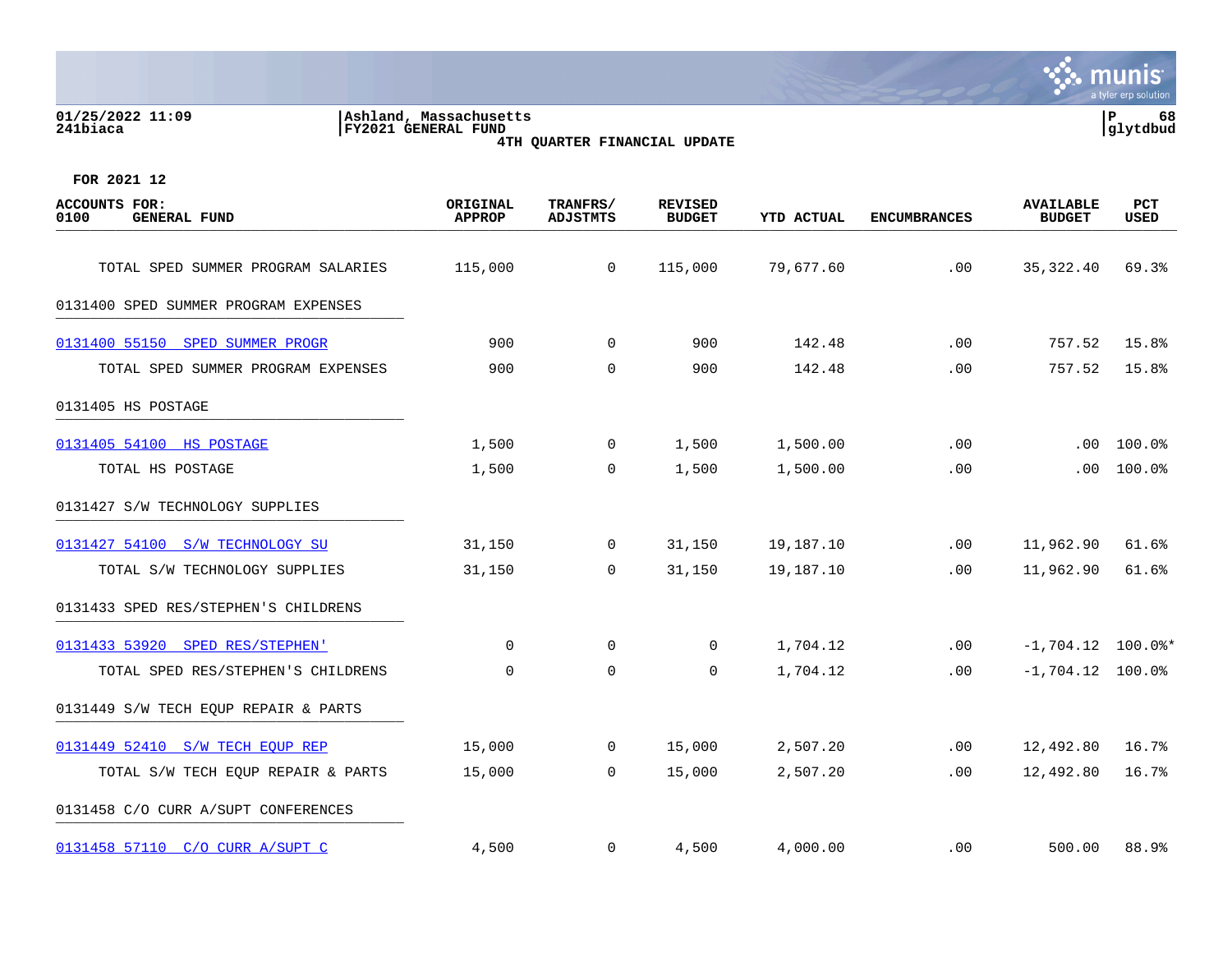## **01/25/2022 11:09 |Ashland, Massachusetts |P 69 241biaca |FY2021 GENERAL FUND |glytdbud 4TH QUARTER FINANCIAL UPDATE**



| <b>ACCOUNTS FOR:</b><br>0100<br><b>GENERAL FUND</b> | ORIGINAL<br><b>APPROP</b> | TRANFRS/<br><b>ADJSTMTS</b> | <b>REVISED</b><br><b>BUDGET</b> | <b>YTD ACTUAL</b> | <b>ENCUMBRANCES</b> | <b>AVAILABLE</b><br><b>BUDGET</b> | PCT<br><b>USED</b> |
|-----------------------------------------------------|---------------------------|-----------------------------|---------------------------------|-------------------|---------------------|-----------------------------------|--------------------|
| TOTAL C/O CURR A/SUPT CONFERENCES                   | 4,500                     | $\mathsf{O}$                | 4,500                           | 4,000.00          | .00                 | 500.00                            | 88.9%              |
| 0131473 MAINT/TRAVEL & CONFERENCES                  |                           |                             |                                 |                   |                     |                                   |                    |
|                                                     |                           |                             |                                 |                   |                     |                                   |                    |
| 0131473 57170 MAINT/TRAVEL & CO                     | 2,000                     | $\mathbf 0$                 | 2,000                           | .00               | .00                 | 2,000.00                          | .0%                |
| TOTAL MAINT/TRAVEL & CONFERENCES                    | 2,000                     | $\mathbf 0$                 | 2,000                           | .00               | .00                 | 2,000.00                          | .0%                |
| 0131475 SPED/ACCEPT MEDICAID PROCESSIN              |                           |                             |                                 |                   |                     |                                   |                    |
| 0131475 53921 SPED/ACCEPT MEDIC                     | 8,000                     | $\mathbf 0$                 | 8,000                           | 4,816.52          | .00                 | 3,183.48                          | 60.2%              |
| TOTAL SPED/ACCEPT MEDICAID PROCESSIN                | 8,000                     | $\mathbf 0$                 | 8,000                           | 4,816.52          | .00                 | 3,183.48                          | 60.2%              |
| 0131482 S/W ADMIN TECHNOLOGY                        |                           |                             |                                 |                   |                     |                                   |                    |
| 0131482 54100 S/W ADMIN TECHNOL                     | 180,475                   | 249,000                     | 429,475                         | 412,760.73        | .00                 | 16,714.27                         | 96.1%              |
| TOTAL S/W ADMIN TECHNOLOGY                          | 180,475                   | 249,000                     | 429,475                         | 412,760.73        | .00.                | 16,714.27                         | 96.1%              |
| 0131483 H/S DEPT LIAISON                            |                           |                             |                                 |                   |                     |                                   |                    |
| 0131483 51170 H/S DEPT LIAISON                      | 34,489                    | $\mathbf 0$                 | 34,489                          | 30, 177. 42       | .00                 | 4,311.58                          | 87.5%              |
| TOTAL H/S DEPT LIAISON                              | 34,489                    | $\mathbf 0$                 | 34,489                          | 30, 177. 42       | .00                 | 4,311.58                          | 87.5%              |
| 0131484 MAINT/TRAINING & SAFETY                     |                           |                             |                                 |                   |                     |                                   |                    |
| 0131484 57170 MAINT/TRAINING &                      | 7,000                     | 0                           | 7,000                           | 3,030.00          | .00                 | 3,970.00                          | 43.3%              |
| TOTAL MAINT/TRAINING & SAFETY                       | 7,000                     | $\mathbf 0$                 | 7,000                           | 3,030.00          | .00                 | 3,970.00                          | 43.3%              |
| 0131485 SPED HS INSTRUCT SPECIALISTS                |                           |                             |                                 |                   |                     |                                   |                    |
| 0131485 51180 SPED HS INSTRUCT                      | 19,592                    | 0                           | 19,592                          | 19,979.46         | .00.                |                                   | $-387.46$ 102.0%*  |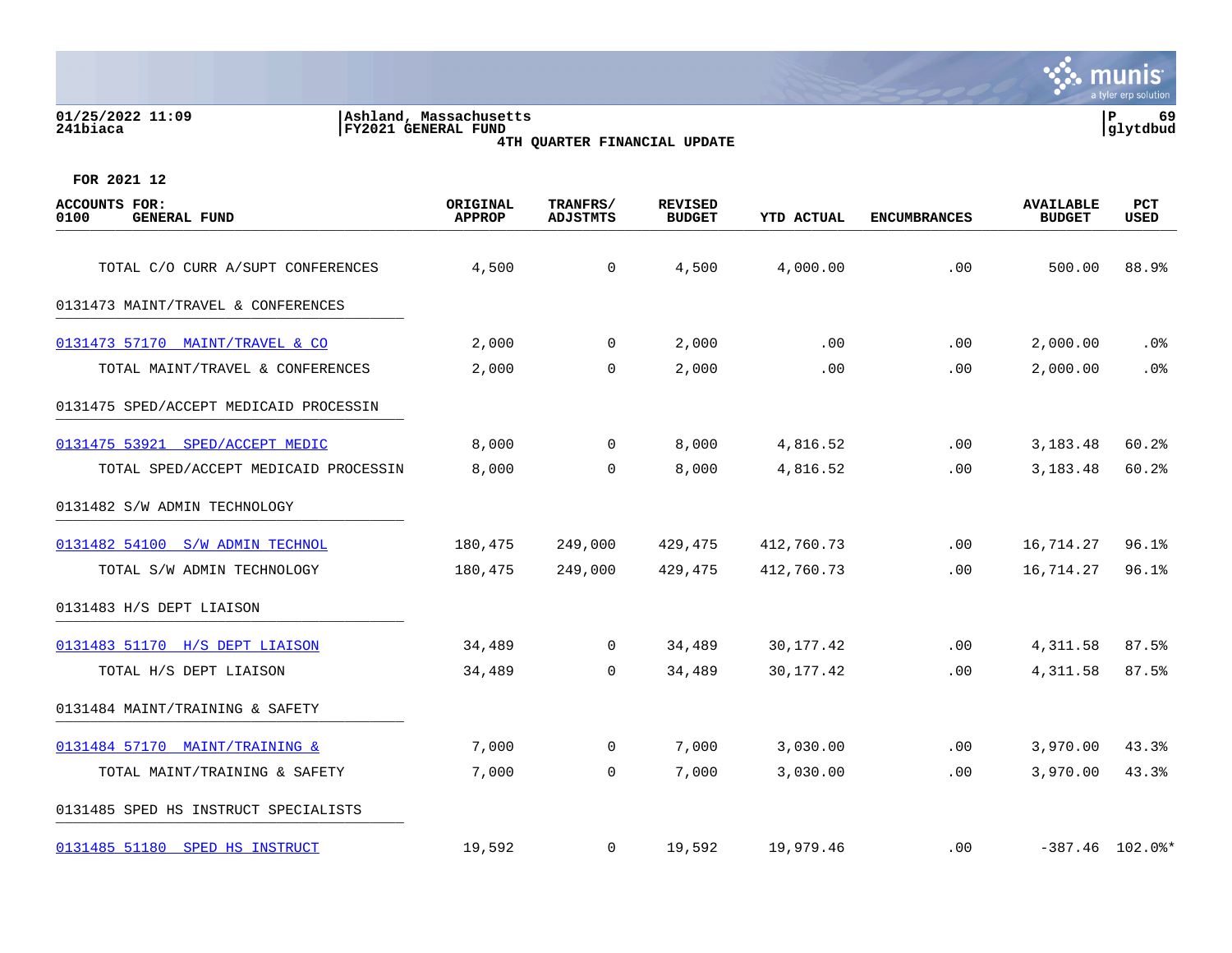| Ashland, Massachusetts<br>01/25/2022 11:09<br>FY2021 GENERAL FUND<br>241biaca<br>4TH QUARTER FINANCIAL UPDATE |                                  |                             |                                 |                   |                     | $\mathbf P$<br>glytdbud           |                   |  |
|---------------------------------------------------------------------------------------------------------------|----------------------------------|-----------------------------|---------------------------------|-------------------|---------------------|-----------------------------------|-------------------|--|
| FOR 2021 12                                                                                                   |                                  |                             |                                 |                   |                     |                                   |                   |  |
| <b>ACCOUNTS FOR:</b><br><b>GENERAL FUND</b><br>0100                                                           | <b>ORIGINAL</b><br><b>APPROP</b> | TRANFRS/<br><b>ADJSTMTS</b> | <b>REVISED</b><br><b>BUDGET</b> | <b>YTD ACTUAL</b> | <b>ENCUMBRANCES</b> | <b>AVAILABLE</b><br><b>BUDGET</b> | PCT<br>USED       |  |
| TOTAL SPED HS INSTRUCT SPECIALISTS                                                                            | 19,592                           | $\overline{0}$              | 19,592                          | 19,979.46         | .00                 | $-387.46$ 102.0%                  |                   |  |
| 0131486 COTA & SLPA SALARY                                                                                    |                                  |                             |                                 |                   |                     |                                   |                   |  |
| 0131486 51180 SPED COTA & SLPA                                                                                | 114,239                          | $\mathbf 0$                 | 114,239                         | 107,469.90        | .00                 | 6,769.10                          | 94.1%             |  |
| TOTAL COTA & SLPA SALARY                                                                                      | 114,239                          | $\mathbf 0$                 | 114,239                         | 107,469.90        | .00                 | 6,769.10                          | 94.1%             |  |
| 0131576 HS/ATHLETICS/INSURANCE                                                                                |                                  |                             |                                 |                   |                     |                                   |                   |  |
| 0131576 57808 ATHLETIC INSURANC                                                                               | 6,500                            | $\mathbf 0$                 | 6,500                           | 5,845.00          | .00                 | 655.00                            | 89.9%             |  |
| TOTAL HS/ATHLETICS/INSURANCE                                                                                  | 6,500                            | 0                           | 6,500                           | 5,845.00          | .00                 | 655.00                            | 89.9%             |  |
| 0131587 HS/VIRTUAL HS/CONTR SERVICES                                                                          |                                  |                             |                                 |                   |                     |                                   |                   |  |
| 0131587 53910 HS/VIRTUAL HS/CON                                                                               | 11,000                           | 0                           | 11,000                          | 7,175.00          | .00                 | 3,825.00                          | 65.2%             |  |
| TOTAL HS/VIRTUAL HS/CONTR SERVICES                                                                            | 11,000                           | $\mathbf 0$                 | 11,000                          | 7,175.00          | .00                 | 3,825.00                          | 65.2%             |  |
| 0131658 MS ASST. PRINCIPAL                                                                                    |                                  |                             |                                 |                   |                     |                                   |                   |  |
| 0131658 51170 MS ASST. PRINCIPA                                                                               | 97,650                           | $\overline{0}$              | 97,650                          | 98,615.28         | .00                 |                                   | $-965.28$ 101.0%* |  |
| TOTAL MS ASST. PRINCIPAL                                                                                      | 97,650                           | $\mathbf 0$                 | 97,650                          | 98,615.28         | .00                 |                                   | $-965.28$ 101.0%  |  |
| 0131672 AM/S ELL INSTR SPEC SALS                                                                              |                                  |                             |                                 |                   |                     |                                   |                   |  |
|                                                                                                               |                                  |                             |                                 |                   |                     |                                   |                   |  |

**∵∴** munis

a tyler erp solutio

[0131672 51170 AM/S ELL INSTRUCT](https://yvwlndash063.tylertech.com/sites/mu0241/LIVE/_layouts/15/DashboardMunisV6.3/PassThru.aspx?-E=S2mLFI7V/o%2B6tg8ZrApDvXn/5WJ/ASDO0CsAtI3RM70O1qGesADcn/w9sorutevf&) 151,232 0 151,232 154,256.06 .00 -3,024.06 102.0%\* TOTAL AM/S ELL INSTR SPEC SALS 151,232 0 151,232 154,256.06 .00 -3,024.06 102.0%

[0131674 57300 S/W TECHNOLOGY DU](https://yvwlndash063.tylertech.com/sites/mu0241/LIVE/_layouts/15/DashboardMunisV6.3/PassThru.aspx?-E=BnNur7xAYE1Ycgd%2BcgQXqfOFzidw30E7Wx/%2BbGU8RwBEVHPzSZLYfEZ5o2iSr4Xo&) 7,000 0 7,000 100.00 .00 6,900.00 1.4%

0131674 S/W TECHNOLOGY DUES & SUB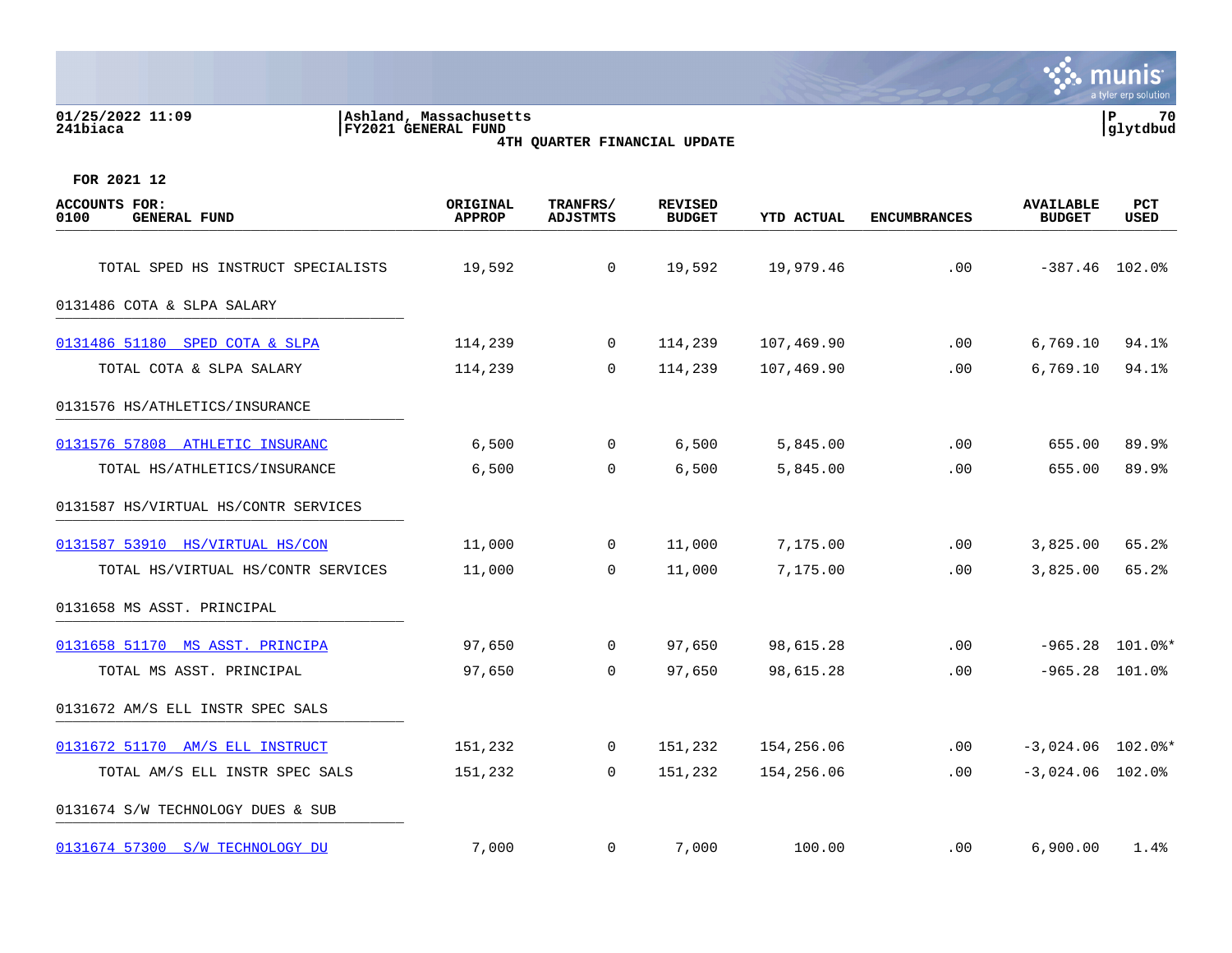## **01/25/2022 11:09 |Ashland, Massachusetts |P 71 241biaca |FY2021 GENERAL FUND |glytdbud 4TH QUARTER FINANCIAL UPDATE**



| <b>ACCOUNTS FOR:</b><br>0100<br><b>GENERAL FUND</b> | ORIGINAL<br><b>APPROP</b> | TRANFRS/<br><b>ADJSTMTS</b> | <b>REVISED</b><br><b>BUDGET</b> | <b>YTD ACTUAL</b> | <b>ENCUMBRANCES</b> | <b>AVAILABLE</b><br><b>BUDGET</b> | PCT<br>USED |
|-----------------------------------------------------|---------------------------|-----------------------------|---------------------------------|-------------------|---------------------|-----------------------------------|-------------|
| TOTAL S/W TECHNOLOGY DUES & SUB                     | 7,000                     | $\mathbf 0$                 | 7,000                           | 100.00            | .00                 | 6,900.00                          | 1.4%        |
| 0131676 WS ELL INSTRUCT SPECIALST SAL               |                           |                             |                                 |                   |                     |                                   |             |
| 0131676 51170 WS ELL INSTRUCT S                     | 160,218                   | $\mathbf{0}$                | 160,218                         | 164,270.89        | $.00 \,$            | $-4,052.89$ 102.5%*               |             |
| TOTAL WS ELL INSTRUCT SPECIALST SAL                 | 160,218                   | 0                           | 160,218                         | 164,270.89        | .00                 | $-4,052.89$ 102.5%                |             |
| 0131677 DMS ELL INSTRUCT SPECIALIST SA              |                           |                             |                                 |                   |                     |                                   |             |
| 0131677 51170 DMS ELL INSTRUCT                      | 166,453                   | $\overline{0}$              | 166,453                         | 169,764.89        | .00                 | $-3,311.89$ 102.0%*               |             |
| TOTAL DMS ELL INSTRUCT SPECIALIST SA                | 166,453                   | $\overline{0}$              | 166,453                         | 169,764.89        | .00                 | $-3,311.89$ 102.0%                |             |
| 0131688 K SCHOOL ADJUST COUN SAL                    |                           |                             |                                 |                   |                     |                                   |             |
| 0131688 51170 K SCHOOL ADJUST C                     | 58,474                    | $\overline{0}$              | 58,474                          | 57,789.82         | .00                 | 684.18                            | 98.8%       |
| TOTAL K SCHOOL ADJUST COUN SAL                      | 58,474                    | $\Omega$                    | 58,474                          | 57,789.82         | .00                 | 684.18                            | 98.8%       |
| 0131692 SPED RES/CARDINAL CUSHING SCH               |                           |                             |                                 |                   |                     |                                   |             |
| 0131692 53920 SPED RES/CARDINAL                     | 388,000                   | $\overline{0}$              | 388,000                         | 283,835.39        | .00                 | 104,164.61                        | 73.2%       |
| TOTAL SPED RES/CARDINAL CUSHING SCH                 | 388,000                   | $\mathbf 0$                 | 388,000                         | 283,835.39        | .00                 | 104,164.61                        | 73.2%       |
| 0131693 MAINT/DUES & SUBSCRIPTIONS                  |                           |                             |                                 |                   |                     |                                   |             |
| 0131693 57300 MAINT/DUES & SUBS                     | 300                       | $\overline{0}$              | 300                             | 650.00            | .00                 | $-350.00$                         | $216.7$ %*  |
| TOTAL MAINT/DUES & SUBSCRIPTIONS                    | 300                       | 0                           | 300                             | 650.00            | .00                 | $-350.00$                         | 216.7%      |
| 0131712 CURR & PD/SECY PD REIMBURSEMEN              |                           |                             |                                 |                   |                     |                                   |             |
| 0131712 53910 CURR & PD/SECY PD                     | 2,000                     | $\mathbf{0}$                | 2,000                           | .00               | $.00 \,$            | 2,000.00                          | .0%         |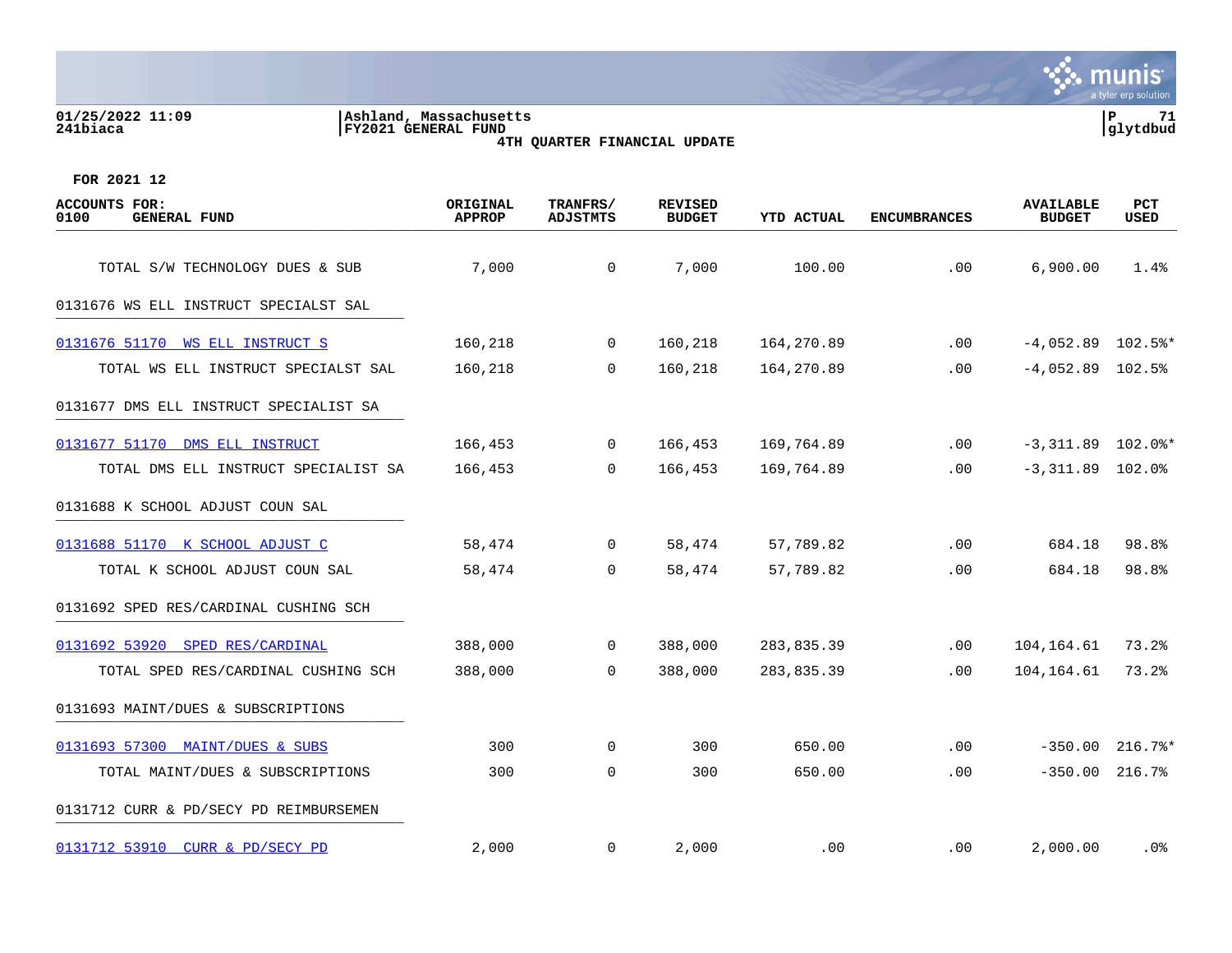# **01/25/2022 11:09 |Ashland, Massachusetts |P 72 241biaca |FY2021 GENERAL FUND |glytdbud 4TH QUARTER FINANCIAL UPDATE**



| <b>ACCOUNTS FOR:</b><br><b>GENERAL FUND</b><br>0100 | ORIGINAL<br><b>APPROP</b> | TRANFRS/<br><b>ADJSTMTS</b> | <b>REVISED</b><br><b>BUDGET</b> | YTD ACTUAL | <b>ENCUMBRANCES</b> | <b>AVAILABLE</b><br><b>BUDGET</b> | PCT<br>USED |
|-----------------------------------------------------|---------------------------|-----------------------------|---------------------------------|------------|---------------------|-----------------------------------|-------------|
| TOTAL CURR & PD/SECY PD REIMBURSEMEN                | 2,000                     | $\mathsf{O}$                | 2,000                           | .00        | .00                 | 2,000.00                          | .0%         |
| 0131713 CURR & PD/NURSES' PD REIMBURSE              |                           |                             |                                 |            |                     |                                   |             |
| 0131713 53910 CURR & PD/NURSES'                     | 2,400                     | $\overline{0}$              | 2,400                           | 274.00     | .00                 | 2,126.00                          | 11.4%       |
| TOTAL CURR & PD/NURSES' PD REIMBURSE                | 2,400                     | 0                           | 2,400                           | 274.00     | .00                 | 2,126.00                          | 11.4%       |
| 0131714 CURR & PD/CUST & MAINT PD REIM              |                           |                             |                                 |            |                     |                                   |             |
| 0131714 53910 CURR & PD/CUST &                      | 500                       | $\overline{0}$              | 500                             | .00        | .00                 | 500.00                            | .0%         |
| TOTAL CURR & PD/CUST & MAINT PD REIM                | 500                       | $\Omega$                    | 500                             | .00        | .00                 | 500.00                            | .0%         |
| 0131715 CURR & PD/CENT OFFICE PD REIMB              |                           |                             |                                 |            |                     |                                   |             |
| 0131715 53910 CURR & PD/CENT OF                     | 3,000                     | $\overline{0}$              | 3,000                           | 1,309.00   | .00                 | 1,691.00                          | 43.6%       |
| TOTAL CURR & PD/CENT OFFICE PD REIMB                | 3,000                     | $\Omega$                    | 3,000                           | 1,309.00   | .00.                | 1,691.00                          | 43.6%       |
| 0131718 C/O PART-TIME & TEMP SALARIES               |                           |                             |                                 |            |                     |                                   |             |
| 0131718 51110 C/O PART-TIME & T                     | 9,272                     | $\mathbf{0}$                | 9,272                           | 293.00     | .00.                | 8,979.00                          | 3.2%        |
| TOTAL C/O PART-TIME & TEMP SALARIES                 | 9,272                     | $\mathbf 0$                 | 9,272                           | 293.00     | .00                 | 8,979.00                          | 3.2%        |
| 0131729 TRANSPORTATION/HOMELESS                     |                           |                             |                                 |            |                     |                                   |             |
| 0131729 53310 TRANSPORTATION/HO                     | 30,000                    | $\mathbf{0}$                | 30,000                          | 68,605.00  | $.00 \,$            | $-38,605.00$                      | $228.7$ *   |
| TOTAL TRANSPORTATION/HOMELESS                       | 30,000                    | $\overline{0}$              | 30,000                          | 68,605.00  | $.00 \,$            | $-38,605.00$                      | 228.7%      |
| 0131741 MAINT - M/S WATER & SEWER                   |                           |                             |                                 |            |                     |                                   |             |
| 0131741 52100 MAINT - M/S WATER                     | 14,000                    | $\mathbf 0$                 | 14,000                          | 10,846.44  | .00                 | 3,153.56                          | 77.5%       |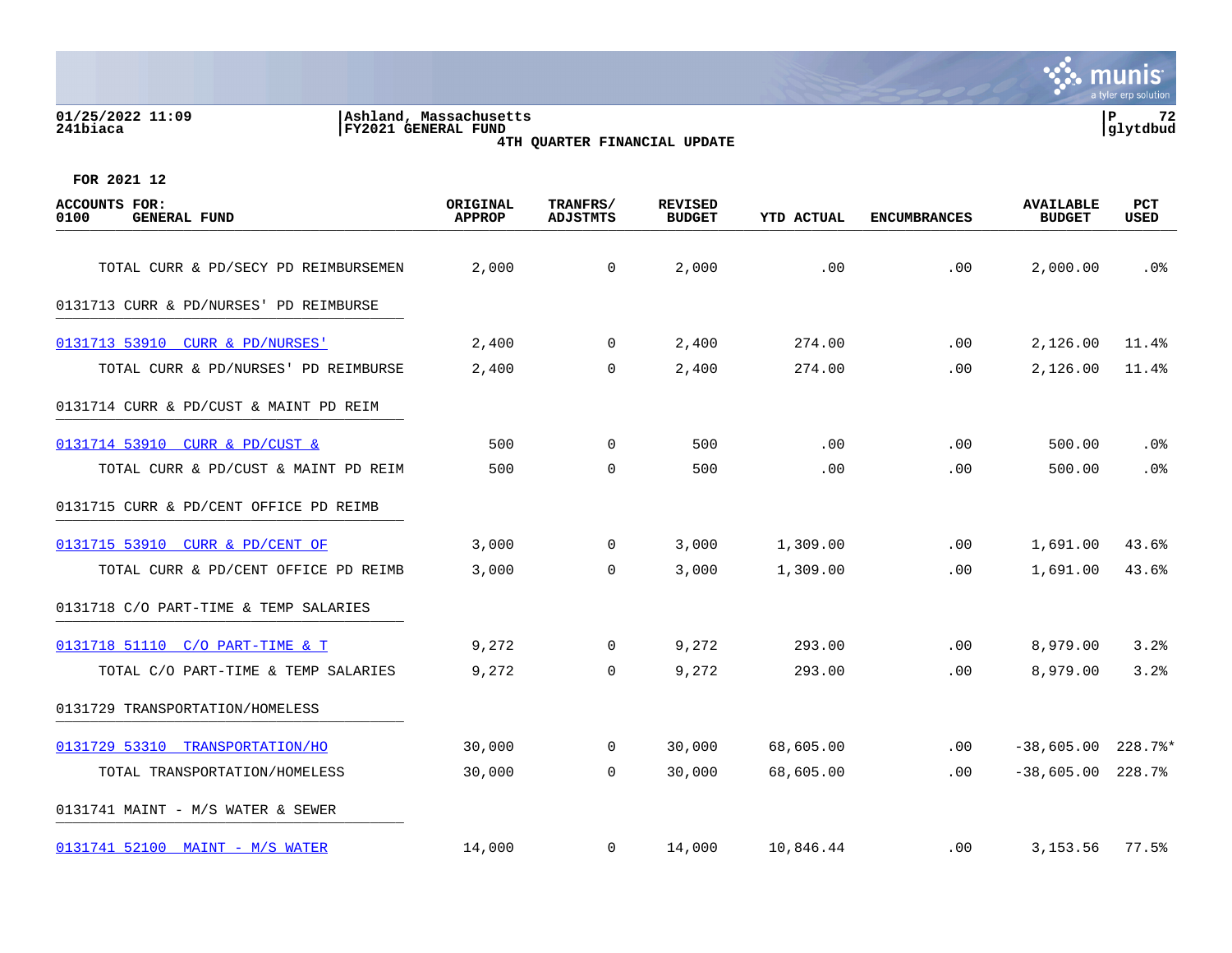### **01/25/2022 11:09 |Ashland, Massachusetts |P 73 241biaca |FY2021 GENERAL FUND |glytdbud 4TH QUARTER FINANCIAL UPDATE**



| <b>ACCOUNTS FOR:</b><br>0100<br><b>GENERAL FUND</b> | ORIGINAL<br><b>APPROP</b> | TRANFRS/<br><b>ADJSTMTS</b> | <b>REVISED</b><br><b>BUDGET</b> | <b>YTD ACTUAL</b> | <b>ENCUMBRANCES</b> | <b>AVAILABLE</b><br><b>BUDGET</b> | PCT<br>USED |
|-----------------------------------------------------|---------------------------|-----------------------------|---------------------------------|-------------------|---------------------|-----------------------------------|-------------|
| TOTAL MAINT - M/S WATER & SEWER                     | 14,000                    | $\mathbf 0$                 | 14,000                          | 10,846.44         | .00                 | 3,153.56                          | 77.5%       |
| 0131742 MAINT/MS BURNER SERVICE                     |                           |                             |                                 |                   |                     |                                   |             |
|                                                     |                           |                             |                                 |                   |                     |                                   |             |
| 0131742 52410 MAINT/MS BURNER S                     | 2,000                     | $\mathbf 0$                 | 2,000                           | .00               | .00                 | 2,000.00                          | $.0\%$      |
| TOTAL MAINT/MS BURNER SERVICE                       | 2,000                     | $\mathbf 0$                 | 2,000                           | .00               | .00                 | 2,000.00                          | .0%         |
| 0131743 1743 - MAINT/INSPECTION CERTIF              |                           |                             |                                 |                   |                     |                                   |             |
| 0131743 52450 MAINT/INSP CERTIF                     | 6,050                     | 0                           | 6,050                           | 3,457.50          | .00                 | 2,592.50                          | 57.1%       |
| TOTAL 1743 - MAINT/INSPECTION CERTIF                | 6,050                     | $\mathbf 0$                 | 6,050                           | 3,457.50          | .00                 | 2,592.50                          | 57.1%       |
| 0131745 DMS/GRADE 3 INSTR SUPPLIES                  |                           |                             |                                 |                   |                     |                                   |             |
| 0131745 55100 DMS/GR 3 IS                           | 2,000                     | $\mathbf 0$                 | 2,000                           | 1,461.74          | .00                 | 538.26                            | 73.1%       |
| TOTAL DMS/GRADE 3 INSTR SUPPLIES                    | 2,000                     | 0                           | 2,000                           | 1,461.74          | .00                 | 538.26                            | 73.1%       |
| 0131758 C/O ACCOUNTING & AUDITING                   |                           |                             |                                 |                   |                     |                                   |             |
| 0131758 53900 C/O ACCOUNTING &                      | 10,000                    | $\mathbf 0$                 | 10,000                          | 6,500.00          | .00                 | 3,500.00                          | 65.0%       |
| TOTAL C/O ACCOUNTING & AUDITING                     | 10,000                    | $\mathbf 0$                 | 10,000                          | 6,500.00          | .00                 | 3,500.00                          | 65.0%       |
| 0131762 AM/S NURSES' SUPPLIES                       |                           |                             |                                 |                   |                     |                                   |             |
| 0131762 55800 AM/S NURSES' SUPP                     | 6,500                     | 65,000                      | 71,500                          | 4,798.35          | $-24.02$            | 66,725.67                         | 6.7%        |
| TOTAL AM/S NURSES' SUPPLIES                         | 6,500                     | 65,000                      | 71,500                          | 4,798.35          | $-24.02$            | 66,725.67                         | 6.7%        |
| 0131766 SPED DAY/BOSTON COLLEGE CAMPUS              |                           |                             |                                 |                   |                     |                                   |             |
| 0131766 53920 SPED DAY/BOSTON C                     | 95,700                    | 0                           | 95,700                          | 131,321.73        | $.00 \,$            | $-35,621.73$ 137.2%*              |             |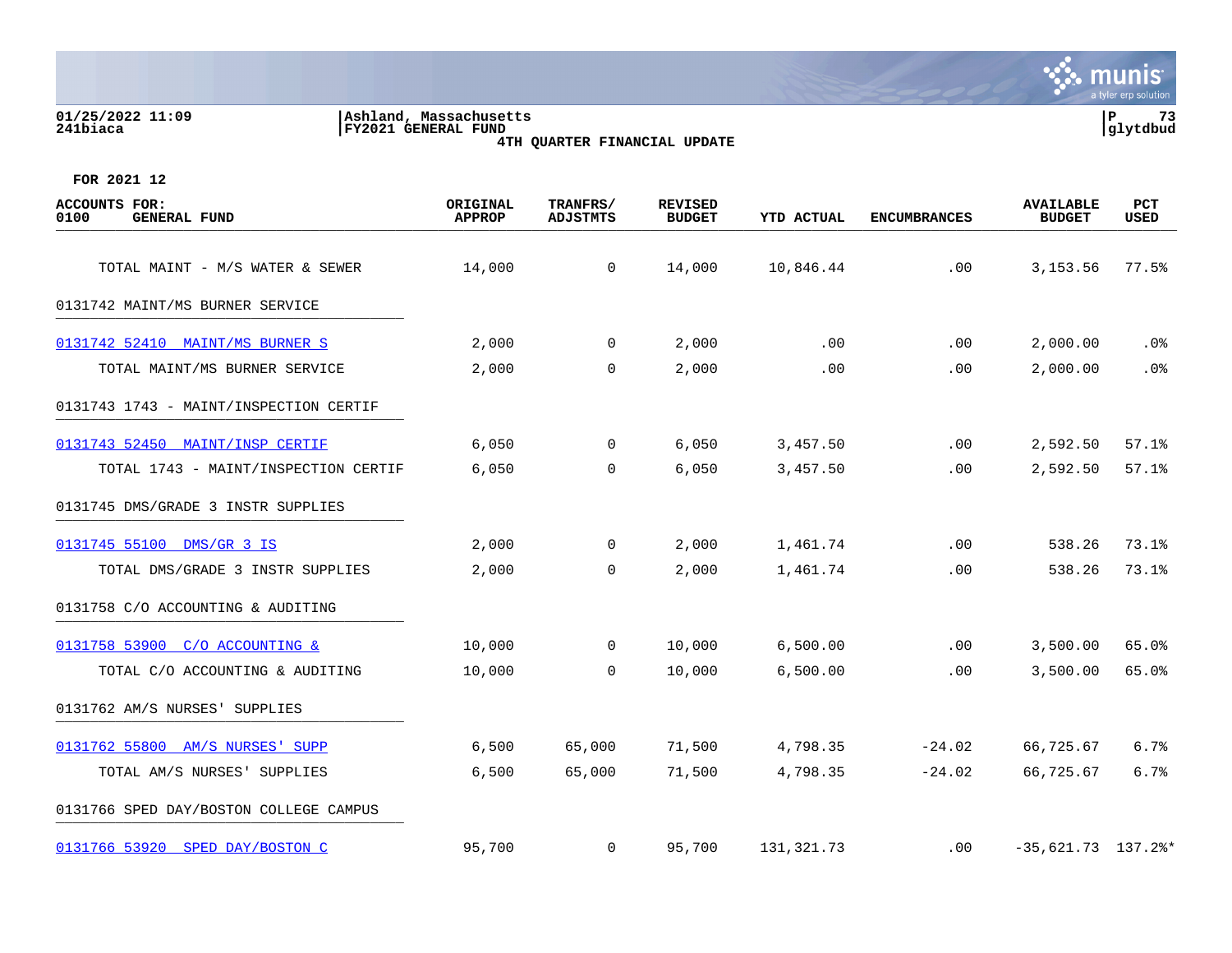| 01/25/2022 11:09<br>Ashland, Massachusetts<br>241biaca<br>FY2021 GENERAL FUND<br>4TH QUARTER FINANCIAL UPDATE |                           |                             |                                 |                   |                     |                                   |                           |
|---------------------------------------------------------------------------------------------------------------|---------------------------|-----------------------------|---------------------------------|-------------------|---------------------|-----------------------------------|---------------------------|
| FOR 2021 12                                                                                                   |                           |                             |                                 |                   |                     |                                   |                           |
| <b>ACCOUNTS FOR:</b><br>0100<br><b>GENERAL FUND</b>                                                           | ORIGINAL<br><b>APPROP</b> | TRANFRS/<br><b>ADJSTMTS</b> | <b>REVISED</b><br><b>BUDGET</b> | <b>YTD ACTUAL</b> | <b>ENCUMBRANCES</b> | <b>AVAILABLE</b><br><b>BUDGET</b> | <b>PCT</b><br><b>USED</b> |
| TOTAL SPED DAY/BOSTON COLLEGE CAMPUS                                                                          | 95,700                    | 0                           | 95,700                          | 131,321.73        | .00                 | $-35,621.73$ 137.2%               |                           |
| 0131781 PS TRASH REMOVAL                                                                                      |                           |                             |                                 |                   |                     |                                   |                           |
| 0131781 54500<br><b>PS TRASH REMOVAL</b>                                                                      | 5,000                     | 0                           | 5,000                           | 4,638.67          | .00                 | 361.33                            | 92.8%                     |
| TOTAL PS TRASH REMOVAL                                                                                        | 5,000                     | 0                           | 5,000                           | 4,638.67          | .00                 | 361.33                            | 92.8%                     |
| 0131782 WS TRASH REMOVAL                                                                                      |                           |                             |                                 |                   |                     |                                   |                           |
| 0131782 54500<br><b>WS TRASH REMOVAL</b>                                                                      | 8,000                     | 0                           | 8,000                           | 7,421.87          | .00                 | 578.13                            | 92.8%                     |
| TOTAL WS TRASH REMOVAL                                                                                        | 8,000                     | $\Omega$                    | 8,000                           | 7,421.87          | .00                 | 578.13                            | 92.8%                     |
| 0131783 DMS TRASH REMOVAL                                                                                     |                           |                             |                                 |                   |                     |                                   |                           |
| 0131783 54500<br>DMS TRASH REMOVAL                                                                            | 8,000                     | $\Omega$                    | 8,000                           | 7,421.87          | .00                 | 578.13                            | 92.8%                     |
| TOTAL DMS TRASH REMOVAL                                                                                       | 8,000                     | $\Omega$                    | 8,000                           | 7,421.87          | .00                 | 578.13                            | 92.8%                     |
| 0131784 MS TRASH REMOVAL                                                                                      |                           |                             |                                 |                   |                     |                                   |                           |

[0131784 54500 MS TRASH REMOVAL](https://yvwlndash063.tylertech.com/sites/mu0241/LIVE/_layouts/15/DashboardMunisV6.3/PassThru.aspx?-E=YBrI1FZ8hSsAsh/8uZpcHyH2osH3/w/1wyQ%2BgtEL49w6GP399XCuh8xTLeAXRF7/&) **7,000** 0 7,000 6,494.14 .00 505.86 92.8%

TOTAL MS TRASH REMOVAL **1.14** 7,000 0 7,000 0 7,000 6,494.14 .00 505.86 92.8% 0131785 HS TRASH REMOVAL \_\_\_\_\_\_\_\_\_\_\_\_\_\_\_\_\_\_\_\_\_\_\_\_\_\_\_\_\_\_\_\_\_\_\_\_\_\_\_\_\_ [0131785 54500 HS TRASH REMOVAL](https://yvwlndash063.tylertech.com/sites/mu0241/LIVE/_layouts/15/DashboardMunisV6.3/PassThru.aspx?-E=ZiE9moVMcki%2BGWa7vDRZBz/7gyLSnyfFXN76%2BqK1JPYgCZkDjc1AKzbKU8ELxTb4&) 20,000 0 20,000 18,554.69 .00 1,445.31 92.8% TOTAL HS TRASH REMOVAL 20,000 0 20,000 18,554.69 .00 1,445.31 92.8% 0131808 MAINT/AMS SUPPLIES GROUNDS

[0131808 54300 MAINT/AMS SUPPLIE](https://yvwlndash063.tylertech.com/sites/mu0241/LIVE/_layouts/15/DashboardMunisV6.3/PassThru.aspx?-E=ZzqPrNQ/KCfCwKInT4FuixHdH96mBL5quecaakDlHh5uw7TlAfOEh2cj5gkacU0C&) 1,500 0 1,500 5,152.69 .00 -3,652.69 343.5%\*

 $\mathbf{\ddot{\cdot}}$ : munis

a tyler erp solutic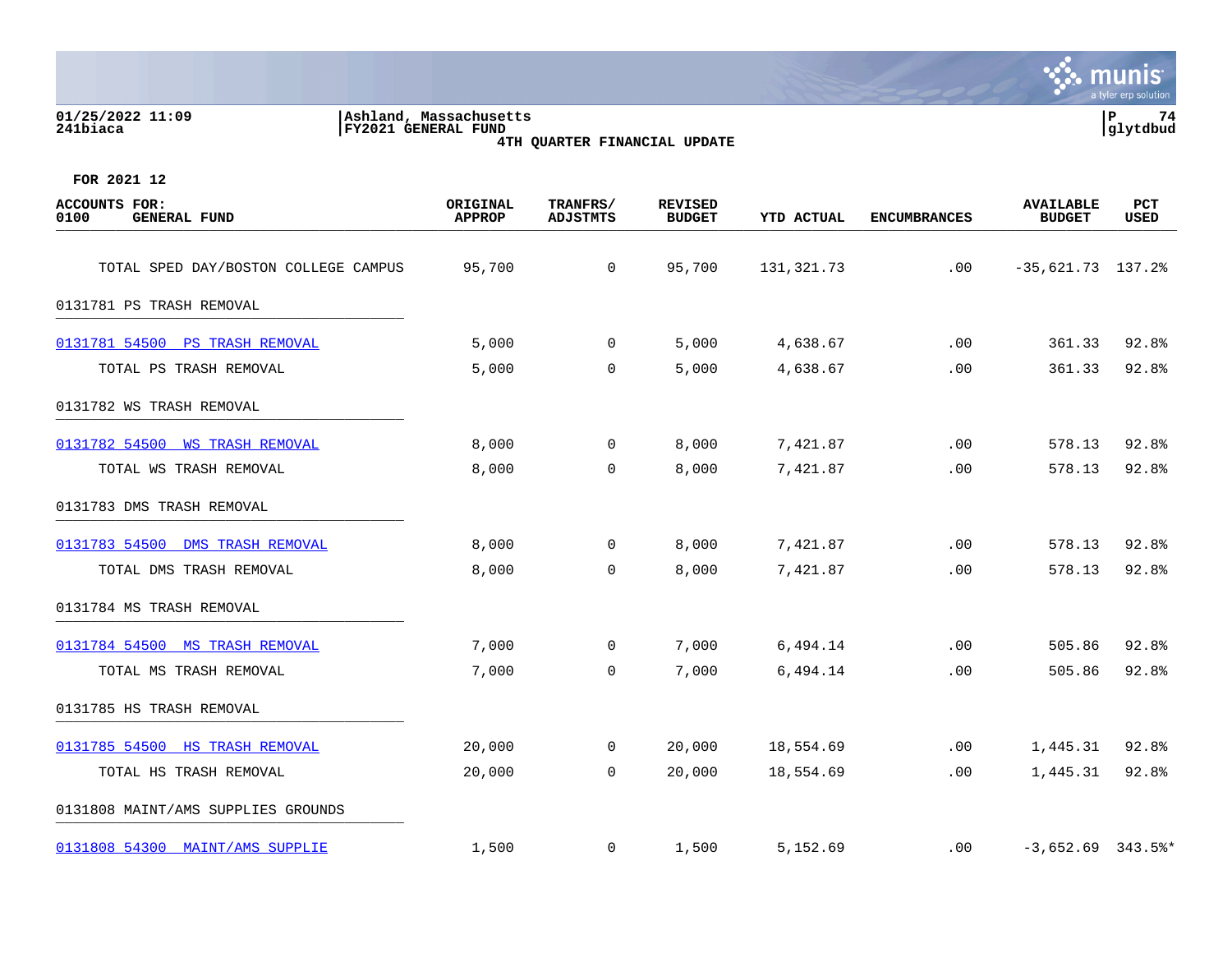| 01/25/2022 11:09<br>241biaca                        | Ashland, Massachusetts<br>FY2021 GENERAL FUND | 4TH QUARTER FINANCIAL UPDATE |                                 |                   |                     |                                   | ${\bf P}$<br>75<br>glytdbud |
|-----------------------------------------------------|-----------------------------------------------|------------------------------|---------------------------------|-------------------|---------------------|-----------------------------------|-----------------------------|
| FOR 2021 12                                         |                                               |                              |                                 |                   |                     |                                   |                             |
| <b>ACCOUNTS FOR:</b><br>0100<br><b>GENERAL FUND</b> | ORIGINAL<br><b>APPROP</b>                     | TRANFRS/<br><b>ADJSTMTS</b>  | <b>REVISED</b><br><b>BUDGET</b> | <b>YTD ACTUAL</b> | <b>ENCUMBRANCES</b> | <b>AVAILABLE</b><br><b>BUDGET</b> | <b>PCT</b><br>USED          |
| TOTAL MAINT/AMS SUPPLIES GROUNDS                    | 1,500                                         | 0                            | 1,500                           | 5,152.69          | .00                 | $-3,652.69$ 343.5%                |                             |
| 0131819 SPED ABA TUTOR/PITTAWAY                     |                                               |                              |                                 |                   |                     |                                   |                             |
| 0131819 51180<br>SPED ABA TUTOR/PI                  | 269,944                                       | 0                            | 269,944                         | 186,441.10        | .00                 | 83,502.90                         | 69.1%                       |
| TOTAL SPED ABA TUTOR/PITTAWAY                       | 269,944                                       | 0                            | 269,944                         | 186,441.10        | .00                 | 83,502.90                         | 69.1%                       |
| 0131862 EMPLOYEE BENEFIT LT-TERM DISAB              |                                               |                              |                                 |                   |                     |                                   |                             |
| 0131862 51400 EMPLOYEE BENEFIT                      | 300                                           | 0                            | 300                             | .00               | .00                 | 300.00                            | .0%                         |
| TOTAL EMPLOYEE BENEFIT LT-TERM DISAB                | 300                                           | $\mathbf 0$                  | 300                             | .00               | .00                 | 300.00                            | $.0\%$                      |
| 0131872 CURR&PD/PROF DEV SOFTWARE/SERV              |                                               |                              |                                 |                   |                     |                                   |                             |
| 0131872 53910 CURR&PD/PROF DEV                      | 10,000                                        | 0                            | 10,000                          | 162, 223. 20      | .00                 | $-152, 223.20$ 1622.2%*           |                             |
| TOTAL CURR&PD/PROF DEV SOFTWARE/SERV                | 10,000                                        | 0                            | 10,000                          | 162,223.20        | .00                 | $-152, 223.20$ 1622.2%            |                             |
| 0131882 SPED TRAVEL & EXPENSES                      |                                               |                              |                                 |                   |                     |                                   |                             |
| 0131882 57170 SPED TRAVEL & EXP                     | 3,000                                         | $\mathbf 0$                  | 3,000                           | 3,000.00          | .00                 | .00                               | 100.0%                      |
| TOTAL SPED TRAVEL & EXPENSES                        | 3,000                                         | 0                            | 3,000                           | 3,000.00          | .00                 | $.00 \,$                          | $100.0$ %                   |
| 0131895 CURR & PD/ADMIN & SUPPORT                   |                                               |                              |                                 |                   |                     |                                   |                             |
| 0131895 53910 CURR & PD/ADMIN &                     | $\mathbf 0$                                   | $\mathbf 0$                  | $\mathbf 0$                     | 645.00            | .00                 | $-645.00$                         | $100.0$ $\ast$              |
| TOTAL CURR & PD/ADMIN & SUPPORT                     | 0                                             | $\mathbf 0$                  | 0                               | 645.00            | .00                 |                                   | $-645.00$ 100.0%            |
| 0131901 BUILDG MAINT/P S CONTRACTED SE              |                                               |                              |                                 |                   |                     |                                   |                             |
| 0131901 54300 BUILDG MAINT/P S                      | $\mathbf 0$                                   | 0                            | $\mathbf 0$                     | 2,420.78          | .00                 | $-2,420.78$ 100.0%*               |                             |

 $\mathcal{L}(\mathcal{L})$ 

a tyler erp solution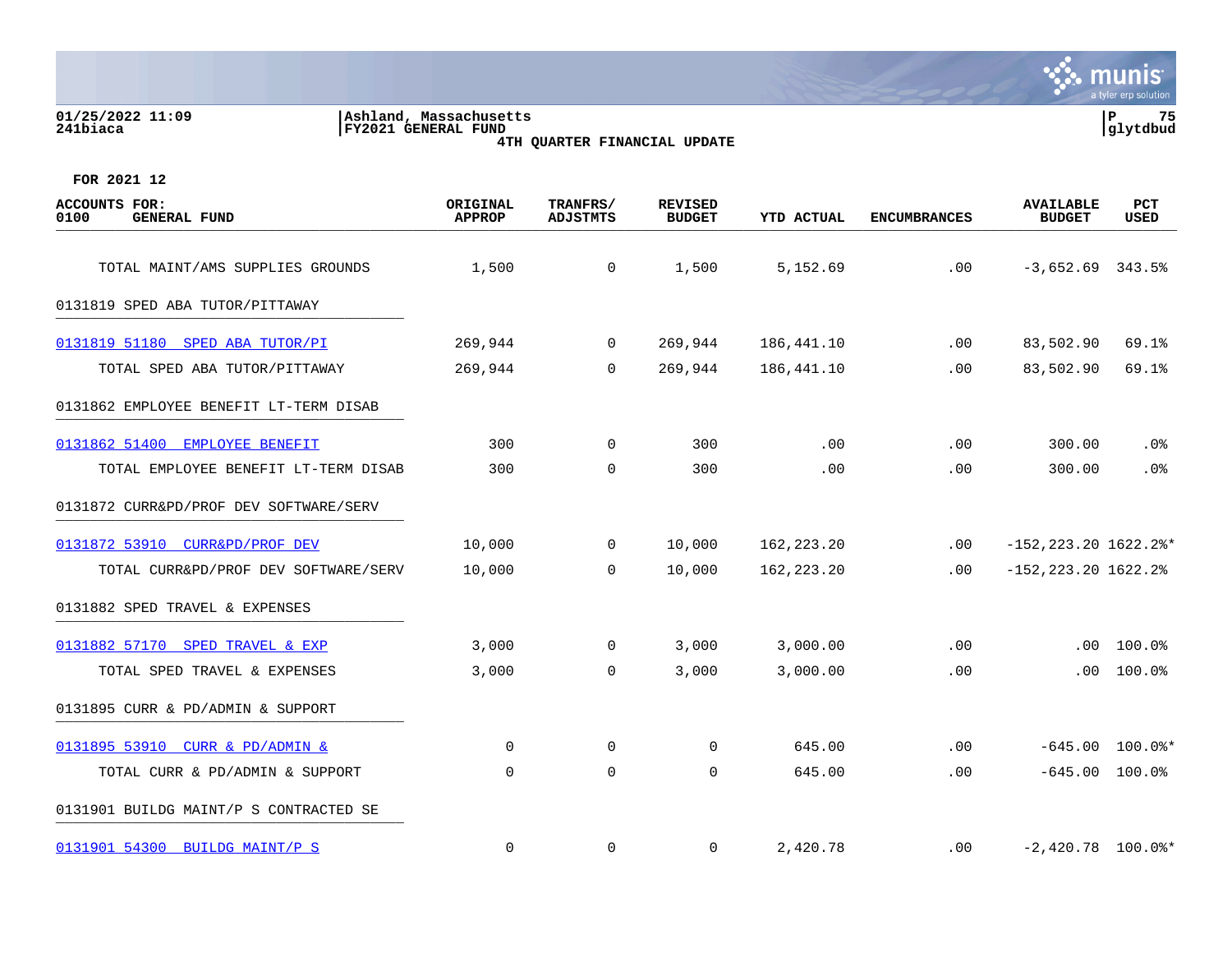#### **01/25/2022 11:09 |Ashland, Massachusetts |P 76 241biaca |FY2021 GENERAL FUND |glytdbud 4TH QUARTER FINANCIAL UPDATE**



| <b>ACCOUNTS FOR:</b><br>0100<br><b>GENERAL FUND</b> | ORIGINAL<br><b>APPROP</b> | TRANFRS/<br><b>ADJSTMTS</b> | <b>REVISED</b><br><b>BUDGET</b> | <b>YTD ACTUAL</b> | <b>ENCUMBRANCES</b> | <b>AVAILABLE</b><br><b>BUDGET</b> | <b>PCT</b><br>USED |
|-----------------------------------------------------|---------------------------|-----------------------------|---------------------------------|-------------------|---------------------|-----------------------------------|--------------------|
| TOTAL BUILDG MAINT/P S CONTRACTED SE                | $\mathbf 0$               | $\mathbf 0$                 | $\mathbf 0$                     | 2,420.78          | .00                 | $-2,420.78$ 100.0%                |                    |
| 0131904 BUILDG MAINT/AMS CONTRACTED SE              |                           |                             |                                 |                   |                     |                                   |                    |
| 0131904 54300 BUILDG MAINT/AMS                      | $\Omega$                  | 0                           | $\mathbf 0$                     | 1,354.79          | .00                 | $-1,354.79$ 100.0%*               |                    |
| TOTAL BUILDG MAINT/AMS CONTRACTED SE                | 0                         | $\mathbf 0$                 | 0                               | 1,354.79          | .00                 | $-1,354.79$ 100.0%                |                    |
| 0131919 SPED TRANSPORTATION SERVICES                |                           |                             |                                 |                   |                     |                                   |                    |
| 0131919 53921<br>SPED TRANSPORTATI                  | 69,120                    | $\overline{0}$              | 69,120                          | 111,937.20        | .00                 | $-42,817.20$ 161.9%*              |                    |
| TOTAL SPED TRANSPORTATION SERVICES                  | 69,120                    | $\Omega$                    | 69,120                          | 111,937.20        | .00                 | $-42,817.20$ 161.9%               |                    |
| 0131985 $P/R$ ENC C/O TRAVEL & CONF                 |                           |                             |                                 |                   |                     |                                   |                    |
| 0131985 57170 P/R ENC C/O TRAVE                     | $\mathbf 0$               | $\mathbf 0$                 | $\Omega$                        | 6,449.86          | .00                 | $-6,449.86$ 100.0%*               |                    |
| TOTAL P/R ENC C/O TRAVEL & CONF                     | $\Omega$                  | $\Omega$                    | $\Omega$                        | 6,449.86          | .00                 | $-6,449.86$ 100.0%                |                    |
| 0131986 SPED DAY/DEVEREUX                           |                           |                             |                                 |                   |                     |                                   |                    |
| 0131986 53920 SPED DAY/DEVEREUX                     | 92,700                    | $\mathbf 0$                 | 92,700                          | 7,193.50          | .00                 | 85,506.50                         | 7.8%               |
| TOTAL SPED DAY/DEVEREUX                             | 92,700                    | 0                           | 92,700                          | 7,193.50          | .00                 | 85,506.50                         | 7.8%               |
| 0131997 DMS MEDIA SPECIALIST                        |                           |                             |                                 |                   |                     |                                   |                    |
| 0131997 51170 DMS MEDIA SPECIAL                     | 96,860                    | $\mathbf 0$                 | 96,860                          | 98,796.88         | .00                 | $-1,936.88$ 102.0%*               |                    |
| TOTAL DMS MEDIA SPECIALIST                          | 96,860                    | 0                           | 96,860                          | 98,796.88         | .00                 | $-1,936.88$ 102.0%                |                    |
| 0132145 SPED/DAY MAB COMMUNITY                      |                           |                             |                                 |                   |                     |                                   |                    |
| 0132145 53920 SPED/DAY MAB COMM                     | $\mathbf 0$               | $\mathbf 0$                 | 0                               | 93,050.82         | .00                 | $-93,050.82$ 100.0%*              |                    |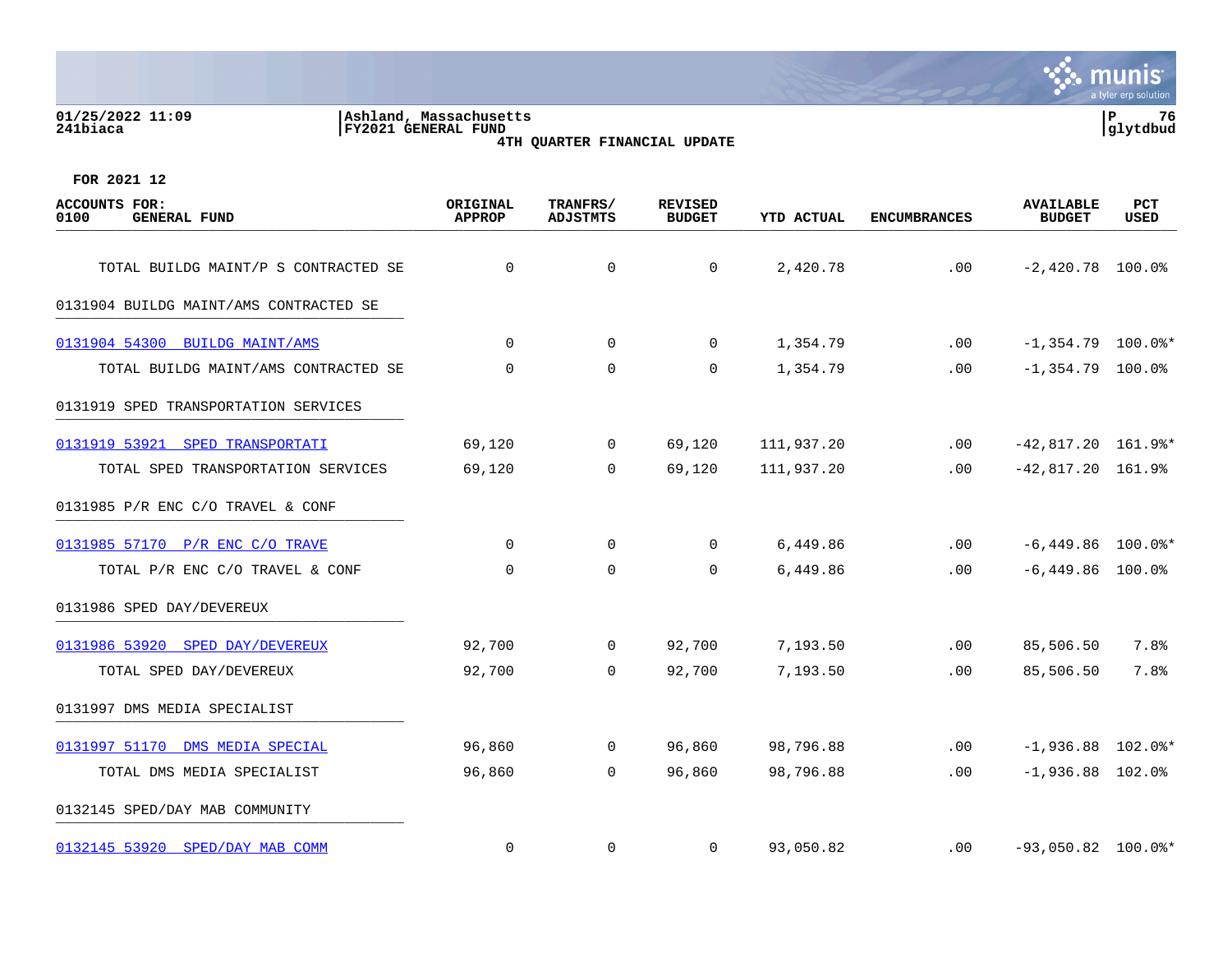#### **01/25/2022 11:09 |Ashland, Massachusetts |P 77 241biaca |FY2021 GENERAL FUND |glytdbud 4TH QUARTER FINANCIAL UPDATE**



| <b>ACCOUNTS FOR:</b><br>0100<br><b>GENERAL FUND</b> | ORIGINAL<br><b>APPROP</b> | TRANFRS/<br><b>ADJSTMTS</b> | <b>REVISED</b><br><b>BUDGET</b> | YTD ACTUAL | <b>ENCUMBRANCES</b> | <b>AVAILABLE</b><br><b>BUDGET</b> | PCT<br>USED       |
|-----------------------------------------------------|---------------------------|-----------------------------|---------------------------------|------------|---------------------|-----------------------------------|-------------------|
|                                                     |                           |                             |                                 |            |                     |                                   |                   |
| TOTAL SPED/DAY MAB COMMUNITY                        | $\mathbf 0$               | 0                           | $\mathbf 0$                     | 93,050.82  | .00                 | $-93,050.82$ 100.0%               |                   |
| 0132146 SPED/RES SEVEN HILLS                        |                           |                             |                                 |            |                     |                                   |                   |
| 0132146 53920 SPED/RES SEVEN HI                     | $\mathbf 0$               | $\overline{0}$              | 0                               | 63,506.72  | .00                 | $-63,506.72$ 100.0%*              |                   |
| TOTAL SPED/RES SEVEN HILLS                          | $\mathbf 0$               | $\mathbf 0$                 | $\mathbf 0$                     | 63,506.72  | .00                 | $-63,506.72$ 100.0%               |                   |
| 0132147 DW AIR QUAL TESTING                         |                           |                             |                                 |            |                     |                                   |                   |
| 0132147 52450 DW AIR OUAL TESTI                     | 0                         | 0                           | $\overline{0}$                  | 3,425.00   | .00                 | $-3,425.00$ 100.0%*               |                   |
| TOTAL DW AIR QUAL TESTING                           | 0                         | $\mathbf 0$                 | $\mathbf 0$                     | 3,425.00   | .00                 | $-3,425.00$ 100.0%                |                   |
| 0132179 PS / GENERAL SUPPLY                         |                           |                             |                                 |            |                     |                                   |                   |
| 0132179 55100 PS/ GENERAL SUPPL                     | $\mathbf 0$               | $\mathbf 0$                 | $\mathbf 0$                     | 8,658.18   | .00                 | $-8,658.18$ 100.0%*               |                   |
| TOTAL PS / GENERAL SUPPLY                           | 0                         | $\mathbf 0$                 | 0                               | 8,658.18   | $.00 \,$            | $-8,658.18$ 100.0%                |                   |
| 0132180 PS / INSTRUCTIONAL HARDWARE                 |                           |                             |                                 |            |                     |                                   |                   |
| 0132180 55100 PS / INSTRUCTIONA                     | $\Omega$                  | $\Omega$                    | $\Omega$                        | 299.50     | .00                 |                                   | $-299.50$ 100.0%* |
| TOTAL PS / INSTRUCTIONAL HARDWARE                   | 0                         | $\mathbf 0$                 | $\mathbf 0$                     | 299.50     | .00                 | $-299.50$ 100.0%                  |                   |
| 0132181 PS / INSTRUCTIONAL SOFTWARE                 |                           |                             |                                 |            |                     |                                   |                   |
| 0132181 55100 PS / INSTRUCTIONA                     | $\mathbf 0$               | 0                           | 0                               | 299.50     | .00                 |                                   | $-299.50$ 100.0%* |
| TOTAL PS / INSTRUCTIONAL SOFTWARE                   | 0                         | $\mathbf 0$                 | $\mathbf 0$                     | 299.50     | .00                 | $-299.50$ 100.0%                  |                   |
| 0132182 EXTRAORDINARY MAINTENANCE                   |                           |                             |                                 |            |                     |                                   |                   |
| 0132182 54301 EXTRAORDINARY CAP                     | 0                         | 140,000                     | 140,000                         | .00        | $.00 \,$            | 140,000.00                        | . 0%              |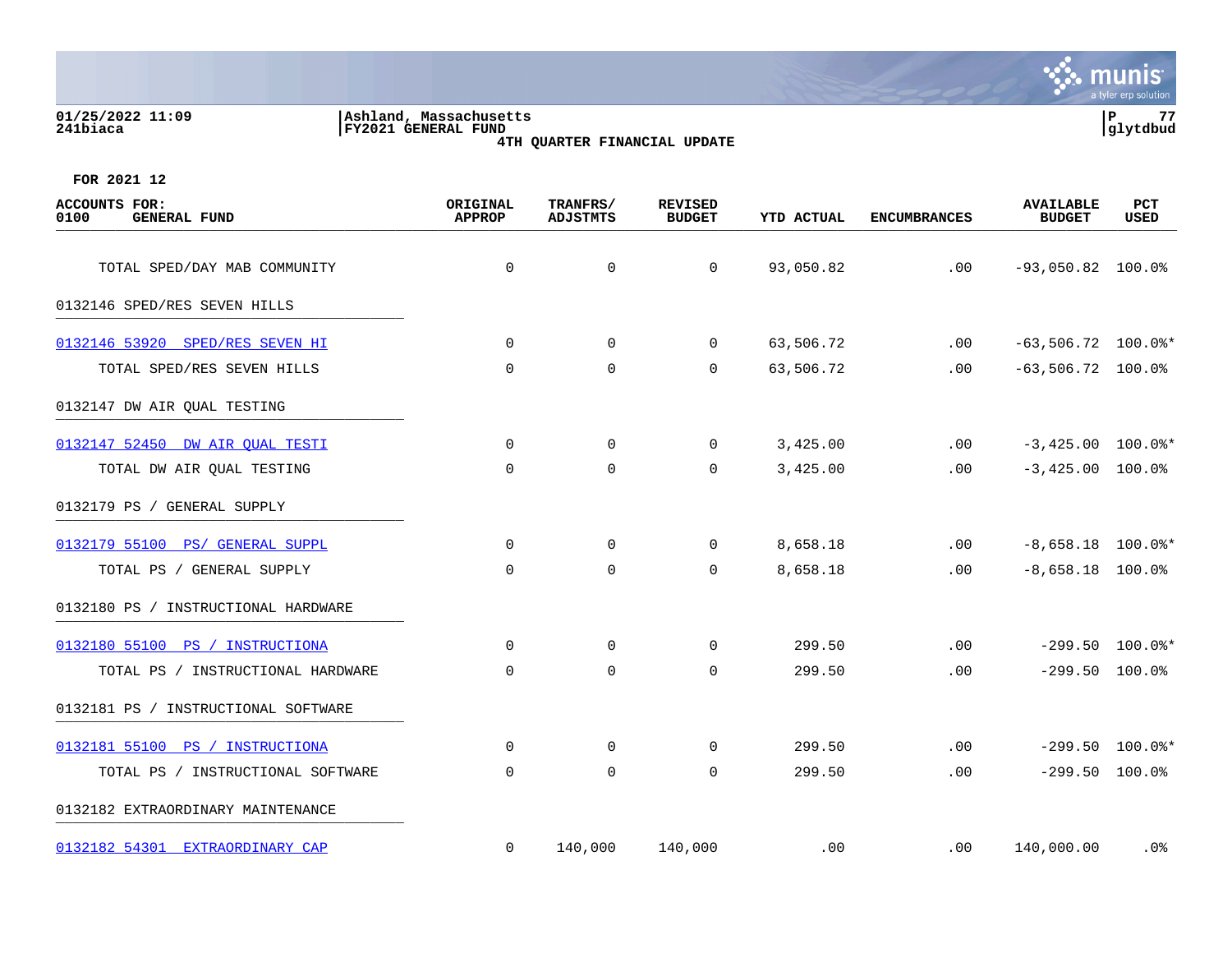| 01/25/2022 11:09<br>241biaca                        | Ashland, Massachusetts<br><b>FY2021 GENERAL FUND</b> | 4TH QUARTER FINANCIAL UPDATE |                                 |                   |                     |                                   | P<br>78<br>glytdbud  |
|-----------------------------------------------------|------------------------------------------------------|------------------------------|---------------------------------|-------------------|---------------------|-----------------------------------|----------------------|
| FOR 2021 12                                         |                                                      |                              |                                 |                   |                     |                                   |                      |
| <b>ACCOUNTS FOR:</b><br>0100<br><b>GENERAL FUND</b> | ORIGINAL<br><b>APPROP</b>                            | TRANFRS/<br><b>ADJSTMTS</b>  | <b>REVISED</b><br><b>BUDGET</b> | <b>YTD ACTUAL</b> | <b>ENCUMBRANCES</b> | <b>AVAILABLE</b><br><b>BUDGET</b> | PCT<br>USED          |
| TOTAL EXTRAORDINARY MAINTENANCE                     | $\mathbf 0$                                          | 140,000                      | 140,000                         | .00               | .00                 | 140,000.00                        | .0%                  |
| 0132184 PS/ PO SUB ESP SALS                         |                                                      |                              |                                 |                   |                     |                                   |                      |
| 0132184 51170 PS/ PO SUB ESP SA                     | $\mathbf 0$                                          | $\mathbf 0$                  | 0                               | 1,275.75          | .00                 |                                   | $-1, 275.75$ 100.0%* |
| TOTAL PS/ PO SUB ESP SALS                           | 0                                                    | $\mathbf 0$                  | 0                               | 1,275.75          | .00                 | $-1, 275.75$ 100.0%               |                      |
| 0132185 PS/ ESP SALARIES                            |                                                      |                              |                                 |                   |                     |                                   |                      |
| 0132185 51170 PS/ ESP SALARIES                      | 0                                                    | 0                            | 0                               | 63,979.04         | $.00 \,$            | $-63,979.04$ 100.0%*              |                      |
| TOTAL PS/ ESP SALARIES                              | $\mathbf 0$                                          | $\mathbf 0$                  | 0                               | 63,979.04         | .00                 | $-63,979.04$ 100.0%               |                      |
| 0132186 PS/ TEACHER SALARIES                        |                                                      |                              |                                 |                   |                     |                                   |                      |
| 0132186 51170 PS/ TEACHER SALAR                     | 0                                                    | 0                            | 0                               | 129,062.83        | $.00 \,$            | $-129,062.83$ 100.0%*             |                      |
| TOTAL PS/ TEACHER SALARIES                          | 0                                                    | 0                            | 0                               | 129,062.83        | $.00 \,$            | $-129,062.83$ 100.0%              |                      |
| 0132699 DMS / EDP INSTRCT SLRY                      |                                                      |                              |                                 |                   |                     |                                   |                      |
| 0132699 51170 DMS / EDP INSTR S                     | $\mathbf 0$                                          | $\mathbf 0$                  | $\Omega$                        | 35,825.88         | .00                 | $-35,825.88$ 100.0%*              |                      |
| TOTAL DMS / EDP INSTRCT SLRY                        | $\mathbf 0$                                          | $\mathbf 0$                  | 0                               | 35,825.88         | .00                 | $-35,825.88$ 100.0%               |                      |
| 0132701 PS SALS SUB NURSES                          |                                                      |                              |                                 |                   |                     |                                   |                      |
| 0132701 51190 PS NURSE SUB SALS                     | 0                                                    | $\mathbf 0$                  | 0                               | 200.00            | .00                 | $-200.00$                         | $100.0$ $\ast$       |
| TOTAL PS SALS SUB NURSES                            | $\mathbf 0$                                          | $\mathbf 0$                  | 0                               | 200.00            | .00                 |                                   | $-200.00$ 100.0%     |
| 0132703 DMS SALS SUB NURSES                         |                                                      |                              |                                 |                   |                     |                                   |                      |
| 0132703 51190 DMS NURSE SUB SAL                     | $\mathbf 0$                                          | $\mathbf 0$                  | 0                               | 6,700.00          | .00                 |                                   | $-6,700.00$ 100.0%*  |

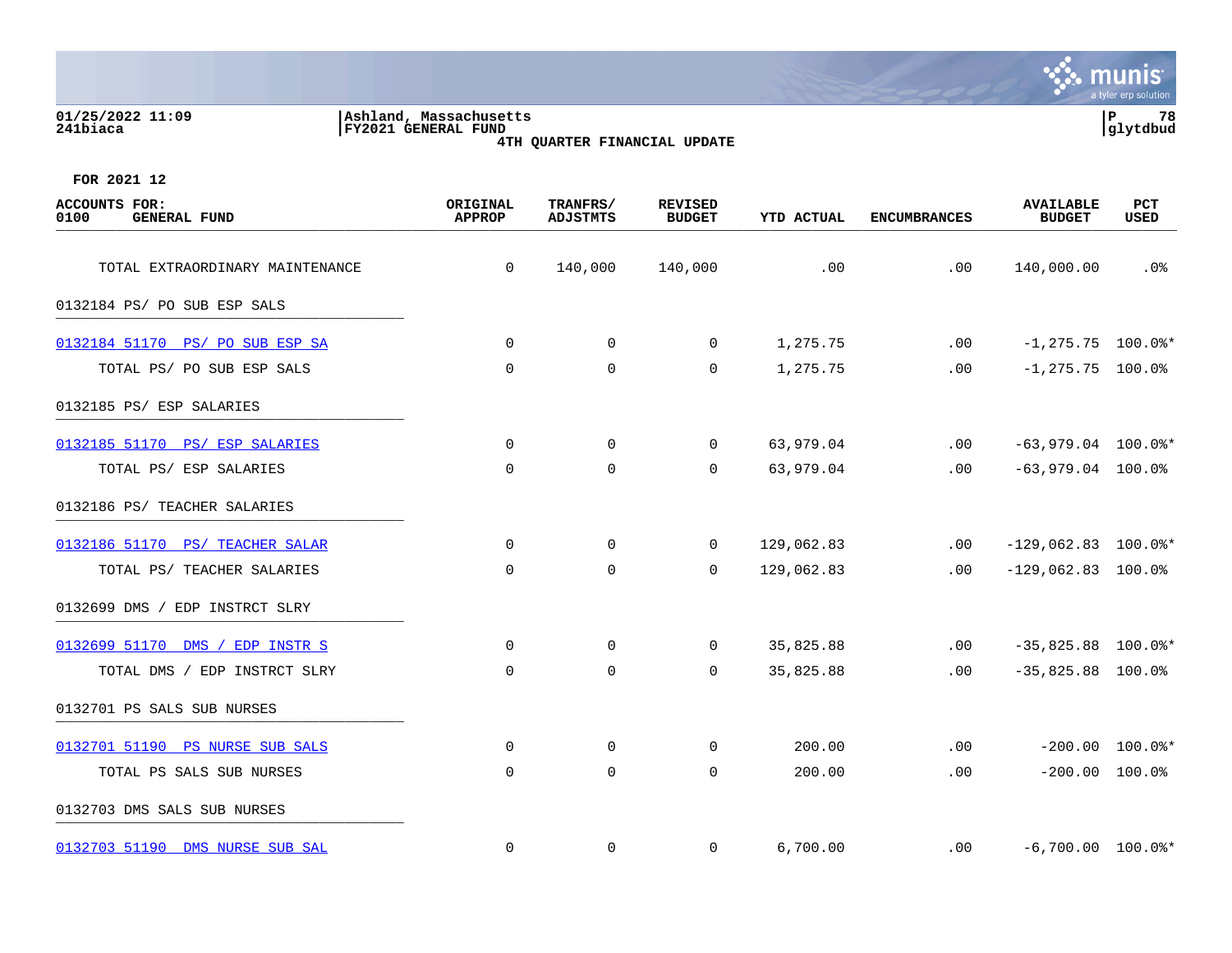#### **01/25/2022 11:09 |Ashland, Massachusetts |P 79 241biaca |FY2021 GENERAL FUND |glytdbud 4TH QUARTER FINANCIAL UPDATE**



| <b>ACCOUNTS FOR:</b><br>0100<br><b>GENERAL FUND</b> | ORIGINAL<br><b>APPROP</b> | TRANFRS/<br><b>ADJSTMTS</b> | <b>REVISED</b><br><b>BUDGET</b> | <b>YTD ACTUAL</b> | <b>ENCUMBRANCES</b> | <b>AVAILABLE</b><br><b>BUDGET</b> | PCT<br>USED       |
|-----------------------------------------------------|---------------------------|-----------------------------|---------------------------------|-------------------|---------------------|-----------------------------------|-------------------|
| TOTAL DMS SALS SUB NURSES                           | $\mathbf 0$               | $\mathbf 0$                 | $\mathbf 0$                     | 6,700.00          | .00                 | $-6,700.00$ 100.0%                |                   |
| 0132704 AMS SALS SUB NURSES                         |                           |                             |                                 |                   |                     |                                   |                   |
| 0132704 51190 AMS NURSE SUB SAL                     | $\Omega$                  | $\mathbf 0$                 | $\Omega$                        | 1,650.00          | .00                 | $-1,650.00$ 100.0%*               |                   |
| TOTAL AMS SALS SUB NURSES                           | $\overline{0}$            | $\mathbf 0$                 | 0                               | 1,650.00          | .00                 | $-1,650.00$ 100.0%                |                   |
| 0132710 SPED RES/RIVERVIEW SCHOOL                   |                           |                             |                                 |                   |                     |                                   |                   |
| 0132710 53920 SPED RES/RIVERVIE                     | 88,000                    | 0                           | 88,000                          | 45,785.97         | .00                 | 42, 214.03                        | 52.0%             |
| TOTAL SPED RES/RIVERVIEW SCHOOL                     | 88,000                    | $\mathbf 0$                 | 88,000                          | 45,785.97         | .00                 | 42, 214.03                        | 52.0%             |
| 0132718 PS/DIRECTOR SALARY                          |                           |                             |                                 |                   |                     |                                   |                   |
| 0132718 51170 PS/DIRECTOR SALAR                     | 51,125                    | 0                           | 51,125                          | 51,883.05         | .00                 |                                   | $-758.05$ 101.5%* |
| TOTAL PS/DIRECTOR SALARY                            | 51,125                    | $\Omega$                    | 51,125                          | 51,883.05         | .00                 | $-758.05$ 101.5%                  |                   |
| 0132719 PS/SPED COORDINATOR SALARY                  |                           |                             |                                 |                   |                     |                                   |                   |
| 0132719 51180 PS/SPED COORDINAT                     | 51,125                    | $\mathbf 0$                 | 51,125                          | 51,883.32         | .00                 |                                   | $-758.32$ 101.5%* |
| TOTAL PS/SPED COORDINATOR SALARY                    | 51,125                    | $\mathsf{O}$                | 51,125                          | 51,883.32         | .00                 | $-758.32$ 101.5%                  |                   |
| 0132720 SPED DAY/ITALIAN HOME FOR CHIL              |                           |                             |                                 |                   |                     |                                   |                   |
| 0132720 53920 SPED DAY/ITALIAN                      | 87,800                    | $\mathbf 0$                 | 87,800                          | 57,602.14         | .00                 | 30,197.86                         | 65.6%             |
| TOTAL SPED DAY/ITALIAN HOME FOR CHIL                | 87,800                    | 0                           | 87,800                          | 57,602.14         | .00                 | 30,197.86                         | 65.6%             |
| 0132722 MAINT/PS MAINT SUPPLIES                     |                           |                             |                                 |                   |                     |                                   |                   |
| 0132722 54300 MAINT/PS MAINT SU                     | 3,000                     | 0                           | 3,000                           | 3,762.56          | $.00 \,$            |                                   | $-762.56$ 125.4%* |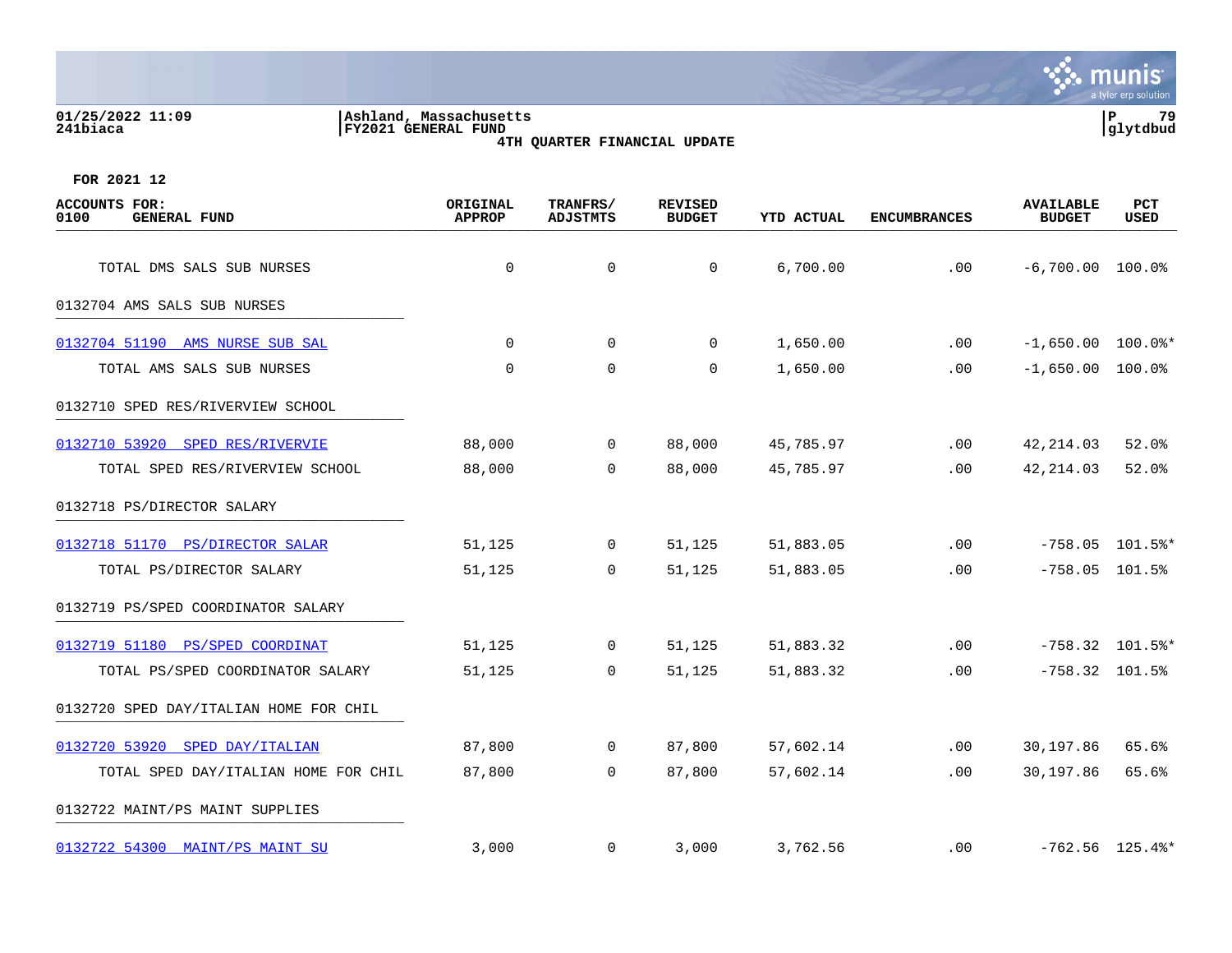#### **01/25/2022 11:09 |Ashland, Massachusetts |P 80 241biaca |FY2021 GENERAL FUND |glytdbud 4TH QUARTER FINANCIAL UPDATE**



| <b>ACCOUNTS FOR:</b><br>0100<br><b>GENERAL FUND</b> | ORIGINAL<br><b>APPROP</b> | TRANFRS/<br><b>ADJSTMTS</b> | <b>REVISED</b><br><b>BUDGET</b> | <b>YTD ACTUAL</b> | <b>ENCUMBRANCES</b> | <b>AVAILABLE</b><br><b>BUDGET</b> | <b>PCT</b><br><b>USED</b> |
|-----------------------------------------------------|---------------------------|-----------------------------|---------------------------------|-------------------|---------------------|-----------------------------------|---------------------------|
| TOTAL MAINT/PS MAINT SUPPLIES                       | 3,000                     | $\mathbf 0$                 | 3,000                           | 3,762.56          | .00                 | $-762.56$ 125.4%                  |                           |
| 0132723 MAINT/WS MAINT SUPPLIES                     |                           |                             |                                 |                   |                     |                                   |                           |
| 0132723 54300 MAINT/WS MAINT SU                     | 3,000                     | $\mathbf 0$                 | 3,000                           | 4,287.29          | $.00 \,$            | $-1, 287.29$ 142.9%*              |                           |
| TOTAL MAINT/WS MAINT SUPPLIES                       | 3,000                     | 0                           | 3,000                           | 4,287.29          | .00                 | $-1, 287.29$ 142.9%               |                           |
| 0132724 MAINT/DMS MAINT SUPPLIES                    |                           |                             |                                 |                   |                     |                                   |                           |
| 0132724 54300 MAINT/DMS MAINT S                     | 3,000                     | $\mathbf 0$                 | 3,000                           | 7,672.19          | .00                 | $-4,672.19$ 255.7%*               |                           |
| TOTAL MAINT/DMS MAINT SUPPLIES                      | 3,000                     | $\overline{0}$              | 3,000                           | 7,672.19          | .00                 | $-4,672.19$ 255.7%                |                           |
| 0132725 MAINT/AMS MAINT SUPPLIES                    |                           |                             |                                 |                   |                     |                                   |                           |
| 0132725 54300 MAINT/AMS MAINT S                     | 3,000                     | 0                           | 3,000                           | 9,144.73          | .00                 | $-6, 144.73$ 304.8%*              |                           |
| TOTAL MAINT/AMS MAINT SUPPLIES                      | 3,000                     | $\Omega$                    | 3,000                           | 9,144.73          | .00.                | $-6, 144.73$ 304.8%               |                           |
| 0132726 MAINT/AHS MAINT SUPPLIES                    |                           |                             |                                 |                   |                     |                                   |                           |
| 0132726 54300 MAINT/AHS MAINT S                     | 3,000                     | $\overline{0}$              | 3,000                           | 6,926.96          | .00                 | $-3,926.96$ 230.9%*               |                           |
| TOTAL MAINT/AHS MAINT SUPPLIES                      | 3,000                     | $\mathbf 0$                 | 3,000                           | 6,926.96          | .00                 | $-3,926.96$ 230.9%                |                           |
| 0132734 D/W DIR GUID/COUNS/E-LEARN SAL              |                           |                             |                                 |                   |                     |                                   |                           |
| 0132734 51110 D/W DIR GUID/COUN                     | 99,960                    | $\mathbf 0$                 | 99,960                          | 101,442.26        | .00                 | $-1,482.26$ 101.5%*               |                           |
| TOTAL D/W DIR GUID/COUNS/E-LEARN SAL                | 99,960                    | $\overline{0}$              | 99,960                          | 101,442.26        | .00                 | $-1,482.26$ 101.5%                |                           |
| 0132735 D/W GRANT COORDINATOR SAL                   |                           |                             |                                 |                   |                     |                                   |                           |
| 0132735 51170 D/W GRANT COORDIN                     | 1,500                     | $\mathbf{0}$                | 1,500                           | .00               | $.00 \,$            | 1,500.00                          | . 0%                      |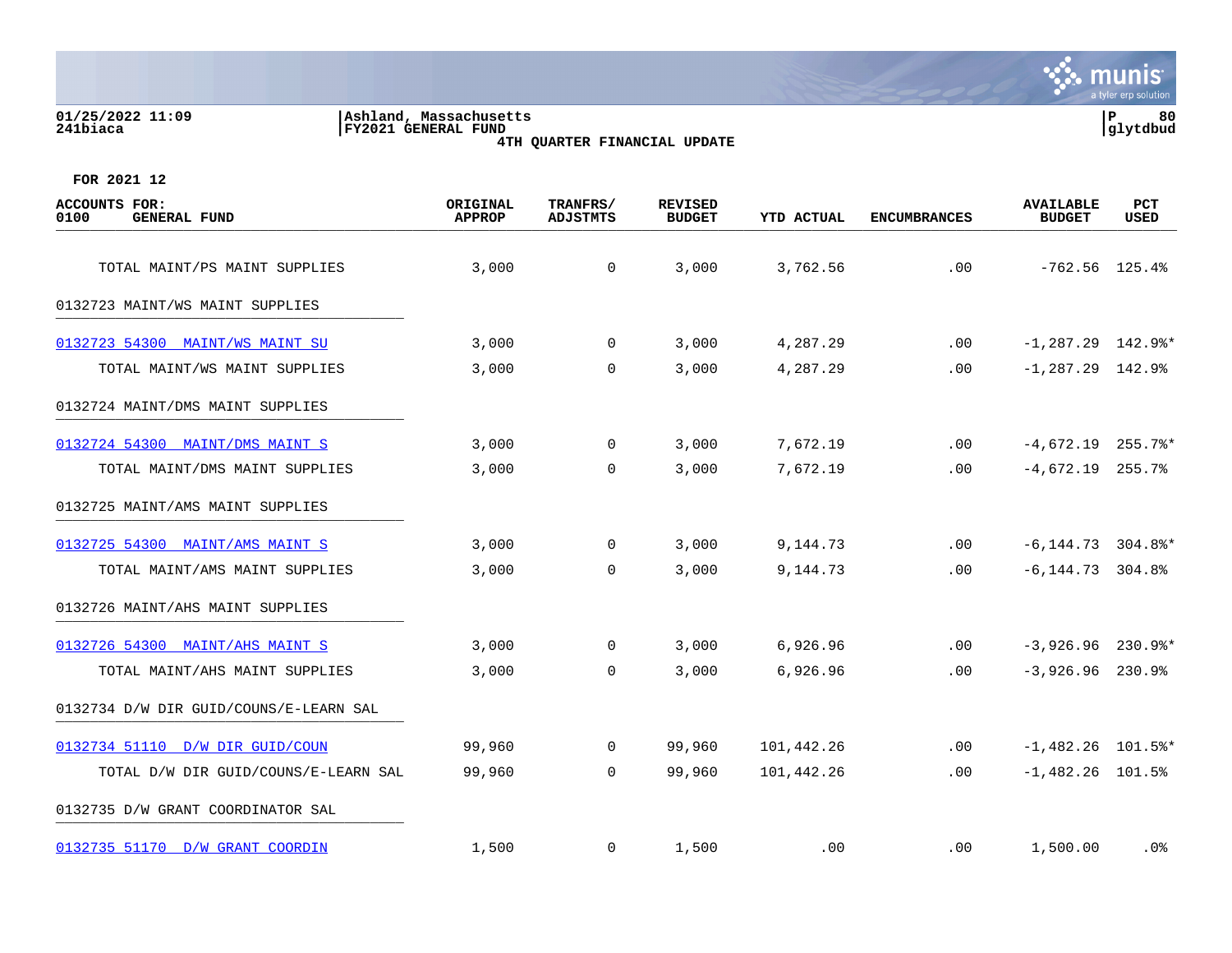| 01/25/2022 11:09<br>241biaca                        | Ashland, Massachusetts<br><b>FY2021 GENERAL FUND</b> |                             | 4TH QUARTER FINANCIAL UPDATE    |                   |                     |                                   | $\mathbf P$<br>81<br>glytdbud |
|-----------------------------------------------------|------------------------------------------------------|-----------------------------|---------------------------------|-------------------|---------------------|-----------------------------------|-------------------------------|
| FOR 2021 12                                         |                                                      |                             |                                 |                   |                     |                                   |                               |
| <b>ACCOUNTS FOR:</b><br>0100<br><b>GENERAL FUND</b> | ORIGINAL<br><b>APPROP</b>                            | TRANFRS/<br><b>ADJSTMTS</b> | <b>REVISED</b><br><b>BUDGET</b> | <b>YTD ACTUAL</b> | <b>ENCUMBRANCES</b> | <b>AVAILABLE</b><br><b>BUDGET</b> | <b>PCT</b><br><b>USED</b>     |
| TOTAL D/W GRANT COORDINATOR SAL                     | 1,500                                                | 0                           | 1,500                           | .00               | .00                 | 1,500.00                          | .0%                           |
| 0132763 WS TRANSLATIONS                             |                                                      |                             |                                 |                   |                     |                                   |                               |
| 0132763 53910 WS TRANSLATIONS                       | 2,520                                                | 0                           | 2,520                           | 3,675.00          | .00                 | $-1, 155.00$ 145.8%*              |                               |
| TOTAL WS TRANSLATIONS                               | 2,520                                                | $\mathbf 0$                 | 2,520                           | 3,675.00          | .00                 | $-1, 155.00$ 145.8%               |                               |
| 0132764 DMS TRANSLATIONS                            |                                                      |                             |                                 |                   |                     |                                   |                               |
| 0132764 53910 DMS TRANSLATIONS                      | 920                                                  | $\mathbf 0$                 | 920                             | 2,615.00          | .00                 | $-1,695.00$ 284.2%*               |                               |
| TOTAL DMS TRANSLATIONS                              | 920                                                  | $\mathbf 0$                 | 920                             | 2,615.00          | .00                 | $-1,695.00$                       | 284.2%                        |
| 0132765 AMS TRANSLATIONS                            |                                                      |                             |                                 |                   |                     |                                   |                               |
| 0132765 53910 AMS TRANSLATIONS                      | 400                                                  | $\mathbf 0$                 | 400                             | 111.00            | .00                 | 289.00                            | 27.8%                         |
| TOTAL AMS TRANSLATIONS                              | 400                                                  | $\mathbf 0$                 | 400                             | 111.00            | .00                 | 289.00                            | 27.8%                         |
| 0132767 NURSES COURSE REIMBURSEMENT                 |                                                      |                             |                                 |                   |                     |                                   |                               |
| 0132767 53910 NURSES COURSE REI                     |                                                      | 0<br>$\mathbf 0$            | $\mathbf 0$                     | 3,218.00          | .00                 | $-3,218.00$ 100.0%*               |                               |
| TOTAL NURSES COURSE REIMBURSEMENT                   |                                                      | 0<br>$\mathbf 0$            | 0                               | 3,218.00          | .00                 | $-3,218.00$ 100.0%                |                               |
| 0132791 PS/INSTR SUPPLIES UNDIST                    |                                                      |                             |                                 |                   |                     |                                   |                               |
| 0132791 55100 PS/INSTR SUPPLIES                     |                                                      | 0<br>$\mathbf 0$            | $\mathbf 0$                     | 1,204.50          | .00                 | $-1, 204.50$ 100.0%*              |                               |
| TOTAL PS/INSTR SUPPLIES UNDIST                      |                                                      | 0<br>$\mathbf 0$            | $\Omega$                        | 1,204.50          | .00                 | $-1, 204.50$ 100.0%               |                               |
| 0132813 S/W INSTR SOFTW & LICENSES                  |                                                      |                             |                                 |                   |                     |                                   |                               |

[0132813 55100 S/W INSTR SOFTW &](https://yvwlndash063.tylertech.com/sites/mu0241/LIVE/_layouts/15/DashboardMunisV6.3/PassThru.aspx?-E=4kRxaiSwqOsBPEtMmP3BUTnrnRdVSJRXYvEGcEUg65ikIif/mTxojX6c3GtM9MwZ&) 0 0 0 6,470.00 .00 -6,470.00 100.0%\*

munis a tyler erp solution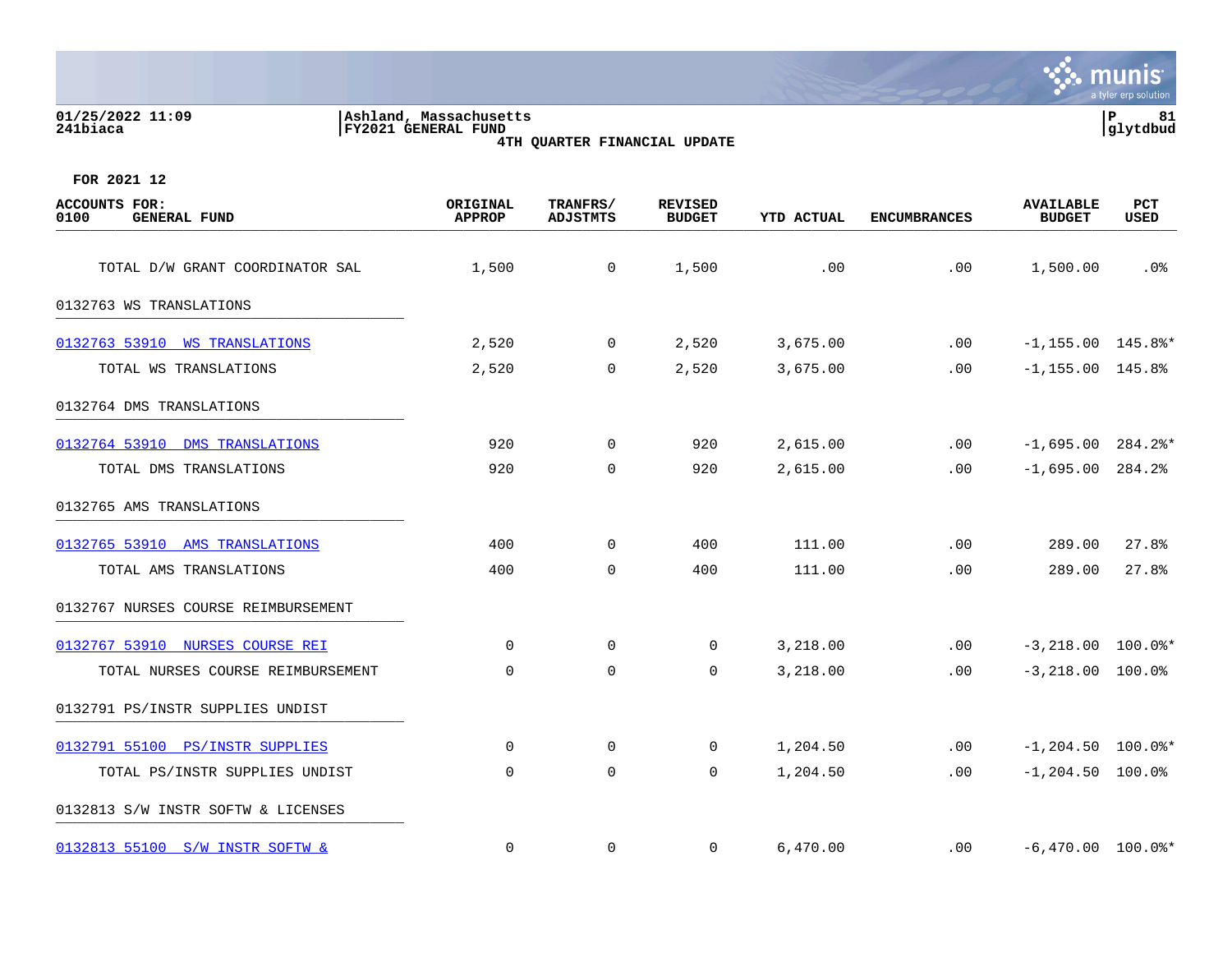#### **01/25/2022 11:09 |Ashland, Massachusetts |P 82 241biaca |FY2021 GENERAL FUND |glytdbud 4TH QUARTER FINANCIAL UPDATE**



| <b>ACCOUNTS FOR:</b><br>0100<br><b>GENERAL FUND</b> | ORIGINAL<br><b>APPROP</b> | TRANFRS/<br><b>ADJSTMTS</b> | <b>REVISED</b><br><b>BUDGET</b> | <b>YTD ACTUAL</b> | <b>ENCUMBRANCES</b> | <b>AVAILABLE</b><br><b>BUDGET</b> | PCT<br><b>USED</b>  |
|-----------------------------------------------------|---------------------------|-----------------------------|---------------------------------|-------------------|---------------------|-----------------------------------|---------------------|
| TOTAL S/W INSTR SOFTW & LICENSES                    | $\mathbf 0$               | $\mathbf 0$                 | $\Omega$                        | 6,470.00          | .00                 | $-6,470.00$ 100.0%                |                     |
| 0132824 CUSTODIAL SUPERVISOR SAL                    |                           |                             |                                 |                   |                     |                                   |                     |
| 0132824 51160 CUSTODIAL SUPERVI                     | 60,000                    | $\mathbf{0}$                | 60,000                          | 28,761.06         | .00                 | 31,238.94                         | 47.9%               |
| TOTAL CUSTODIAL SUPERVISOR SAL                      | 60,000                    | 0                           | 60,000                          | 28,761.06         | .00                 | 31,238.94                         | 47.9%               |
| 0133012 STUDENT DUES & MEMBERSHIP                   |                           |                             |                                 |                   |                     |                                   |                     |
| 0133012 57300 STUDENT DUES & ME                     | 4,255                     | $\mathbf 0$                 | 4,255                           | 4,825.00          | .00                 |                                   | $-570.00$ 113.4%*   |
| TOTAL STUDENT DUES & MEMBERSHIP                     | 4,255                     | $\overline{0}$              | 4,255                           | 4,825.00          | .00                 | $-570.00$ 113.4%                  |                     |
| 0133013 H/S PD TEACHERS/INSTR STAFF                 |                           |                             |                                 |                   |                     |                                   |                     |
| 0133013 53910 H/S PD TEACHER/ES                     | 3,000                     | 0                           | 3,000                           | 1,202.93          | .00                 | 1,797.07                          | 40.1%               |
| TOTAL H/S PD TEACHERS/INSTR STAFF                   | 3,000                     | $\Omega$                    | 3,000                           | 1,202.93          | .00.                | 1,797.07                          | 40.1%               |
| 0133040 SPED DAY/RCS LEARNING CENTER                |                           |                             |                                 |                   |                     |                                   |                     |
| 0133040 53920 SPED DAY/RCS LEAR                     | 132,800                   | $\mathbf{0}$                | 132,800                         | 86,650.39         | .00                 | 46,149.61                         | 65.2%               |
| TOTAL SPED DAY/RCS LEARNING CENTER                  | 132,800                   | $\overline{0}$              | 132,800                         | 86,650.39         | .00                 | 46,149.61                         | 65.2%               |
| 0133088 AMS MATH TEXTBOOKS                          |                           |                             |                                 |                   |                     |                                   |                     |
| 0133088 55100 AMS MATH TEXTBOOK                     | 1,000                     | $\mathbf{0}$                | 1,000                           | .00               | .00                 | 1,000.00                          | $.0\%$              |
| TOTAL AMS MATH TEXTBOOKS                            | 1,000                     | $\overline{0}$              | 1,000                           | .00               | .00                 | 1,000.00                          | .0%                 |
| 0133089 AMS ELA TEXTBOOKS                           |                           |                             |                                 |                   |                     |                                   |                     |
| 0133089 55100 AMS ELA TEXTBOOKS                     | 6,000                     | $\mathbf{0}$                | 6,000                           | 6,191.52          | .00                 |                                   | $-191.52$ $103.2$ * |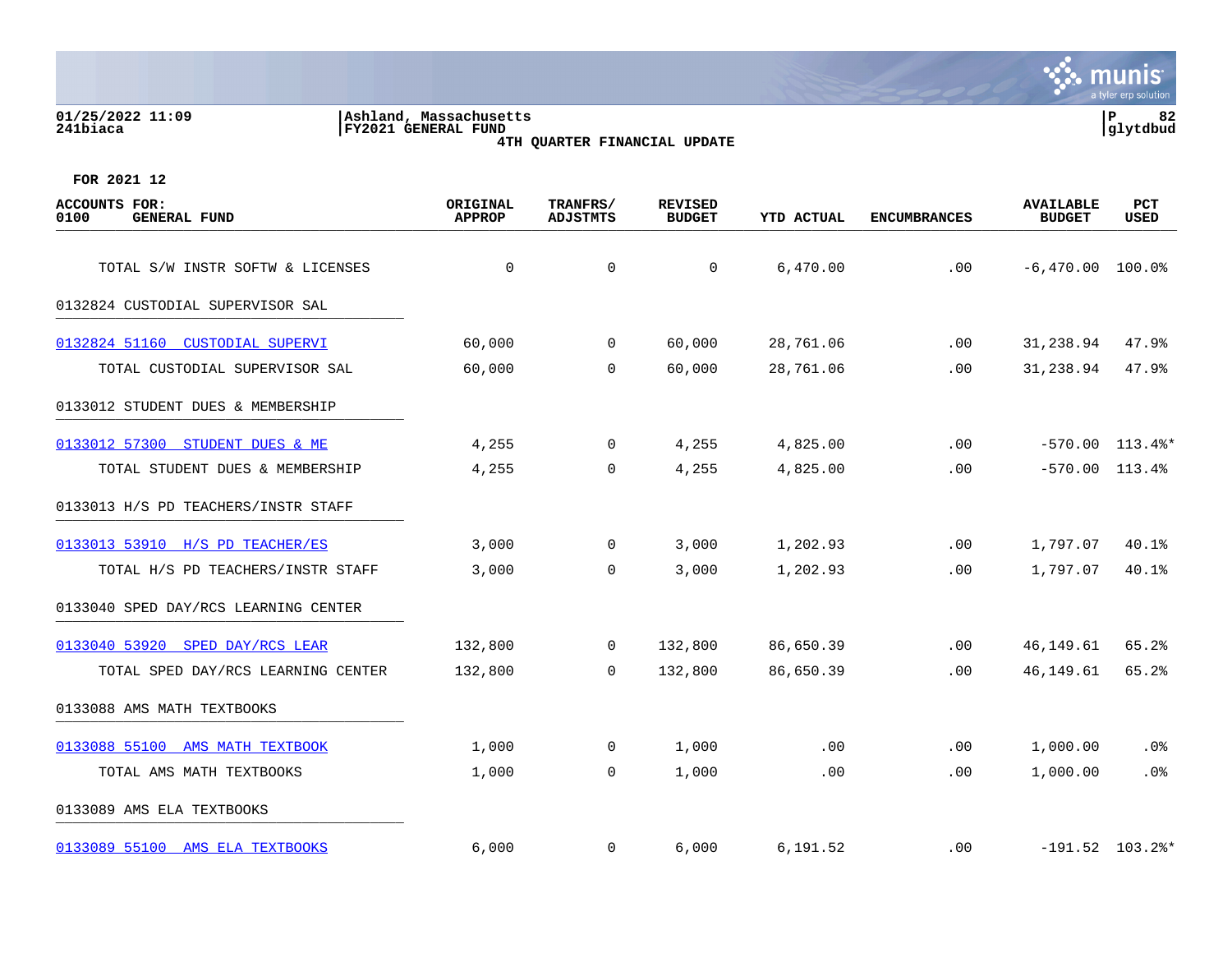**01/25/2022 11:09 |Ashland, Massachusetts |P 83**

**241biaca |FY2021 GENERAL FUND |glytdbud 4TH QUARTER FINANCIAL UPDATE**



| ACCOUNTS FOR:<br>0100<br><b>GENERAL FUND</b> | ORIGINAL<br><b>APPROP</b> | TRANFRS/<br><b>ADJSTMTS</b> | <b>REVISED</b><br><b>BUDGET</b> | <b>YTD ACTUAL</b> | <b>ENCUMBRANCES</b> | <b>AVAILABLE</b><br><b>BUDGET</b> | PCT<br><b>USED</b> |
|----------------------------------------------|---------------------------|-----------------------------|---------------------------------|-------------------|---------------------|-----------------------------------|--------------------|
| TOTAL AMS ELA TEXTBOOKS                      | 6,000                     | $\mathsf{O}$                | 6,000                           | 6,191.52          | .00                 | $-191.52$ 103.2%                  |                    |
| 0133090 AMS SOCIAL STUDIES TEXTBOOKS         |                           |                             |                                 |                   |                     |                                   |                    |
| 0133090 55100 AMS SOCIAL STUDIE              | 1,000                     | $\overline{0}$              | 1,000                           | .00               | .00                 | 1,000.00                          | $.0\%$             |
| TOTAL AMS SOCIAL STUDIES TEXTBOOKS           | 1,000                     | 0                           | 1,000                           | .00               | .00                 | 1,000.00                          | .0%                |
| 0133091 AMS WORLD LANG TEXTBKS               |                           |                             |                                 |                   |                     |                                   |                    |
| 0133091 55100 AMS WORLD LANGUAG              | 500                       | 0                           | 500                             | 239.52            | .00                 | 260.48                            | 47.9%              |
| TOTAL AMS WORLD LANG TEXTBKS                 | 500                       | $\mathbf 0$                 | 500                             | 239.52            | .00                 | 260.48                            | 47.9%              |
| 0133092 AMS SCIENCE TEXTBOOKS                |                           |                             |                                 |                   |                     |                                   |                    |
| 0133092 55100 AMS SCIENCE TEXTB              | 500                       | $\mathbf 0$                 | 500                             | .00               | .00                 | 500.00                            | .0%                |
| TOTAL AMS SCIENCE TEXTBOOKS                  | 500                       | $\mathbf 0$                 | 500                             | .00               | .00                 | 500.00                            | .0%                |
| 0133093 AMS BAND AND CHORUS TEXTBOOKS        |                           |                             |                                 |                   |                     |                                   |                    |
| 0133093 55100 AMS UNIFIED ARTS               | 500                       | 0                           | 500                             | .00               | .00                 | 500.00                            | .0%                |
| TOTAL AMS BAND AND CHORUS TEXTBOOKS          | 500                       | $\mathbf 0$                 | 500                             | .00               | .00                 | 500.00                            | .0%                |
| 0133095 AMS ADMIN PROF DEV                   |                           |                             |                                 |                   |                     |                                   |                    |
| 0133095 53910 AMS ADMIN PROF DE              | $\Omega$                  | 0                           | $\Omega$                        | 1,776.00          | .00                 | $-1,776.00$ 100.0%*               |                    |
| TOTAL AMS ADMIN PROF DEV                     | $\mathbf 0$               | $\mathbf 0$                 | $\mathbf 0$                     | 1,776.00          | .00                 | $-1,776.00$ 100.0%                |                    |
| 0133096 DW KITCHEN EQUIP MAINT               |                           |                             |                                 |                   |                     |                                   |                    |
| 0133096 54300 DW KITCHEN EQUIP               | 2,200                     | 0                           | 2,200                           | 3,830.21          | .00                 | $-1,630.21$ 174.1%*               |                    |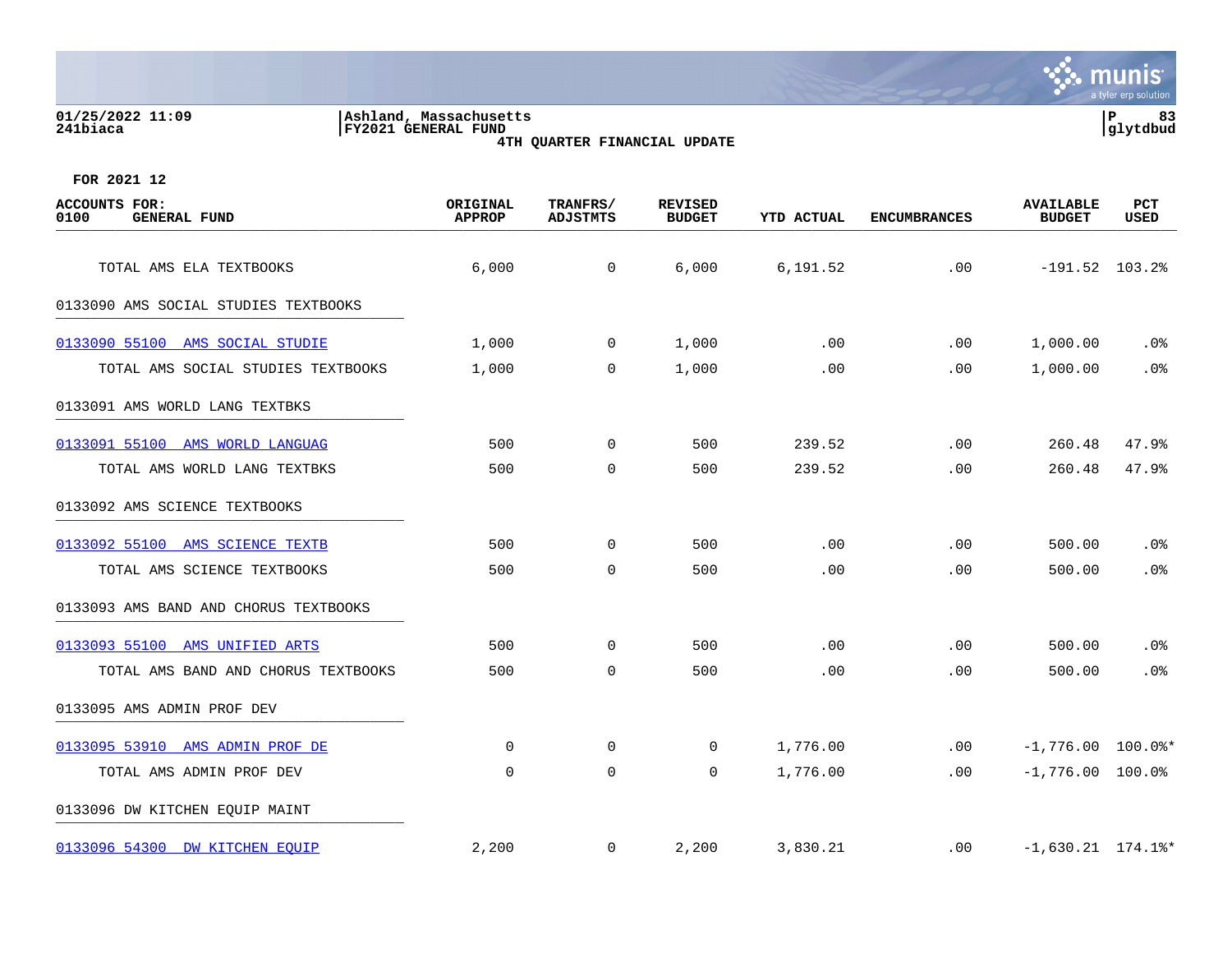#### **01/25/2022 11:09 |Ashland, Massachusetts |P 84 241biaca |FY2021 GENERAL FUND |glytdbud 4TH QUARTER FINANCIAL UPDATE**



| <b>ACCOUNTS FOR:</b><br>0100<br><b>GENERAL FUND</b> | ORIGINAL<br><b>APPROP</b> | TRANFRS/<br><b>ADJSTMTS</b> | <b>REVISED</b><br><b>BUDGET</b> | <b>YTD ACTUAL</b> | <b>ENCUMBRANCES</b> | <b>AVAILABLE</b><br><b>BUDGET</b> | PCT<br><b>USED</b>             |
|-----------------------------------------------------|---------------------------|-----------------------------|---------------------------------|-------------------|---------------------|-----------------------------------|--------------------------------|
| TOTAL DW KITCHEN EQUIP MAINT                        | 2,200                     | $\mathbf 0$                 | 2,200                           | 3,830.21          | .00                 | $-1,630.21$ 174.1%                |                                |
| 0133098 HS ELEVATOR MAINT/INSPECTION                |                           |                             |                                 |                   |                     |                                   |                                |
| 0133098 52410 HS ELEVATOR MAINT                     | 3,500                     | $\mathbf{0}$                | 3,500                           | 8,149.00          | .00                 | $-4,649.00$ 232.8%*               |                                |
| TOTAL HS ELEVATOR MAINT/INSPECTION                  | 3,500                     | 0                           | 3,500                           | 8,149.00          | .00                 | $-4,649.00$ 232.8%                |                                |
| 0133099 AMS ELEVATOR MAINT/INSPECTION               |                           |                             |                                 |                   |                     |                                   |                                |
| 0133099 52410 AMS ELEVATOR MAIN                     | 3,500                     | $\mathbf 0$                 | 3,500                           | 6,345.10          | .00                 | $-2,845.10$ 181.3%*               |                                |
| TOTAL AMS ELEVATOR MAINT/INSPECTION                 | 3,500                     | $\overline{0}$              | 3,500                           | 6,345.10          | .00                 | $-2,845.10$ 181.3%                |                                |
| 0133100 DM ELEVATOR MAINT/INSPECTION                |                           |                             |                                 |                   |                     |                                   |                                |
| 0133100 52410 DM ELEVATOR MAINT                     | 1,500                     | 0                           | 1,500                           | 10,507.20         | .00                 | $-9,007.20$                       | 700.5%*                        |
| TOTAL DM ELEVATOR MAINT/INSPECTION                  | 1,500                     | $\Omega$                    | 1,500                           | 10,507.20         | .00.                | $-9.007.20$                       | 700.5%                         |
| 0133101 PITT ELEVATOR MAINT/INSPEC                  |                           |                             |                                 |                   |                     |                                   |                                |
| 0133101 52410 PITT ELEVATOR MAI                     | 3,000                     | $\overline{0}$              | 3,000                           | 2,951.80          | .00                 | 48.20                             | 98.4%                          |
| TOTAL PITT ELEVATOR MAINT/INSPEC                    | 3,000                     | 0                           | 3,000                           | 2,951.80          | .00                 | 48.20                             | 98.4%                          |
| 0133102 DW VEHICLE MAINT/INSPECTION                 |                           |                             |                                 |                   |                     |                                   |                                |
| 0133102 52410 DW VEHICLE MAINT/                     | 5,000                     | $\mathbf{0}$                | 5,000                           | 5,246.11          | .00                 |                                   | $-246.11$ $104.9$ <sup>*</sup> |
| TOTAL DW VEHICLE MAINT/INSPECTION                   | 5,000                     | $\mathbf 0$                 | 5,000                           | 5,246.11          | .00                 | $-246.11$ $104.9%$                |                                |
| 0133103 MAINT OFFICE SUPPLIES/EQUIPMEN              |                           |                             |                                 |                   |                     |                                   |                                |
| 0133103 54100 MAINT OFFICE SUPP                     | 300                       | $\mathbf 0$                 | 300                             | 520.72            | .00                 |                                   | $-220.72$ 173.6%*              |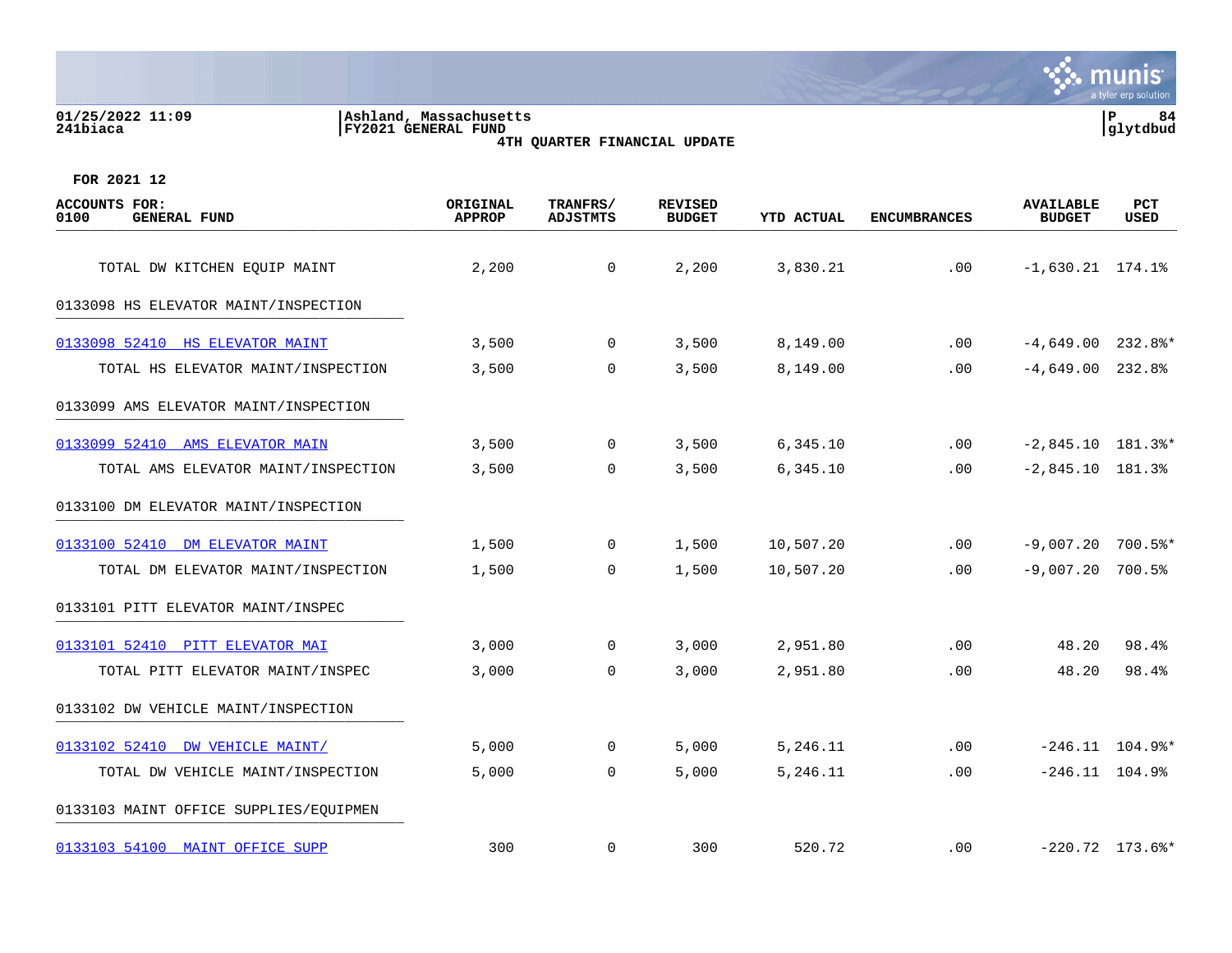# **01/25/2022 11:09 |Ashland, Massachusetts |P 85 241biaca |FY2021 GENERAL FUND |glytdbud 4TH QUARTER FINANCIAL UPDATE**



| <b>ACCOUNTS FOR:</b><br>0100<br><b>GENERAL FUND</b> | ORIGINAL<br><b>APPROP</b> | TRANFRS/<br><b>ADJSTMTS</b> | <b>REVISED</b><br><b>BUDGET</b> | <b>YTD ACTUAL</b> | <b>ENCUMBRANCES</b> | <b>AVAILABLE</b><br><b>BUDGET</b> | PCT<br>USED |
|-----------------------------------------------------|---------------------------|-----------------------------|---------------------------------|-------------------|---------------------|-----------------------------------|-------------|
| TOTAL MAINT OFFICE SUPPLIES/EQUIPMEN                | 300                       | $\mathbf 0$                 | 300                             | 520.72            | .00                 | $-220.72$ 173.6%                  |             |
| 0133108 DW LIFE SAFETY TESTNG & INSPEC              |                           |                             |                                 |                   |                     |                                   |             |
| 0133108 52410 DW LIFE SAFETY TE                     | 18,500                    | 0                           | 18,500                          | 15,445.90         | .00                 | 3,054.10                          | 83.5%       |
| TOTAL DW LIFE SAFETY TESTNG & INSPEC                | 18,500                    | 0                           | 18,500                          | 15,445.90         | .00                 | 3,054.10                          | 83.5%       |
| 0133109 DW FIRE SUPRESSION INSPECT                  |                           |                             |                                 |                   |                     |                                   |             |
| 0133109 52410 FIRE SUPRESSION I                     | $\mathbf 0$               | 0                           | $\mathbf 0$                     | 3,610.00          | .00                 | $-3,610.00$ 100.0%*               |             |
| TOTAL DW FIRE SUPRESSION INSPECT                    | $\mathbf 0$               | $\mathbf 0$                 | $\mathbf 0$                     | 3,610.00          | .00                 | $-3,610.00$ 100.0%                |             |
| 0133110 DW FIRE ALARM REPAIRS                       |                           |                             |                                 |                   |                     |                                   |             |
| 0133110 52410 FIRE ALARM REPAIR                     | 4,400                     | $\mathbf 0$                 | 4,400                           | 14,903.18         | $.00 \,$            | $-10,503.18$ 338.7%*              |             |
| TOTAL DW FIRE ALARM REPAIRS                         | 4,400                     | $\mathbf 0$                 | 4,400                           | 14,903.18         | .00                 | $-10,503.18$ 338.7%               |             |
| 0133111 DW PEST MANAGEMENT                          |                           |                             |                                 |                   |                     |                                   |             |
| 0133111 52410 DW PEST MANAGEMEN                     | 5,600                     | $\mathbf 0$                 | 5,600                           | 4,267.00          | .00                 | 1,333.00                          | 76.2%       |
| TOTAL DW PEST MANAGEMENT                            | 5,600                     | $\mathbf 0$                 | 5,600                           | 4,267.00          | .00                 | 1,333.00                          | 76.2%       |
| 0133149 ADMINISTRATIVE MANAGER                      |                           |                             |                                 |                   |                     |                                   |             |
| 0133149 51190 FACILITIES ADMIN                      | 26,161                    | 0                           | 26,161                          | 53,432.15         | $.00 \,$            | $-27, 271.15$ 204.2%*             |             |
| TOTAL ADMINISTRATIVE MANAGER                        | 26,161                    | 0                           | 26,161                          | 53, 432. 15       | $.00 \,$            | $-27, 271.15$ 204.2%              |             |
| 0133154 WARREN KIND TEXTBOOKS                       |                           |                             |                                 |                   |                     |                                   |             |
| 0133154 55100 WARREN KIND TEXTB                     | 4,250                     | 0                           | 4,250                           | .00               | $.00 \,$            | 4,250.00                          | .0%         |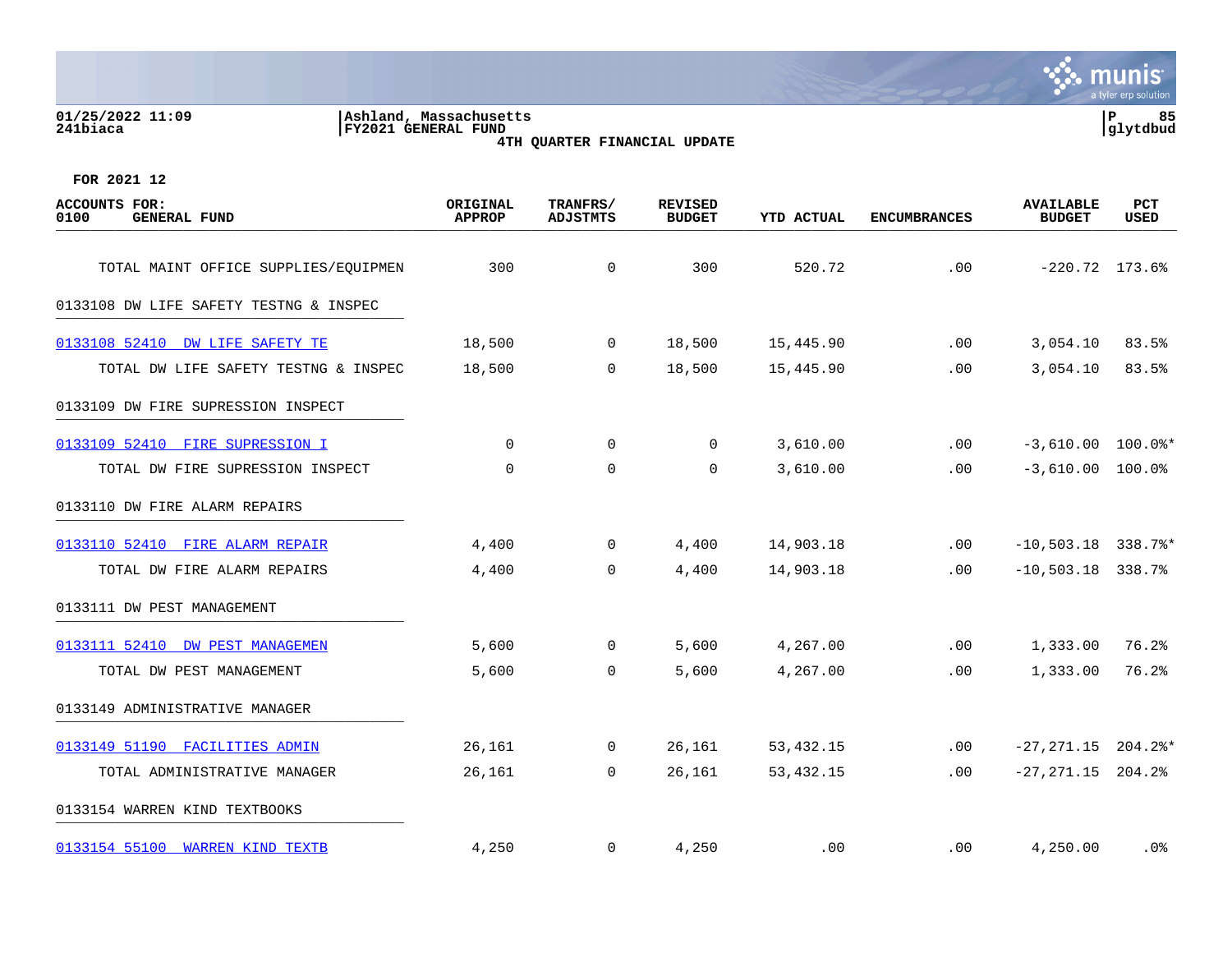#### **01/25/2022 11:09 |Ashland, Massachusetts |P 86 241biaca |FY2021 GENERAL FUND |glytdbud 4TH QUARTER FINANCIAL UPDATE**



| <b>ACCOUNTS FOR:</b><br>0100<br><b>GENERAL FUND</b> | ORIGINAL<br><b>APPROP</b> | TRANFRS/<br><b>ADJSTMTS</b> | <b>REVISED</b><br><b>BUDGET</b> | <b>YTD ACTUAL</b> | <b>ENCUMBRANCES</b> | <b>AVAILABLE</b><br><b>BUDGET</b> | PCT<br><b>USED</b> |
|-----------------------------------------------------|---------------------------|-----------------------------|---------------------------------|-------------------|---------------------|-----------------------------------|--------------------|
| TOTAL WARREN KIND TEXTBOOKS                         | 4,250                     | $\overline{0}$              | 4,250                           | .00               | .00                 | 4,250.00                          | $.0\%$             |
| 0133155 WARREN GR 1 TEXTBOOKS                       |                           |                             |                                 |                   |                     |                                   |                    |
|                                                     |                           |                             |                                 |                   |                     |                                   |                    |
| 0133155 55100 WARREN GR 1 TEXTB                     | 4,250                     | $\overline{0}$              | 4,250                           | .00               | .00                 | 4,250.00                          | .0%                |
| TOTAL WARREN GR 1 TEXTBOOKS                         | 4,250                     | $\mathsf{O}$                | 4,250                           | .00               | .00                 | 4,250.00                          | .0%                |
| 0133156 WARREN GR 2 TEXTBOOKS                       |                           |                             |                                 |                   |                     |                                   |                    |
| 0133156 55100 WARREN GR 2 TEXTB                     | 4,250                     | $\overline{0}$              | 4,250                           | .00               | .00                 | 4,250.00                          | $.0\%$             |
| TOTAL WARREN GR 2 TEXTBOOKS                         | 4,250                     | $\mathbf 0$                 | 4,250                           | .00               | .00                 | 4,250.00                          | .0%                |
| 0133157 WARREN ART SUPPLIES                         |                           |                             |                                 |                   |                     |                                   |                    |
| 0133157 55100 WARREN ART SUPPLI                     | 700                       | $\mathsf{O}$                | 700                             | $-103.09$         | .00                 |                                   | $803.09 - 14.7$    |
| TOTAL WARREN ART SUPPLIES                           | 700                       | $\Omega$                    | 700                             | $-103.09$         | .00                 |                                   | $803.09 - 14.78$   |
| 0133158 WARREN PHYS ED SUPPLIES                     |                           |                             |                                 |                   |                     |                                   |                    |
| 0133158 55100 WARREN PHYS ED SU                     | $\mathbf 0$               | $\mathbf 0$                 | $\mathbf 0$                     | 72.73             | .00                 |                                   | $-72.73$ 100.0%*   |
| TOTAL WARREN PHYS ED SUPPLIES                       | $\mathbf 0$               | $\mathbf 0$                 | $\mathbf 0$                     | 72.73             | .00                 |                                   | $-72.73$ 100.0%    |
| 0133162 DMS/STEM SUPPLIES                           |                           |                             |                                 |                   |                     |                                   |                    |
| 0133162 55100 DMS/STEM SUPPLIES                     | 2,000                     | $\mathbf 0$                 | 2,000                           | 629.77            | .00                 | 1,370.23                          | 31.5%              |
| TOTAL DMS/STEM SUPPLIES                             | 2,000                     | $\mathbf 0$                 | 2,000                           | 629.77            | .00                 | 1,370.23                          | 31.5%              |
| 0133163 DMS/FURN, FIX, EQUIP                        |                           |                             |                                 |                   |                     |                                   |                    |
| 0133163 58500 DMS/FURN, FIX, EQ                     | 2,000                     | $\overline{0}$              | 2,000                           | 681.04            | $.00 \,$            | 1,318.96                          | 34.1%              |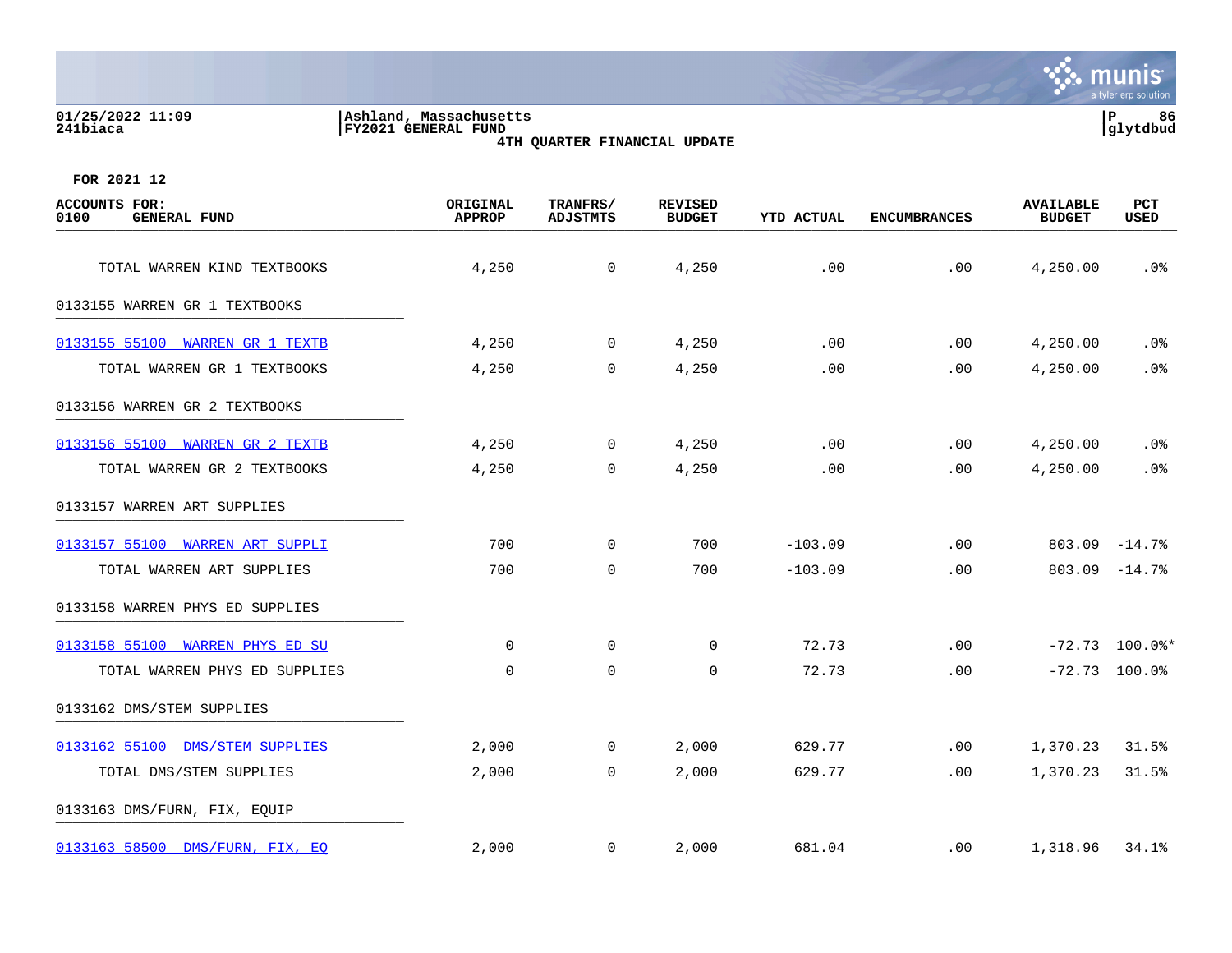| 5/2022 11:09<br>. |  |  |
|-------------------|--|--|

**01/25/2022 11:09 |Ashland, Massachusetts |P 87 241biaca |FY2021 GENERAL FUND |glytdbud 4TH QUARTER FINANCIAL UPDATE**



| <b>ACCOUNTS FOR:</b><br>0100<br><b>GENERAL FUND</b> | ORIGINAL<br><b>APPROP</b> | TRANFRS/<br><b>ADJSTMTS</b> | <b>REVISED</b><br><b>BUDGET</b> | YTD ACTUAL | <b>ENCUMBRANCES</b> | <b>AVAILABLE</b><br><b>BUDGET</b> | <b>PCT</b><br>USED |
|-----------------------------------------------------|---------------------------|-----------------------------|---------------------------------|------------|---------------------|-----------------------------------|--------------------|
| TOTAL DMS/FURN, FIX, EQUIP                          | 2,000                     | $\overline{0}$              | 2,000                           | 681.04     | .00                 | 1,318.96                          | 34.1%              |
| 0133165 AMS STEM SUPPLIES                           |                           |                             |                                 |            |                     |                                   |                    |
| 0133165 55100 AMS STEM SUPPLIES                     | 1,500                     | $\mathbf 0$                 | 1,500                           | .00        | .00                 | 1,500.00                          | $.0\%$             |
| TOTAL AMS STEM SUPPLIES                             | 1,500                     | 0                           | 1,500                           | .00        | .00                 | 1,500.00                          | .0%                |
| 0133166 AMS READING TEXTBOOKS                       |                           |                             |                                 |            |                     |                                   |                    |
| 0133166 55100 AMS READING TEXTB                     | 250                       | $\overline{0}$              | 250                             | 94.96      | .00                 | 155.04                            | 38.0%              |
| TOTAL AMS READING TEXTBOOKS                         | 250                       | $\mathbf 0$                 | 250                             | 94.96      | .00                 | 155.04                            | 38.0%              |
| 0133168 AHS/GUIDANCE TRADEBKS                       |                           |                             |                                 |            |                     |                                   |                    |
| 0133168 55100 AHS/GUIDANCE TRAD                     | 350                       | $\mathbf 0$                 | 350                             | 32.00      | .00                 | 318.00                            | 9.1%               |
| TOTAL AHS/GUIDANCE TRADEBKS                         | 350                       | $\mathbf 0$                 | 350                             | 32.00      | .00                 | 318.00                            | 9.1%               |
| 0133169 CURRICULUM DEVELOPMENT STIPEND              |                           |                             |                                 |            |                     |                                   |                    |
| 0133169 51170 CURR DEVELOPMENT                      | 48,267                    | $\mathbf{0}$                | 48,267                          | 47,653.39  | .00                 | 613.61                            | 98.7%              |
| TOTAL CURRICULUM DEVELOPMENT STIPEND                | 48,267                    | 0                           | 48,267                          | 47,653.39  | .00                 | 613.61                            | 98.7%              |
| 0133170 INTERDISTRICT PD                            |                           |                             |                                 |            |                     |                                   |                    |
| 0133170 53910 INTER-DISTRICT PD                     | 1,500                     | $\mathbf 0$                 | 1,500                           | .00        | .00                 | 1,500.00                          | $.0\%$             |
| TOTAL INTERDISTRICT PD                              | 1,500                     | $\mathsf{O}$                | 1,500                           | .00        | .00                 | 1,500.00                          | .0%                |
| 0133178 AHS CHILLER MAINTENANCE                     |                           |                             |                                 |            |                     |                                   |                    |
| 0133178 52450 AHS CHILLER MAINT                     | 500                       | $\mathbf 0$                 | 500                             | .00        | $.00 \,$            | 500.00                            | . 0%               |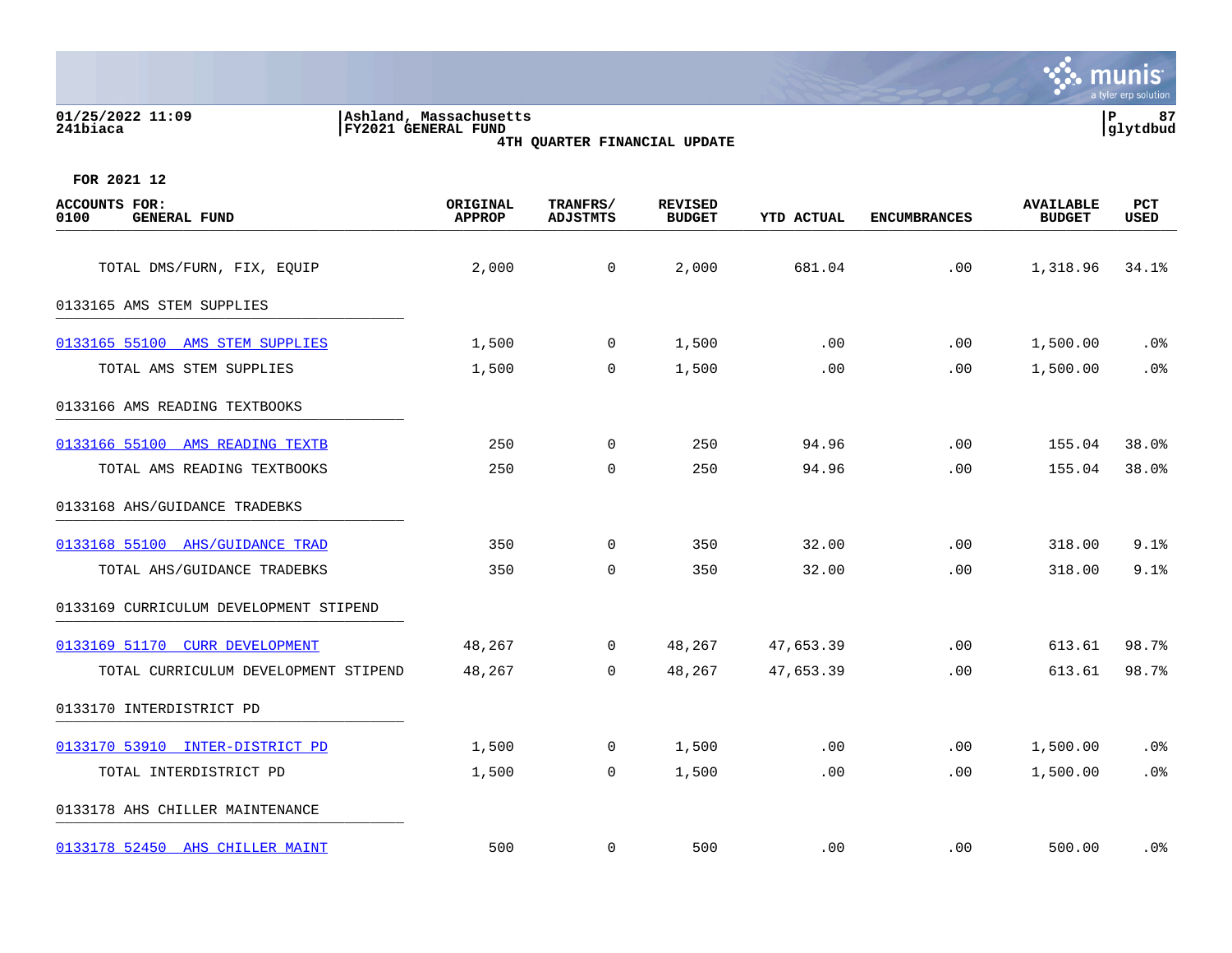| 01/25/2022 11:09<br>241biaca                        | Ashland, Massachusetts<br>FY2021 GENERAL FUND | 4TH QUARTER FINANCIAL UPDATE |                                 |                   |                     |                                   | $\, {\bf P}$<br>88<br>glytdbud |
|-----------------------------------------------------|-----------------------------------------------|------------------------------|---------------------------------|-------------------|---------------------|-----------------------------------|--------------------------------|
| FOR 2021 12                                         |                                               |                              |                                 |                   |                     |                                   |                                |
| <b>ACCOUNTS FOR:</b><br><b>GENERAL FUND</b><br>0100 | ORIGINAL<br><b>APPROP</b>                     | TRANFRS/<br><b>ADJSTMTS</b>  | <b>REVISED</b><br><b>BUDGET</b> | <b>YTD ACTUAL</b> | <b>ENCUMBRANCES</b> | <b>AVAILABLE</b><br><b>BUDGET</b> | PCT<br>USED                    |
| TOTAL AHS CHILLER MAINTENANCE                       | 500                                           | $\mathbf 0$                  | 500                             | .00               | .00                 | 500.00                            | .0%                            |
| 0133179 PS WATER TREATMENT                          |                                               |                              |                                 |                   |                     |                                   |                                |
| 0133179 52450<br>PS WATER TREATMEN                  | 960                                           | 0                            | 960                             | 997.20            | .00                 |                                   | $-37.20$ 103.9%*               |
| TOTAL PS WATER TREATMENT                            | 960                                           | $\Omega$                     | 960                             | 997.20            | .00                 |                                   | $-37.20$ 103.9%                |
| 0133180 WS WATER TREATMENT                          |                                               |                              |                                 |                   |                     |                                   |                                |
| 0133180 52450<br><b>WS WATER TREATMEN</b>           | 960                                           | $\Omega$                     | 960                             | 997.20            | .00                 |                                   | $-37.20$ 103.9%*               |
| TOTAL WS WATER TREATMENT                            | 960                                           | $\Omega$                     | 960                             | 997.20            | .00                 |                                   | $-37.20$ 103.9%                |
| 0133181 DMS WATER TREATMENT                         |                                               |                              |                                 |                   |                     |                                   |                                |
| 0133181 52450 DMS WATER TREATME                     | 960                                           | 0                            | 960                             | 997.20            | .00                 |                                   | $-37.20$ 103.9%*               |
| TOTAL DMS WATER TREATMENT                           | 960                                           | 0                            | 960                             | 997.20            | .00                 |                                   | $-37.20$ 103.9%                |
| 0133182 AHS WATER TREATMENT                         |                                               |                              |                                 |                   |                     |                                   |                                |

 $\mathbf{\ddot{\cdot}}$  . munis

a tyler erp solutio

[0133182 52450 AHS WATER TREATME](https://yvwlndash063.tylertech.com/sites/mu0241/LIVE/_layouts/15/DashboardMunisV6.3/PassThru.aspx?-E=dDtlldsjcfvCbzzQ1B7JfBiLci%2Bgm2mVlQ62DNC/1U%2BfZ1rM%2BO02JRnXXHtvIU2h&) 960 0 960 997.20 .00 -37.20 103.9%\* TOTAL AHS WATER TREATMENT 960 0 960 997.20 .00 -37.20 103.9% 0133187 DW ANNUAL HOOD CLEANING [0133187 52450 DW ANNUAL HOOD CL](https://yvwlndash063.tylertech.com/sites/mu0241/LIVE/_layouts/15/DashboardMunisV6.3/PassThru.aspx?-E=R4ImqYYvDZz61K%2B03NQeDQKLD4pF6lK2UA4Au/1hfWo2eegL5ByaQFu%2B8JfbUkB6&) 2,300 0 2,300 2,745.00 .00 -445.00 119.3%\* TOTAL DW ANNUAL HOOD CLEANING 2,300 0 2,300 2,745.00 .00 -445.00 119.3% 0133188 DW AHERA TESTING \_\_\_\_\_\_\_\_\_\_\_\_\_\_\_\_\_\_\_\_\_\_\_\_\_\_\_\_\_\_\_\_\_\_\_\_\_\_\_\_\_ [0133188 52450 DW AHERA TESTING](https://yvwlndash063.tylertech.com/sites/mu0241/LIVE/_layouts/15/DashboardMunisV6.3/PassThru.aspx?-E=H1mx20WYaHoykYpzIqAfTQLL1w7Xsjtjva6vfuWT24445OAeZhkmg/RZ1NgENpCj&) 2,000 0 2,000 .00 .00 2,000.00 .0%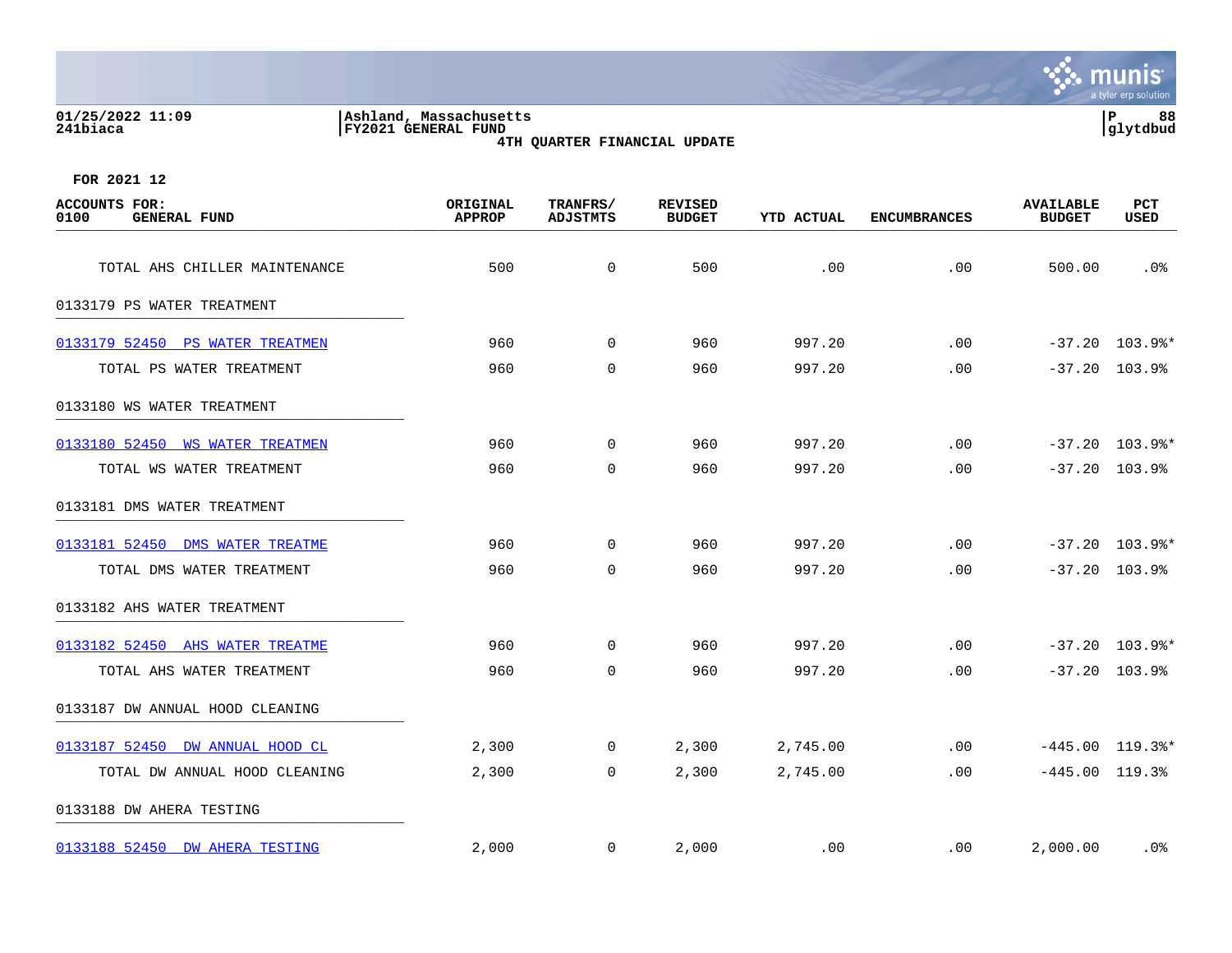## **01/25/2022 11:09 |Ashland, Massachusetts |P 89 241biaca |FY2021 GENERAL FUND |glytdbud 4TH QUARTER FINANCIAL UPDATE**



| <b>ACCOUNTS FOR:</b><br>0100<br><b>GENERAL FUND</b> | ORIGINAL<br><b>APPROP</b> | TRANFRS/<br><b>ADJSTMTS</b> | <b>REVISED</b><br><b>BUDGET</b> | YTD ACTUAL | <b>ENCUMBRANCES</b> | <b>AVAILABLE</b><br><b>BUDGET</b> | PCT<br><b>USED</b> |
|-----------------------------------------------------|---------------------------|-----------------------------|---------------------------------|------------|---------------------|-----------------------------------|--------------------|
| TOTAL DW AHERA TESTING                              | 2,000                     | 0                           | 2,000                           | .00        | .00                 | 2,000.00                          | .0%                |
| 0133189 DW FIRE ALARM MONITORING                    |                           |                             |                                 |            |                     |                                   |                    |
| 0133189 52450 DW FIRE ALARM MON                     | 1,500                     | $\mathbf 0$                 | 1,500                           | 1,950.00   | .00                 |                                   | $-450.00$ 130.0%*  |
| TOTAL DW FIRE ALARM MONITORING                      | 1,500                     | 0                           | 1,500                           | 1,950.00   | .00                 | $-450.00$                         | 130.0%             |
| 0133190 DW LOCKSMITH SERVICES                       |                           |                             |                                 |            |                     |                                   |                    |
| 0133190 52450 DW LOCKSMITH SERV                     | 1,000                     | $\overline{0}$              | 1,000                           | 709.80     | .00                 | 290.20                            | 71.0%              |
| TOTAL DW LOCKSMITH SERVICES                         | 1,000                     | $\mathbf 0$                 | 1,000                           | 709.80     | .00                 | 290.20                            | 71.0%              |
| 0133191 AMS WATER TREATMENT                         |                           |                             |                                 |            |                     |                                   |                    |
| 0133191 52450 AMS WATER TREATME                     | 960                       | $\mathsf{O}$                | 960                             | 997.20     | .00                 |                                   | $-37.20$ 103.9%*   |
| TOTAL AMS WATER TREATMENT                           | 960                       | $\Omega$                    | 960                             | 997.20     | .00                 |                                   | $-37.20$ 103.9%    |
| 0133226 DMS/PROF DEV/REGISTRATIONS                  |                           |                             |                                 |            |                     |                                   |                    |
| 0133226 53910 DMS/PROF DEV/REGI                     | 2,837                     | $\overline{0}$              | 2,837                           | .00        | .00                 | 2,837.00                          | .0%                |
| TOTAL DMS/PROF DEV/REGISTRATIONS                    | 2,837                     | $\mathbf 0$                 | 2,837                           | .00        | .00                 | 2,837.00                          | .0%                |
| 0133255 INT'L TUITION OFFSET                        |                           |                             |                                 |            |                     |                                   |                    |
| 0133255 55100 INT'L TUITION OFF                     | $-125,000$                | $\mathbf 0$                 | $-125,000$                      | .00        | .00                 | $-125,000.00$                     | $.0$ %*            |
| TOTAL INT'L TUITION OFFSET                          | $-125,000$                | $\Omega$                    | $-125,000$                      | .00        | .00                 | $-125,000.00$                     | .0%                |
| 0133302 CSEL/WS/COUNSELING SUPPL                    |                           |                             |                                 |            |                     |                                   |                    |
| 0133302 55100 CSEL/WS/COUNSELIN                     | 300                       | $\mathbf 0$                 | 300                             | 279.86     | .00                 | 20.14                             | 93.3%              |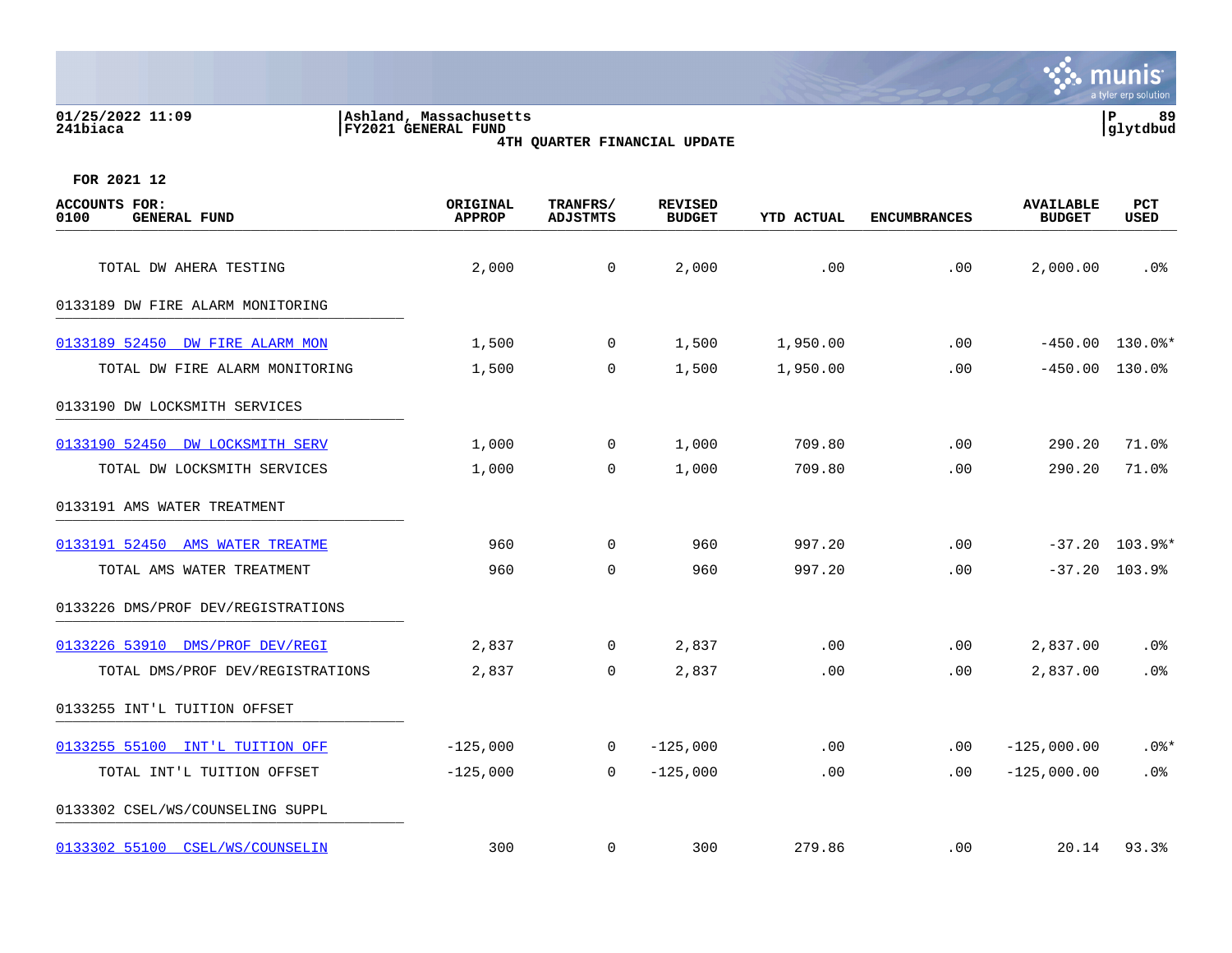#### **01/25/2022 11:09 |Ashland, Massachusetts |P 90 241biaca |FY2021 GENERAL FUND |glytdbud 4TH QUARTER FINANCIAL UPDATE**



| <b>ACCOUNTS FOR:</b><br>0100<br><b>GENERAL FUND</b> | ORIGINAL<br><b>APPROP</b> | TRANFRS/<br><b>ADJSTMTS</b> | <b>REVISED</b><br><b>BUDGET</b> | YTD ACTUAL | <b>ENCUMBRANCES</b> | <b>AVAILABLE</b><br><b>BUDGET</b> | PCT<br><b>USED</b>       |
|-----------------------------------------------------|---------------------------|-----------------------------|---------------------------------|------------|---------------------|-----------------------------------|--------------------------|
| TOTAL CSEL/WS/COUNSELING SUPPL                      | 300                       | $\mathbf 0$                 | 300                             | 279.86     | .00                 | 20.14                             | 93.3%                    |
| 0133303 CSEL/DMS/COUNSELING SUPPL                   |                           |                             |                                 |            |                     |                                   |                          |
| 0133303 55100 CSEL/DMS/COUNSELI                     | 300                       | $\mathbf{0}$                | 300                             | 300.22     | .00                 |                                   | $-.22$ 100.1%*           |
| TOTAL CSEL/DMS/COUNSELING SUPPL                     | 300                       | $\mathbf 0$                 | 300                             | 300.22     | .00                 |                                   | $-.22$ 100.1%            |
| 0133304 CSEL/AMS/COUNSELING SUPPL                   |                           |                             |                                 |            |                     |                                   |                          |
| 0133304 55100 CSEL/AMS/COUNSELI                     | 200                       | $\overline{0}$              | 200                             | 172.34     | .00                 | 27.66                             | 86.2%                    |
| TOTAL CSEL/AMS/COUNSELING SUPPL                     | 200                       | $\mathbf 0$                 | 200                             | 172.34     | .00                 | 27.66                             | 86.2%                    |
| 0133305 CSEL/AHS/COUNSELING SUPPL                   |                           |                             |                                 |            |                     |                                   |                          |
| 0133305 55100 CSEL/AHS/COUNSELI                     | 200                       | $\mathsf{O}$                | 200                             | 200.00     | .00                 | $.00 \,$                          | $100.0$ $^{\circ}$       |
| TOTAL CSEL/AHS/COUNSELING SUPPL                     | 200                       | $\mathbf 0$                 | 200                             | 200.00     | .00                 | .00                               | 100.0%                   |
| 0133306 CSEL/DIR/SUPPL & MTLS                       |                           |                             |                                 |            |                     |                                   |                          |
| 0133306 54100 CSEL/DIR/SUPPL &                      | 800                       | $\overline{0}$              | 800                             | 465.67     | .00                 | 334.33                            | 58.2%                    |
| TOTAL CSEL/DIR/SUPPL & MTLS                         | 800                       | $\mathbf 0$                 | 800                             | 465.67     | .00                 | 334.33                            | 58.2%                    |
| 0133307 CSEL/DIR DUES & MEMBERSHIPS                 |                           |                             |                                 |            |                     |                                   |                          |
| 0133307 57300 CSEL/DIR DUES & M                     | 280                       | $\Omega$                    | 280                             | 187.00     | .00                 | 93.00                             | 66.8%                    |
| TOTAL CSEL/DIR DUES & MEMBERSHIPS                   | 280                       | $\mathbf 0$                 | 280                             | 187.00     | .00                 | 93.00                             | 66.8%                    |
| 0133308 CSEL/DIRECTOR PD                            |                           |                             |                                 |            |                     |                                   |                          |
| 0133308 53900 CSEL/DIRECTOR PD                      | 1,000                     | $\overline{0}$              | 1,000                           | 1,000.00   | .00                 |                                   | $.00 100.0$ <sup>8</sup> |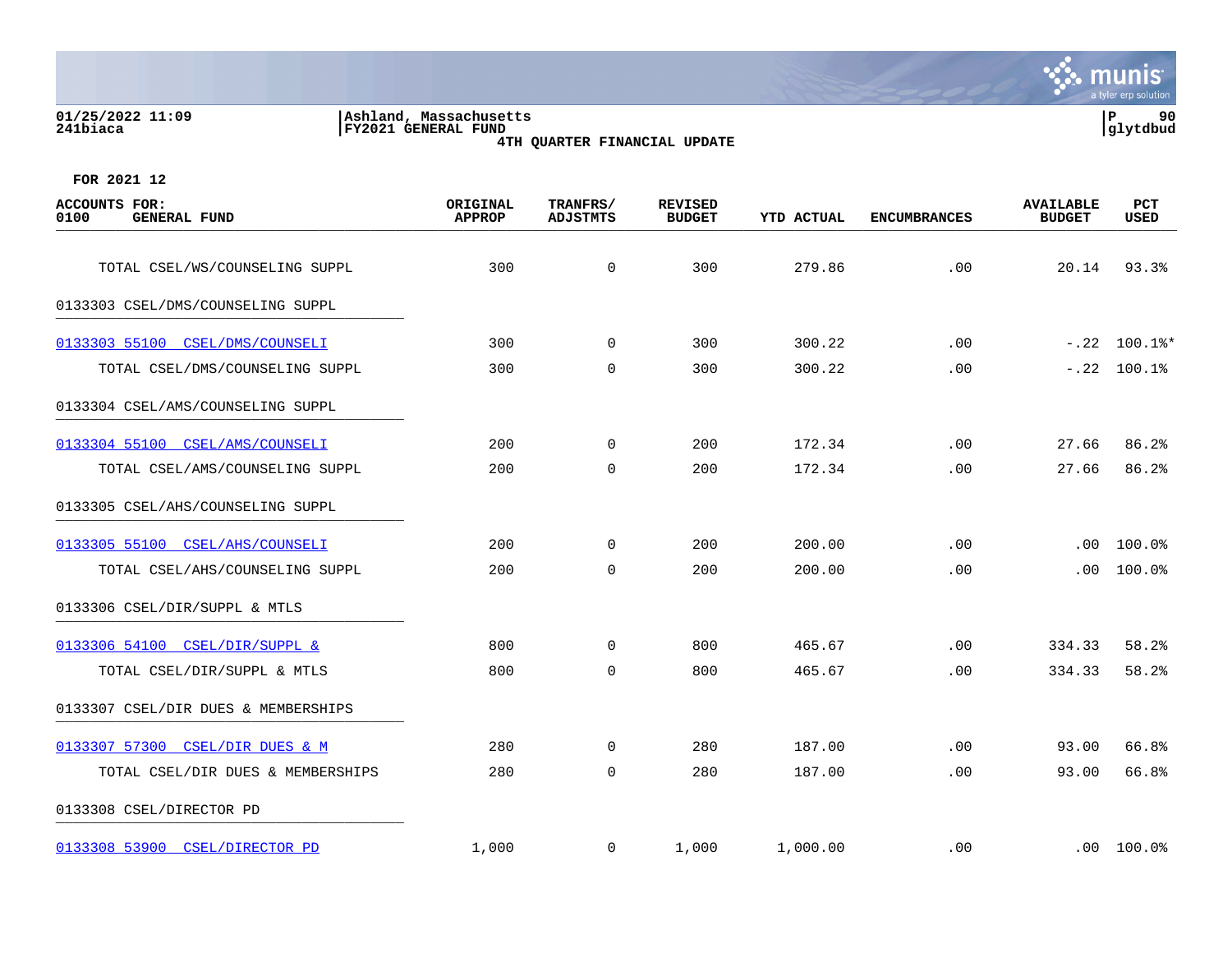|                                              |                                                                                      | a tyler erp solution                                                                         |
|----------------------------------------------|--------------------------------------------------------------------------------------|----------------------------------------------------------------------------------------------|
| 01/25/2022 11:09<br>241biaca                 | Ashland, Massachusetts<br><b>FY2021 GENERAL FUND</b><br>4TH QUARTER FINANCIAL UPDATE | 91<br>ΙP<br> glytdbud                                                                        |
| FOR 2021 12                                  |                                                                                      |                                                                                              |
| ACCOUNTS FOR:<br>0100<br><b>GENERAL FUND</b> | TRANFRS/<br>ORIGINAL<br>REVISED<br><b>BUDGET</b><br><b>APPROP</b><br>ADJSTMTS        | PCT<br><b>AVAILABLE</b><br><b>YTD ACTUAL</b><br><b>ENCUMBRANCES</b><br>USED<br><b>BUDGET</b> |

| 0100<br><b>GENERAL FUND</b>            | <b>APPROP</b> | <b>ADJSTMTS</b> | <b>BUDGET</b> | YTD ACTUAL | <b>ENCUMBRANCES</b> | <b>BUDGET</b> | USED   |
|----------------------------------------|---------------|-----------------|---------------|------------|---------------------|---------------|--------|
| TOTAL CSEL/DIRECTOR PD                 | 1,000         | $\mathsf{O}$    | 1,000         | 1,000.00   | .00                 | .00           | 100.0% |
| 0133309 CSEL/PS/PBIS SUPPLIES          |               |                 |               |            |                     |               |        |
| 0133309 55100 CSEL/PS/PBIS SUPP        | 400           | $\Omega$        | 400           | 294.09     | .00                 | 105.91        | 73.5%  |
| TOTAL CSEL/PS/PBIS SUPPLIES            | 400           | $\overline{0}$  | 400           | 294.09     | .00                 | 105.91        | 73.5%  |
| 0133310 CSEL/WS/PBIS SUPPLIES          |               |                 |               |            |                     |               |        |
| 0133310 55100 CSEL/WS/PBIS SUPP        | 400           | $\mathbf 0$     | 400           | 400.00     | .00                 | .00           | 100.0% |
| TOTAL CSEL/WS/PBIS SUPPLIES            | 400           | $\overline{0}$  | 400           | 400.00     | .00                 | $.00 \,$      | 100.0% |
| 0133311 CSEL/DMS/PBIS SUPPLIES         |               |                 |               |            |                     |               |        |
| 0133311 55100 CSEL/DMS/PBIS SUP        | 400           | $\mathbf 0$     | 400           | .00        | .00                 | 400.00        | .0%    |
| TOTAL CSEL/DMS/PBIS SUPPLIES           | 400           | $\Omega$        | 400           | .00        | .00                 | 400.00        | .0%    |
| 0133312 CSEL/AMS/PBIS SUPPLIES         |               |                 |               |            |                     |               |        |
| 0133312 55100 CSEL/AMS/PBIS SUP        | 400           | $\mathbf 0$     | 400           | 333.11     | .00                 | 66.89         | 83.3%  |
| TOTAL CSEL/AMS/PBIS SUPPLIES           | 400           | $\mathbf 0$     | 400           | 333.11     | .00                 | 66.89         | 83.3%  |
| 0133313 CSEL/AHS/PBIS SUPPLIES         |               |                 |               |            |                     |               |        |
| 0133313 55100 CSEL/AHS/PBIS SUP        | 400           | $\mathbf 0$     | 400           | 237.80     | .00                 | 162.20        | 59.5%  |
| TOTAL CSEL/AHS/PBIS SUPPLIES           | 400           | $\overline{0}$  | 400           | 237.80     | .00                 | 162.20        | 59.5%  |
| 0133314 CSEL/DW/IN-HOUSE PD & TRADEBKS |               |                 |               |            |                     |               |        |
| 0133314 53910 CSEL/DW/IN-HOUSE         | 2,500         | $\overline{0}$  | 2,500         | 1,156.24   | $.00 \,$            | 1,343.76      | 46.2%  |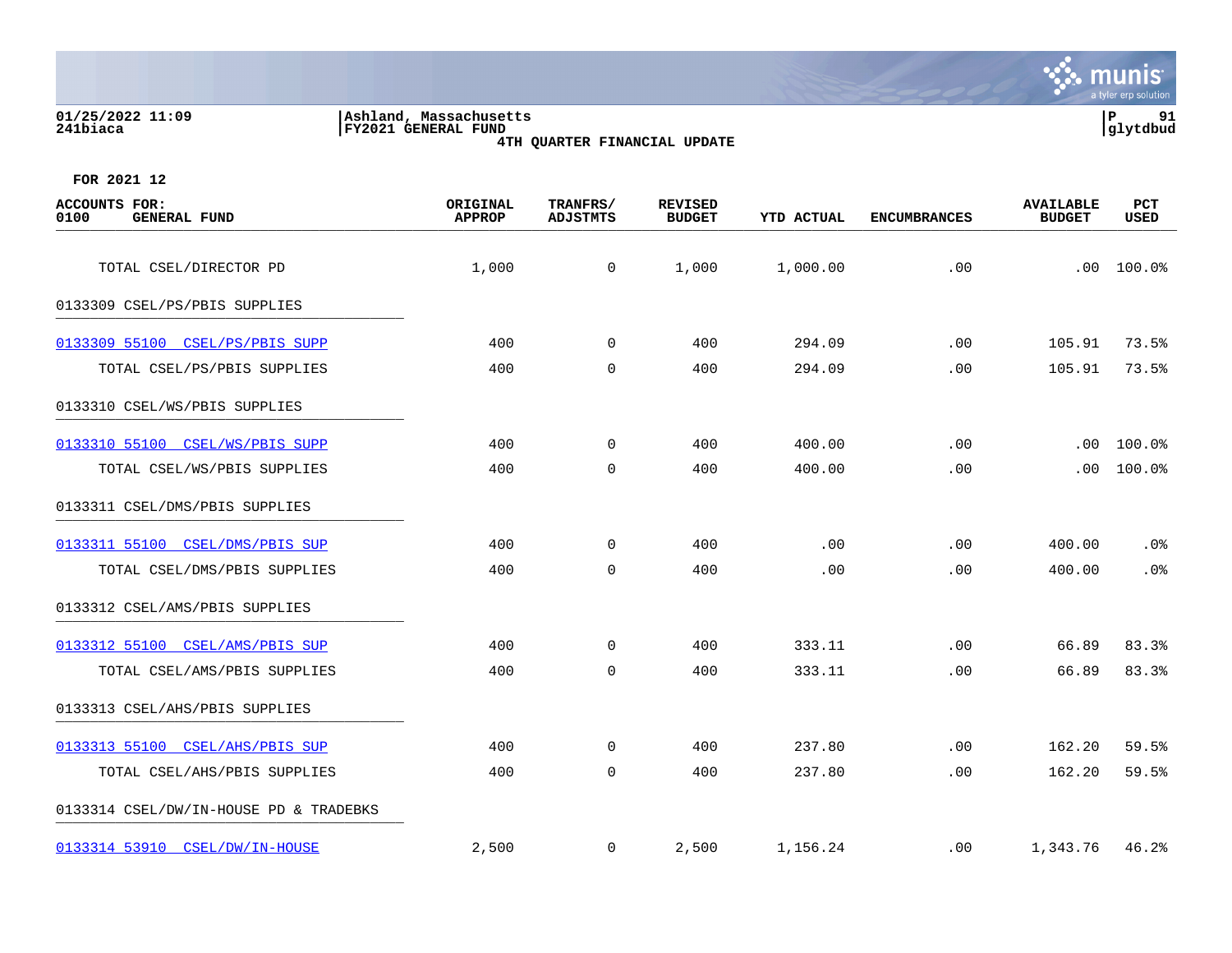| 01/25/2022 11:09<br>241biaca                        | Ashland, Massachusetts<br><b>FY2021 GENERAL FUND</b> | 4TH QUARTER FINANCIAL UPDATE |                                 |                   |                     |                                   | $\, {\bf P}$<br>92<br>glytdbud |
|-----------------------------------------------------|------------------------------------------------------|------------------------------|---------------------------------|-------------------|---------------------|-----------------------------------|--------------------------------|
| FOR 2021 12                                         |                                                      |                              |                                 |                   |                     |                                   |                                |
| <b>ACCOUNTS FOR:</b><br>0100<br><b>GENERAL FUND</b> | ORIGINAL<br><b>APPROP</b>                            | TRANFRS/<br><b>ADJSTMTS</b>  | <b>REVISED</b><br><b>BUDGET</b> | <b>YTD ACTUAL</b> | <b>ENCUMBRANCES</b> | <b>AVAILABLE</b><br><b>BUDGET</b> | PCT<br><b>USED</b>             |
| TOTAL CSEL/DW/IN-HOUSE PD & TRADEBKS                | 2,500                                                | 0                            | 2,500                           | 1,156.24          | .00                 | 1,343.76                          | 46.2%                          |
| 0133321 COVID19 EXPENSES                            |                                                      |                              |                                 |                   |                     |                                   |                                |
| 0133321 52665<br><b>COVID-19 EXPENSES</b>           | 0                                                    | 0                            | $\Omega$                        | 2,076.65          | .00                 | $-2,076.65$ 100.0%*               |                                |
| TOTAL COVID19 EXPENSES                              | $\mathbf 0$                                          | $\mathbf 0$                  | $\mathbf 0$                     | 2,076.65          | .00                 | $-2,076.65$ 100.0%                |                                |
| 0133355 CUST SUMMER SALARY                          |                                                      |                              |                                 |                   |                     |                                   |                                |
| 0133355 51160 CUST SUMMER SALAR                     | 0                                                    | $\Omega$                     | $\Omega$                        | 7,300.75          | .00                 | $-7,300.75$ 100.0%*               |                                |
| TOTAL CUST SUMMER SALARY                            | $\mathbf 0$                                          | $\mathbf 0$                  | 0                               | 7,300.75          | .00                 | $-7,300.75$ 100.0%                |                                |
| 0133356 MAINT SAL/OT                                |                                                      |                              |                                 |                   |                     |                                   |                                |
| 0133356 51160 MAINT SAL/ OT                         | 0                                                    | $\mathbf 0$                  | $\Omega$                        | 3,170.79          | .00                 | $-3,170.79$ 100.0%*               |                                |
| TOTAL MAINT SAL/OT                                  | 0                                                    | $\mathbf 0$                  | 0                               | 3,170.79          | .00                 | $-3,170.79$ 100.0%                |                                |
| 0133372 DMS/SPED LTS TCH ENCUMB                     |                                                      |                              |                                 |                   |                     |                                   |                                |
| 0133372 51180 DMS/SPED LTS TCH                      | 0                                                    | $\mathbf 0$                  | $\Omega$                        | 26,280.00         | .00                 | $-26, 280.00$ 100.0%*             |                                |
| TOTAL DMS/SPED LTS TCH ENCUMB                       | 0                                                    | $\mathbf 0$                  | 0                               | 26,280.00         | .00                 | $-26, 280.00$ 100.0%              |                                |

**∵ munis** 

a tyler erp solutio

[0133379 53900 DW - CONSULTING S](https://yvwlndash063.tylertech.com/sites/mu0241/LIVE/_layouts/15/DashboardMunisV6.3/PassThru.aspx?-E=9h8DD%2BmdFi6YWeuLnuOCcnypqK5zCKhMIZsAuRIIi4eSevmDm/NQx0a79ibVA3j4&) 0 0 0 0 0 10,000.00 0 0 100.00 .00 -10,000.00 100.0%\* TOTAL DW - CONSULTING 0 0 0 10,000.00 .00 -10,000.00 100.0%

[01398 19920 2020 ENCUMBRANCES](https://yvwlndash063.tylertech.com/sites/mu0241/LIVE/_layouts/15/DashboardMunisV6.3/PassThru.aspx?-E=h90kuNI2JLZlyLWkCv0aKXlsrj257y85QEEzYsnW6pJe3Al7sJ/9I/OGOiYfDwbU&) 0 175,403 175,403 139,153.05 .00 36,249.84 79.3%

0133379 DW - CONSULTING \_\_\_\_\_\_\_\_\_\_\_\_\_\_\_\_\_\_\_\_\_\_\_\_\_\_\_\_\_\_\_\_\_\_\_\_\_\_\_\_\_

01398 SCHOOL ENCUMBRANCES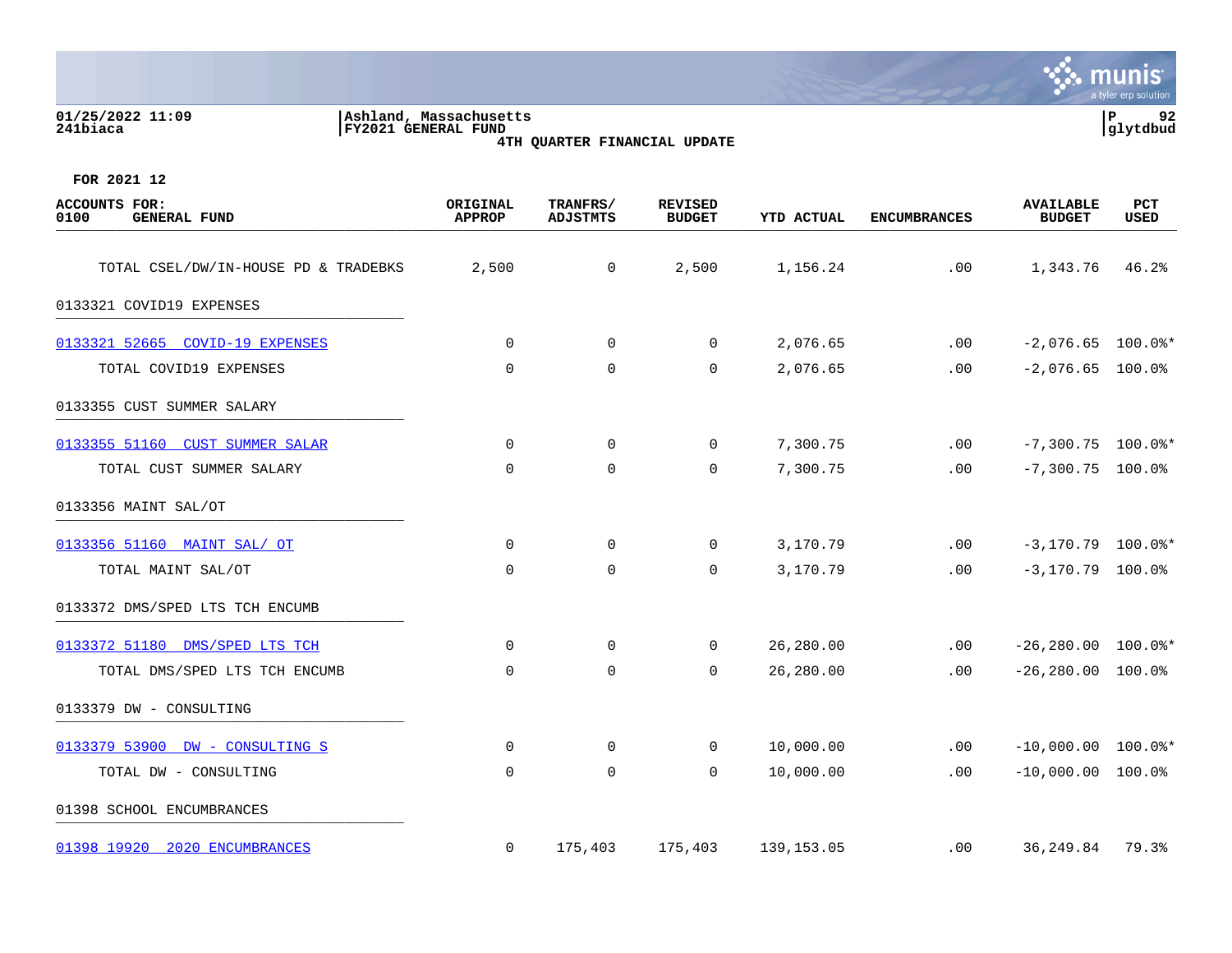|                                                                                                                                              |                                               |                                                 |                                           |                                                  |                                  |                                          | munis<br>a tyler erp solution     |
|----------------------------------------------------------------------------------------------------------------------------------------------|-----------------------------------------------|-------------------------------------------------|-------------------------------------------|--------------------------------------------------|----------------------------------|------------------------------------------|-----------------------------------|
| 01/25/2022 11:09<br>241biaca                                                                                                                 | Ashland, Massachusetts<br>FY2021 GENERAL FUND |                                                 | 4TH QUARTER FINANCIAL UPDATE              |                                                  |                                  |                                          | l P<br>93<br> glytdbud            |
| FOR 2021 12                                                                                                                                  |                                               |                                                 |                                           |                                                  |                                  |                                          |                                   |
| <b>ACCOUNTS FOR:</b><br>0100<br><b>GENERAL FUND</b>                                                                                          | ORIGINAL<br><b>APPROP</b>                     | TRANFRS/<br><b>ADJSTMTS</b>                     | <b>REVISED</b><br><b>BUDGET</b>           | <b>YTD ACTUAL</b>                                | <b>ENCUMBRANCES</b>              | <b>AVAILABLE</b><br><b>BUDGET</b>        | <b>PCT</b><br><b>USED</b>         |
| TOTAL SCHOOL ENCUMBRANCES                                                                                                                    | $\mathbf 0$                                   | 175,403                                         | 175,403                                   | 139,153.05                                       | $\sim$ 00                        | 36,249.84                                | 79.3%                             |
| 01399 KEEFE TECH VOC SCHOOL                                                                                                                  |                                               |                                                 |                                           |                                                  |                                  |                                          |                                   |
| 01399 56910 VOCATIONAL SCH. ASS                                                                                                              | 1,073,436                                     | $\overline{0}$                                  | 1,073,436                                 | 1,073,436.00                                     | .00                              | .00                                      | 100.0%                            |
| TOTAL KEEFE TECH VOC SCHOOL                                                                                                                  | 1,073,436                                     | $\overline{0}$                                  | 1,073,436                                 | 1,073,436.00                                     | .00                              | .00                                      | 100.0%                            |
| 01421 DPW ADMINISTRATION                                                                                                                     |                                               |                                                 |                                           |                                                  |                                  |                                          |                                   |
| 01421 51100<br>SAL PERMANENT POSIT<br>01421 51400<br>LONGEVITY & FRINGES                                                                     | 82,238<br>1,464                               | $\Omega$<br>$\Omega$                            | 82,238<br>1,464                           | 85,292.25<br>1,493.00                            | .00<br>.00                       | $-3,054.25$<br>$-29.00$                  | 103.7%*<br>$102.0$ *              |
| 01421 51835<br>COVID-19 100%<br>01421 52000<br>PURCHASE OF SERVICE<br>01421 52665<br>COVID-19 EXPENSES                                       | $\overline{0}$<br>$\Omega$<br>$\overline{0}$  | $\Omega$<br>1,000<br>$\Omega$                   | $\overline{0}$<br>1,000<br>$\overline{0}$ | .00<br>.00<br>.00                                | .00<br>.00<br>.00                | .00<br>1,000.00<br>.00                   | .0%<br>.0%<br>.0%                 |
| 01421 57100<br>TRAVEL EXPENSES<br>01421 57300<br>DUES & MEMBERSHIPS                                                                          | 150<br>1,000                                  | $\Omega$<br>$\Omega$                            | 150<br>1,000                              | .00<br>66.66                                     | .00<br>.00                       | 150.00<br>933.34                         | .0%<br>6.7%                       |
| 01421 57400<br>TRAINING/CONF./COUR<br>TOTAL DPW ADMINISTRATION                                                                               | 2,000<br>86,852                               | $-1,000$<br>$\mathbf 0$                         | 1,000<br>86,852                           | .00<br>86,851.91                                 | $.00 \,$<br>.00                  | 1,000.00<br>.09                          | $.0\%$<br>100.0%                  |
|                                                                                                                                              |                                               |                                                 |                                           |                                                  |                                  |                                          |                                   |
| 01422 HIGHWAY CONST & MAINT                                                                                                                  |                                               |                                                 |                                           |                                                  |                                  |                                          |                                   |
| 01422 51130<br>PERMANENT POS.<br>01422 51300<br>O.T. & RECALL/BEEPE<br>01422 51350<br>BEEPER ALLOWANCE<br>01422 51400<br>LONGEVITY & FRINGES | 319,567<br>19,802<br>11,750<br>1,750          | $\mathbf 0$<br>$\Omega$<br>$\Omega$<br>$\Omega$ | 319,567<br>19,802<br>11,750<br>1,750      | 313,901.17<br>14,719.23<br>10,959.20<br>1,251.00 | .00<br>.00<br>$.00 \ \rm$<br>.00 | 5,665.83<br>5,082.77<br>790.80<br>499.00 | 98.2%<br>74.3%<br>93.3%<br>71.5%  |
| 01422 51835<br>COVID-19 100%<br>01422 51900<br>UNIFORM EXP./ALLOW.<br>01422 52000<br>PURCHASE OF SERVICE<br>01422 52410                      | $\Omega$<br>5,000<br>500                      | $\Omega$<br>$\Omega$<br>$\Omega$                | $\overline{0}$<br>5,000<br>500            | .00<br>4,975.25<br>71.42                         | .00<br>.00<br>$.00 \,$           | .00<br>24.75<br>428.58                   | .0 <sup>8</sup><br>99.5%<br>14.3% |
| MAINT. SERVICE CONT<br>01422 52450<br>CONTRACTED SERVICES<br>01422 52665<br>COVID-19 EXPENSES                                                | 150<br>153,500<br>$\Omega$                    | $\Omega$<br>4,830<br>$\Omega$                   | 150<br>158,330<br>$\overline{0}$          | .00<br>139, 175. 74<br>.00                       | $.00 \,$<br>13,054.00<br>.00     | 150.00<br>6, 100.10<br>.00               | .0%<br>96.1%<br>.0%               |
| 01422 52710<br>OFFICE EQUIP LEASE<br>01422 52720<br>RADIO EQUIP REPAIR/                                                                      | 1,000<br>100                                  | $-1,000$<br>$\Omega$                            | $\overline{0}$<br>100                     | .00<br>53.46                                     | .00<br>.00                       | .00<br>46.54                             | .0%<br>53.5%                      |
| 01422 52966<br>STORMWATER MAINTENA<br>01422 52970<br>PROPERTY & TRAIL MA                                                                     | 30,000<br>64,012                              | $-1,531$<br>$\Omega$                            | 28,469<br>64,012                          | 17,973.85<br>5,202.45                            | 10,349.00<br>19,000.00           | 146.15<br>39,809.55                      | 99.5%<br>37.8%                    |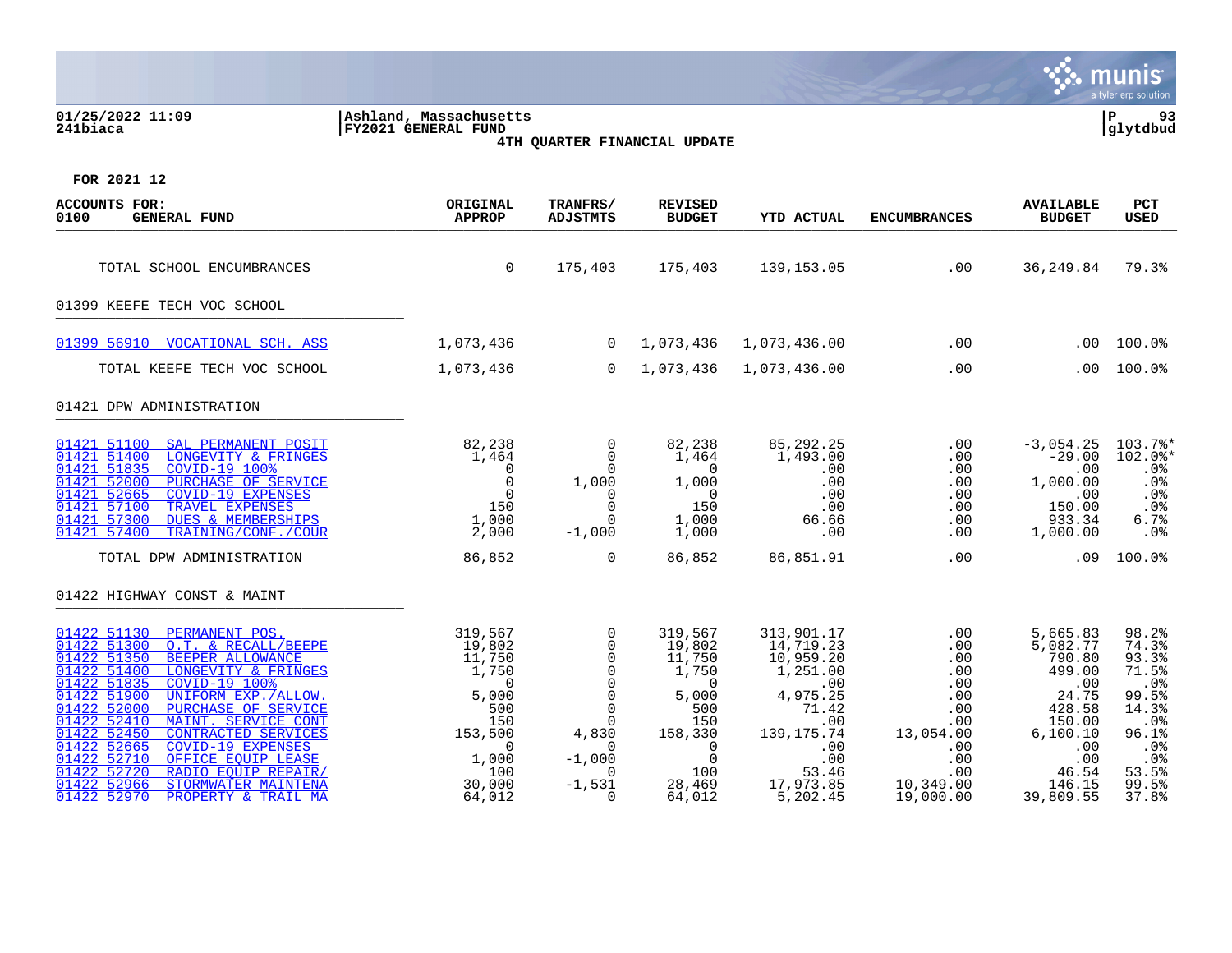

# **01/25/2022 11:09 |Ashland, Massachusetts |P 94 241biaca |FY2021 GENERAL FUND |glytdbud 4TH QUARTER FINANCIAL UPDATE**



**FOR 2021 12**

| <b>ACCOUNTS FOR:</b><br>0100<br><b>GENERAL FUND</b>                                                                                                                                                                                                                                                                                                                                                                                                                                                                                                                                                                      | ORIGINAL<br><b>APPROP</b>                                                                                                                                                                          | TRANFRS/<br><b>ADJSTMTS</b>                                                                                                                                                              | <b>REVISED</b><br><b>BUDGET</b>                                                                                                        | <b>YTD ACTUAL</b>                                                                                                                                                         | <b>ENCUMBRANCES</b>                                                                                                     | <b>AVAILABLE</b><br><b>BUDGET</b>                                                                                                                              | PCT<br><b>USED</b>                                                                                                                          |
|--------------------------------------------------------------------------------------------------------------------------------------------------------------------------------------------------------------------------------------------------------------------------------------------------------------------------------------------------------------------------------------------------------------------------------------------------------------------------------------------------------------------------------------------------------------------------------------------------------------------------|----------------------------------------------------------------------------------------------------------------------------------------------------------------------------------------------------|------------------------------------------------------------------------------------------------------------------------------------------------------------------------------------------|----------------------------------------------------------------------------------------------------------------------------------------|---------------------------------------------------------------------------------------------------------------------------------------------------------------------------|-------------------------------------------------------------------------------------------------------------------------|----------------------------------------------------------------------------------------------------------------------------------------------------------------|---------------------------------------------------------------------------------------------------------------------------------------------|
| 01422 53410<br>TELEPHONE EXPENSE<br>01422 54000<br><b>SUPPLIES</b><br>01422 54150<br>POSTAGE \$/STAMPS/RE<br>01422 54200<br>OFFICE SUPPLIES<br>01422 54300<br>MAINTENANCE SUPPLIE<br>01422 54400<br><b>AUTO PARTS &amp; SUPPLI</b><br>01422 54430<br>SIGN SUPPLY- ROAD/T<br>01422 54450<br>TOOLS / HARDWARE<br>01422 54710<br>CONCRETE (CEMENT)<br>01422 54720<br>ASPHALT, HOT-TOP<br>01422 54730<br>GRAVEL, LOAM, MULCH<br>01422 55800<br>MISC. SUPPLIES<br><b>OTHER CHARGES</b><br>01422 57000<br>01422 57100<br>TRAVEL EXPENSES<br>01422 57300<br><b>DUES &amp; MEMBERSHIPS</b><br>01422 57400<br>TRAINING/CONF./COUR | 500<br>2,000<br>$\begin{array}{r} 2\, ,000\, \ 155\, \ 630\, \ 900\, \ 25\, ,000\, \end{array}$<br>4,120<br>5,000<br>500<br>30,000<br>3,000<br>8,000<br>$\overline{0}$<br>$\Omega$<br>100<br>2,500 | $-500$<br>$\mathbf 0$<br>$\mathbf 0$<br>$\Omega$<br>$\mathbf 0$<br>$\Omega$<br>1,000<br>$\overline{\phantom{0}}$<br>520<br>$-250$<br>2,500<br>$\overline{0}$<br>750<br>23<br>$-80$<br>80 | $\mathbf 0$<br>2,000<br>155<br>630<br>900<br>25,000<br>5,120<br>5,000<br>1,020<br>29,750<br>5,500<br>8,000<br>750<br>23<br>20<br>2,580 | .00<br>1,866.82<br>51.31<br>603.57<br>35.00<br>18,361.90<br>5,163.25<br>4,406.02<br>1,582.48<br>18,928.86<br>$4,370.44$<br>7,943.86<br>736.97<br>11.83<br>.00<br>1,527.76 | .00<br>.00<br>103.00<br>.00<br>.00<br>1,347.63<br>.00<br>.00<br>.00<br>864.33<br>.00<br>.00<br>.00<br>.00<br>.00<br>.00 | .00<br>133.18<br>.69<br>26.43<br>865.00<br>5,290.47<br>$-43.25$<br>593.98<br>$-562.48$<br>9,956.81<br>1,129.56<br>56.14<br>13.03<br>11.17<br>20.00<br>1,052.24 | .0%<br>93.3%<br>99.6%<br>95.8%<br>3.9%<br>78.8%<br>100.8%*<br>88.1%<br>155.1%*<br>66.5%<br>79.5%<br>99.3%<br>98.3%<br>51.4%<br>.0%<br>59.2% |
| TOTAL HIGHWAY CONST & MAINT                                                                                                                                                                                                                                                                                                                                                                                                                                                                                                                                                                                              | 689,536                                                                                                                                                                                            | 6,342                                                                                                                                                                                    | 695,878                                                                                                                                |                                                                                                                                                                           | 573,872.84 44,717.96 77,287.04                                                                                          |                                                                                                                                                                | 88.9%                                                                                                                                       |
| 01423 SNOW & ICE REMOVAL                                                                                                                                                                                                                                                                                                                                                                                                                                                                                                                                                                                                 |                                                                                                                                                                                                    |                                                                                                                                                                                          |                                                                                                                                        |                                                                                                                                                                           |                                                                                                                         |                                                                                                                                                                |                                                                                                                                             |
| 01423 51130<br>PERMANENT POS.<br>01423 51300<br>O.T. & RECALL/BEEPE<br>01423 51350<br>BEEPER ALLOWANCE<br>01423 52450<br>CONTRACTED SERVICES<br>01423 54000<br><b>SUPPLIES</b><br>01423 54400<br>AUTO PARTS & SUPPLI<br>01423 54720<br>ASPHALT, HOT-TOP<br>01423 54950<br>SAND, SALT, ETC. (S<br>01423 55800<br>MISC. SUPPLIES<br>01423 58500<br>PURCHASE OF EQUIPME<br>TOTAL SNOW & ICE REMOVAL                                                                                                                                                                                                                         | $\Omega$<br>24,800<br>4,400<br>80,000<br>$\Omega$<br>15,000<br>$\Omega$<br>125,000<br>5,000<br>31,000<br>285, 200                                                                                  | 10,360<br>70,780<br>8,302<br>234,574<br>367<br>17,666<br>1,135<br>62,311<br>786<br>$-3,281$<br>403,000                                                                                   | 10,360<br>95,580<br>12,702<br>314,574<br>367<br>32,666<br>$\frac{1}{1}$ , 135<br>187,311<br>5,786<br>27,719<br>688,200                 | 10,359.64<br>95,580.49<br>12,702.42<br>314, 573. 58<br>366.50<br>32,666.27<br>1,135.36<br>187, 311.21<br>5,785.70<br>26,907.00<br>687,388.17                              | .00<br>.00<br>.00<br>.00<br>.00<br>.00<br>.00<br>.00<br>.00<br>.00<br>.00                                               | .00<br>$.00 \,$<br>.00<br>.00<br>.00<br>.00<br>.00<br>.00<br>.00<br>811.83<br>811.83                                                                           | $100.0$ <sup>8</sup><br>100.0%<br>100.0%<br>100.0%<br>100.0%<br>100.0%<br>100.0%<br>100.0%<br>100.0%<br>97.1%<br>99.9%                      |
| 01424 HWY-STREETLIGHTING                                                                                                                                                                                                                                                                                                                                                                                                                                                                                                                                                                                                 |                                                                                                                                                                                                    |                                                                                                                                                                                          |                                                                                                                                        |                                                                                                                                                                           |                                                                                                                         |                                                                                                                                                                |                                                                                                                                             |
|                                                                                                                                                                                                                                                                                                                                                                                                                                                                                                                                                                                                                          |                                                                                                                                                                                                    |                                                                                                                                                                                          |                                                                                                                                        |                                                                                                                                                                           |                                                                                                                         |                                                                                                                                                                |                                                                                                                                             |
| 01424 52000 PURCHASE OF SERVICE<br>01424 52100<br>UTILITIES EXPENSES                                                                                                                                                                                                                                                                                                                                                                                                                                                                                                                                                     | 0<br>40,000                                                                                                                                                                                        | 5,600<br>1,985                                                                                                                                                                           | 5,600<br>41,985                                                                                                                        | 5,101.42<br>33,067.58                                                                                                                                                     | .00<br>.00                                                                                                              | 498.58<br>8,917.89                                                                                                                                             | 91.1%<br>78.8%                                                                                                                              |
| TOTAL HWY-STREETLIGHTING                                                                                                                                                                                                                                                                                                                                                                                                                                                                                                                                                                                                 | 40,000                                                                                                                                                                                             | 7,585                                                                                                                                                                                    | 47,585                                                                                                                                 | 38,169.00                                                                                                                                                                 | .00                                                                                                                     | 9,416.47                                                                                                                                                       | 80.2%                                                                                                                                       |

01429 HWY COMBINED FUEL ACCOU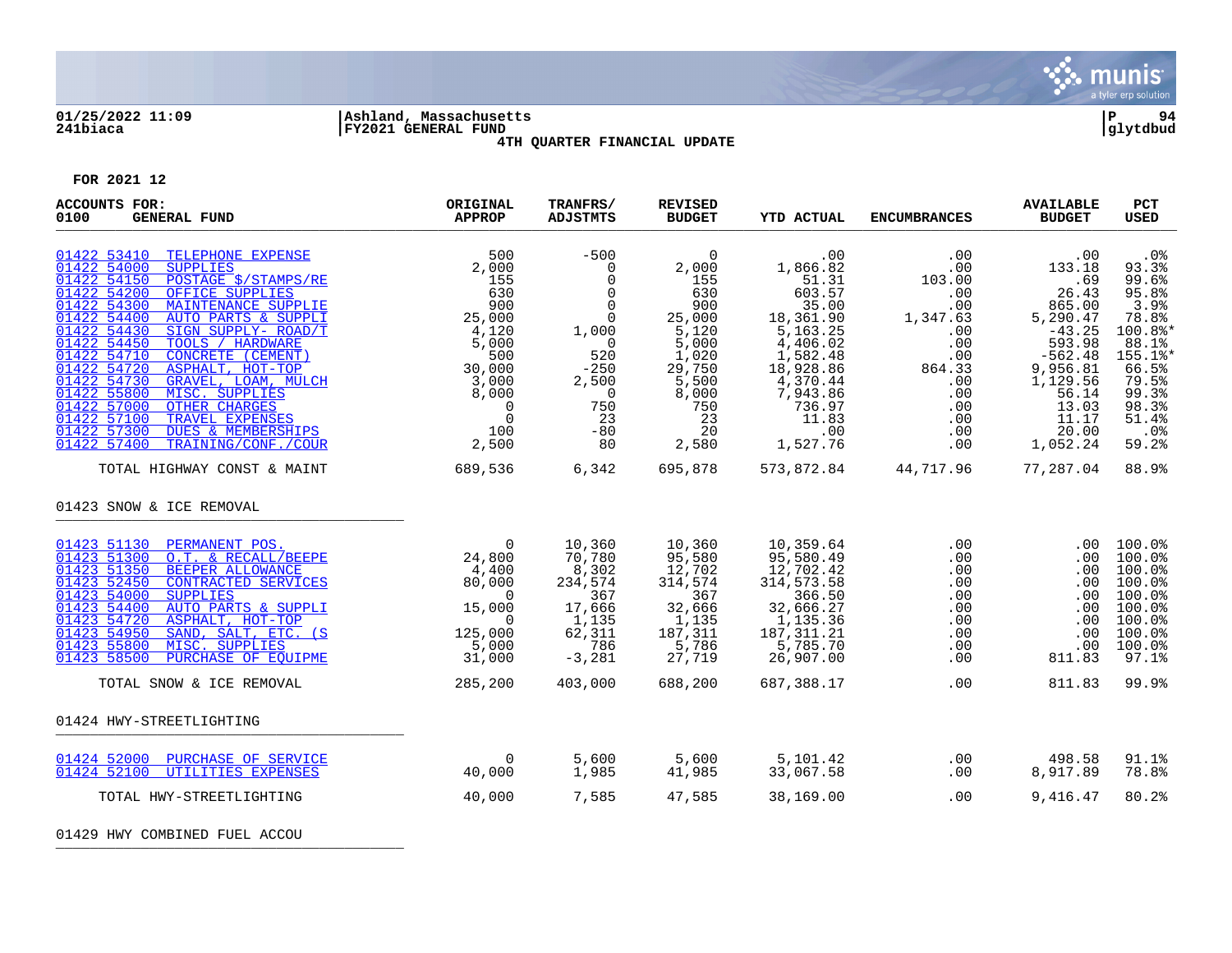

# **01/25/2022 11:09 |Ashland, Massachusetts |P 95 241biaca |FY2021 GENERAL FUND |glytdbud 4TH QUARTER FINANCIAL UPDATE**



| <b>ACCOUNTS FOR:</b><br>0100<br><b>GENERAL FUND</b>                                                                                                                                                                                                                                                                                                                                                                                                                                                                                                                                                                                                                                                                                     | ORIGINAL<br><b>APPROP</b>                                                                                                                                                  | TRANFRS/<br><b>ADJSTMTS</b>                                                                                                                                                                                                     | <b>REVISED</b><br><b>BUDGET</b>                                                                                                                                                                      | <b>YTD ACTUAL</b>                                                                                                                                                                                  | <b>ENCUMBRANCES</b>                                                                                                                                       | <b>AVAILABLE</b><br><b>BUDGET</b>                                                                                                                                                | <b>PCT</b><br><b>USED</b>                                                                                                                                        |
|-----------------------------------------------------------------------------------------------------------------------------------------------------------------------------------------------------------------------------------------------------------------------------------------------------------------------------------------------------------------------------------------------------------------------------------------------------------------------------------------------------------------------------------------------------------------------------------------------------------------------------------------------------------------------------------------------------------------------------------------|----------------------------------------------------------------------------------------------------------------------------------------------------------------------------|---------------------------------------------------------------------------------------------------------------------------------------------------------------------------------------------------------------------------------|------------------------------------------------------------------------------------------------------------------------------------------------------------------------------------------------------|----------------------------------------------------------------------------------------------------------------------------------------------------------------------------------------------------|-----------------------------------------------------------------------------------------------------------------------------------------------------------|----------------------------------------------------------------------------------------------------------------------------------------------------------------------------------|------------------------------------------------------------------------------------------------------------------------------------------------------------------|
| 01429 54800<br>GAS<br>01429 54880<br><b>DIESEL</b><br>01429 55800<br>MISC. SUPPLIES                                                                                                                                                                                                                                                                                                                                                                                                                                                                                                                                                                                                                                                     | 75,000<br>75,000<br>1,000                                                                                                                                                  | 8,500<br>$-19,000$<br>10,500                                                                                                                                                                                                    | 83,500<br>56,000<br>11,500                                                                                                                                                                           | 99,169.34<br>43,327.65<br>6,759.32                                                                                                                                                                 | .00<br>.00<br>.00                                                                                                                                         | $-15,669.34$<br>12,672.35<br>4,740.68                                                                                                                                            | 118.8%*<br>77.4%<br>58.8%                                                                                                                                        |
| TOTAL HWY COMBINED FUEL ACCOU                                                                                                                                                                                                                                                                                                                                                                                                                                                                                                                                                                                                                                                                                                           | 151,000                                                                                                                                                                    | $\Omega$                                                                                                                                                                                                                        | 151,000                                                                                                                                                                                              | 149,256.31                                                                                                                                                                                         | .00                                                                                                                                                       | 1,743.69                                                                                                                                                                         | 98.8%                                                                                                                                                            |
| 01491 CEMETERY_ PARKS & TREES                                                                                                                                                                                                                                                                                                                                                                                                                                                                                                                                                                                                                                                                                                           |                                                                                                                                                                            |                                                                                                                                                                                                                                 |                                                                                                                                                                                                      |                                                                                                                                                                                                    |                                                                                                                                                           |                                                                                                                                                                                  |                                                                                                                                                                  |
| 01491 51130<br>PERMANENT POS.<br>O.T. & RECALL/BEEPE<br>01491 51300<br>LONGEVITY & FRINGES<br>01491 51400<br>01491 51835<br>COVID-19 100%<br>01491 51900<br>UNIFORM EXP. / ALLOW.<br>01491 52000<br>PURCHASE OF SERVICE<br>01491 52410<br>MAINT. SERVICE CONT<br>01491 52450<br><b>CONTRACTED SERVICES</b><br>01491 52965<br><b>BEAVER CONTROL</b><br>01491 54000<br><b>SUPPLIES</b><br>01491 54150<br>POSTAGE \$/STAMPS/RE<br>01491 54400<br>AUTO PARTS & SUPPLI<br>01491 54420<br>CEM.& PARK SUPPLIES<br>01491 54450<br>TOOLS / HARDWARE<br>TREES/SHRUBS-REPLAC<br>01491 54460<br>01491 55800<br>MISC. SUPPLIES<br>01491 57300<br><b>DUES &amp; MEMBERSHIPS</b><br>01491 57400<br>TRAINING/CONF./COUR<br>TOTAL CEMETERY PARKS & TREES | 208,689<br>4,455<br>2,000<br>$\overline{0}$<br>4,000<br>400<br>105<br>10,000<br>1,000<br>$\Omega$<br>150<br>6,000<br>500<br>500<br>250<br>1,000<br>100<br>1,500<br>240,649 | $\overline{0}$<br>$\overline{0}$<br>$\Omega$<br>$\Omega$<br>$\mathbf 0$<br>1,500<br>$\overline{0}$<br>$-600$<br>$-1,000$<br>1,350<br>$-150$<br>$-1,150$<br>$-500$<br>1,920<br>10<br>$-425$<br>$-80$<br>$-875$<br>$\overline{0}$ | 208,689<br>4,455<br>2,000<br>$\overline{0}$<br>4,000<br>1,900<br>105<br>9,400<br>$\overline{0}$<br>1,350<br>$\overline{0}$<br>4,850<br>$\overline{0}$<br>2,420<br>260<br>575<br>20<br>625<br>240,649 | 208,091.82<br>3,088.69<br>1,280.00<br>.00<br>3,606.82<br>1,300.00<br>.00<br>8,417.54<br>.00<br>1,142.85<br>.00<br>4,442.66<br>.00<br>1,965.99<br>255.00<br>1,091.29<br>.00<br>623.66<br>235,306.32 | $.00 \,$<br>.00<br>.00<br>$.00\,$<br>.00<br>$.00 \,$<br>.00<br>119.00<br>.00<br>.00<br>.00<br>.00<br>.00<br>.00<br>.00<br>.00<br>$.00\,$<br>.00<br>119.00 | 597.18<br>1,366.31<br>720.00<br>.00<br>393.18<br>600.00<br>105.00<br>863.46<br>.00<br>207.15<br>.00<br>407.34<br>.00<br>454.01<br>5.00<br>$-516.29$<br>20.00<br>1.34<br>5,223.68 | 99.7%<br>69.3%<br>64.0%<br>.0%<br>90.2%<br>68.4%<br>.0%<br>90.8%<br>.0%<br>84.7%<br>$.0\%$<br>91.6%<br>.0%<br>81.2%<br>98.1%<br>189.8%*<br>.0%<br>99.8%<br>97.8% |
| 01510 BD. OF HEALTH                                                                                                                                                                                                                                                                                                                                                                                                                                                                                                                                                                                                                                                                                                                     |                                                                                                                                                                            |                                                                                                                                                                                                                                 |                                                                                                                                                                                                      |                                                                                                                                                                                                    |                                                                                                                                                           |                                                                                                                                                                                  |                                                                                                                                                                  |
| 01510 51121<br>CLERICAL OVERTIME<br>01510 51130<br>PERMANENT POS.<br>01510 51400<br>LONGEVITY & FRINGES<br>01510 52450<br>CONTRACTED SERVICES<br>01510 52500<br>PURCH. NURSING SERV<br><b>COVID-19 EXPENSES</b><br>01510 52665<br>01510 53410<br>TELEPHONE EXPENSE<br>01510 54200<br>OFFICE SUPPLIES                                                                                                                                                                                                                                                                                                                                                                                                                                    | 2,300<br>134,759<br>2,400<br>25,380<br>10,000<br>$\mathbf 0$<br>$\mathbf 0$<br>$\mathbf 0$                                                                                 | $\Omega$<br>50,000<br>$\Omega$<br>4,215<br>$\Omega$<br>$\mathbf 0$<br>$\Omega$<br>$\Omega$                                                                                                                                      | 2,300<br>184,759<br>2,400<br>29,595<br>10,000<br>$\mathbf 0$<br>$\mathbf 0$<br>$\Omega$                                                                                                              | 1,183.72<br>128,766.54<br>2,400.00<br>45,638.78<br>8,987.27<br>.00<br>81.51<br>63.51                                                                                                               | .00<br>.00<br>.00<br>$.00 \,$<br>.00<br>.00<br>.00<br>.00                                                                                                 | 1,116.28<br>55,992.46<br>$.00\,$<br>$-16,043.78$<br>1,012.73<br>.00<br>$-81.51$<br>$-63.51$                                                                                      | 51.5%<br>69.7%<br>100.0%<br>154.2%*<br>89.9%<br>.0%<br>$100.0$ *<br>$100.0$ *                                                                                    |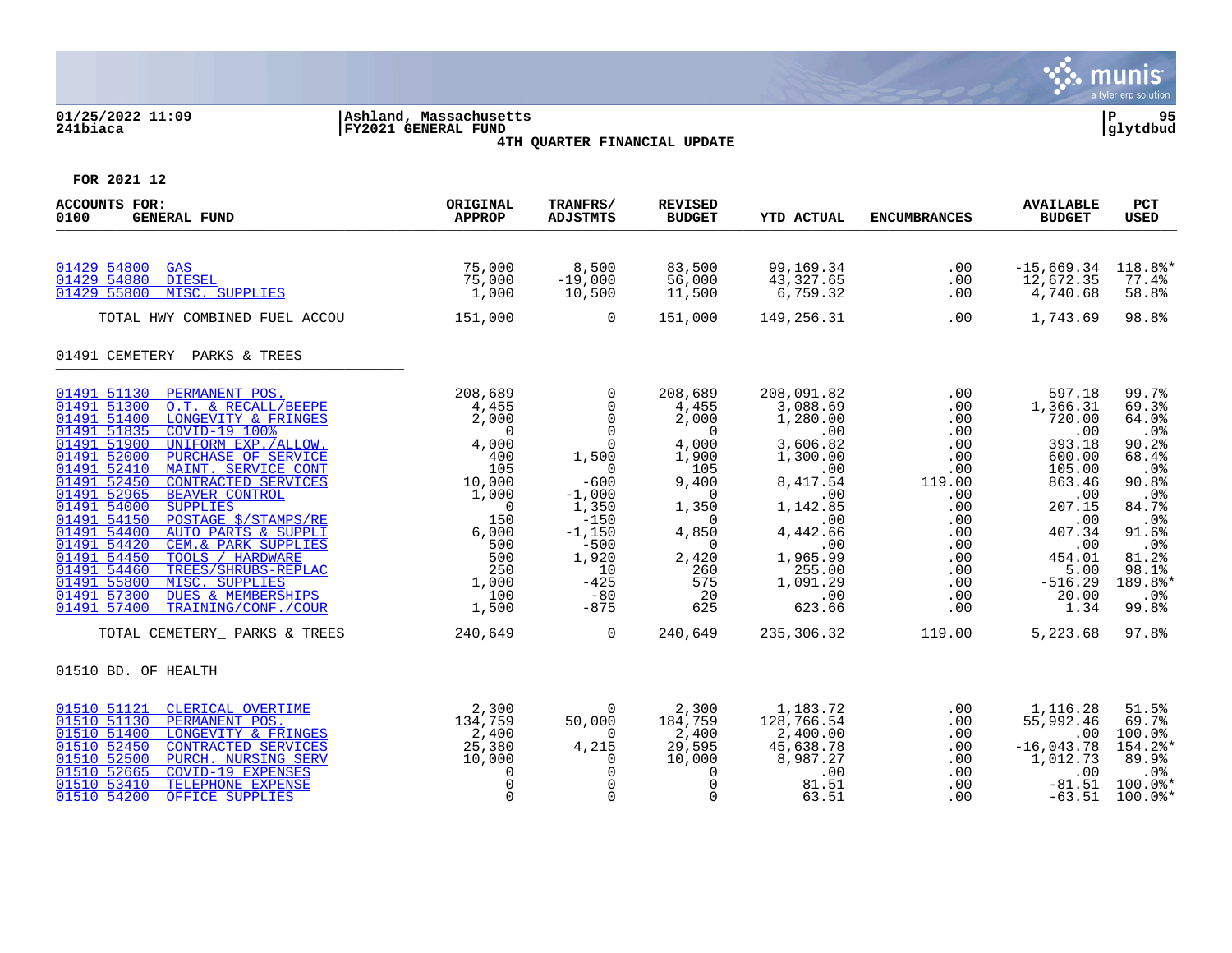

# **01/25/2022 11:09 |Ashland, Massachusetts |P 96 241biaca |FY2021 GENERAL FUND |glytdbud 4TH QUARTER FINANCIAL UPDATE**



| <b>ACCOUNTS FOR:</b><br>0100<br><b>GENERAL FUND</b>                                                                                                                                                                                                                                                                                                                                      | ORIGINAL<br><b>APPROP</b>                                                                              | TRANFRS/<br><b>ADJSTMTS</b>                                                                                               | <b>REVISED</b><br><b>BUDGET</b>                                                                        | <b>YTD ACTUAL</b>                                                                              | <b>ENCUMBRANCES</b>                                                | <b>AVAILABLE</b><br><b>BUDGET</b>                                                             | <b>PCT</b><br><b>USED</b>                                                             |
|------------------------------------------------------------------------------------------------------------------------------------------------------------------------------------------------------------------------------------------------------------------------------------------------------------------------------------------------------------------------------------------|--------------------------------------------------------------------------------------------------------|---------------------------------------------------------------------------------------------------------------------------|--------------------------------------------------------------------------------------------------------|------------------------------------------------------------------------------------------------|--------------------------------------------------------------------|-----------------------------------------------------------------------------------------------|---------------------------------------------------------------------------------------|
| 01510 55800 MISC. SUPPLIES<br><b>DUES &amp; MEMBERSHIPS</b><br>01510 57300<br>TRAINING/CONF./COUR<br>01510 57400                                                                                                                                                                                                                                                                         | 100<br>210<br>1,000                                                                                    | $\Omega$<br>$\overline{0}$<br>$\Omega$                                                                                    | 100<br>210<br>1,000                                                                                    | 277.96<br>140.00<br>779.01                                                                     | .00<br>.00<br>.00                                                  | $-177.96$<br>70.00<br>220.99                                                                  | $278.0$ *<br>66.7%<br>77.9%                                                           |
| TOTAL BD. OF HEALTH                                                                                                                                                                                                                                                                                                                                                                      | 176,149                                                                                                | 54,215                                                                                                                    | 230,364                                                                                                | 188,318.30                                                                                     | .00                                                                | 42,045.70                                                                                     | 81.7%                                                                                 |
| 01543 VETERAN'S SERVICES                                                                                                                                                                                                                                                                                                                                                                 |                                                                                                        |                                                                                                                           |                                                                                                        |                                                                                                |                                                                    |                                                                                               |                                                                                       |
| 01543 54201 MEMORIAL DAY EXPENS<br>01543 57000 OTHER CHARGES<br>VETERAN'S BENEFIT P<br>01543 57350                                                                                                                                                                                                                                                                                       | 2,400<br>53,436<br>65,000                                                                              | $\begin{matrix} 0 \\ 0 \end{matrix}$<br>10,000                                                                            | 2,400<br>53,436<br>75,000                                                                              | 1,438.01<br>50,515.02<br>70,625.78                                                             | .00<br>.00<br>.00                                                  | 961.99<br>2,920.98<br>4,374.22                                                                | 59.9%<br>94.5%<br>94.2%                                                               |
| TOTAL VETERAN'S SERVICES                                                                                                                                                                                                                                                                                                                                                                 | 120,836                                                                                                | 10,000                                                                                                                    | 130,836                                                                                                | 122,578.81                                                                                     | .00                                                                | 8,257.19                                                                                      | 93.7%                                                                                 |
| 01544 COA/REC/YOUTH & FAM SERVICES                                                                                                                                                                                                                                                                                                                                                       |                                                                                                        |                                                                                                                           |                                                                                                        |                                                                                                |                                                                    |                                                                                               |                                                                                       |
| 01544 51130 PERMANENT POS.<br>01544 51400 LONGEVITY & FRINGES<br>COVID-19 100%<br>01544 51835<br>01544 52450<br>CONTRACTED SERVICES<br><b>COVID-19 EXPENSES</b><br>01544 52665<br>01544 54400<br><b>AUTO PARTS &amp; SUPPLI</b><br>01544 55800<br>MISC. SUPPLIES<br>TRAVEL EXPENSES<br>01544 57100<br>01544 57300<br><b>DUES &amp; MEMBERSHIPS</b><br>01544 57400<br>TRAINING/CONF./COUR | 422,860<br>5,420<br>$\overline{0}$<br>5,200<br>$\overline{0}$<br>1,000<br>750<br>600<br>1,000<br>3,500 | $\mathbf 0$<br>0<br>$\Omega$<br>$\mathbf 0$<br>$\Omega$<br>$\mathbf 0$<br>$\Omega$<br>$\Omega$<br>$\mathbf 0$<br>$\Omega$ | 422,860<br>5,420<br>$\overline{0}$<br>5,200<br>$\overline{0}$<br>1,000<br>750<br>600<br>1,000<br>3,500 | 403,302.10<br>5,420.00<br>.00<br>1,937.42<br>.00<br>274.80<br>674.32<br>.00<br>588.90<br>20.00 | .00<br>.00<br>.00<br>.00<br>.00<br>.00<br>.00<br>.00<br>.00<br>.00 | 19,557.90<br>.00<br>.00<br>3,262.58<br>.00<br>725.20<br>75.68<br>600.00<br>411.10<br>3,480.00 | 95.4%<br>100.0%<br>.0%<br>37.3%<br>$.0\%$<br>27.5%<br>89.9%<br>$.0\%$<br>58.9%<br>.6% |
| TOTAL COA/REC/YOUTH & FAM SERVICES                                                                                                                                                                                                                                                                                                                                                       | 440,330                                                                                                | $\Omega$                                                                                                                  | 440,330                                                                                                | 412,217.54                                                                                     | .00                                                                | 28, 112. 46                                                                                   | 93.6%                                                                                 |
| 01610 PUBLIC LIBRARY                                                                                                                                                                                                                                                                                                                                                                     |                                                                                                        |                                                                                                                           |                                                                                                        |                                                                                                |                                                                    |                                                                                               |                                                                                       |
| 01610 51130 PERMANENT POS.<br>01610 51400<br>LONGEVITY & FRINGES<br>01610 52665<br><b>COVID-19 EXPENSES</b><br>01610 52710<br>OFFICE EQUIP LEASE<br>POSTAGE <i>Š</i> /STAMPS/RE<br>01610 54150<br>01610 54200<br>OFFICE SUPPLIES<br>01610 54600<br>REFERENCE BOOKS/MAT                                                                                                                   | 316,507<br>5,500<br>$\overline{0}$<br>2,262<br>121<br>1,650<br>62,007                                  | $-29,000$<br>$-2,300$<br>$\sim$ 0<br>$-2,100$<br>$\Omega$<br>2,100<br>2,300                                               | 287,507<br>3,200<br>$\overline{0}$<br>162<br>121<br>3,750<br>64,307                                    | 287, 258.87<br>3,200.00<br>.00<br>85.29<br>.00<br>5,747.08<br>65,161.63                        | .00<br>.00<br>.00<br>.00<br>.00<br>.00<br>.00                      | 248.13<br>.00<br>.00<br>76.71<br>121.00<br>$-1,997.08$<br>$-854.63$                           | 99.9%<br>100.0%<br>.0%<br>52.6%<br>.0%<br>153.3%*<br>101.3%*                          |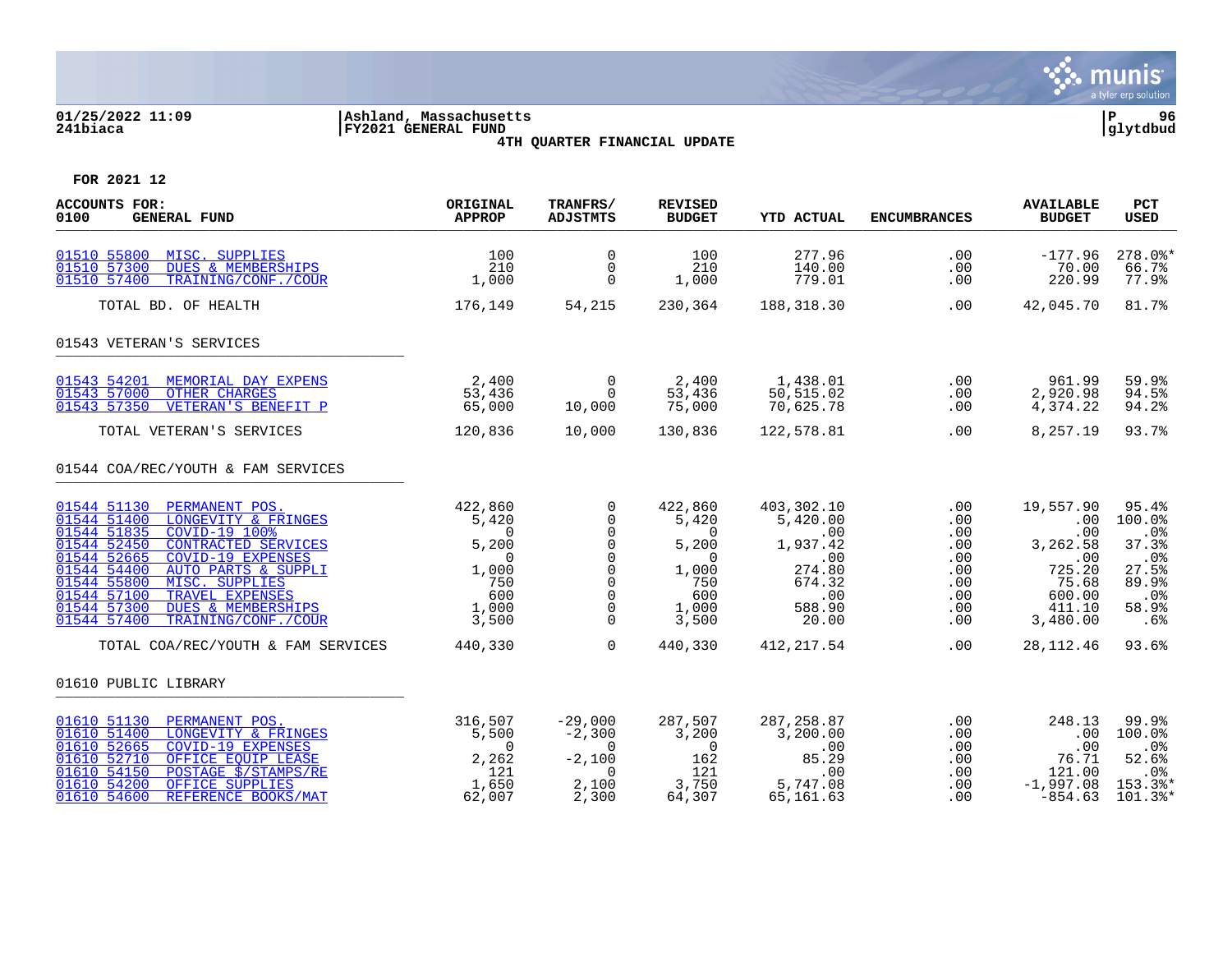

# **01/25/2022 11:09 |Ashland, Massachusetts |P 97 241biaca |FY2021 GENERAL FUND |glytdbud 4TH QUARTER FINANCIAL UPDATE**

| <b>ACCOUNTS FOR:</b><br>0100<br><b>GENERAL FUND</b>                                                                                                                                                                                                                   | ORIGINAL<br><b>APPROP</b>                                                | TRANFRS/<br><b>ADJSTMTS</b>                                        | <b>REVISED</b><br><b>BUDGET</b>                                    | <b>YTD ACTUAL</b>                                                                      | <b>ENCUMBRANCES</b>                           | <b>AVAILABLE</b><br><b>BUDGET</b>                                  | <b>PCT</b><br><b>USED</b>                                          |
|-----------------------------------------------------------------------------------------------------------------------------------------------------------------------------------------------------------------------------------------------------------------------|--------------------------------------------------------------------------|--------------------------------------------------------------------|--------------------------------------------------------------------|----------------------------------------------------------------------------------------|-----------------------------------------------|--------------------------------------------------------------------|--------------------------------------------------------------------|
| 01610 55987<br>TECHNOLOGY EXPENSES<br>01610 57300<br><b>DUES &amp; MEMBERSHIPS</b><br>TRAINING/CONF./COUR<br>01610 57400                                                                                                                                              | $\overline{0}$<br>15,300<br>300                                          | 28,119<br>881<br>$\Omega$                                          | 28,119<br>16,181<br>300                                            | 4,379.65<br>15,831.95<br>.00                                                           | .00<br>.00<br>.00                             | 23,739.35<br>349.05<br>300.00                                      | 15.6%<br>97.8%<br>$.0\%$                                           |
| TOTAL PUBLIC LIBRARY                                                                                                                                                                                                                                                  | 403,647                                                                  | $\Omega$                                                           | 403,647                                                            | 381,664.47                                                                             | .00                                           | 21,982.53                                                          | 94.6%                                                              |
| 01710 DEBT SERVICE                                                                                                                                                                                                                                                    |                                                                          |                                                                    |                                                                    |                                                                                        |                                               |                                                                    |                                                                    |
| 01710 59010<br>DEBT ISSUANCE COSTS<br>01710 59100<br>SHORT TERM LOAN INT<br>01710 59150<br>PRINCIPAL LONG TERM<br>01710 59250<br><b>INTEREST ON NOTES</b>                                                                                                             | $\mathbf 0$<br>$\Omega$<br>3,939,567<br>1,091,254                        | $\overline{0}$<br>$\Omega$<br>$-750,000$<br>$\Omega$               | $\overline{0}$<br>$\Omega$<br>3,189,567<br>1,091,254               | 500.00<br>243,347.90<br>3,288,550.00<br>748,397.56                                     | .00<br>.00<br>.00<br>.00                      | $-500.00$<br>$-243, 347.90$<br>$-98,983.00$<br>342,856.44          | 100.0%*<br>$100.0$ *<br>103.1%*<br>68.6%                           |
| TOTAL DEBT SERVICE                                                                                                                                                                                                                                                    | 5,030,821                                                                | $-750,000$                                                         | 4,280,821                                                          | 4,280,795.46                                                                           | .00                                           |                                                                    | 25.54 100.0%                                                       |
| 01820 STATE ASSESSMENTS&CHARG                                                                                                                                                                                                                                         |                                                                          |                                                                    |                                                                    |                                                                                        |                                               |                                                                    |                                                                    |
| 01820 54640<br>PARKING SURCHGES CH<br>01820 56390<br>MOSO CONT PROJ CH25<br>AIR POLL CONT CH111<br>01820 56400<br>METRO PLAN COUN CH4<br>01820 56410<br>01820 56550<br>CHARTER SCHOOL ASSE<br>01820 56630<br>REGIONAL TRANSIT AU<br>01820 56951<br>MISC. CHERRY SHEET | $\mathbf 0$<br>$\mathbf 0$<br>0<br>$\Omega$<br>0<br>$\Omega$<br>$\Omega$ | 13,120<br>47,347<br>5,817<br>9,522<br>148,866<br>180,605<br>70,984 | 13,120<br>47,347<br>5,817<br>9,522<br>148,866<br>180,605<br>70,984 | 13,120.00<br>47,347.00<br>5,817.00<br>9,522.00<br>76,233.00<br>180,605.00<br>88,149.00 | .00<br>.00<br>.00<br>.00<br>.00<br>.00<br>.00 | .00<br>.00<br>.00<br>.00<br>72,633.00<br>$.00 \,$<br>$-17, 165.00$ | 100.0%<br>100.0%<br>100.0%<br>100.0%<br>51.2%<br>100.0%<br>124.2%* |
| TOTAL STATE ASSESSMENTS&CHARG                                                                                                                                                                                                                                         | $\mathbf 0$                                                              | 476,261                                                            | 476,261                                                            | 420,793.00                                                                             | .00                                           | 55,468.00                                                          | 88.4%                                                              |
| 01911 EMPLOYEE RETIREMENT                                                                                                                                                                                                                                             |                                                                          |                                                                    |                                                                    |                                                                                        |                                               |                                                                    |                                                                    |
| 01911 51704 COUNTY RETIREMENT                                                                                                                                                                                                                                         | 3,209,995                                                                | $\overline{0}$                                                     | 3,209,995                                                          | 3, 192, 874. 16                                                                        | .00                                           | 17,120.84                                                          | 99.5%                                                              |
| TOTAL EMPLOYEE RETIREMENT                                                                                                                                                                                                                                             | 3,209,995                                                                | $\Omega$                                                           | 3,209,995                                                          | 3, 192, 874. 16                                                                        | .00                                           | 17,120.84                                                          | 99.5%                                                              |
| 01912 WORKERS COMPENSATION                                                                                                                                                                                                                                            |                                                                          |                                                                    |                                                                    |                                                                                        |                                               |                                                                    |                                                                    |
| 01912 51710 WORKERS COMP INSUR                                                                                                                                                                                                                                        | 335,000                                                                  | 6,186                                                              | 341,186                                                            | 279,529.82                                                                             | .00                                           | 61,656.07                                                          | 81.9%                                                              |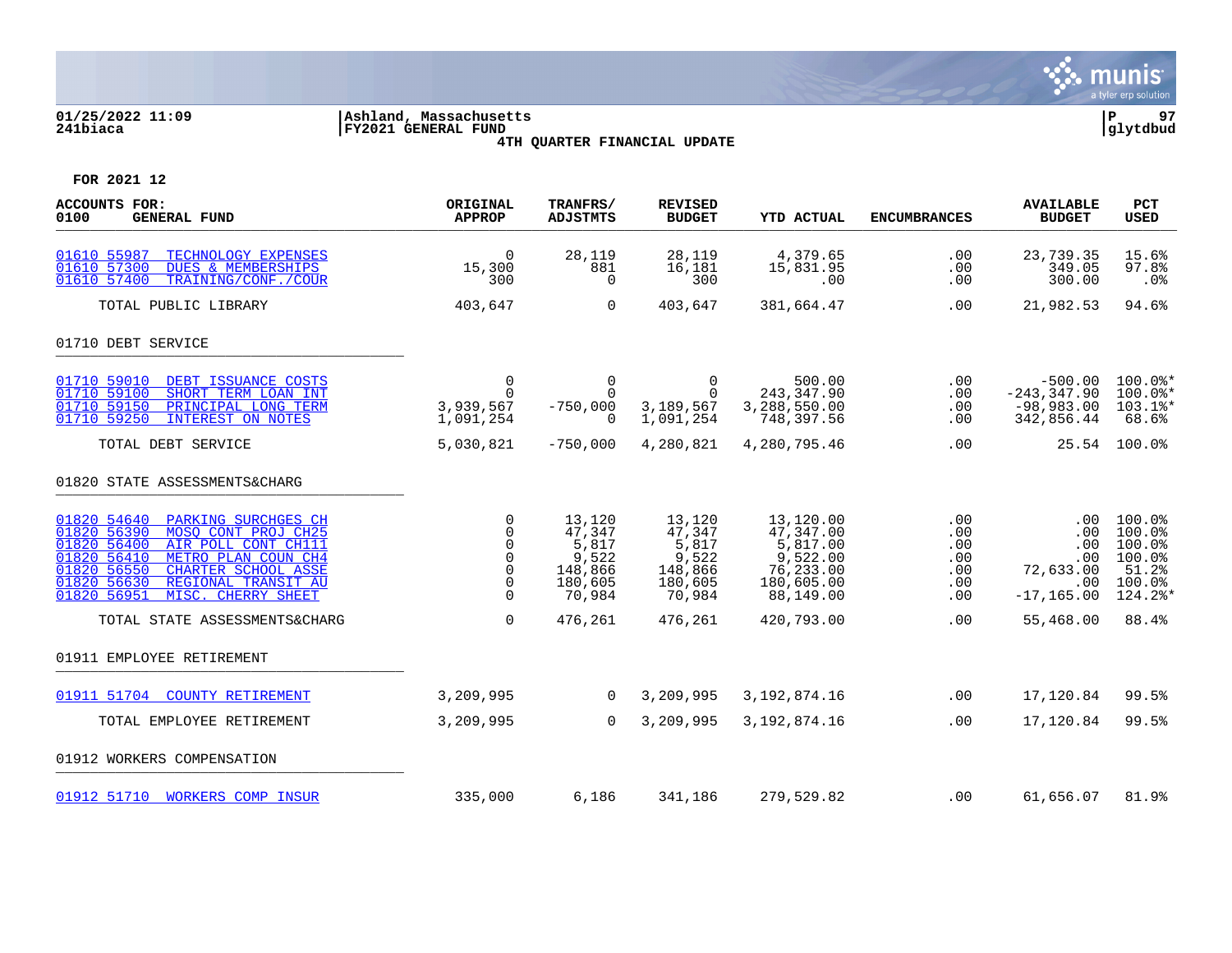| 01/25/2022 11:09<br>241biaca                                                                                                                                                                                                                                                                                                                                              | Ashland, Massachusetts<br>FY2021 GENERAL FUND                                                             | 4TH QUARTER FINANCIAL UPDATE                                     |                                                                                                           |                                                                                                                                    |                                                                                             |                                                                                                                                | 98<br>P<br>glytdbud                                                                        |
|---------------------------------------------------------------------------------------------------------------------------------------------------------------------------------------------------------------------------------------------------------------------------------------------------------------------------------------------------------------------------|-----------------------------------------------------------------------------------------------------------|------------------------------------------------------------------|-----------------------------------------------------------------------------------------------------------|------------------------------------------------------------------------------------------------------------------------------------|---------------------------------------------------------------------------------------------|--------------------------------------------------------------------------------------------------------------------------------|--------------------------------------------------------------------------------------------|
| FOR 2021 12                                                                                                                                                                                                                                                                                                                                                               |                                                                                                           |                                                                  |                                                                                                           |                                                                                                                                    |                                                                                             |                                                                                                                                |                                                                                            |
| <b>ACCOUNTS FOR:</b><br><b>GENERAL FUND</b><br>0100                                                                                                                                                                                                                                                                                                                       | ORIGINAL<br><b>APPROP</b>                                                                                 | TRANFRS/<br><b>ADJSTMTS</b>                                      | <b>REVISED</b><br><b>BUDGET</b>                                                                           | <b>YTD ACTUAL</b>                                                                                                                  | <b>ENCUMBRANCES</b>                                                                         | <b>AVAILABLE</b><br><b>BUDGET</b>                                                                                              | PCT<br>USED                                                                                |
| TOTAL WORKERS COMPENSATION                                                                                                                                                                                                                                                                                                                                                | 335,000                                                                                                   | 6,186                                                            | 341,186                                                                                                   | 279,529.82                                                                                                                         | .00                                                                                         | 61,656.07                                                                                                                      | 81.9%                                                                                      |
| 01913 UNEMPLOYMENT COMPENSATI                                                                                                                                                                                                                                                                                                                                             |                                                                                                           |                                                                  |                                                                                                           |                                                                                                                                    |                                                                                             |                                                                                                                                |                                                                                            |
| 01913 51720 UNEMPLOY COMP INS                                                                                                                                                                                                                                                                                                                                             | 60,000                                                                                                    | $\mathbf 0$                                                      | 60,000                                                                                                    | $-1, 312.35$                                                                                                                       | $.00 \,$                                                                                    | 61, 312.35                                                                                                                     | $-2.2$                                                                                     |
| TOTAL UNEMPLOYMENT COMPENSATI                                                                                                                                                                                                                                                                                                                                             | 60,000                                                                                                    | $\Omega$                                                         | 60,000                                                                                                    | $-1, 312.35$                                                                                                                       | $.00 \,$                                                                                    | 61, 312.35                                                                                                                     | $-2.2$                                                                                     |
| 01914 EMPLOYEE HEALTH FRINGES                                                                                                                                                                                                                                                                                                                                             |                                                                                                           |                                                                  |                                                                                                           |                                                                                                                                    |                                                                                             |                                                                                                                                |                                                                                            |
| 01914 51730<br>PHYSICALS ETC.                                                                                                                                                                                                                                                                                                                                             | 5,000                                                                                                     | $\mathbf 0$                                                      | 5,000                                                                                                     | 5,000.00                                                                                                                           | .00                                                                                         | $.00 \,$                                                                                                                       | 100.0%                                                                                     |
| TOTAL EMPLOYEE HEALTH FRINGES                                                                                                                                                                                                                                                                                                                                             | 5,000                                                                                                     | $\Omega$                                                         | 5,000                                                                                                     | 5,000.00                                                                                                                           | .00                                                                                         | $.00 \,$                                                                                                                       | 100.0%                                                                                     |
| 01915 GROUP HEALTH INSURANCE                                                                                                                                                                                                                                                                                                                                              |                                                                                                           |                                                                  |                                                                                                           |                                                                                                                                    |                                                                                             |                                                                                                                                |                                                                                            |
| 01915 51700<br>HEALTH INSURANCE<br>01915 51702<br>HEALTH INSURANCE WA<br>01915 51705<br>HEALTH INSURANCE SC<br>01915 51706<br>Medicare Part B Pen<br>01915 51709<br>OPEB CONTRIBUTION<br>01915 51712<br><b>ADMINISTRATIVE FEE</b><br>01915 51740<br>F.I.C.A.<br>01915 51750<br>LIFE INSURANCE<br>01915 51751<br>LONG TERM DISABILIT<br>01915 51752<br>HEALTH INS. CONTING | 1,525,740<br>132,500<br>3,768,800<br>16,000<br>173,245<br>24,000<br>650,000<br>23,960<br>8,000<br>164,422 | 0<br>0<br>$\Omega$<br>$\Omega$<br>0<br>$\Omega$<br>0<br>$\Omega$ | 1,525,740<br>132,500<br>3,768,800<br>16,000<br>173,245<br>24,000<br>650,000<br>23,960<br>8,000<br>164,422 | 1,426,168.39<br>118,802.58<br>3,953,110.20<br>15,473.10<br>169,203.40<br>24, 110.48<br>591, 118.42<br>24,351.80<br>7,214.54<br>.00 | .00<br>.00<br>.00<br>.00<br>$.00 \,$<br>$.00 \,$<br>$.00 \,$<br>.00<br>$.00 \,$<br>$.00 \,$ | 99,571.61<br>13,697.42<br>$-184, 310.20$<br>526.90<br>4,041.60<br>$-110.48$<br>58,881.58<br>$-391.80$<br>785.46<br>164, 422.00 | 93.5%<br>89.7%<br>104.9%*<br>96.7%<br>97.7%<br>100.5%*<br>90.9%<br>101.6%*<br>90.2%<br>.0% |
| TOTAL GROUP HEALTH INSURANCE                                                                                                                                                                                                                                                                                                                                              | 6,486,667                                                                                                 | $\Omega$                                                         | 6,486,667                                                                                                 | 6,329,552.91                                                                                                                       | $.00 \,$                                                                                    | 157,114.09                                                                                                                     | 97.6%                                                                                      |
| 01930 CAPITAL PROJECTS                                                                                                                                                                                                                                                                                                                                                    |                                                                                                           |                                                                  |                                                                                                           |                                                                                                                                    |                                                                                             |                                                                                                                                |                                                                                            |

[01930 58000 CAPITAL OUTLAY](https://yvwlndash063.tylertech.com/sites/mu0241/LIVE/_layouts/15/DashboardMunisV6.3/PassThru.aspx?-E=qKGrR5sDj2K8LLE0EWIFWRTKDNg2MKfxyuYjRnLEo5E3sFDWuHoJ8S8Nd5p5H4qG&) 500,000 3,054,576 3,554,576 796,163.30 .00 2,758,412.47 22.4%

TOTAL CAPITAL PROJECTS 500,000 3,054,576 3,554,576 796,163.30 .00 2,758,412.47 22.4%

01945 OTHER INSURANCE \_\_\_\_\_\_\_\_\_\_\_\_\_\_\_\_\_\_\_\_\_\_\_\_\_\_\_\_\_\_\_\_\_\_\_\_\_\_\_\_\_

[01945 57442 POLICE/FIRE HEALTH](https://yvwlndash063.tylertech.com/sites/mu0241/LIVE/_layouts/15/DashboardMunisV6.3/PassThru.aspx?-E=2ea6J1TlO4u/POOhlja8YzLmFy3LADgGuOXTHGFEWmoeNk1iGeJ1z7yBYMUwZ909&) 95,000 0 95,000 63,762.00 .00 31,238.00 67.1%

 $m<sub>l</sub>$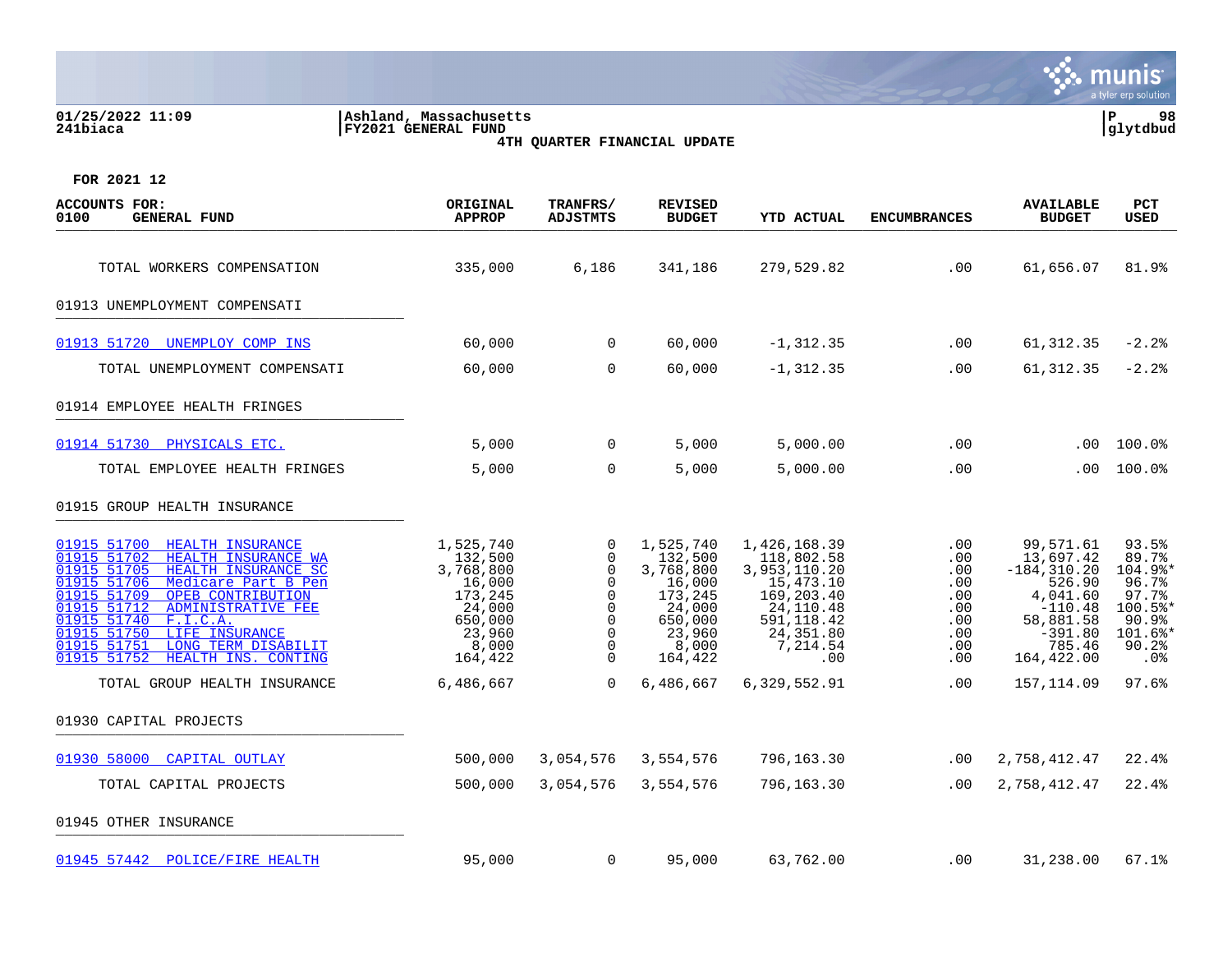

# **01/25/2022 11:09 |Ashland, Massachusetts |P 99 241biaca |FY2021 GENERAL FUND |glytdbud 4TH QUARTER FINANCIAL UPDATE**

| <b>ACCOUNTS FOR:</b><br>0100<br><b>GENERAL FUND</b>                                                                                                                                        | ORIGINAL<br><b>APPROP</b>                | TRANFRS/<br><b>ADJSTMTS</b>                     | <b>REVISED</b><br><b>BUDGET</b>              | <b>YTD ACTUAL</b>                                                                                  | <b>ENCUMBRANCES</b>             | <b>AVAILABLE</b><br><b>BUDGET</b>                      | PCT<br><b>USED</b>                             |
|--------------------------------------------------------------------------------------------------------------------------------------------------------------------------------------------|------------------------------------------|-------------------------------------------------|----------------------------------------------|----------------------------------------------------------------------------------------------------|---------------------------------|--------------------------------------------------------|------------------------------------------------|
| 01945 57450<br><b>SCHOOL LIABILITY IN</b><br>01945 57460<br>MIAA LIABILITY PACK<br>PUBLIC OFFICIALS BO<br>01945 57470                                                                      | $\Omega$<br>500,000<br>1,250             | 15,000<br>0<br>$\Omega$                         | 15,000<br>500,000<br>1,250                   | .00<br>545,942.88<br>1,239.00                                                                      | .00<br>.00<br>.00               | 15,000.00<br>$-45,942.88$<br>11.00                     | .0 <sub>8</sub><br>109.2%*<br>99.1%            |
| TOTAL OTHER INSURANCE                                                                                                                                                                      | 596,250                                  | 15,000                                          | 611,250                                      | 610,943.88                                                                                         | .00                             | 306.12                                                 | 99.9%                                          |
| 01990 TRANSFER TO OTHER FUNDS                                                                                                                                                              |                                          |                                                 |                                              |                                                                                                    |                                 |                                                        |                                                |
| 01990 59660<br>TRANSFERS TO TRUST<br>01990 59990<br>TRANSFER TO (OTHER)                                                                                                                    | 0<br>$\Omega$                            | 1,940,280<br>168,742                            | 1,940,280<br>168,742                         | 1,940,279.24<br>168,741.00                                                                         | .00<br>.00                      | .84                                                    | $.80$ 100.0%<br>$100.0\%$                      |
| TOTAL TRANSFER TO OTHER FUNDS                                                                                                                                                              | $\Omega$                                 | 2,109,022                                       | 2,109,022                                    | 2,109,020.24                                                                                       | .00                             |                                                        | $1.64$ 100.0%                                  |
| 41100 PERSONAL PROPERTY TAXES                                                                                                                                                              |                                          |                                                 |                                              |                                                                                                    |                                 |                                                        |                                                |
| 41100 41117<br>2017 PERSONAL PROPE<br>2018 Personal Prope<br>41100 41118<br>2019 Personal Prope<br>41100 41119<br>2020 Personal Prope<br>41100 41120<br>2021 Personal Prope<br>41100 41121 | $\Omega$<br>0<br>$\Omega$<br>$\mathbf 0$ | $\mathbf 0$<br>$\Omega$<br>$\Omega$<br>$\Omega$ | $\Omega$<br>$\Omega$<br>$\Omega$<br>$\Omega$ | $-177.20$<br>$-115.61$<br>$-213.10$<br>$-6, 118.28$<br>$-1, 121, 417 -1, 121, 417 -1, 109, 544.81$ | .00<br>.00<br>.00<br>.00<br>.00 | 177.20<br>115.61<br>213.10<br>6,118.28<br>$-11,871.75$ | 100.0%<br>100.0%<br>100.0%<br>100.0%<br>98.9%* |
| TOTAL PERSONAL PROPERTY TAXES                                                                                                                                                              | $\Omega$                                 |                                                 |                                              | $-1,121,417$ $-1,121,417$ $-1,116,169.00$                                                          | .00                             | $-5, 247.56$                                           | 99.5%                                          |
| 41200 REAL ESTATE TAXES                                                                                                                                                                    |                                          |                                                 |                                              |                                                                                                    |                                 |                                                        |                                                |
| 41200 41219 2019 Real Estate<br>41200 41220<br>2020 Real Estate<br>2021 Real Estate Ta<br>41200 41221                                                                                      | 0                                        | $\mathbf 0$<br>$\Omega$                         | $\overline{0}$<br>$\Omega$                   | $-6,977.73$<br>$-328,540.13$<br>$0 -48, 700, 664 -48, 700, 664 -48, 305, 577.26$                   | .00<br>.00<br>$.00 \,$          | 6,977.73<br>328,540.13<br>$-395,087.06$                | 100.0%<br>100.0%<br>99.2%*                     |
| TOTAL REAL ESTATE TAXES                                                                                                                                                                    |                                          |                                                 |                                              | $0 - 48,700,664 - 48,700,664 - 48,641,095.12$                                                      | $.00 \,$                        | $-59,569.20$                                           | 99.9%                                          |
| 41420 LIENS/FORECLR./LIEU TAX                                                                                                                                                              |                                          |                                                 |                                              |                                                                                                    |                                 |                                                        |                                                |
| 41420 41420<br>TAX LIENS REDEEMED<br>DEFERRED TAXES REDE<br>41420 41421                                                                                                                    | 0<br>$\Omega$                            | $\mathbf 0$<br>$\Omega$                         | 0<br>$\Omega$                                | $-101, 543.82$<br>$-8, 156.59$                                                                     | .00<br>.00                      | 101,543.82 100.0%<br>8,156.59 100.0%                   |                                                |
| TOTAL LIENS/FORECLR./LIEU TAX                                                                                                                                                              | 0                                        | 0                                               | 0                                            | $-109,700.41$                                                                                      | .00                             | 109,700.41 100.0%                                      |                                                |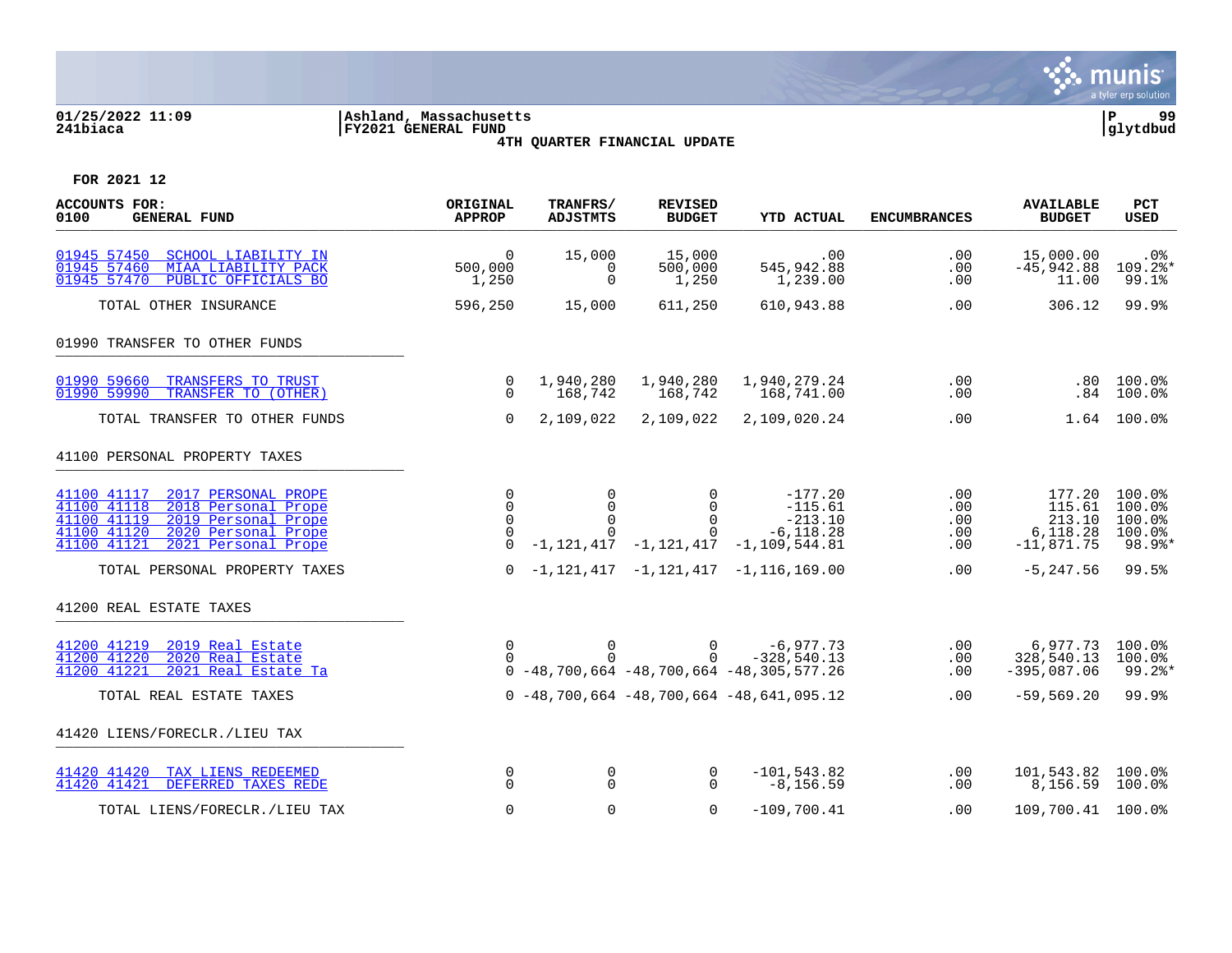| 01/25/2022 11:09<br>241biaca                                                                                                                                                                                                                                                                                                                                                                                                                                                                                                                                                                                                                       | Ashland, Massachusetts<br><b>FY2021 GENERAL FUND</b>                                                   |                                                                                                                                                                                                                           | 4TH QUARTER FINANCIAL UPDATE                                                                                                                                                                      |                                                                                                                                                                                                                                                               |                                                                                                                                                        |                                                                                                                                                                                     | a tyler erp solution<br>100<br>∣P<br> qlytdbud                                                                                                                                                                              |
|----------------------------------------------------------------------------------------------------------------------------------------------------------------------------------------------------------------------------------------------------------------------------------------------------------------------------------------------------------------------------------------------------------------------------------------------------------------------------------------------------------------------------------------------------------------------------------------------------------------------------------------------------|--------------------------------------------------------------------------------------------------------|---------------------------------------------------------------------------------------------------------------------------------------------------------------------------------------------------------------------------|---------------------------------------------------------------------------------------------------------------------------------------------------------------------------------------------------|---------------------------------------------------------------------------------------------------------------------------------------------------------------------------------------------------------------------------------------------------------------|--------------------------------------------------------------------------------------------------------------------------------------------------------|-------------------------------------------------------------------------------------------------------------------------------------------------------------------------------------|-----------------------------------------------------------------------------------------------------------------------------------------------------------------------------------------------------------------------------|
| FOR 2021 12                                                                                                                                                                                                                                                                                                                                                                                                                                                                                                                                                                                                                                        |                                                                                                        |                                                                                                                                                                                                                           |                                                                                                                                                                                                   |                                                                                                                                                                                                                                                               |                                                                                                                                                        |                                                                                                                                                                                     |                                                                                                                                                                                                                             |
| <b>ACCOUNTS FOR:</b><br><b>GENERAL FUND</b><br>0100                                                                                                                                                                                                                                                                                                                                                                                                                                                                                                                                                                                                | ORIGINAL<br><b>APPROP</b>                                                                              | TRANFRS/<br><b>ADJSTMTS</b>                                                                                                                                                                                               | <b>REVISED</b><br><b>BUDGET</b>                                                                                                                                                                   | <b>YTD ACTUAL</b>                                                                                                                                                                                                                                             | <b>ENCUMBRANCES</b>                                                                                                                                    | <b>AVAILABLE</b><br><b>BUDGET</b>                                                                                                                                                   | <b>PCT</b><br>USED                                                                                                                                                                                                          |
| 41500 MOTOR VEHICLE EXCISE                                                                                                                                                                                                                                                                                                                                                                                                                                                                                                                                                                                                                         |                                                                                                        |                                                                                                                                                                                                                           |                                                                                                                                                                                                   |                                                                                                                                                                                                                                                               |                                                                                                                                                        |                                                                                                                                                                                     |                                                                                                                                                                                                                             |
| 41500 41503<br>2003 MOTOR VEHICLE<br>41500 41504<br>2004 MOTOR VEHICLE<br>41500 41505<br>2005 MOTOR VEHICLE<br>41500 41510<br>2010 MOTOR VEHICLE<br>41500 41511<br>2011 MOTOR VEHICLE<br>41500 41512<br>2012 MOTOR VEHICLE<br>41500 41513<br>2013 MOTOR VEHICLE<br>41500 41514<br>2014 MOTOR VEHICLE<br>41500 41515<br>2015 MOTOR VEHICLE<br>41500 41516<br>2016 MOTOR VEHICLE<br>41500 41517<br>2017 MOTOR VEHICLE<br>41500 41518<br>2018 Motor Vehicle<br>41500 41519<br>2019 Motor Vehicle<br>41500 41520<br>2020 Motor Vehicle<br>41500 41521<br>2021 Motor Vehicle<br>41500 41585<br>1985 & P/Y MOTOR VE<br>41500 41586<br>1986 MOTOR VEHICLE | $\mathbf 0$<br>$\mathbf 0$<br>$\mathbf 0$<br>$\mathbf 0$<br>$\Omega$<br>0<br>0<br>$\Omega$<br>$\Omega$ | 0<br>$\mathbf 0$<br>$\mathbf 0$<br>$\mathsf 0$<br>$\mathbf 0$<br>$\mathbf 0$<br>$\mathbf 0$<br>$\mathbf 0$<br>$\mathbf 0$<br>$\mathbf 0$<br>$\mathsf 0$<br>$\overline{0}$<br>$\Omega$<br>$\Omega$<br>$\Omega$<br>$\Omega$ | 0<br>0<br>0<br>0<br>$\mathbf 0$<br>$\mathbf 0$<br>$\mathbf 0$<br>$\mathbf 0$<br>$\mathbf 0$<br>$\mathbf 0$<br>$\mathbf 0$<br>$\overline{0}$<br>$\mathbf 0$<br>$\Omega$<br>$\mathbf 0$<br>$\Omega$ | $-126.99$<br>25.00<br>$-222.38$<br>$-104.90$<br>$-282.50$<br>$-120.00$<br>$-377.50$<br>$-358.75$<br>$-391.67$<br>$-1,059.27$<br>$-1,815.54$<br>$-5,961.58$<br>$-40,070.58$<br>$-358,929.01$<br>$-2,720,000 -2,720,000 -2,428,045.36$<br>$-163.56$<br>$-96.04$ | .00<br>$.00 \,$<br>.00<br>$.00 \,$<br>$.00 \,$<br>.00<br>.00<br>.00<br>.00<br>$.00 \,$<br>.00<br>.00<br>.00<br>$.00 \,$<br>.00<br>$.00 \,$<br>$.00 \,$ | 126.99<br>$-25.00$<br>222.38<br>104.90<br>282.50<br>120.00<br>377.50<br>358.75<br>391.67<br>1,059.27<br>1,815.54<br>5,961.58<br>40,070.58<br>358,929.01<br>$-291, 954.64$<br>163.56 | 100.0%<br>$100.0$ *<br>100.0%<br>100.0%<br>100.0%<br>100.0%<br>100.0%<br>100.0%<br>100.0%<br>100.0%<br>100.0%<br>$100.0$ <sup>8</sup><br>$100.0$ <sup>8</sup><br>100.0%<br>$89.3$ <sup>*</sup><br>$100.0$ %<br>96.04 100.0% |
| TOTAL MOTOR VEHICLE EXCISE                                                                                                                                                                                                                                                                                                                                                                                                                                                                                                                                                                                                                         | $\Omega$                                                                                               |                                                                                                                                                                                                                           |                                                                                                                                                                                                   | $-2,720,000 -2,720,000 -2,838,100.63$                                                                                                                                                                                                                         | .00                                                                                                                                                    | 118,100.63 104.3%                                                                                                                                                                   |                                                                                                                                                                                                                             |
| 41700 PEN/INT/FEES/CHGS/DEMAN                                                                                                                                                                                                                                                                                                                                                                                                                                                                                                                                                                                                                      |                                                                                                        |                                                                                                                                                                                                                           |                                                                                                                                                                                                   |                                                                                                                                                                                                                                                               |                                                                                                                                                        |                                                                                                                                                                                     |                                                                                                                                                                                                                             |
| 41700 41710<br>PEN & INT - PROPERT<br>41700 41720<br>PEN & INT - EXCISE<br>41700 41730<br>PEN & INT - TAX LIE<br>41700 41735<br>PEN & INT - DEFERRE<br>41700 41755<br>MOTOR VEHICLE FEES/<br>41700 41765<br>MISC. BANK CHARGES                                                                                                                                                                                                                                                                                                                                                                                                                     | 0<br>$\Omega$<br>$\mathsf{O}$<br>$\mathbf 0$<br>$\mathbf 0$<br>$\Omega$                                | $-176,000$<br>$\Omega$<br>0<br>$\mathbf 0$<br>$\mathbf 0$<br>$\Omega$                                                                                                                                                     | $-176,000$<br>$\Omega$<br>$\mathbf 0$<br>$\mathbf 0$<br>$\Omega$<br>$\Omega$                                                                                                                      | $-92,700.88$<br>$-22,865.81$<br>$-32, 139.17$<br>$-4, 167.62$<br>$-99,597.12$<br>$-145.00$                                                                                                                                                                    | .00<br>$.00 \,$<br>.00<br>.00<br>$.00 \,$<br>.00                                                                                                       | $-83, 299.12$<br>22,865.81<br>32,139.17<br>4,167.62<br>99,597.12<br>145.00                                                                                                          | 52.7%<br>100.0%<br>100.0%<br>100.0%<br>100.0%<br>100.0%                                                                                                                                                                     |
| TOTAL PEN/INT/FEES/CHGS/DEMAN                                                                                                                                                                                                                                                                                                                                                                                                                                                                                                                                                                                                                      | $\mathbf 0$                                                                                            | $-176,000$                                                                                                                                                                                                                | $-176,000$                                                                                                                                                                                        | $-251,615.60$                                                                                                                                                                                                                                                 | .00                                                                                                                                                    | 75,615.60 143.0%                                                                                                                                                                    |                                                                                                                                                                                                                             |
| 43200 FEES                                                                                                                                                                                                                                                                                                                                                                                                                                                                                                                                                                                                                                         |                                                                                                        |                                                                                                                                                                                                                           |                                                                                                                                                                                                   |                                                                                                                                                                                                                                                               |                                                                                                                                                        |                                                                                                                                                                                     |                                                                                                                                                                                                                             |
| 43200 43122<br>BD. OF SELECTMEN FE<br>43200 43141<br><b>ASSESSORS FEES</b><br>43200 43143<br>ASSESSORS PASSPORT                                                                                                                                                                                                                                                                                                                                                                                                                                                                                                                                    | $\mathbf 0$<br>0<br>$\Omega$                                                                           | $-100,000$<br>0<br>$\Omega$                                                                                                                                                                                               | $-100,000$<br>0<br>$\Omega$                                                                                                                                                                       | $.00 \,$<br>$-1,054.00$<br>$-6,860.00$                                                                                                                                                                                                                        | $.00 \,$<br>$.00 \,$<br>.00                                                                                                                            | $-100,000.00$<br>1,054.00 100.0%<br>6,860.00                                                                                                                                        | $.0$ %*<br>100.0%                                                                                                                                                                                                           |

 $\ddot{\ddot{\mathbf{u}}}$  munis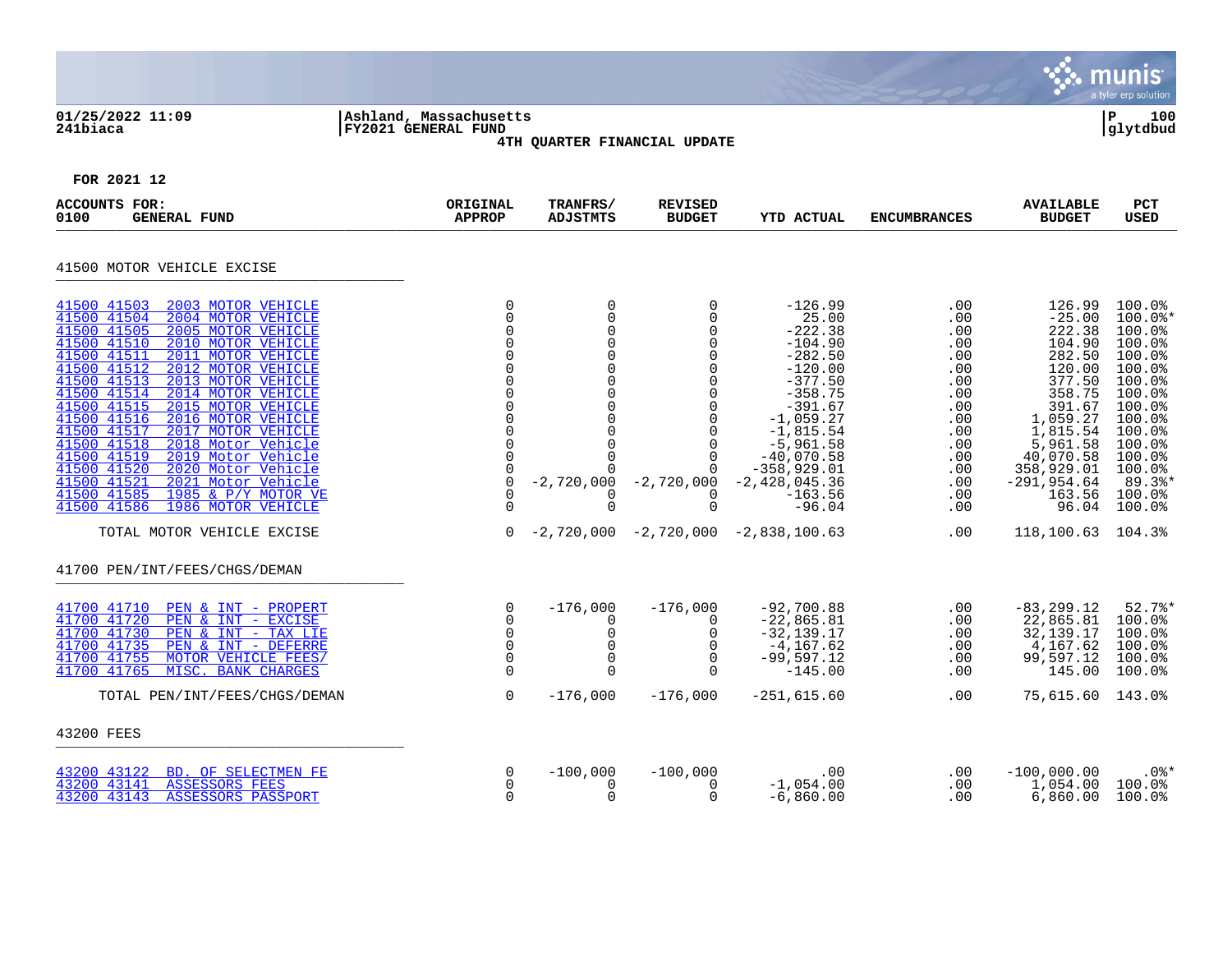

# **01/25/2022 11:09 |Ashland, Massachusetts |P 101 241biaca |FY2021 GENERAL FUND |glytdbud 4TH QUARTER FINANCIAL UPDATE**



| <b>ACCOUNTS FOR:</b><br>0100<br><b>GENERAL FUND</b>                                                                                                                                                                                                                                                                                                                                      | ORIGINAL<br><b>APPROP</b>                                                                                       | TRANFRS/<br><b>ADJSTMTS</b>                                                       | <b>REVISED</b><br><b>BUDGET</b>                                                                       | <b>YTD ACTUAL</b>                                                                                                                             | <b>ENCUMBRANCES</b>                                                | <b>AVAILABLE</b><br><b>BUDGET</b>                                                                                | PCT<br><b>USED</b>                                                                               |
|------------------------------------------------------------------------------------------------------------------------------------------------------------------------------------------------------------------------------------------------------------------------------------------------------------------------------------------------------------------------------------------|-----------------------------------------------------------------------------------------------------------------|-----------------------------------------------------------------------------------|-------------------------------------------------------------------------------------------------------|-----------------------------------------------------------------------------------------------------------------------------------------------|--------------------------------------------------------------------|------------------------------------------------------------------------------------------------------------------|--------------------------------------------------------------------------------------------------|
| 43200 43146<br>MUNICIPAL LIEN CERT<br>43200 43161<br>TOWN CLERK FEES<br>43200 43171<br><b>CONSERVATION FILING</b><br>43200 43175<br>PLANNING BD. FILING<br>43200 43210<br>POLICE DEPT. FEES<br>43200 43220<br>FIRE DEPT. FEES<br>43200 43231<br><b>AMBULANCE FEES</b><br>43200 43292<br><b>ANIMAL CONTROL OFFI</b><br>43200 43491<br><b>CEMETERY FEES</b><br>43200 43610<br>LIBRARY FEES | $\mathsf 0$<br>$\overline{0}$<br>0<br>$\Omega$<br>$\Omega$<br>$\Omega$<br>$\Omega$<br>$\Omega$<br>0<br>$\Omega$ | 0<br>$\Omega$<br>0<br>$\Omega$<br>0<br>$\Omega$<br>0<br>$\Omega$<br>0<br>$\Omega$ | 0<br>$\Omega$<br>$\Omega$<br>$\Omega$<br>$\mathbf 0$<br>$\Omega$<br>$\mathbf 0$<br>0<br>0<br>$\Omega$ | $-40,850.00$<br>$-14,050.00$<br>$-10,850.00$<br>$-150.00$<br>$-43, 192.55$<br>$-690.51$<br>$-314.15$<br>$-40.00$<br>$-22,450.00$<br>$-566.85$ | .00<br>.00<br>.00<br>.00<br>.00<br>.00<br>.00<br>.00<br>.00<br>.00 | 40,850.00<br>14,050.00<br>10,850.00<br>150.00<br>43, 192. 55<br>690.51<br>314.15<br>40.00<br>22,450.00<br>566.85 | 100.0%<br>100.0%<br>100.0%<br>100.0%<br>100.0%<br>100.0%<br>100.0%<br>100.0%<br>100.0%<br>100.0% |
| TOTAL FEES                                                                                                                                                                                                                                                                                                                                                                               | $\mathbf 0$                                                                                                     | $-100,000$                                                                        | $-100,000$                                                                                            | $-141,068.06$                                                                                                                                 | .00                                                                | 41,068.06                                                                                                        | 141.1%                                                                                           |
| 43600 RENTALS                                                                                                                                                                                                                                                                                                                                                                            |                                                                                                                 |                                                                                   |                                                                                                       |                                                                                                                                               |                                                                    |                                                                                                                  |                                                                                                  |
| 43600 46122<br><b>CELLSITE RENTAL</b>                                                                                                                                                                                                                                                                                                                                                    | $\mathbf 0$                                                                                                     | $-250,000$                                                                        | $-250,000$                                                                                            | $-292, 945.98$                                                                                                                                | .00                                                                | 42,945.98 117.2%                                                                                                 |                                                                                                  |
| TOTAL RENTALS                                                                                                                                                                                                                                                                                                                                                                            | $\mathbf 0$                                                                                                     | $-250,000$                                                                        | $-250,000$                                                                                            | $-292, 945.98$                                                                                                                                | .00                                                                | 42,945.98 117.2%                                                                                                 |                                                                                                  |
| 43700 DEPARTMENTAL REVENUE                                                                                                                                                                                                                                                                                                                                                               |                                                                                                                 |                                                                                   |                                                                                                       |                                                                                                                                               |                                                                    |                                                                                                                  |                                                                                                  |
| 43700 43730<br>TOWN CLERK OTHER RE                                                                                                                                                                                                                                                                                                                                                       | 0                                                                                                               | $\mathbf 0$                                                                       | 0                                                                                                     | $-50.00$                                                                                                                                      | .00                                                                | 50.00                                                                                                            | 100.0%                                                                                           |
| TOTAL DEPARTMENTAL REVENUE                                                                                                                                                                                                                                                                                                                                                               | $\mathbf 0$                                                                                                     | $\mathbf 0$                                                                       | 0                                                                                                     | $-50.00$                                                                                                                                      | .00                                                                | 50.00                                                                                                            | 100.0%                                                                                           |
| 44100 LICENSES                                                                                                                                                                                                                                                                                                                                                                           |                                                                                                                 |                                                                                   |                                                                                                       |                                                                                                                                               |                                                                    |                                                                                                                  |                                                                                                  |
| 44100 42122<br>ALCOHOLIC BEV. LICE<br>44100 42123<br>OTHER LICENSES<br>44100 42161<br>TOWN CLERK LICENCES<br>44100 42241<br>INSPECTION LICENSES                                                                                                                                                                                                                                          | 0<br>$\Omega$<br>0<br>$\Omega$                                                                                  | $-50,000$<br>$\Omega$<br>$\mathbf 0$<br>$\Omega$                                  | $-50,000$<br>$\Omega$<br>$\mathbf 0$<br>$\cap$                                                        | $-9,350.00$<br>$-9,395.00$<br>$-8,101.00$<br>$-720.00$                                                                                        | .00<br>.00<br>.00<br>.00                                           | $-40,650.00$<br>9,395.00<br>8,101.00<br>720.00                                                                   | 18.7%*<br>100.0%<br>100.0%<br>100.0%                                                             |
| TOTAL LICENSES                                                                                                                                                                                                                                                                                                                                                                           | $\mathbf 0$                                                                                                     | $-50,000$                                                                         | $-50,000$                                                                                             | $-27,566.00$                                                                                                                                  | $.00 \,$                                                           | $-22, 434.00$                                                                                                    | 55.1%                                                                                            |
| 44500 PERMITS                                                                                                                                                                                                                                                                                                                                                                            |                                                                                                                 |                                                                                   |                                                                                                       |                                                                                                                                               |                                                                    |                                                                                                                  |                                                                                                  |
| 44500 44210 POLICE DEPT. PERMIT                                                                                                                                                                                                                                                                                                                                                          | $\mathbf 0$                                                                                                     | $\mathbf 0$                                                                       | $\Omega$                                                                                              | $-6,010.00$                                                                                                                                   | .00                                                                | $6,010.00$ $100.0$                                                                                               |                                                                                                  |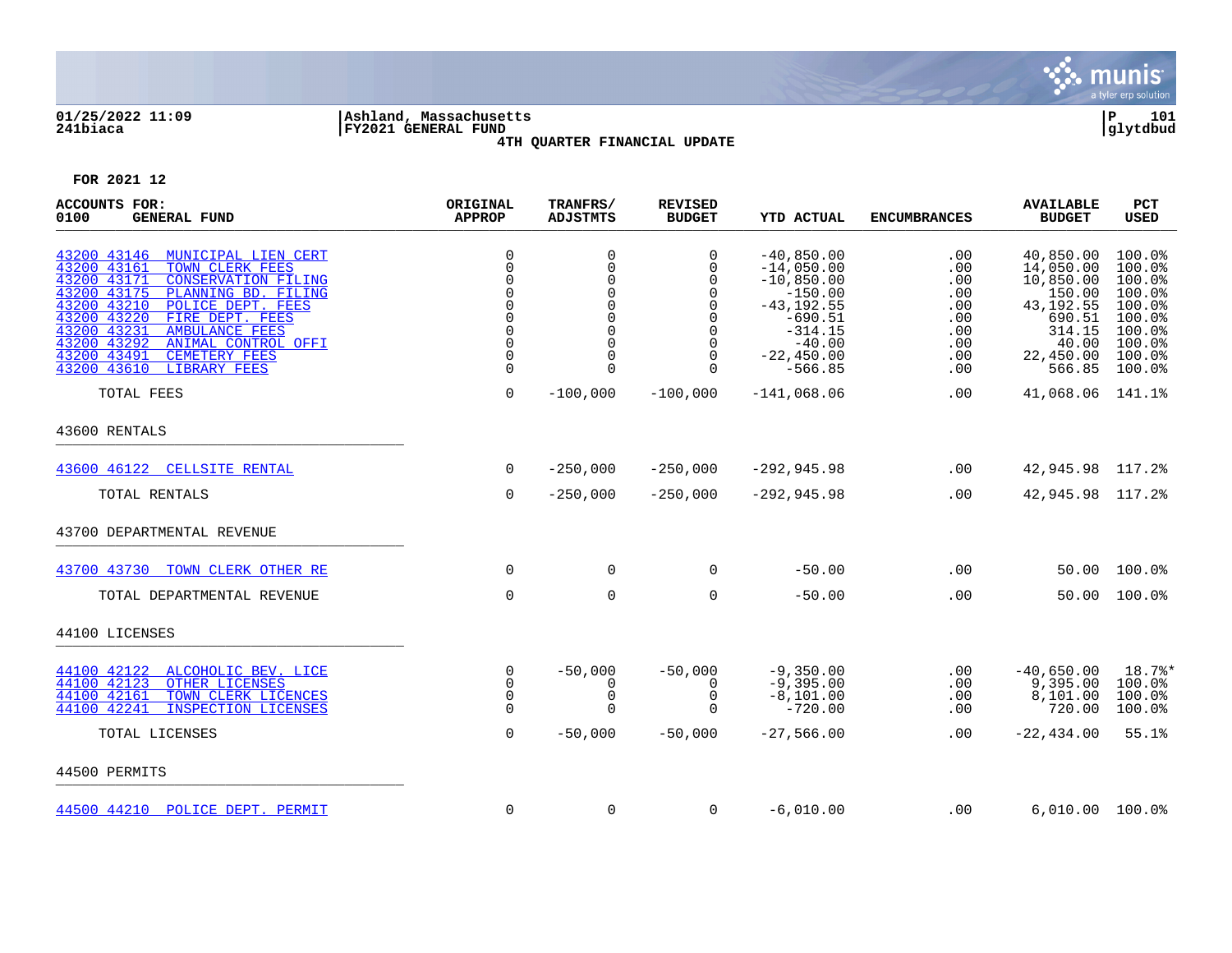

# **01/25/2022 11:09 |Ashland, Massachusetts |P 102 241biaca |FY2021 GENERAL FUND |glytdbud 4TH QUARTER FINANCIAL UPDATE**



| <b>ACCOUNTS FOR:</b><br>0100<br><b>GENERAL FUND</b>                                                                                                                                                                                                                                                     | ORIGINAL<br><b>APPROP</b>                                                                               | TRANFRS/<br><b>ADJSTMTS</b>                                                                                   | <b>REVISED</b><br><b>BUDGET</b>                                                               | <b>YTD ACTUAL</b>                                                                                                                                            | <b>ENCUMBRANCES</b>                                  | <b>AVAILABLE</b><br><b>BUDGET</b>                                                                    | <b>PCT</b><br><b>USED</b>                                                  |
|---------------------------------------------------------------------------------------------------------------------------------------------------------------------------------------------------------------------------------------------------------------------------------------------------------|---------------------------------------------------------------------------------------------------------|---------------------------------------------------------------------------------------------------------------|-----------------------------------------------------------------------------------------------|--------------------------------------------------------------------------------------------------------------------------------------------------------------|------------------------------------------------------|------------------------------------------------------------------------------------------------------|----------------------------------------------------------------------------|
| 44500 44220<br>FIRE DEPT. PERMITS<br>44500 44241<br><b>BUILDING INSPECTOR</b><br>44500 44242<br>GAS & PLUMBING INSP<br>44500 44244<br>SEALER W & M PERMIT<br>44500 44245<br>WIRING INSP. PERMIT<br>44500 44422<br>HIGHWAY DEPT. PERMI<br>44500 44510<br>BD. OF HEALTH PERMI                             | $\mathbf 0$<br>$\mathbf 0$<br>$\Omega$<br>$\mathbf 0$<br>$\Omega$<br>$\mathbf 0$<br>$\Omega$            | $\mathbf 0$<br>$-260,000$<br>$\Omega$<br>$\Omega$<br>$\Omega$<br>$\mathbf 0$<br>$\Omega$                      | 0<br>$-260,000$<br>$\Omega$<br>$\Omega$<br>$\Omega$<br>$\mathbf 0$<br>$\Omega$                | $-28,715.00$<br>$-251, 191.00$<br>$-79,086.00$<br>$-15, 369.00$<br>$-64,928.00$<br>$-12,800.00$<br>$-23,477.50$                                              | .00<br>.00<br>.00<br>.00<br>.00<br>.00<br>.00        | 28,715.00<br>$-8,809.00$<br>79,086.00<br>15,369.00<br>64,928.00<br>12,800.00<br>23, 477.50           | 100.0%<br>$96.6$ *<br>100.0%<br>100.0%<br>100.0%<br>100.0%<br>100.0%       |
| TOTAL PERMITS                                                                                                                                                                                                                                                                                           | $\mathbf 0$                                                                                             | $-260,000$                                                                                                    | $-260,000$                                                                                    | $-481, 576.50$                                                                                                                                               | .00                                                  | 221,576.50 185.2%                                                                                    |                                                                            |
| 46000 STATE REVENUE                                                                                                                                                                                                                                                                                     |                                                                                                         |                                                                                                               |                                                                                               |                                                                                                                                                              |                                                      |                                                                                                      |                                                                            |
| 46000 46110<br>LOSS ON STATE OWNED<br>46000 46160<br><b>ABATEMENTS TO ELDER</b><br>46000 46210<br>SCHOOL AID-CH70 MGL<br>46000 46670<br><b>VETERAN BENEFITS</b><br>46000 46710<br><b>LOTTERY AID</b><br>CHARTER SCHOOL TUIT<br>46000 46765<br>46000 46820<br>MEDICAID REIMBURSEM<br>TOTAL STATE REVENUE | 0<br>$\overline{0}$<br>$\Omega$<br>$\overline{0}$<br>$\overline{0}$<br>$\Omega$<br>$\Omega$<br>$\Omega$ | $-102,421$<br>$-52,177$<br>$-7,937,623$<br>$-48,852$<br>$-1,435,983$<br>$-9,378$<br>$-52,000$                 | $-102,421$<br>$-52,177$<br>$-7,937,623$<br>$-48,852$<br>$-1,435,983$<br>$-9,378$<br>$-52,000$ | $-102, 421.00$<br>$-16,966.00$<br>$-7,937,623.00$<br>$-54,483.00$<br>$-1,435,983.00$<br>$-4,684.00$<br>$-102, 723.40$<br>-9,638,434 -9,638,434 -9,654,883.40 | .00<br>.00<br>.00<br>.00<br>.00<br>.00<br>.00<br>.00 | $.00 \,$<br>$-35, 211, 00$<br>.00<br>5,631.00<br>.00<br>$-4,694.00$<br>50,723.40<br>16,449.40 100.2% | 100.0%<br>$32.5$ *<br>100.0%<br>111.5%<br>100.0%<br>49.9%*<br>197.5%       |
| 47700 FINES AND FORFEITS                                                                                                                                                                                                                                                                                |                                                                                                         |                                                                                                               |                                                                                               |                                                                                                                                                              |                                                      |                                                                                                      |                                                                            |
| 47700 46950<br><b>COURT FINES</b><br>47700 47690<br>REGISTRY OF MV FINE<br>47700 47700<br>TOBACCO CONTROL FIN<br>47700 47710<br>PARKING TICKETS<br>47700 47720<br><b>LIBRARY FINES</b><br>47700 47760<br>NCV TOBACCO FINES<br>47700 47770<br>NCV HEALTH REGULATI<br>47700 47780<br>NCV WETLAND BY-LAWS  | 0<br>$\Omega$<br>$\Omega$<br>$\mathbf 0$<br>$\Omega$<br>$\mathsf 0$<br>0<br>$\Omega$                    | $-20,000$<br>$\Omega$<br>$\mathbf 0$<br>$\mathbf 0$<br>$\mathbf 0$<br>$\mathsf{O}$<br>$\mathbf 0$<br>$\Omega$ | $-20,000$<br>$\Omega$<br>$\Omega$<br>$\mathbf 0$<br>$\Omega$<br>$\mathbf 0$<br>0<br>$\Omega$  | $-767.50$<br>$-8,967.09$<br>$-600.00$<br>$-10, 280.00$<br>$-1,523.50$<br>$-1,500.00$<br>$-380.00$<br>$-100.00$                                               | .00<br>.00<br>.00<br>.00<br>.00<br>.00<br>.00<br>.00 | $-19, 232.50$<br>8,967.09<br>600.00<br>10,280.00<br>1,523.50<br>1,500.00<br>380.00<br>100.00         | 3.8%<br>100.0%<br>100.0%<br>100.0%<br>100.0%<br>100.0%<br>100.0%<br>100.0% |
| TOTAL FINES AND FORFEITS                                                                                                                                                                                                                                                                                | $\mathbf 0$                                                                                             | $-20,000$                                                                                                     | $-20,000$                                                                                     | $-24, 118.09$                                                                                                                                                | .00                                                  | 4,118.09                                                                                             | 120.6%                                                                     |
| 48000 MISCELLANEOUS REVENUE                                                                                                                                                                                                                                                                             |                                                                                                         |                                                                                                               |                                                                                               |                                                                                                                                                              |                                                      |                                                                                                      |                                                                            |
| 48000 48200 EARNINGS ON INVESTM                                                                                                                                                                                                                                                                         | 0                                                                                                       | $-10,000$                                                                                                     | $-10,000$                                                                                     | $-76,042.34$                                                                                                                                                 | .00                                                  | 66,042.34 760.4%                                                                                     |                                                                            |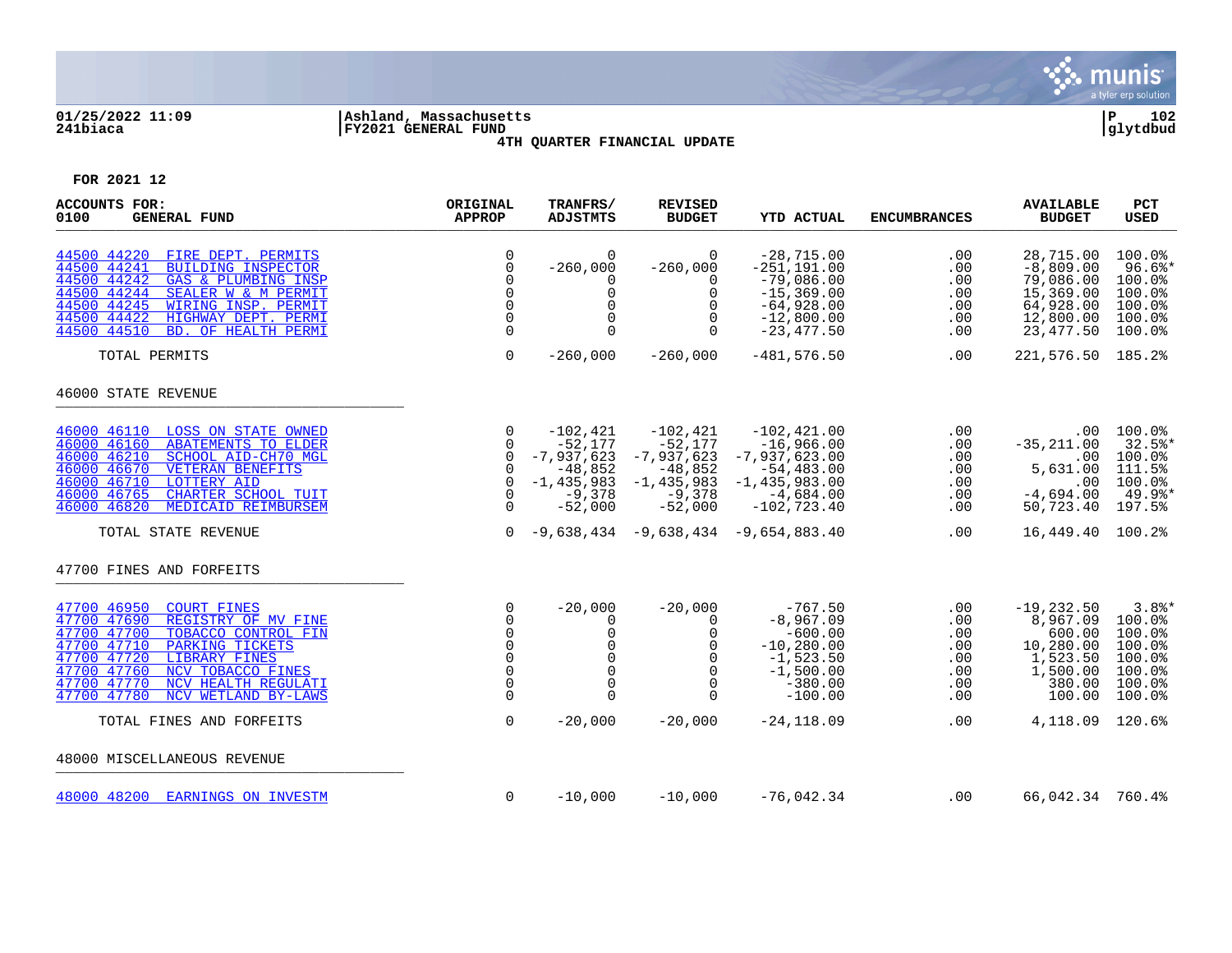

## **01/25/2022 11:09 |Ashland, Massachusetts |P 103 241biaca |FY2021 GENERAL FUND |glytdbud 4TH QUARTER FINANCIAL UPDATE**



| <b>ACCOUNTS FOR:</b><br>0100<br><b>GENERAL FUND</b>                                                                                                                                                                                                                   | ORIGINAL<br><b>APPROP</b> | TRANFRS/<br><b>ADJSTMTS</b>                                                                  | <b>REVISED</b><br><b>BUDGET</b>                                                                  | <b>YTD ACTUAL</b>                                                                                                      | <b>ENCUMBRANCES</b>                           | <b>AVAILABLE</b><br><b>BUDGET</b>                        | <b>PCT</b><br><b>USED</b>                                          |
|-----------------------------------------------------------------------------------------------------------------------------------------------------------------------------------------------------------------------------------------------------------------------|---------------------------|----------------------------------------------------------------------------------------------|--------------------------------------------------------------------------------------------------|------------------------------------------------------------------------------------------------------------------------|-----------------------------------------------|----------------------------------------------------------|--------------------------------------------------------------------|
| 48000 48400 MISC. REVENUES                                                                                                                                                                                                                                            | 0                         | $-133,600$                                                                                   | $-133,600$                                                                                       | $-96, 174.20$                                                                                                          | .00                                           | $-37, 425.80$                                            | $72.0$ $*$                                                         |
| TOTAL MISCELLANEOUS REVENUE                                                                                                                                                                                                                                           | $\overline{0}$            | $-143,600$                                                                                   | $-143,600$                                                                                       | $-172, 216.54$                                                                                                         | .00                                           | 28,616.54 119.9%                                         |                                                                    |
| 49700 TRANSFERS IN                                                                                                                                                                                                                                                    |                           |                                                                                              |                                                                                                  |                                                                                                                        |                                               |                                                          |                                                                    |
| 49700 49720<br>TRANS FROM SPEC REV<br>49700 49760<br>TRANS FROM TRUST FU<br>49700 49765<br>TRANSFER FROM STORM<br>49700 49780<br>TRANSFER FROM SEWER<br>49700 49785<br>TRANS FROM RUBBISH<br>49700 49790<br>TRANSFER FROM WATER<br>49700 49795<br>TRANSFER FROM ATHLE | 0<br>0<br>0<br>$\Omega$   | -1,273,755<br>$-1,400,000$<br>$-31,228$<br>$-238,104$<br>$-20,637$<br>$-257,933$<br>$-5,392$ | $-1, 273, 755$<br>$-1,400,000$<br>$-31,228$<br>$-238,104$<br>$-20,637$<br>$-257,933$<br>$-5,392$ | $-1, 319, 479.10$<br>$-1,400,000.00$<br>$-31,228.00$<br>$-238, 104.00$<br>$-20,637.00$<br>$-257,933.00$<br>$-5,392.00$ | .00<br>.00<br>.00<br>.00<br>.00<br>.00<br>.00 | 45,724.00<br>$.00 \,$<br>.00<br>.00<br>.00<br>.00<br>.00 | 103.6%<br>100.0%<br>100.0%<br>100.0%<br>100.0%<br>100.0%<br>100.0% |
| TOTAL TRANSFERS IN                                                                                                                                                                                                                                                    | $\Omega$                  | $-3,227,049$                                                                                 | $-3,227,049$                                                                                     | $-3.272.773.10$                                                                                                        | .00                                           | 45,724.00                                                | 101.4%                                                             |
| 49900 OTHER FINANCING SOURCES                                                                                                                                                                                                                                         |                           |                                                                                              |                                                                                                  |                                                                                                                        |                                               |                                                          |                                                                    |
| 49900 49800<br><b>CARRYOVERS</b><br>49900 49900<br>OTHER FINANCING SOU                                                                                                                                                                                                |                           | $0 - 1,549,991 - 1,549,991$<br>$0 -2,056,674 -2,056,674$                                     |                                                                                                  | .00<br>.00                                                                                                             |                                               | $.00 - 1.549.991.15$<br>$.00 - 2.056.674.00$             | $.0$ %*<br>$.0$ %*                                                 |
| TOTAL OTHER FINANCING SOURCES                                                                                                                                                                                                                                         |                           | $0 -3,606,665 -3,606,665$                                                                    |                                                                                                  | .00                                                                                                                    | .00                                           | $-3,606,665.15$                                          | .0%                                                                |
| TOTAL GENERAL FUND                                                                                                                                                                                                                                                    |                           | 63,764,110 -63,764,110                                                                       |                                                                                                  | $0 - 1,471,410.55$                                                                                                     | 50,257.26                                     | 1,421,153.29                                             | 100.0%                                                             |
| TOTAL REVENUES<br>TOTAL EXPENSES                                                                                                                                                                                                                                      | 63,764,110                |                                                                                              |                                                                                                  | $0 - 70,013,829 - 70,013,829 - 67,023,933.43$<br>6, 249, 719 70, 013, 829 65, 552, 522. 88                             | 50,257.26                                     | $.00 -2,989,895.70$<br>4,411,048.99                      |                                                                    |